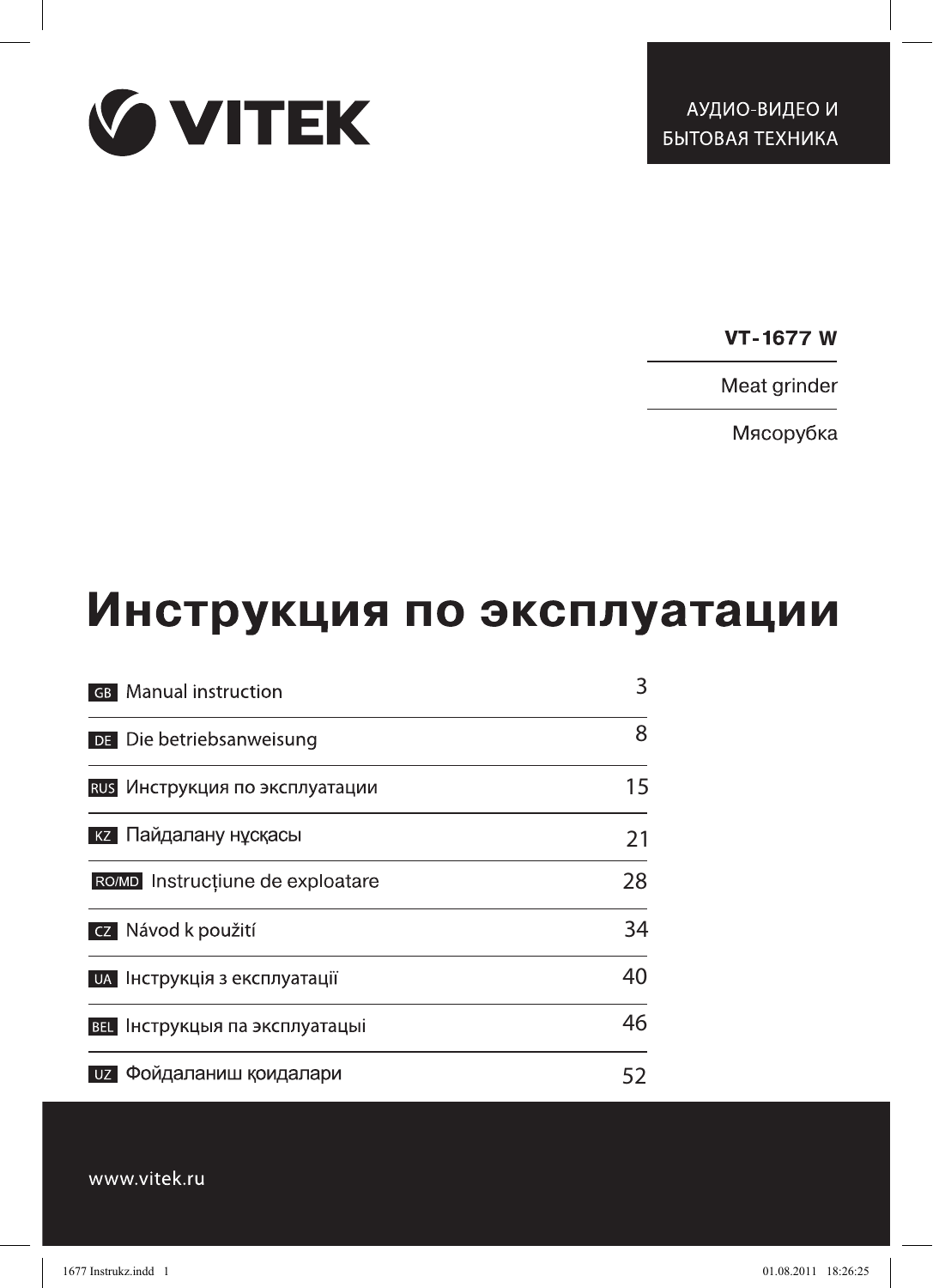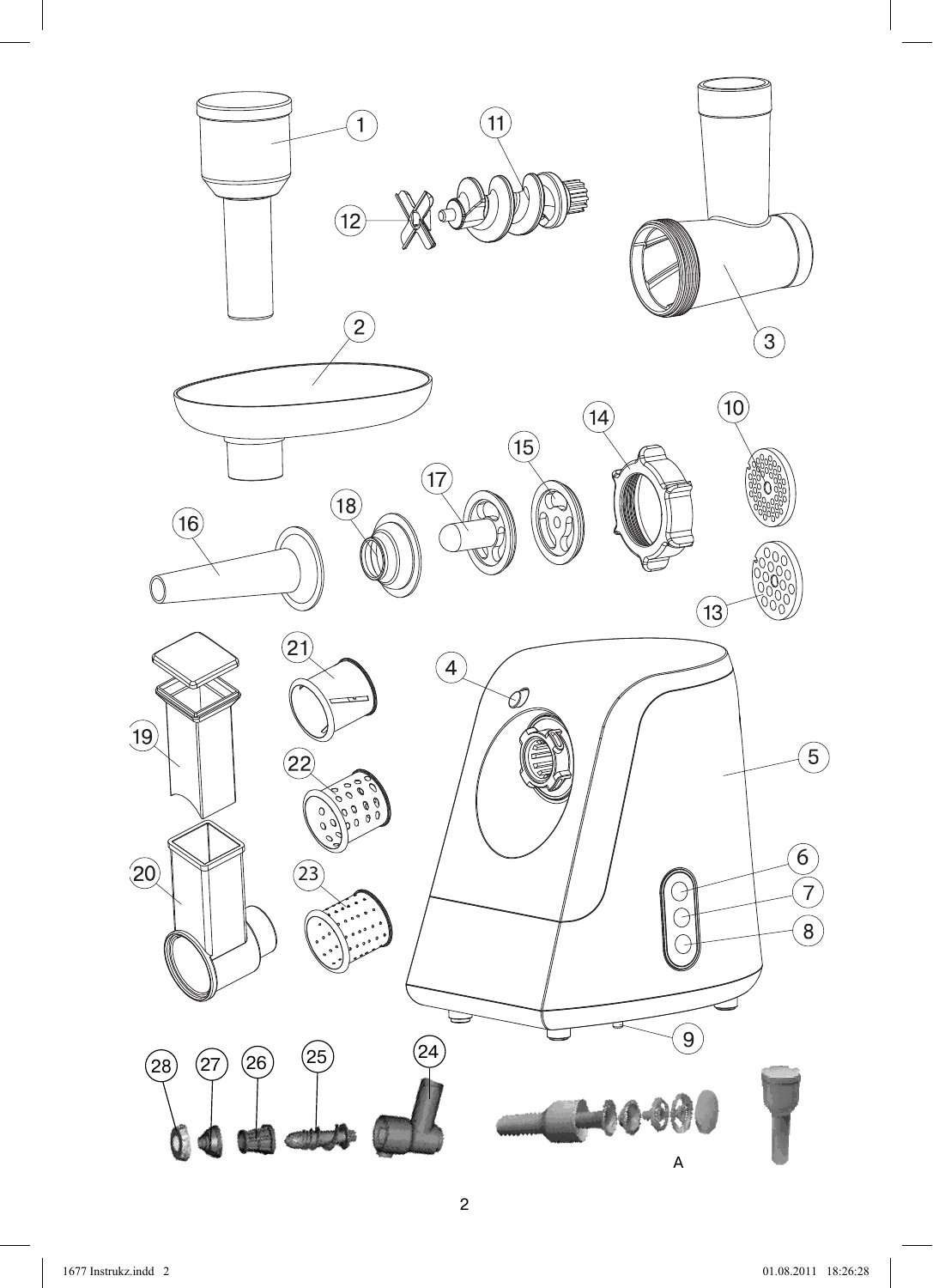#### **MEAT GRINDER**

#### **DESCRIPTION**

- 1. Pusher
- 2. Food tray
- 3. Mincer head body
- 4. Mincer head locking button
- 5. Body
- 6. Low speed on button
- 7. Reverse rotation button (REV)
- 8. On/Off button
- 9. Auto cut-off on button
- 10. Medium mincer grate
- 11. Feeder screw
- 12. Crossed blade
- 13. Coarse mincer grate
- 14. Mincer head nut
- 15. 16. Sausages attachment
- 17. 18. Kebbe attachments
- 19. Vegetable cutter pusher
- 20. Vegetable cutter body
- 21. Shredding
- 22. Large grater
- 23. Potato mud cutter
- 24. Juice extractor attachment body
- 25. Juice extractor feeder screw
- 26. Cone filter attachment
- 27. Juice extractor lid
- 28. Extraction control

#### **SAFETY RECOMMENDATION**

Please read these instructions for safe and efficient use of the appliance. We urge you to read the "Important Safeguards" section and also follow all detailed instructions even if you are familiar with a similar appliance.

Keep this manual handy for future reference.

#### **IMPORTANT SAFEGUARDS**

When using electrical appliances, in order to reduce the risk of fire, electric shock, and/or injury to persons, the following safety precautions should be followed:

- Before using the appliance for the first time, make sure that your home electricity supply corresponds to the voltage specified on the unit.
- Use only the accessories supplied with the unit.
- To protect against the risk of electric shock, DO NOT IMMERSE the appliance, the cord or the plug in water or other liquids.
- Wipe the body with a damp cloth.
- Never leave the operating appliance unattended.
- Close supervision is necessary when any appliance is used near children or disabled persons.
- This unit is not intended for usage by children or disabled persons unless they are given all the necessary instructions on safety measures and information about danger, which can be caused by improper usage of the unit.
- Switch off and remove the plug from the power outlet before assembling, disassembling or cleaning the appliance.
- Do not set the unit on the hot surface or near it (gas or electric stove, heated oven).
- Carefully handle the power cord.
- Never carry the appliance by the cord.
- Do not let the cord hang over the edge of a table, or touch hot surfaces.
- To unplug the unit, take the plug. Do not pull the cord.
- Do not connect or disconnect the cord with wet hands. It can lead to electric shock or an injury.
- Do not use the appliance if the plug or the cord is damaged, if the unit malfunctions, if it fell or has other damages.
- For repair of the appliance or the power cord apply to the authorized service center.
- This product is intended for household use only.

#### **MEAT GRINDER FEATURES**

**Main and additional operating speeds** – the main operation speed is for all ways of meat chopping, additional speed is intended for processing of soft vegetables and stone berries, for instance, tomatoes, red currant, blackberry, blueberry etc. For visual control of speed, each mode has a different lighting of the control buttons: main operation speed is indicated by a blue lighting, additional speed – by a red lighting.

**REVERSE function** - Reverse speed helps in removing blocks while mincing.

**Food tray** - The tray provides convenient placement of products.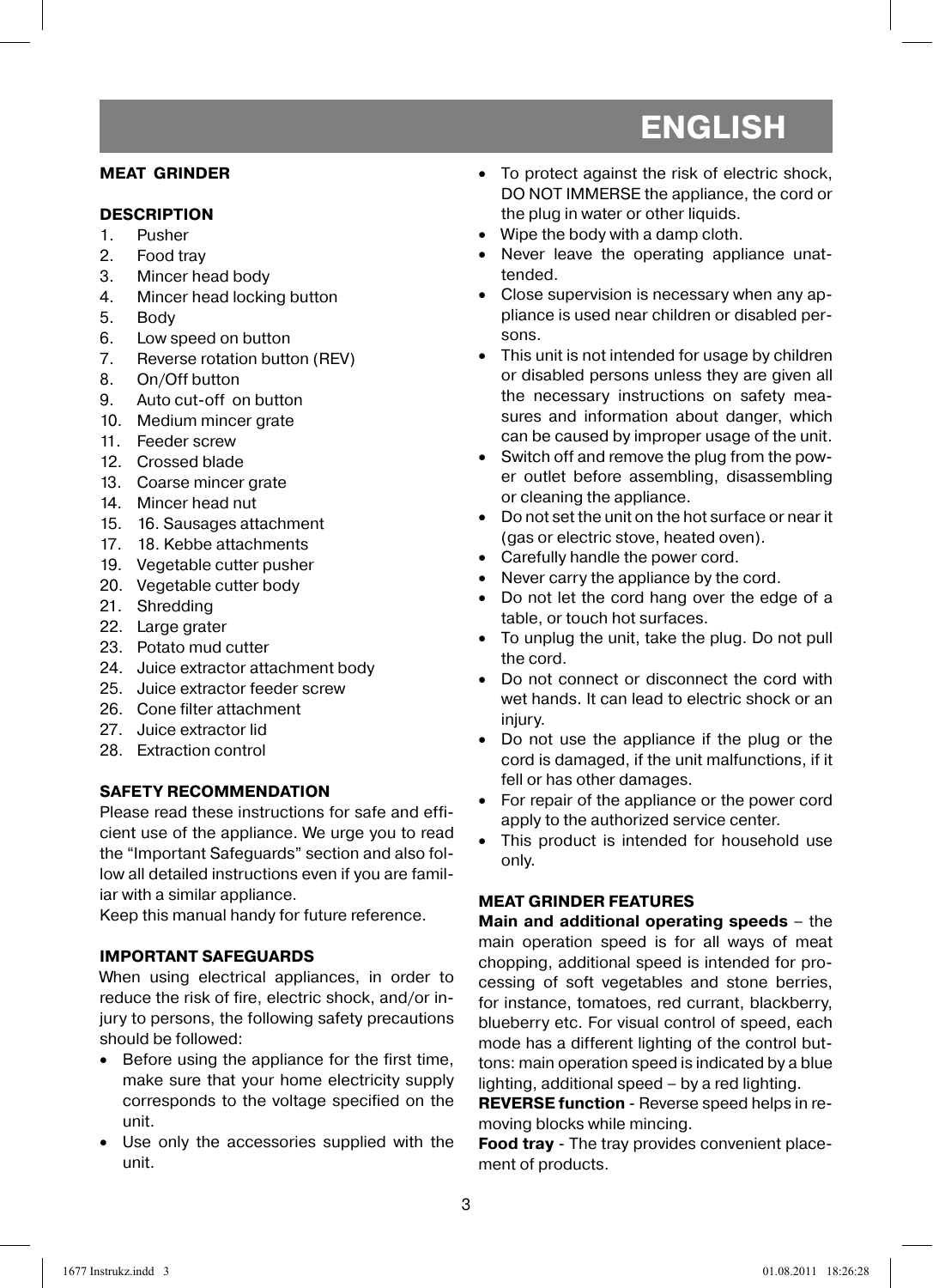#### **Two grates with openings of different size**

–the grates are intended for different degrees of mincing.

**Special Attachments** – are for making of sausages and kebbes.

#### **Tomato and berry juicer**

This attachment will allow you to make juice from tomatoes and stone berries.

**Overheating protection system** – is intended to protect the electro motor from overheating and allows prolonging its service life.

#### **ATTENTION!**

- Before connecting the unit to the mains, make sure that the unit is switched off.
- Always ensure that the bones and unwanted fat are removed from the meat before mincing.
- Always use the pusher supplied with the unit. Never use your fingers or other utensils.
- Never immerse the body of the unit into water or any other liquids.
- When using the Kebbe attachments (17, 18) and the sausages attachments (15, 16) do not put the grates (10, 13) and the blade (12).
- Do not try to mince material with hard fiber (for instance, ginger or horseradish).
- To avoid blockages, avoid using excessive force while pushing the meat.
- If the unit gets blocked due to hard materials lodged on to the feeder screw or cutting blade, immediately switch off the unit and remove the ingredient before starting again.
- When switching to the Reverse function, switch off the unit by pressing the button (8), wait for about 5-6 seconds and then press the REV (7) button.

#### **PREPARATION OF THE MEAT MINCER**

- Before first use, please remove all packaging material from the unit and wipe the body with a damp cloth.
- Wash all removable parts in warm water with a neutral detergent, rinse and dry thoroughly.

#### **OPERATION WITH THE UNIT**

(general provisions)

- The meat mincer is intended to mince boneless meat (for household usage only).
- Before using the appliance for the first time, make sure that your home electricity supply

corresponds to the voltage specified on the unit.

- Assemble the unit and place it on a flat dry surface.
- Please ensure that the ventilation openings on the body are not blocked.
- Insert the plug into the socket.
- Place a corresponding bowl under the mincer head (3).
- Make sure that the meat is thawed, remove bones and unwanted fat, cut the meat into small cubes to fit the food tray. (2).
- Switch on the unit by pressing the button (8).
- Slowly feed the meat pieces into the food funnel (3) with the food pusher (1).
- Use only the pusher (1), supplied with the unit.
- Do not use foreign objects to push meat. Never use your fingers to push meat.
- Do not apply excessive force when pushing meat or other products.
- There are chances that the meat will get stuck in the feeder screw during operation. In these cases, use the reverse speed to release the jam. Switch off the mincer by pressing the (8) button, wait until the motor stops completely and press the REV button (7), wait 5-6 seconds and return to the normal operating mode.
- Do not run the appliance for more than 5 minutes continuously.
- After 5 minutes of continuous use, allow the appliance to cool down before further use.
- After you finish operating the unit, switch off the unit by pressing the button (7) unplug it, and then start disassembling.

#### **MEAT MINCING**

1. Insert the feeder screw (11) into the mincer head (3), set the crossed blade (11), select the required grate (10, 13) and set it above the blade by matching the groove on the grate with the clamp on the mincer head, tighten the screw (14).

#### *Attention!*

- The blade will not perform the mincing *function if it is mounted with the wrong side facing the screw.*
- *When assembling the unit, do not tighten the nut strongly (14); tighten it complete-*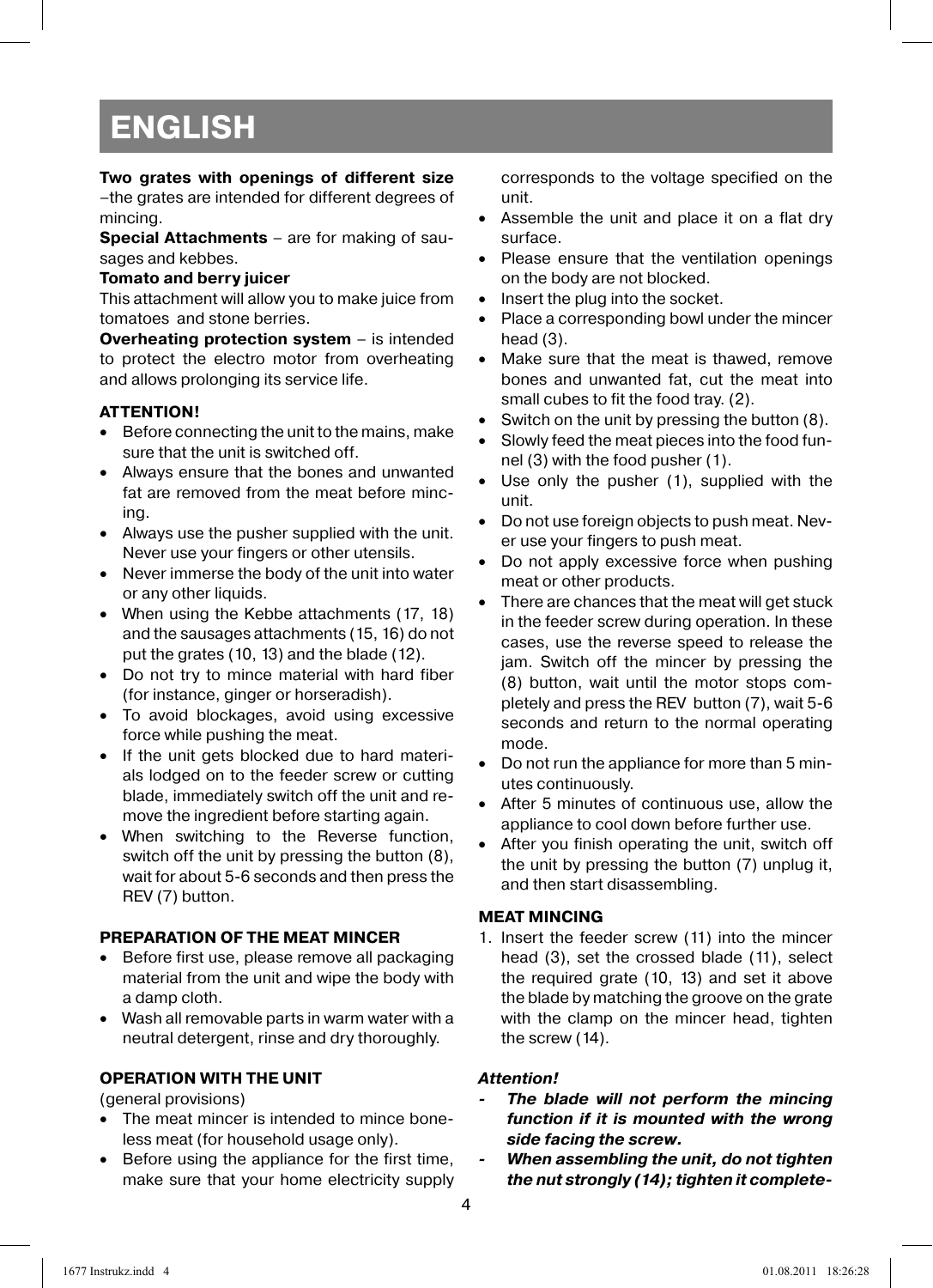*ly after setting the head on the mincer.*

- *Course (13) and middle (10) grates suit for processing raw meat, fish as well as for processing ready products, vegetables, dried fruit, cheese etc.*
- 2. Set the mincer head (3) into the body jack (5) turn it anti clockwise till the clamp (see the picture of the mincer appearance).
- 3. Completely tighten the nut (14).
- 4. Set the food tray (2) on the head (3).
- 5. Insert the plug into the socket.
- 6. Switch on the mincer using the button (8).
- 7. Use only the pusher (1) during operating the unit.

#### *Note*

- *For better meat processing slice it in strips or cubes, defrost frozen meat.*
- *During operating the unit use only the pusher, supplied with the unit, do not use foreign objects to push the meat; do not push it with your hands.*
- 8. After you stop the operation, switch off the unit, by pressing the (8) button and unplug it, after it you can disassemble it.
- 9. Press the clamp button (4) on the body (5) to remove the mincer head, turn the head (3) clockwise and remove it (see the picture of the mincer appearance).
- 10. To disassemble the mincer head unscrew the nut (14) and take out the grate (10 or 13), the blade (12) and feeder screw (11) from the mincer head.

#### *Attention!*

- *There are chances that the meat will get stuck in the feeder screw during operation. In these cases, use the reverse speed to release the jam. Switch off the mincer with the (8) button, wait until the motor stops completely and press the REV button (7), wait 5-6 seconds and return to the normal operating mode.*
- *If during operation the feeder screw (11) and the blade (12) stop rotating:*
- *switch off the mincer by pressing the off button (8) and unplug it.*
- let the motor cool down during 20-30 *minutes.*
- *check the auto cut-off condition by pressing on button (9)*
- *switch on the mincer again.*

#### **MAKING SAUSAGES**

- 1. Prepare minced meat.
- 2. Insert the feeder screw (11) into the mincer head body (3), set the sausage attachments (15, 16) on the feeder screw, provide that the groove on the attachment (15) matches the edge on the mincer head (3), and slightly tighten the nut (14).
- 3. Set the mincer head into the body (5) by turning it anticlockwise till clamping (see the picture of the mincer appearance), screw the nut completely (14).
- 4. Set the food tray (2).
- 5. Place the minced meat on the food tray (2).
- 6. Use natural cover for sausages, putting it firstly into a bowl with warm water for 10 minutes.
- 7. Thread softened cover on the attachment (16) and knot on the tip.
- 8. Insert the plug into the socket.
- 9. Switch on the mincer by using the button (8).
- 10. Use the pusher to pull down the minced meat (1), according to the cover filling move it away from the attachment (16), as the cover dries, wet it.
- 11. After you stop the operation, switch off the unit by pressing the (8) button and unplug it, after it you can disassemble it.
- 12. To remove the mincer head press the clamp button (4) on the body (5), turn the head clockwise (see the picture of the mincer appearance) and remove it.
- 13. Unscrew the nut (14), and disassemble the mincer head.

#### **"KEBBE" ATTACHMENTS**

Kebbe is a traditional Middle East dish cooked from the lamb meat, wheat flour and spices which are cut together to get a base for cooking of rolls. Rolls are filled and fried deep. You can make different desserts with the help of this attachment.

- 1. Prepare the base for the cover.
- 2. Insert the feeder screw (11) into the mincer head body (3), set the Kebbe attachments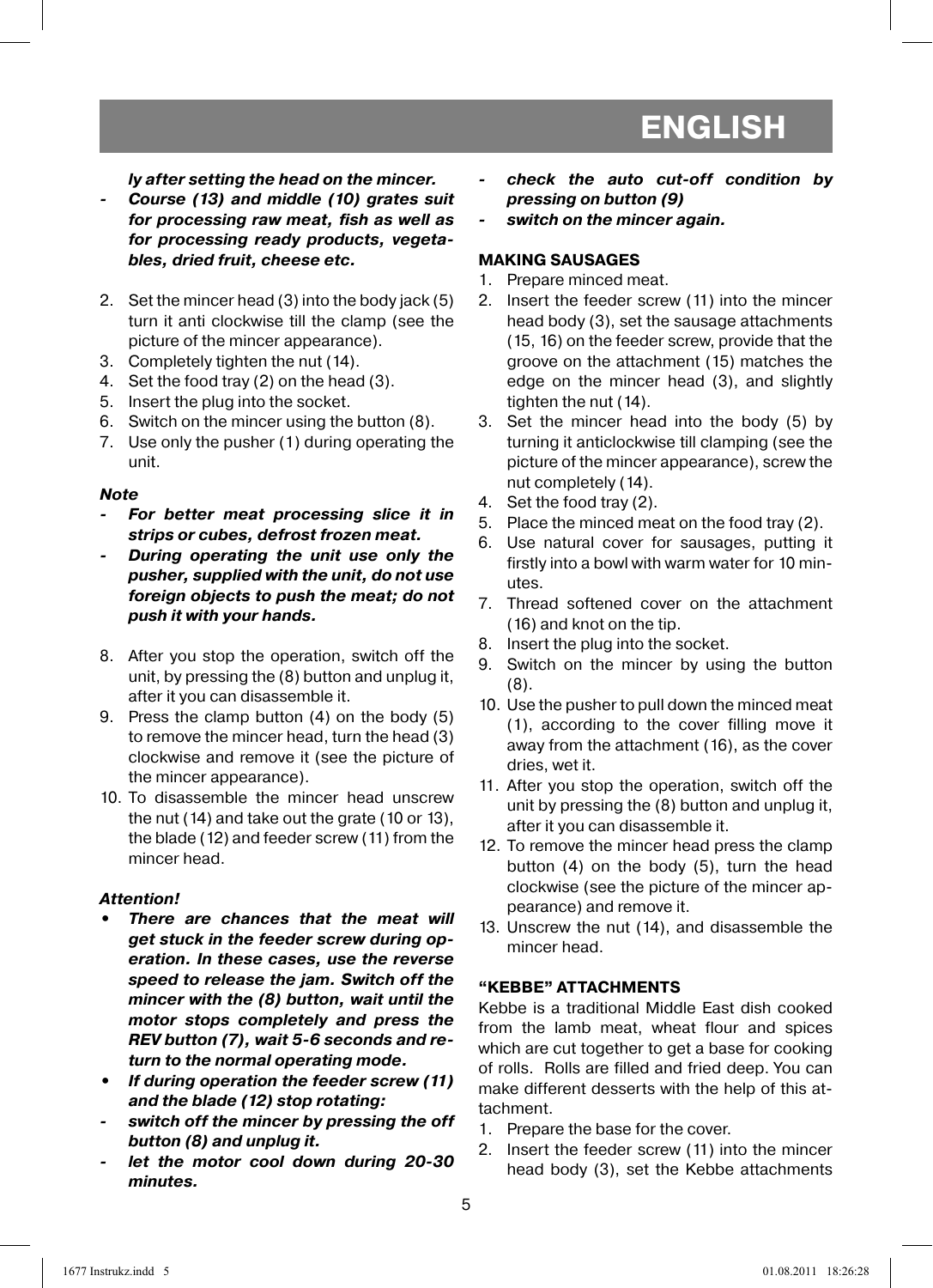(17, 18) on the feeder screw (11), provide that the groove on the attachment (17) matches the edge on the mincer head, and slightly tighten the nut (14).

- 3. Set the mincer head into the body jack (5), by turning it anticlockwise till clamping (see the picture of the mincer appearance), screw the nut completely (14).
- 4. Set the food tray (2).
- 5. Place the base on the food tray (2).
- 6. Insert the plug into the socket.
- 7. Switch on the mincer by using the button (8).
- 8. Use the pusher (1) to pull down the products.
- 9. Cut the rolls of the required length.
- 10. After you finish the operation, switch off the unit using the (8) button and unplug it, and only after it, start to disassemble it.
- 11. To remove the mincer head press the clamp button (4) on the body (5), turn the head (3) clockwise (see the picture of the mincer appearance) and remove it.
- 12. Unscrew the nut (14), and disassemble the mincer head.

#### **RECIPE**

#### **(Filling)**

| Mutton         | 100 g               |
|----------------|---------------------|
| Olive oil      | 1,1/2 table spoon   |
| Onion (minced) | $1,1/2$ table spoon |
| Spice          | To taste            |
| Salt           | 1/4 tea spoon       |
| Flour          | 1, 1/2 table spoon  |

- Mince mutton once or twice.
- Fry onion in oil till it gets brown, and then add minced mutton, spice, salt and flour.

#### **(Cover)**

| Lean meat            | 450 <sub>g</sub> |
|----------------------|------------------|
| Flour                | 150-200 g        |
| Spice                | To taste         |
| Nutmeg               | 1pc              |
| Red ground<br>pepper | To taste         |
| Pepper               | To taste         |

- Mince meat thrice, mince nutmeg, and mix the components.
- More meat and less flour in a cover provide better consistency and taste.
- Fill the rolls, clamp at edges and shape as you wish.
- Fry the rolls deep.

#### *Note:*

*The sausages attachments (15,16) and the "kebbe" attachments (17,18) can be stored in the pusher (1) after usage (pic. A).*

#### **VEGETABLE CUTTER**

- Put the grater (22), the shredding (21) or the potato flapjacks attachment (23) into the body of the vegetable cutter (20).
- Set the body of the vegetable cutter (20), by turning it anti clockwise until clamping (see the picture of the mincer appearance).
- Insert the plug into the socket.
- Switch on the unit by pressing the (8) button.
- During the operation use only the pusher (19) supplied with the unit; do not use foreign objects to push meat. Never use your fingers to push vegetables.
- To remove the attachment of the vegetable cutter (20) press the (4) button on the body (5), turn it clockwise (see the picture of the mincer appearance) and remove it.
- To process soft vegetables, for instance tomatoes, use low speed of the shredder rotation, to do it press the low speed operation button (6), the buttons lighting will change from the blue one to the red one.
- After operation switch off the low speed of the shredder rotation, by pressing the button (6) again, and then switch off the unit by pressing the (8) button, and take the plug out of the socket.

#### **TOMATO AND BERRY JUICER**

- Put the cone filter attachment (26) on the plastic feeder screw (25) and then put them into the body of the juice extractor (24).
- Close the body with the lid (27), by matching the ledges with the grooves on the body (24) and turn it clockwise to the "CLOSE" position until locking.
- Set the extraction control (28) on the juice extractor lid (27) by matching the mark on the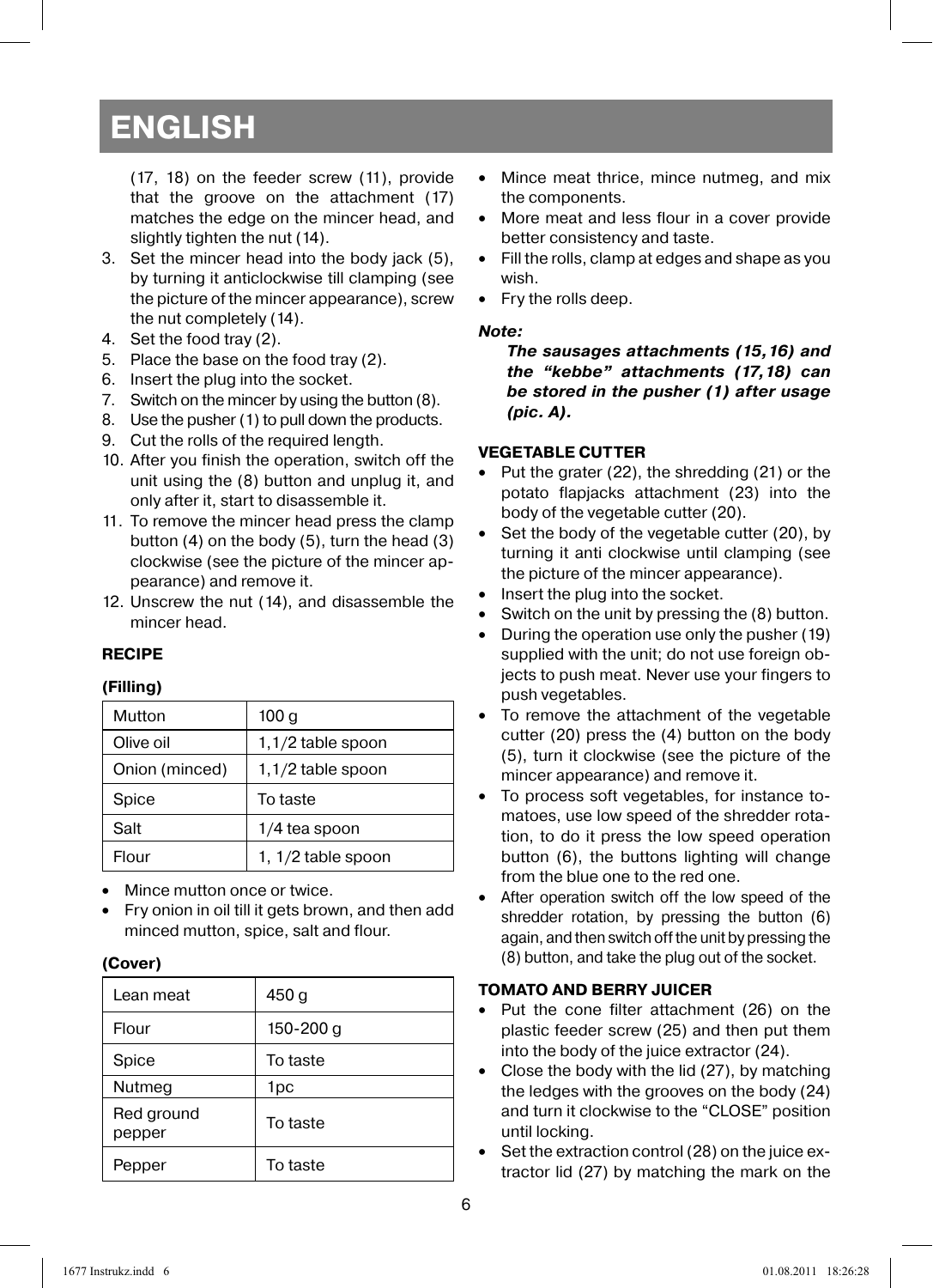control with "0" and slightly pressing, turn it anticlockwise.

- Put the attachment body (24) into the body jack (5), turn it anti clockwise until complete locking (see the picture of the mincer appearance).
- Put the food tray (2).
- Insert the plug into the socket.
- Switch on the unit by pressing the (8) button.
- Switch on the low speed operation button (6), the buttons lighting will change from the blue one to the red one, indicating that the low speed operation mode is on.
- Use only the pusher (1), supplied with the unit. Do not use foreign objects to push tomatoes and berries. Never use your fingers to push them.
- Extraction control (28) has 3 operating positions. There are the corresponding symbols on the lid (27). To adjust extraction degree, depending on type of vegetables and fruit, the control changes the position of the cone attachment in accordance with the symbols "1" "2" "3", pressing it to the feeder screw.

#### **CARE**

- After use, switch off the mincer by pressing the (8) button and disconnect the cord from the power supply.
- Press the clamp (4), rotate the mincer head clockwise and remove it (see the picture of the mincer appearance).
- Unscrew the nut (14), remove the accessories (15, 16 or 17, 18), the grates (10 or 13) or the blade (12) from the feeder screw (11).
- Take the feeder screw (11) out of the head (3).
- Remove remains of the products from the feeder screw.
- The accessories (1, 2, 15, 16, 17, 18, 19, 25, 26, 27, 28) can be washed in a dish wash machine (pic. A).
- For convenient and compact storage the attachments (15,16, 17, 18) can be stored inside the pusher (1).
- Wipe the mincer body (5) with a damp cloth.
- To wash the extraction attachment press the clamp button (4), on the body (5), turn it clockwise (see the picture of the mincer appearance) and remove it.
- Turn the lid (27) clockwise and set it to the "OPEN" position, remove the cone filter attachment (26) and the plastic feeder screw (25).
- Turn the extraction control (28) clockwise, setting it to the "0"position and remove it.
- Remove remains of the products from the feeder screw.
- Wash all removable parts in warm sudsy water with a neutral detergent, rinse and dry thoroughly.
- Do not use solvents and abrasives to clean the body (5).
- Provide the liquid does not get into the body.
- Before you take the accessories away for keeping, oil the attachments (10, 13) and the blade (12) with plant oil. This way they will be protected from oxidation.

#### **SPECIFICATIONS**

Power supply: 220-240 V ~50/60 Hz Maximal power: 1500 W

The manufacturer preserves the right to change the design and the specifications of the unit without a preliminary notification.

#### *Life time of the unit is - 5 years*

#### **GUARANTEE**

Details regarding guarantee conditions can be obtained from the dealer from whom the appliance was purchased. The bill of sale or receipt must be produced when making any claim under the terms of this guarantee.

This product conforms to the EMC-Requirements as laid down by the Council Directive 89/336/EEC and to the Law Voltage Regulation (73/23 EEC)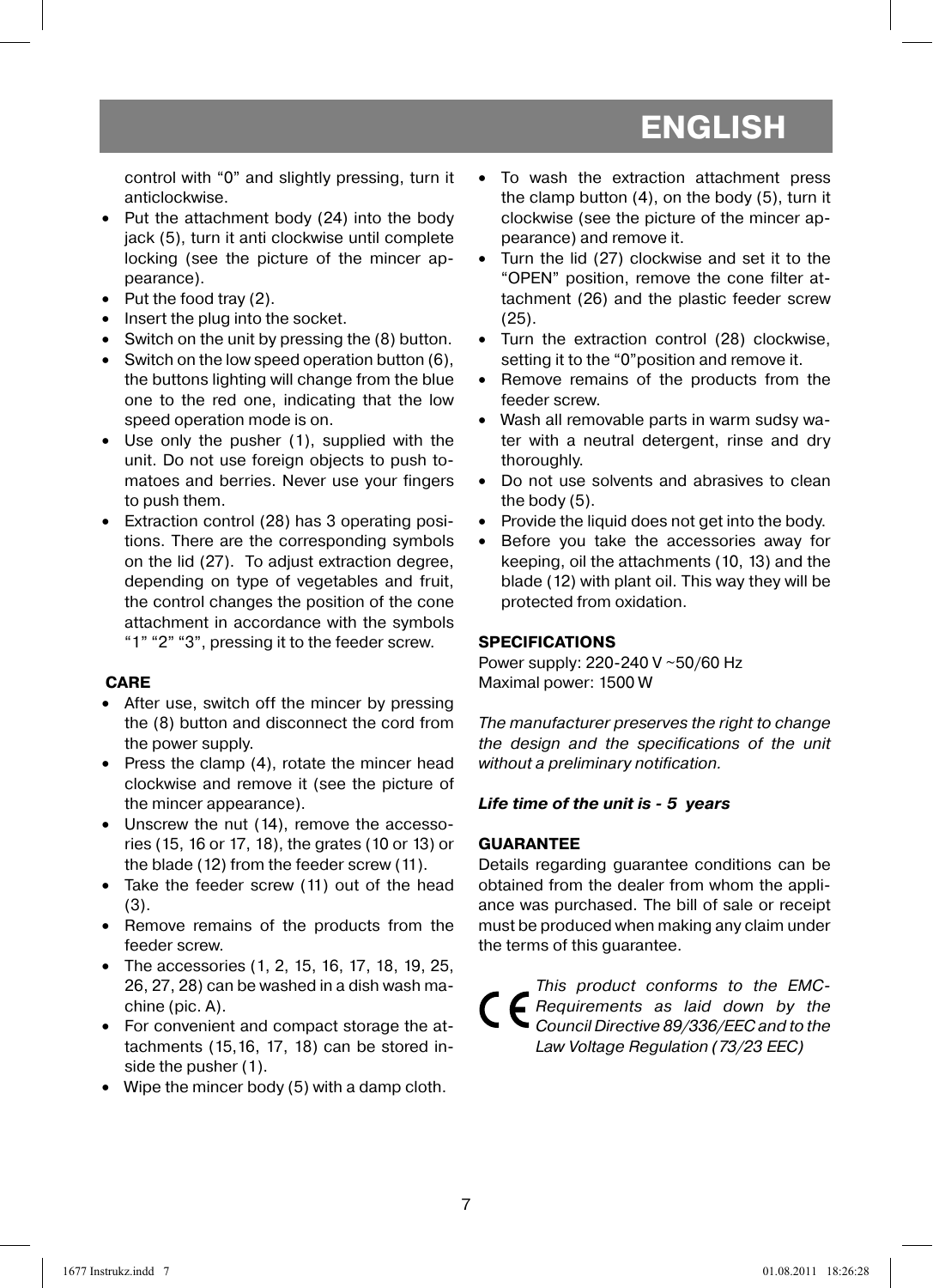#### **FLEISCHWOLF**

#### **BESCHREIBUNG**

- 1. Stampfer
- 2. Schale für Nahrungsmittel
- 3. Gehäuse des Fleischwolfhalses
- 4. Halsverriegelungstaste
- 5. Gehäuse
- 6. Taste der niedrigen Geschwindigkeit
- 7. Taste der Rücklauffunktion (REV)
- 8. Ein-/Ausschalttaste
- 9. Einschalttaste der automatischen **Schutzvorrichtung**
- 10. Lochscheibe für Mittelzerkleinerung
- 11. Schnecke
- 12. Kreuzmesser
- 13. Lochscheibe für Grobzerkleinerung
- 14. Halsmutter des Fleischwolfes
- 15. 16. Würstchenaufsätze
- 17. 18. Kebbeaufsätze
- 19. Stampfer des Gemüsezerkleinerers
- 20. Gehäuse des Aufsatzes für Gemüsezerkleinerer
- 21. Raspelnaufsatz
- 22. Grobes Reibeisen
- 23. Aufsatz für Kartoffelpufferzubereitung
- 24. Gehäuse des Entsaftungsaufsatzes
- 25. Schnecke des Entsafters
- 26. Kegelfilteraufsatz
- 27. Deckel des Entsafters
- 28. Presssregler

#### **EMPFEHLUNGEN FÜR SICHERHEITSMAßNAHMEN**

Um das Gerät richtig und sicher zu nutzen, lesen Sie aufmerksam diese Bedienungsanleitung durch. Wenn Sie mit der Nutzung ähnlicher Geräte bekannt gemacht sind, lesen Sie trotzdem den Abschnitt "Sicherheitsmaßnahmen" und befolgen Sie alle Sicherheitsvorschriften.

Bewahren Sie die Bedienungsanleitung für die weitere Nutzung an einem zugänglichen Ort sorgfältig auf.

#### **SICHERHEITSMAßNAHMEN**

Um Brände, Stromschläge oder andere Verletzungen zu vermeiden, befolgen Sie beim Gebrauch des elektrischen Zerkleinerers folgende Sicherheitsmaßnahmen:

- Vergewissern Sie sich vor der ersten Inbetriebnahme, dass die Spannung des Geräts mit der Netzspannung übereinstimmt.
- Nutzen Sie nur jenes Zubehör, das zum Lieferungsumfang gehört.
- TAUCHEN Sie NIE das Gerät, das Netzkabel und den Netzstecker ins Wasser oder andere Flüssigkeiten, um das Stromschlagrisiko zu vermeiden.
- Reinigen Sie das Gehäuse des Geräts mit einem feuchten Tuch.
- Lassen Sie das Gerät nie unbeaufsichtigt.
- Besondere Vorsichtsmaßnahmen sind in den Fällen angesagt, wenn sich Kinder oder behinderte Personen während der Nutzung des Geräts in der Nähe aufhalten.
- Der Fleischwolf darf von Kindern und behinderten Personen nicht genutzt werden, es sei denn ihnen eine angemessene und verständliche Anweisung über die sichere Nutzung des Geräts und die Gefahren seiner falschen Nutzung durch die Person, die für ihre Sicherheit verantwortlich ist.
- Schalten Sie das Gerät vor der Montage, dem Abbau, sowie vor der Reinigung aus und ziehen Sie danach den Netzstecker aus der Steckdose.
- Es ist nicht gestattet, das Gerät auf heiße Oberflächen oder neben ähnlichen Flächen (Gas oder elektrischer Herd, aufgeheizter Backofen) aufzustellen.
- Gehen Sie mit dem Netzkabel vorsichtig um.
- Es ist nicht gestattet, das Netzkabel zum Transportieren des Geräts zu nutzen.
- Achten Sie darauf, dass das Netzkabel vom Tisch nicht frei hängt und heiße Gegenstände nicht berührt.
- Es ist nicht gestattet, das Gerät beim Abschalten vom Stromnetz am Netzkabel zu ziehen, halten Sie ihn am Stecker.
- Es ist nicht gestattet, das Netzkabel mit nassen Händen anzuschließen und abzuschalten, es kann zu einem Stromschlag führen.
- Es ist nicht gestattet, das Gerät zu nutzen, wenn das Netzkabel oder der Netzstecker beschädigt ist, sowie beim Herunterfallen, nicht ordnungsgemäßen Betrieb oder beliebigen Störungen.
- Bitte wenden Sie sich an einen autorisierten Kundenservicedienst, um das Gerät zu reparieren oder das Netzkabel umzutauschen.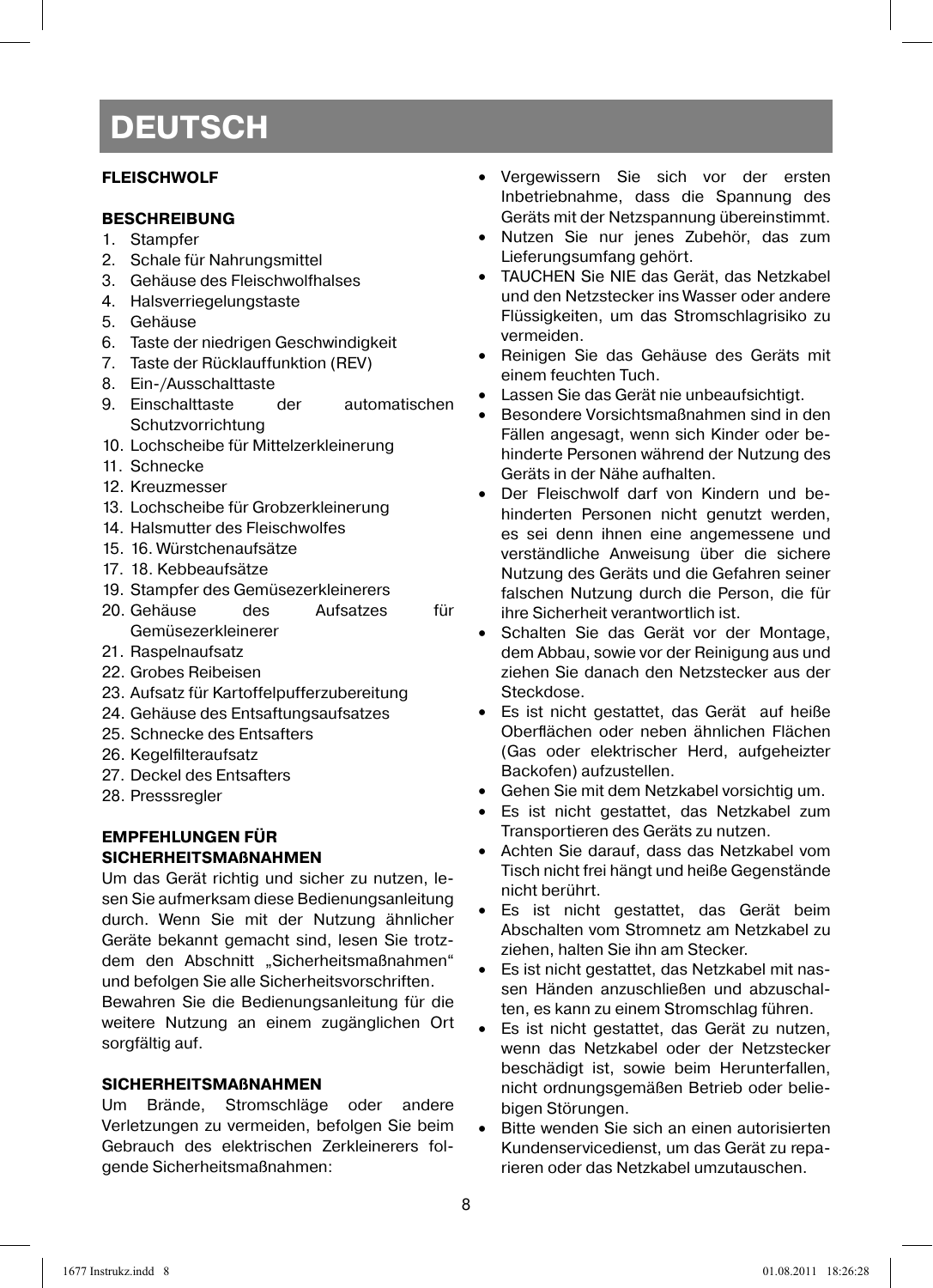• Das Gerät ist für den Gebrauch im Haushalt geeignet.

#### **BESONDERHEITEN DES FLEISCHWOLFES**

**Haupt- und Zusatzgeschwindigkeit:**  die Hauptgeschwindigkeit wird für die Zerkleinerung aller Fleischarten verwendet, die Zusatzgeschwindigkeit ist für die Verarbeitung von weichem Gemüse und Kernbeeren, wie z.B. Tomaten, rote Johannisbeeren, Brombeeren, Blaubeeren usw. geeignet. Für die visuelle Kontrolle der Geschwindigkeit hat jede Betriebsstufe unterschiedliche Beleuchtung der Steuerungstasten: Die Hauptgeschwindigkeit wird durch die blaue Beleuchtung und die Zusatzgeschwindigkeit durch die rote Beleuchtung gekennzeichnet.

**Rücklauffunktion (REVERSE)** – diese Funktion ist für die Entfernung von Verstampfungen bestimmt, die während der Bearbeitung von Nahrungsmitteln entstehen.

**Schale für Nahrungsmittel -** gewährleistet eine bequeme Lage der Nahrungsmittel während ihrer Bearbeitung und erleichtert die Ladung von Nahrungsmitteln in den Kopfhals.

**Zwei Lochscheiben in verschiedenen Lochgrößen** sind für verschiedene Zerkleinerungsstufen der Nahrungsmittel bestimmt.

**Spezielles Zubehör -** Würstchen- und Kebbeaufsätze.

**Pressaufsatz für die Zubereitung von Gemüse- und Beerensaft**

Ermöglicht die Zubereitung von Säften aus weichem Gemüse und Kernbeeren.

Das Überhitzungsschutzsystem schützt den Elektromotor des Fleischwolfes vor der Überhitzung und verlängert seine Nutzungsdauer.

#### **ACHTUNG!**

- Vergewissern Sie sich vor dem Anschließen des Geräts ans Stromnetz, dass das Gerät ausgeschaltet ist.
- Vergewissern Sie sich vor der Zerkleinerung von Fleisch, dass alle Knochen und Fettreste entfernt sind.
- Nutzen Sie den Stampfer, der zum Lieferumfang gehört. Es ist nicht gestattet, die Nahrungsmittel mit anderen Gegenständen oder Fingern durchzustoßen.
- Tauchen Sie nie das Gehäuse des Geräts ins Wasser oder andere Flüssigkeiten.
- Es ist nicht gestattet, die Lochscheiben (10, 13) und das Kreuzmesser (12) während der Nutzung von Kebbe- (17, 18) und Würstchenaufsätzen (15,16) zu nutzen.
- Es ist nicht gestattet, harte Nahrungsmittel (z.B. Ingwer oder Meerrettich) mit dem Fleischwolf zu bearbeiten.
- Um Verstampfungen zu vermeiden, verwenden Sie beim Durchstoßen des Fleisches keine übermäßige Kraft.
- Falls ein stecken gebliebenes hartes Bissen der Nahrungsmittel zur Unterbrechung der Schnecke und des Kreuzmessers führte, schalten Sie sofort das Gerät aus und entfernen Sie es, bevor Sie die Nutzung des Gerätes fortsetzen.
- Bei der Umschaltung auf den Rücklaufbetrieb (REVERSE) schalten Sie den Fleischwolf aus, drücken Sie dafür die Taste (8) und drücken Sie die Taste (7) (REV) nach der Pause von 5-6 Sekunden.

#### **VORBEREITUNG DES FLEISCHWOLFES**

- Nehmen Sie das Gerät aus der Verpackung heraus und entfernen Sie das ganze Verpackungsmaterial, wischen Sie das Gehäuse des Fleischwolfes mit einem feuchten Tuch ab.
- Waschen Sie alle abnehmbaren Teile des Fleischwolfes unter dem warmen Wasser mit einem neutralen Waschmittel, spülen und trocknen Sie diesen sorgfältig ab.

#### **NUTZUNG DES FLEISCHWOLFES**

(Allgemeine Bestimmungen)

- Das Gerät ist für die Bearbeitung des Fleisches ohne Knochen und nur für den Haushalt geeignet.
- Vergewissern Sie sich vor der ersten Inbetriebnahme, dass die Spannung des Geräts mit der Netzspannung übereinstimmt.
- Bauen Sie das Gerät zusammen und stellen Sie es auf eine gerade und trockene Oberfläche auf.
- Vergewissern Sie sich, dass die Lüftaustrittsöffnungen am Gehäuse nicht blockiert sind.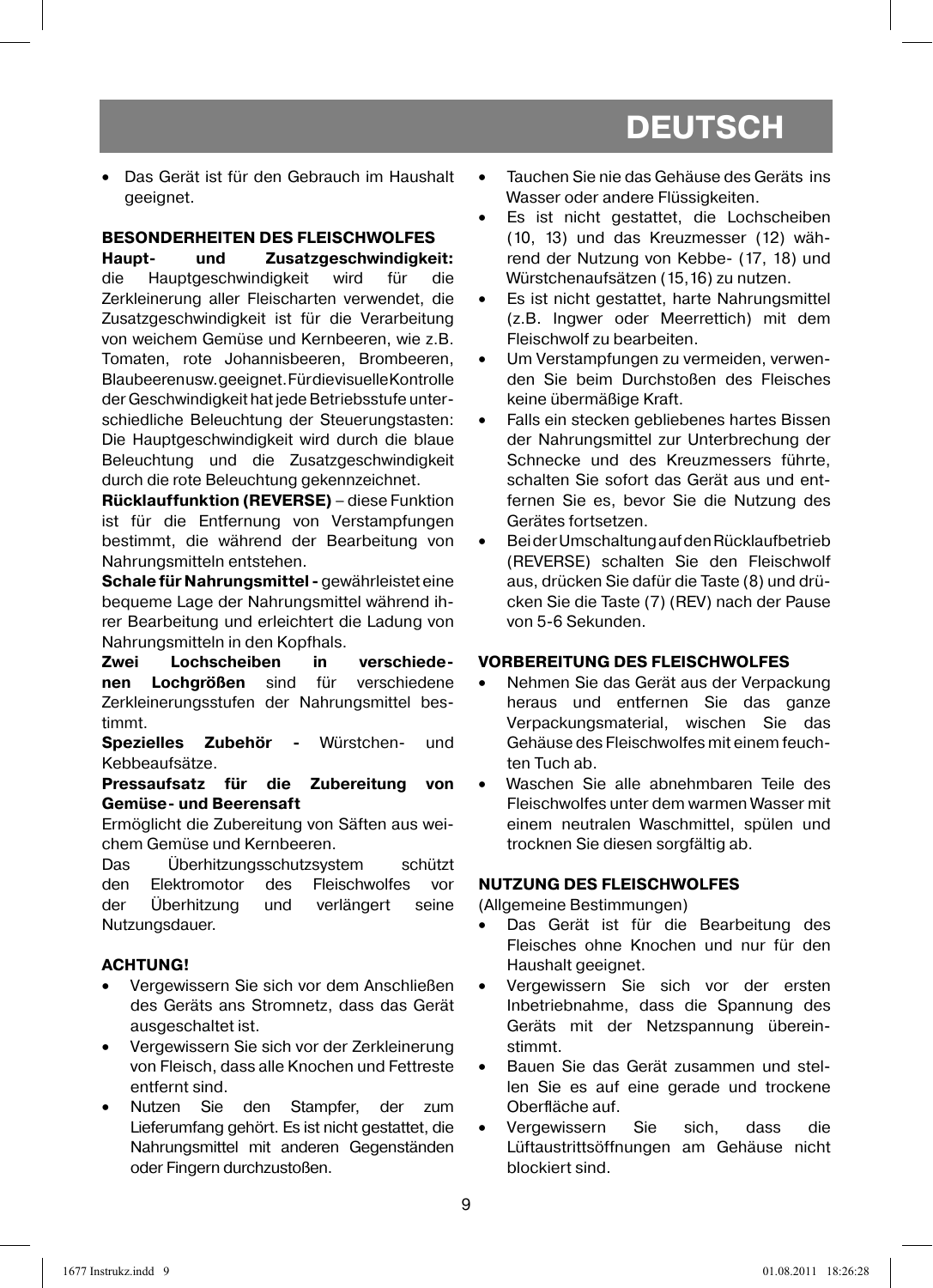- Stecken Sie den Stecker des Netzkabels in die Steckdose.
- Stellen Sie unter den Hals des Fleischwolfes (3) geeignetes Geschirr.
- Vergewissern Sie sich, dass Fleisch komplett aufgetaut ist, entfernen Sie übriges Fett, schneiden Sie Fleisch in passende Stücke oder Streifen, die in die Öffnung des Trichters (2) durchgehen.
- Schalten Sie das Gerät mit der Taste (8) ein.
- Stoßen Sie Sie langsam Fleisch in den Trichter des Halses des Fleischwolfes (3) mit einem Stampfer (1) durch.
- Nutzen Sie währen des Betriebs den Stampfer (1), der zum Lieferumfang gehört.
- Es ist nicht gestattet, Fleisch mit anderen Gegenständen oder Fingern durchzustoßen.
- Wenden Sie keine Kraft an, um Fleisch und andere Nahrungsmittel durchzustoßen.
- Es kann sich eine Verstopfung während des Betriebs des Fleischwolfes bilden. Um die entstandene Verstopfung zu beseitigen, nutzen Sie die Rücklauffunktion (REV). Schalten Sie dafür den Fleischwolf aus, drücken Sie dabei dafür die Taste (8) und warten Sie ab, bis der Motor komplett stoppt, danach drücken Sie die Taste (REV) (7), schalten Sie den Fleischwolf in 5-6 Sekunden in den normalen Betrieb zurück.
- Der dauernde Betrieb des Geräts soll 5 Minuten nicht übersteigen.
- Schalten Sie das Gerät nach 5 Minuten des dauernden Betriebs aus, lassen Sie es bis zur Raumtemperatur abkühlen, danach kann der Betrieb fortgesetzt werden.
- Nach der Beendigung der Arbeit schalten Sie den Fleischwolf aus, drücken Sie dabei die Taste (7) und schalten Sie ihn vom Stromnetz ab, und danach beginnen Sie mit dem Abbau des Geräts.

#### **FLEISCHZERKLEINERUNG**

1. Setzen Sie die Schnecke (11) ins Halsgehäuse (3) auf, setzen Sie das Kreuzmesser (11), wählen Sie die notwendige Lochscheibe (10, 13) und setzen Sie diese über das Kreuzmesser, so dass die Vorsprünge der Lochscheibe mit den Aussparungen auf dem Halsgehäuse (3) des Fleischwolfes zusammenfallen, und schrauben Sie die Halsmutter (13) fest.

#### *Achtung!*

- *Falls das Kreuzmesser falsch aufgesetzt wird (mit der Schneidseite in Richtung der Schnecke), wird es keine Zerkleinerungsfunktion erfüllen.*
- *Schrauben Sie während des Aufbaus des Fleischwolfhalses die Halsmutter (14) nicht fest, sie wird nach der Aufsetzung des zusammengebauten Halses (14) auf den Fleischwolf vollständig festgeschraubt.*
- *Die Lochscheiben für größere (13) und mittlere (10) Lochscheiben sind für die*  **Bearbeitung von Rohfleisch, Gemüse,** *Trockenobst, Käse, Fisch usw. geeignet.*
- 2. Setzen Sie den zusammengebauten Hals des Fleischwolfes (3) in die Aufnahmestelle des Gehäuses (5) auf, drehen Sie ihn gegen den Uhrzeigersinn bis zum vollständigen Einrasten (Siehe die Abbildung der Gesamtansicht des Fleischwolfes).
- 3. Schrauben Sie die Halsmutter (14) vollständig fest.
- 4. Setzen Sie die Schale für Nahrungsmittel (2) auf den Trichter des Fleischwolfhalses (3) auf.
- 5. Stecken Sie den Netzstecker in die Steckdose.
- 6. Schalten Sie den Fleischwolf mit der Taste (8) ein.
- 7. Nutzen Sie während des Betriebs nur den Stampfer (1).

#### *Anmerkung*

- *Um Fleisch besser zu bearbeiten, schneiden Sie es in Stücke oder Streifen. Eingefrorenes Fleisch soll komplett aufgetaut werden.*
- *Nutzen Sie währen des Betriebs nur den Stampfer (1), der zum Lieferumfang gehört; es ist nicht gestattet, Fleisch mit anderen Gegenständen oder Fingern durchzustoßen.*
- 8. Nach der Beendigung der Arbeit schalten Sie den Fleischwolf aus, drücken Sie dabei die Taste (8) und schalten Sie ihn vom Stromnetz ab, und danach beginnen Sie mit dem Abbau des Geräts.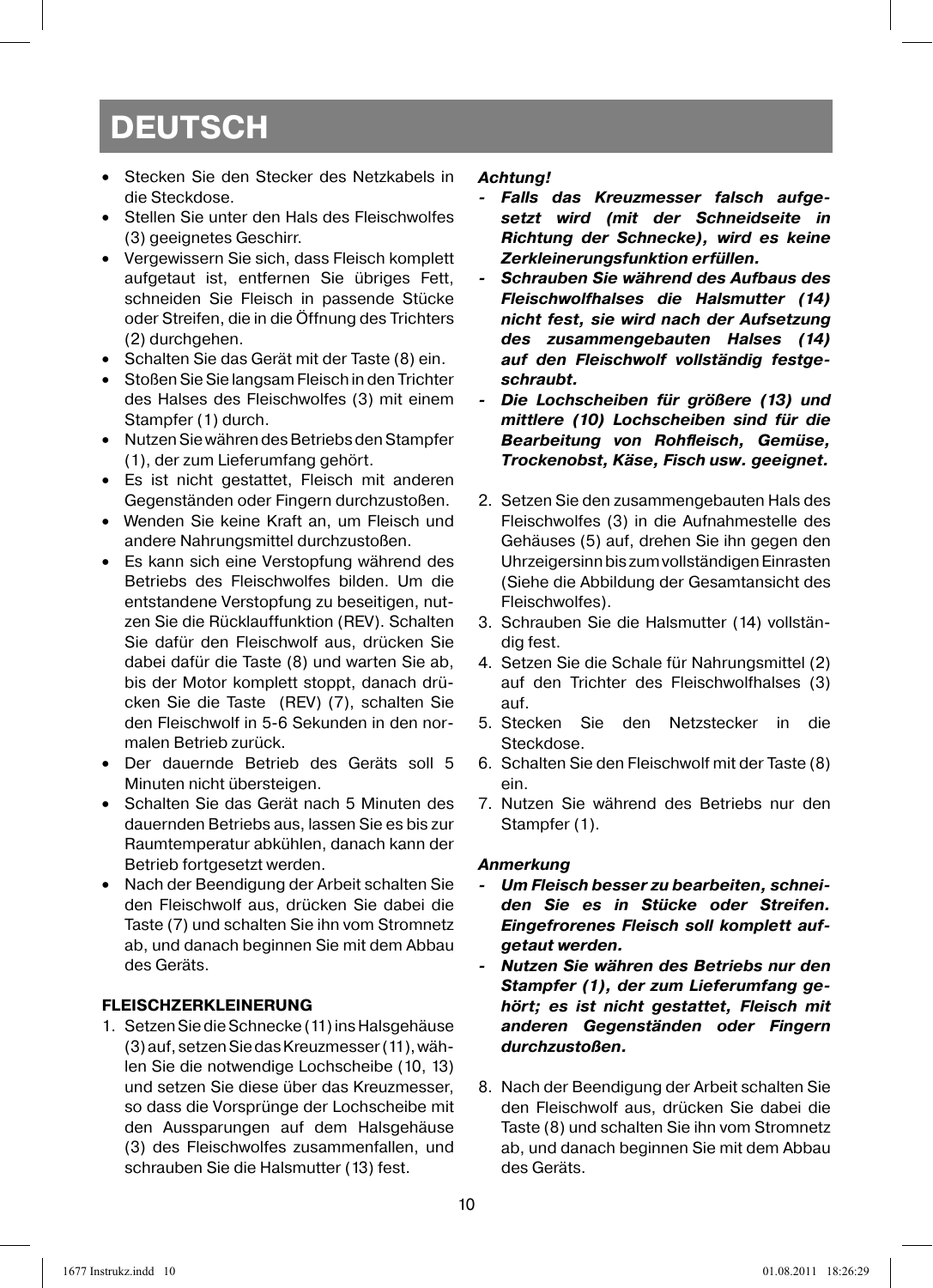- 9. Um den Hals des Fleischwolfes abzunehmen, drücken Sie die Halsverschlusstaste (4), die sich am Gehäuse (5) befindet, drehen Sie den Fleischwolfhals (3) im Uhrzeigersinn (Siehe die Abbildung der Gesamtansicht des Fleischwolfes) und nehmen Sie ihn ab.
- 10. Um den Hals abzubauen, drehen Sie die Halsmutter (14) ab und ziehen Sie die aufgesetzte Lochscheibe (10 oder 14), das Kreuzmesser (14) und die Schnecke (14) aus dem Gehäuse des Fleischwolfhalses heraus.

#### *Achtung!*

- *Falls eine Verstampfung während der Zerkleinerung entstand, nutzen Sie die Reversfunktion; schalten Sie dafür den Fleischwolf aus, drücken Sie dafür die Taste (8) und warten Sie ab, bis der Motor komplett stoppt, danach drücken Sie die Taste (REV) (7), schalten Sie den Fleischwolf in 5-6 Sekunden in den normalen Betrieb zurück.*
- *Wenn das Drehen der Schnecke (11) und des Kreuzmessers (12) während des Betriebs plötzlich unterbrochen wurde:*
- *Schalten Sie den Fleischwolf aus, drücken Sie dabei die Taste (8), und ziehen Sie den Stecker aus der Steckdose heraus.*
- *Lassen Sie das Elektromotor ca. 20-30 Minuten abkühlen;*
- *prüfen Sie den Stand der automatischen Wärmeschutzvorrichtung, drücken Sie dabei die Taste (9);*
- *Schalten Sie den Fleischwolf erneut ein.*

#### **AUFFÜLLEN VON WÜRSTCHEN**

- 1. Bereiten Sie Brät vor.
- 2. Stecken Sie die Schnecke (11) ins Gehäuse des Fleischwolfhalses(3) ein, setzen Sie den Würstchenaufsatz (15, 16) auf die Schnecke auf; achten Sie darauf, dass der Vorsprung auf dem Aufsatz (15) mit den Aussparungen auf dem Gehäuse des Fleischwolfhalses (3) zusammenfällt, und schrauben Sie die Halsmutter (14) leicht fest.
- 3. Setzen Sie den zusammengebauten Hals des Fleischwolfes in die Aufnahmestelle des Gehäuses (5) auf, drehen Sie ihn gegen den Uhrzeigersinn bis zum vollständigen Einrasten

(Siehe die Abbildung der Gesamtansicht des Fleischwolfes), schrauben Sie die Halsmutter (14) vollständig fest.

- 4. Setzen Sie die Schale für Nahrungsmittel (2) auf.
- 5. Legen Sie das fertige Brät auf die Schale für Nahrungsmittel (2).
- 6. Nutzen Sie Naturhülle für die Zubereitung von Würstchen, legen Sie diese vorher in den Behälter mit dem warmen Wasser für 10 Minuten.
- 7. Ziehen Sie die weiche Hülle auf den Aufsatz (16) an und binden Sie einen Knoten am Rand der Hülle.
- 8. Stecken Sie den Netzstecker in die Steckdose.
- 9. Schalten Sie den Fleischwolf mit der Taste (8) ein.
- 10. Für die Zufuhr des fertigen Bräts nutzen Sie den Stampfer (1), ziehen Sie die Hülle während der Auffüllung vom Aufsatz (16) langsam ab, feuchten Sie die Hülle beim Trockenen mit Wasser an.
- 11. Nach der Beendigung der Arbeit schalten Sie den Fleischwolf aus, drücken Sie dabei die Taste (8) und schalten Sie ihn vom Stromnetz ab, und danach beginnen Sie mit dem Abbau des Geräts.
- 12. Um den Hals des Fleischwolfes abzunehmen, drücken Sie die Halsverschlusstaste (4), die sich am Gehäuse (5) befindet, drehen Sie den Fleischwolfhals im Uhrzeigersinn (Siehe die Abbildung der Gesamtansicht des Fleischwolfes) und nehmen Sie ihn ab.
- 13. Drehen Sie die Halsmutter (14) ab und bauen Sie den Fleischwolfhals ab.

#### **NUTZUNG DES KEBBEAUFSATZES**

"Kebbe" ist ein traditionelles orientalisches Gericht, das aus Lammfleisch, Weizenmehl und Gewürzen zubereitet wird, die zusammen gehackt werden, um die Grundlage für die Herstellung von Hohlröhrchen zu bilden. Die Hohlröhrchen werden gefüllt und frittiert.

Bei der Experimentierung mit der Füllung können verschiedene Delikatessen zubereitet werden.

- 1. Bereiten Sie die Grundlage für die Hülle vor.
- 2. Stecken Sie die Schnecke (11) ins Gehäuse des Fleischwolfhalses(3) ein, setzen Sie den Kebbeaufsatz (17) auf die Schnecke (11) auf;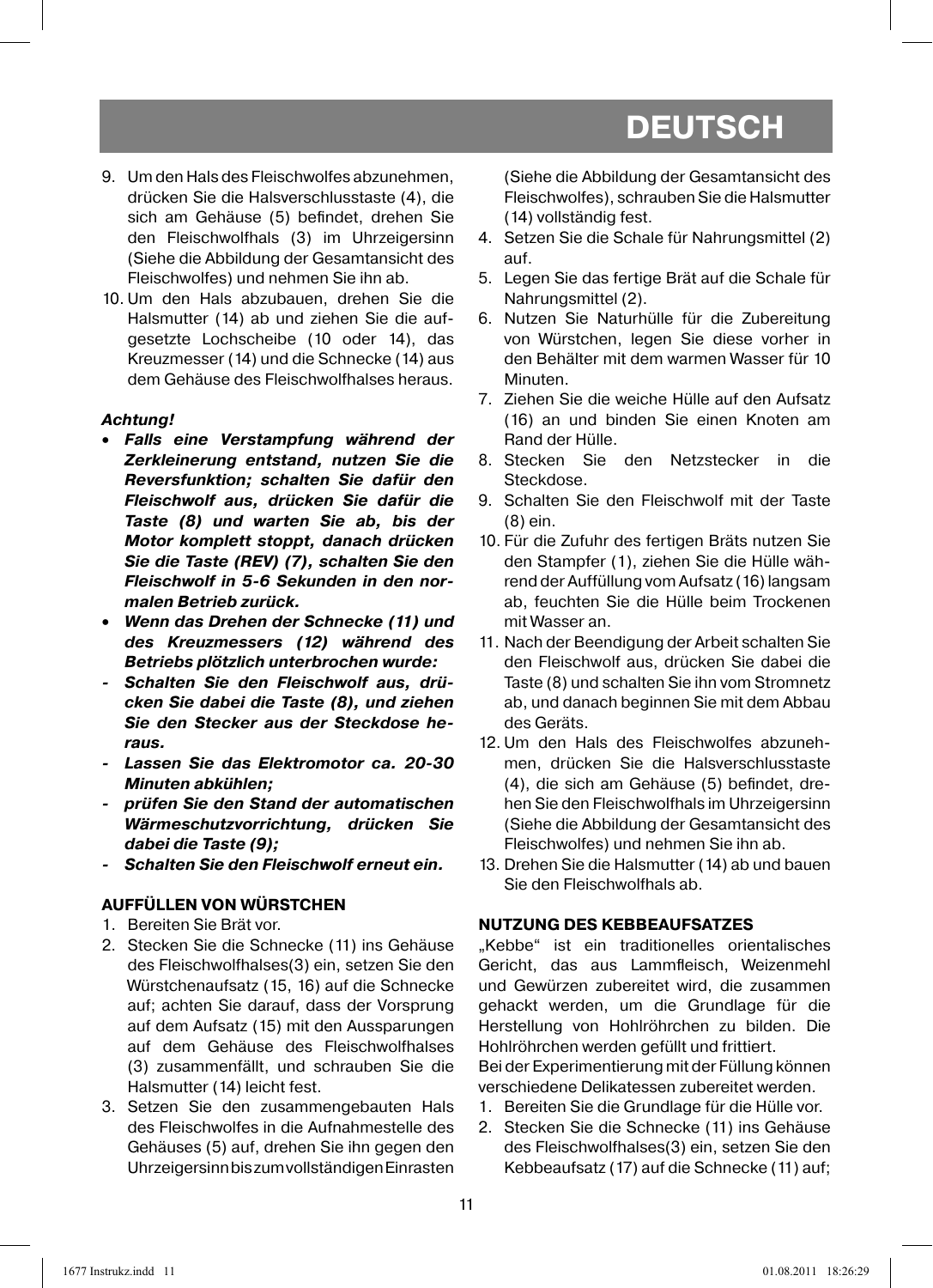achten Sie darauf, dass die Vorsprünge auf dem Aufsatz (17) mit den Aussparungen auf dem Gehäuse des Fleischwolfhalses zusammenfallen, und schrauben Sie die Halsmutter (14) leicht fest.

- 3. Setzen Sie den zusammengebauten Hals des Fleischwolfes in die Aufnahmestelle des Gehäuses (5) auf, drehen Sie ihn gegen den Uhrzeigersinn bis zum vollständigen Einrasten (Siehe die Abbildung der Gesamtansicht des Fleischwolfes), schrauben Sie die Halsmutter (14) vollständig fest.
- 4. Setzen Sie die Schale für Nahrungsmittel (2) auf.
- 5. Legen Sie die fertige Grundlage für die Hülle auf die Schale (2).
- 6. Stecken Sie den Netzstecker in die Steckdose.
- 7. Schalten Sie den Fleischwolf mit der Taste (8) ein.
- 8. Für die Zufuhr der Grundlage nutzen Sie den Stampfer (1).
- 9. Schneiden Sie fertige Röhrchen mit der notwendigen Länge ab.
- 10. Nach der Beendigung der Arbeit schalten Sie den Fleischwolf aus, drücken Sie dabei die Taste (8) und schalten Sie ihn vom Stromnetz ab, und danach beginnen Sie mit dem Abbau des Geräts.
- 11. Um den Hals des Fleischwolfes abzunehmen, drücken Sie die Halsverschlusstaste (4), die sich am Gehäuse (5) befindet, drehen Sie den Fleischwolfhals (3) im Uhrzeigersinn (Siehe die Abbildung der Gesamtansicht des Fleischwolfes) und nehmen Sie ihn ab.
- 12. Drehen Sie die Halsmutter (14) ab und bauen Sie den Fleischwolfhals ab.

#### **REZEPT**

#### **(Füllung)**

| Hammelfleisch                        | 100 g            |
|--------------------------------------|------------------|
| Olivenöl                             | 1, 1/2 Esslöffel |
| Schalottenzwiebel<br>(klein gehackt) | 1, 1/2 Esslöffel |
| Gewürze                              | nach Geschmack   |
| Salz                                 | 1/4 Teelöffel    |
| Mehl                                 | 1, 1/2 Esslöffel |

- Hammelfleisch soll im Fleischwolf einmal oder zweimal zerkleinert werden.
- Knollenzwiebel wird in Öl geröstet, danach wird gehacktes Hammelfleisch, Gewürze, Salz und Mehl zugegeben.

#### **(Hülle)**

| Magerfleisch                             | 450 g          |
|------------------------------------------|----------------|
| Mehl                                     | 150-200 g      |
| Gewürze                                  | nach Geschmack |
| Muskatnuß                                | 1 Stück        |
| gemahlener<br>Schottenpfeffer<br>Pfeffer | nach Geschmack |
| Pfeffer                                  | nach Geschmack |

- Es wird dreimal Fleisch, sowie Muskatnuss im Fleischwolf zerkleinert, danach werden alle Komponente gemischt.
- Der größere Fleischanteil und kleinerer Mehlanteil in der Außenhülle gewährleisten die bessere Konsistenz und den besseren Geschmack des zubereiteten Gerichtes.
- Die zubereiteten Röhrchen werden gefüllt, an den Rändern zusammengedrückt und nach Wunsch geformt.
- Danach werden sie frittiert.

#### *Anmerkung:*

*Die Kebbeaufsätze (17,18) und Würstchenaufsätze (15,16) werden nach der Nutzung im Stampfer (1) aufbewahrt (Abb. A).* 

#### **GEMÜSEZERKLEINERER**

- Setzen Sie das Reibeisen (22), den Raspelnaufsatz (21) oder den Aufsatz für die Zubereitung von Kartoffelpuffern (23) ins Gehäuse des Gemüsezerkleinerers (20) auf.
- Stellen Sie das Gehäuse des Gemüsezerkleinerers (20) auf, drehen Sie es gegen Uhrzeigesinn bis zum vollständigen Einrasten. (Siehe die Abbildung der Gesamtansicht des Fleischwolfes)
- Stecken Sie den Netzstecker in die Steckdose.
- Schalten Sie den Fleischwolf mit der Taste (8) ein.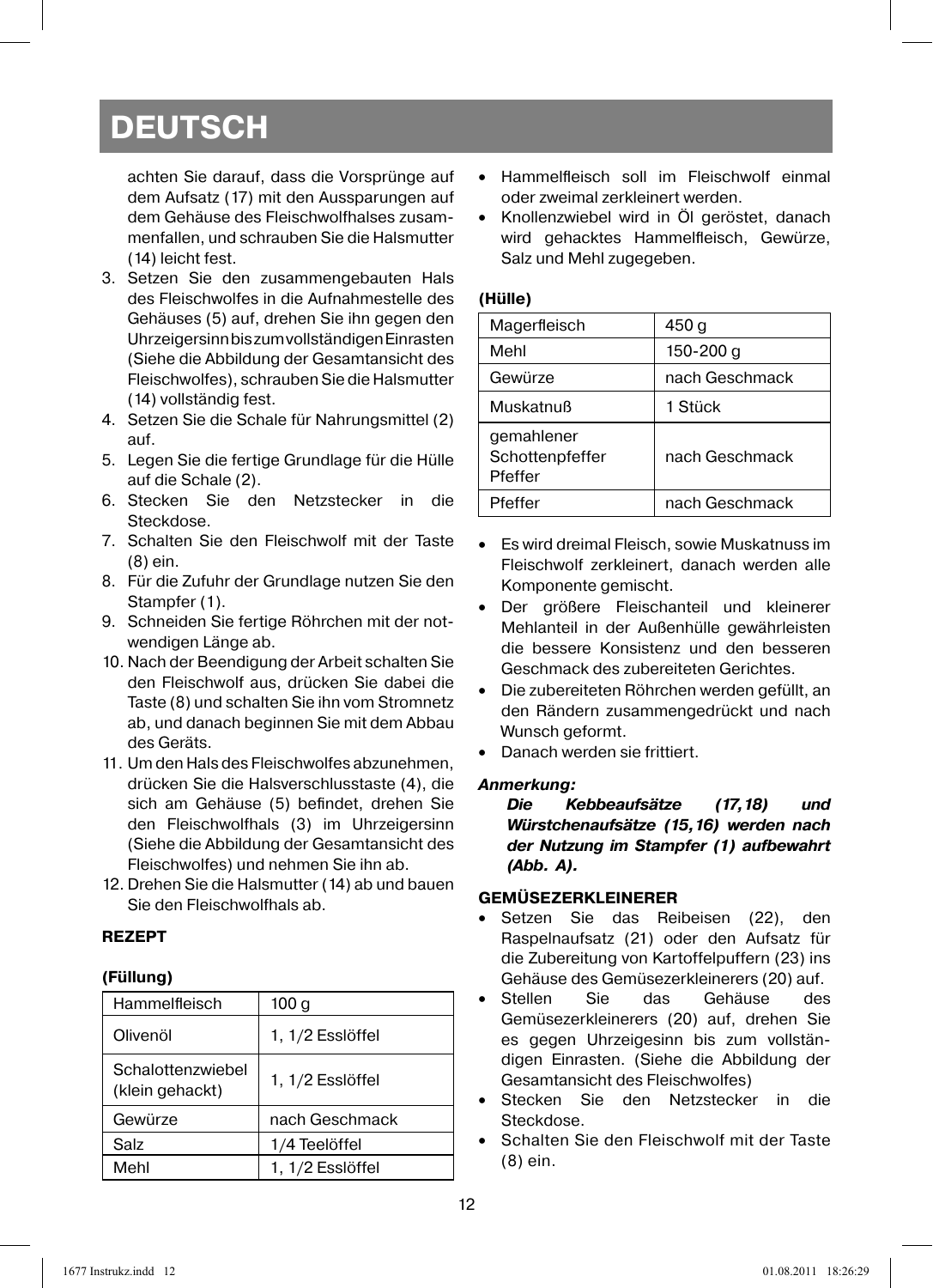- Nutzen Sie währen des Betriebs nur den Stampfer (19), der zum Lieferumfang gehört; es ist nicht gestattet, Gemüse mit anderen Gegenständen oder mit Händen durchzustoßen.
- Um den Aufsatz des Gemüsezerkleinerers (20) abzunehmen, drücken Sie die Halsverriegelungstaste (4), die sich am Gehäuse befindet, drehen Sie den Aufsatz im Uhrzeigersinn (Siehe die Abbildung der Gesamtansicht des Fleischwolfes) und nehmen Sie ihn ab.
- Zur Verarbeitung von weichem Gemüse, z.B. Tomaten, nutzen Sie eine niedrige Geschwindigkeit der Schneckendrehung, drücken Sie dafür die Einschalttaste der niedrigen Geschwindigkeit (6), die Beleuchtung wird sich von blau auf rot ändern.
- Nach der Beendigung der Arbeit schalten Sie den Fleischwolf aus, drücken Sie dabei die Taste (8), und ziehen Sie den Stecker aus der Steckdose heraus.

#### **ENTSAFTER**

- Stellen Sie den Kegelfilteraufsatz (26) auf die Plastikschnecke (25) auf, danach stellen Sie diese ins Gehäuse des Entsaftungsaufsatzes (24).
- Schließen Sie das Gehäuse mit dem Deckel (27) zu, indem Sie die Vorsprünge mit den Aussparungen am Gehäuse (24) zusammenführen, und drehen Sie ihn gegen den Uhrzeigersinn in die Position "CLOSE" bis zum Einrasten.
- Stellen Sie den Pressregler (28) auf den Deckel des Entsafters (27), indem Sie den Anzeiger am Regler mit dem Symbol «0» zusammenführen und drehen Sie ihn gegen den Uhrzeigersinn, indem Sie darauf leicht drücken..
- Stellen Sie das Gehäuse des Aufsatzes (24) in die Aufnahmestelle des Gehäuses (5) auf und drehen Sie es gegen den Uhrzeigersinn bis zum vollständigen Einrasten (Siehe die Abbildung der Gesamtansicht des Fleischwolfes).
- Setzen Sie die Schale für Nahrungsmittel (2) auf.
- Stecken Sie den Netzstecker in die Steckdose.
- Schalten Sie den Fleischwolf mit der Taste (8) ein.
- Schalten Sie die niedrigere Geschwindigkeit, indem Sie die Taste (6) drücken, dabei ändert sich die Beleuchtung von blau auf rot, dies bedeutet, dass der Betrieb der niedrigeren Drehungsgeschwindigkeit eingeschaltet ist.
- Nutzen Sie währen des Betriebs nur den Stampfer (1), der zum Lieferumfang gehört; es ist nicht gestattet, Gemüse mit anderen Gegenständen oder mit Händen durchzustoßen.
- Der Pressregler (28) hat 3 Betriebspositionen. Auf dem Deckel (27) sind entsprechende Symbole aufgetragen. Für die Regulierung der Pressstufen wird die Position der Kegelaufsatzes durch den Regler gemäß den Symbolen "1", "2", "3" abhängig von der Art der Gemüse oder Früchten geändert, indem Sie diese an die Schnecke drücken.

#### **PFLEGE DES FLEISCHWOLFES**

- Nach der Beendigung der Arbeit schalten Sie den Fleischwolf aus, drücken Sie dabei die Taste (8), und ziehen Sie den Stecker aus der Steckdose heraus.
- Drücken Sie die Halsverriegelungstaste (4), drehen Sie den Fleischwolfhals im Uhrzeigersinn und nehmen Sie ihn ab (Siehe die Abbildung der Gesamtansicht des Fleischwolfs).
- Drehen Sie die Halsmutter (14) ab und nehmen Sie die aufgestellten Aufsätze (15, 16 oder 17, 18), Lochscheiben (10 oder 13), das Kreuzmesser (11) von der Schnecke (11) ab.
- Nehmen Sie die Schnecke (11) vom Fleischwolfhals (3) ab.
- Entfernen Sie die Reste der Nahrungsmittel von der Schnecke.
- Das Zubehör (1, 2, 15, 16, 17, 18, 19, 25, 26, 27, 28) kann in der Geschirrspülmaschine gewaschen werden.
- Die Aufsätze (15,16,17,18) können im Gehäuse des Stampfers (1) aufbewahrt werden (Abb. A).
- Wischen Sie das Gehäuse des Fleischwolfes (5) mit einem feuchten Tuch ab.
- Um den Aufsatz für Gemüseentsaftung zu spülen, drücken Sie die Halsverriegelungstaste (4), die sich am Gehäuse (5) befindet,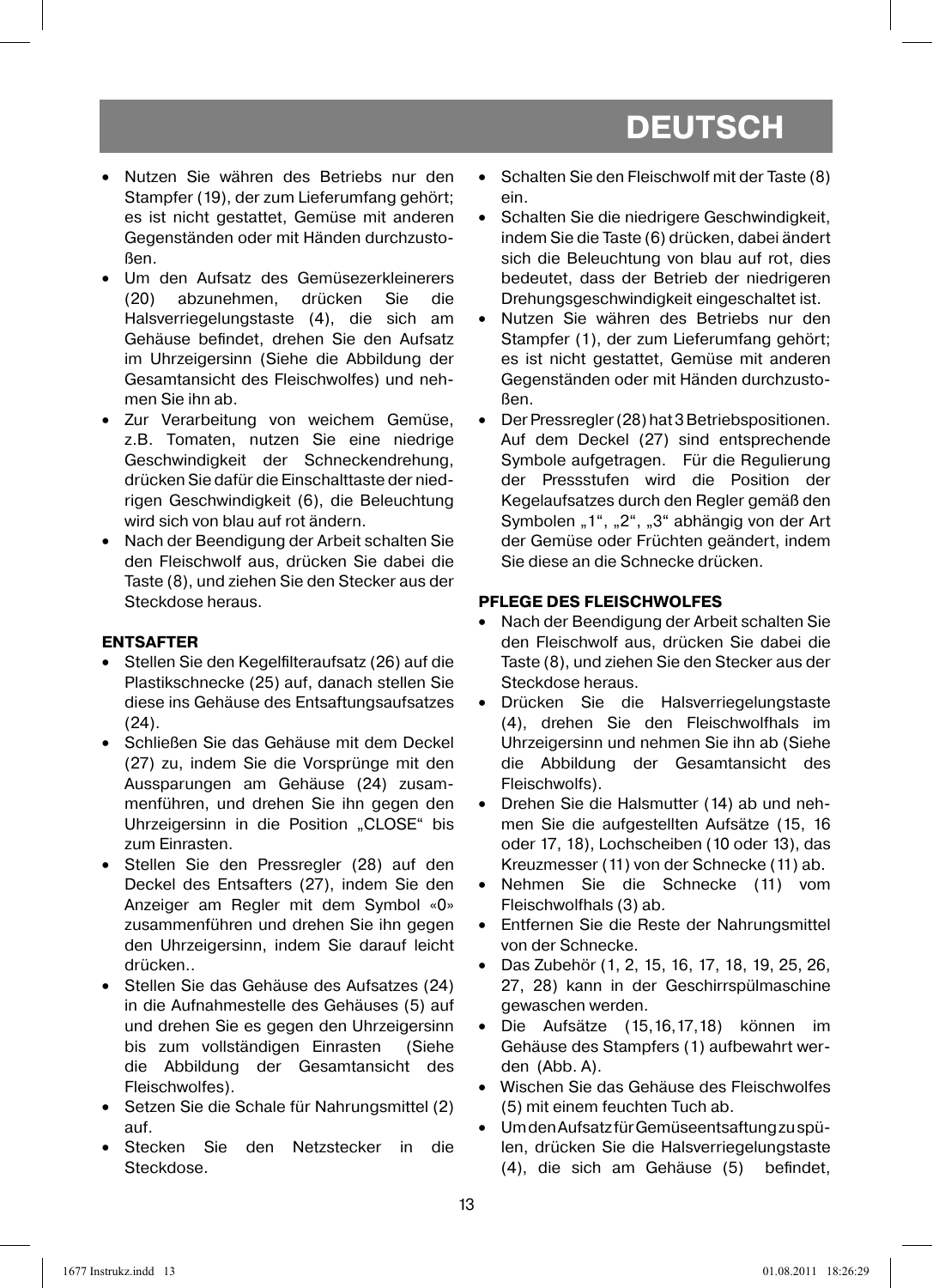drehen Sie den Aufsatz im Uhrzeigersinn (Siehe die Abbildung der Gesamtansicht des Fleischwolfes) und nehmen Sie ihn ab.

- Drehen Sie die Decke (27) im Uhrzeigersinn, indem Sie diese in die Position "OPEN" stellen, nehmen Sie den Kegelfilteraufsatz (26) und die Plastikschnecke (25) ab.
- Drehen Sie den Entsaftungsregler (28) im Uhrzeigersinn, indem Sie ihn in die Position "0" stellen und nehmen Sie ihn ab.
- Entfernen Sie die Reste der Nahrungsmittel von der Schnecke.
- Waschen Sie das Zubehör des Fleischwolfes unter warmem Seifenwasser mit einem neutralen Waschmittel, spülen und trocknen Sie diesen sorgfältig ab.
- Es ist nicht gestattet, Abrasiv- und Lösungsmittel für die Reinigung des Gehäuses des Fleischwolfes (5) zu nutzen.
- Achten Sie darauf, dass die Flüssigkeit ins Gehäuse des Geräts nicht eindringt.
- Bevor Sie das getrocknete Zubehör zur Aufbewahrung wegpacken, schmieren Sie die Lochscheiben (10, 13) und das Kreuzmesser (12) mit Pflanzenöl - so schützen Sie diese vor Oxidierung.

#### **TECHNISCHE EIGENSCHAFTEN**

Stromversorgung: 220-240 V ~ 50/60 Hz Maximale Leistung: 1500 W

Der Hersteller behält die Rechte vor, Veränderungen ins Design und die Konstruktion des Geräts ohne vorzeitige Benachrichtigung vornehmen zu dürfen.

#### *Die Nutzungsdauer des Geräts beträgt - 5 Jahre.*

#### **Gewährleistung**

Ausführliche Bedingungen der Gewährleistung kann man beim Dealer, der diese Geräte verkauft hat, bekommen. Bei beliebiger Anspruchserhebung soll man während der Laufzeit der vorliegenden Gewährleistung den Check oder die Quittung über den Ankauf vorzulegen.

Das vorliegende Produkt entspricht den Forderungen der elektromagnetischen Verträglichkeit, die in 89/336/  $\epsilon$ EWG -Richtlinie des Rates und den Vorschriften 73/23/EWG über die Niederspannungsgeräte vorgesehen sind.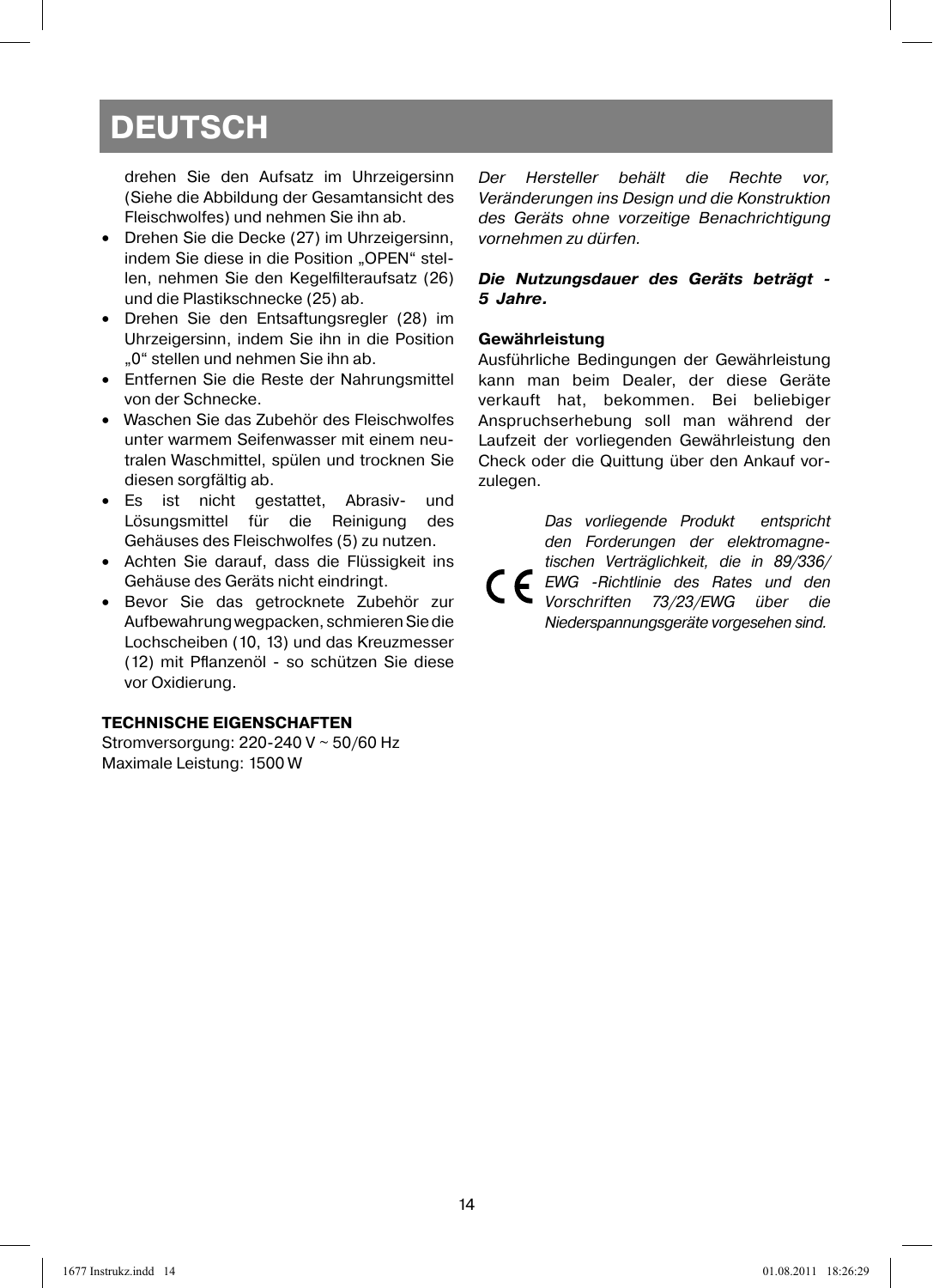#### **МЯСОРУБКА**

#### **ОПИСАНИЕ**

- 1. Толкатель
- 2. Лоток для продуктов
- 3. Корпус головки мясорубки
- 4. Кнопка фиксатора головки мясорубки
- 5. Корпус
- 6. Кнопка включения пониженной скорости
- 7. Кнопка включения обратного вращения (REV)
- 8. Кнопка включения/отключения
- 9. Кнопка включения автоматического предохранителя
- 10. Решетка для средней рубки
- 11. Шнек
- 12. Крестообразный нож
- 13. Решетка для крупной рубки
- 14. Гайка головки мясорубки
- 15. Насадка для набивки колбасок
- 16. Насадка для набивки колбасок
- 17. Насадка для приготовления «кеббе»
- 18. Насадка для приготовления «кеббе»
- 19. Толкатель овощерезки
- 20. Корпус насадки овощерезки
- 21. Шинковка
- 22. Крупная терка
- 23. Насадка для приготовления драников
- 24. Корпус насадки-соковыжималки
- 25. Шнек соковыжималки
- 26. Коническая насадка-фильтр
- 27. Крышка соковыжималки
- 28. Регулятор отжима

#### **РЕКОМЕНДАЦИИ ПО ТЕХНИКЕ БЕЗОПАСНОСТИ**

Для обеспечения эффективной и безопасной эксплуатации устройства внимательно ознакомьтесь с данной инструкцией. Даже если вы знакомы с работой подобных устройств, мы настоятельно просим вас прочитать раздел «Меры предосторожности» и в точности следовать всем рекомендациям.

Храните данную инструкцию в удобном месте, используйте ее в дальнейшем в качестве справочного материала.

### **МЕРЫ ПРЕДОСТОРОЖНОСТИ**

Для снижения риска пожара, поражения электрическим током либо других травм во время работы с электрической мясорубкой необходимо соблюдать следующие меры предосторожности:

- Перед первым включением убедитесь, что напряжение в электрической сети соответствует рабочему напряжению устройства.
- Используйте только те аксессуары, которые входят в комплект поставки.
- Во избежание поражения электрическим током НИКОГДА НЕ ПОГРУЖАЙТЕ устройство, сетевой шнур и вилку сетевого шнура в воду либо другие жидкости.
- Для чистки корпуса используйте влажную ткань.
- Никогда не оставляйте работающую мясорубку без присмотра.
- Будьте особенно внимательны, если рядом с работающей мясорубкой находятся дети или лица с ограниченными возможностями.
- Мясорубка не предназначена для использования детьми и людьми с ограниченными возможностями. В исключительных случаях лицо, отвечающее за их безопасность, должно дать соответствующие и понятные инструкции о безопасном использовании мясорубки и тех опасностях, которые могут возникать при ее неправильном использовании.
- Перед сборкой, разборкой, а также перед чисткой мясорубки следует выключить ее и вынуть сетевую вилку из розетки.
- Запрещается устанавливать устройство на горячую поверхность или рядом с таковой (например, рядом с газовой, электрической плитой или нагретой духовкой).
- Аккуратно обращайтесь с сетевым шнуром.
- Запрещается использовать сетевой шнур для переноски устройства.
- Не допускайте, чтобы сетевой шнур свешивался со стола, а также следите, чтобы он не касался горячих поверхностей.
- При отсоединении вилки сетевого шнура от электрической розетки держитесь за вилку, а не за сам шнур.
- Не подсоединяйте и не отсоединяйте сетевой шнур мокрыми руками, это может привести к поражению электрическим током.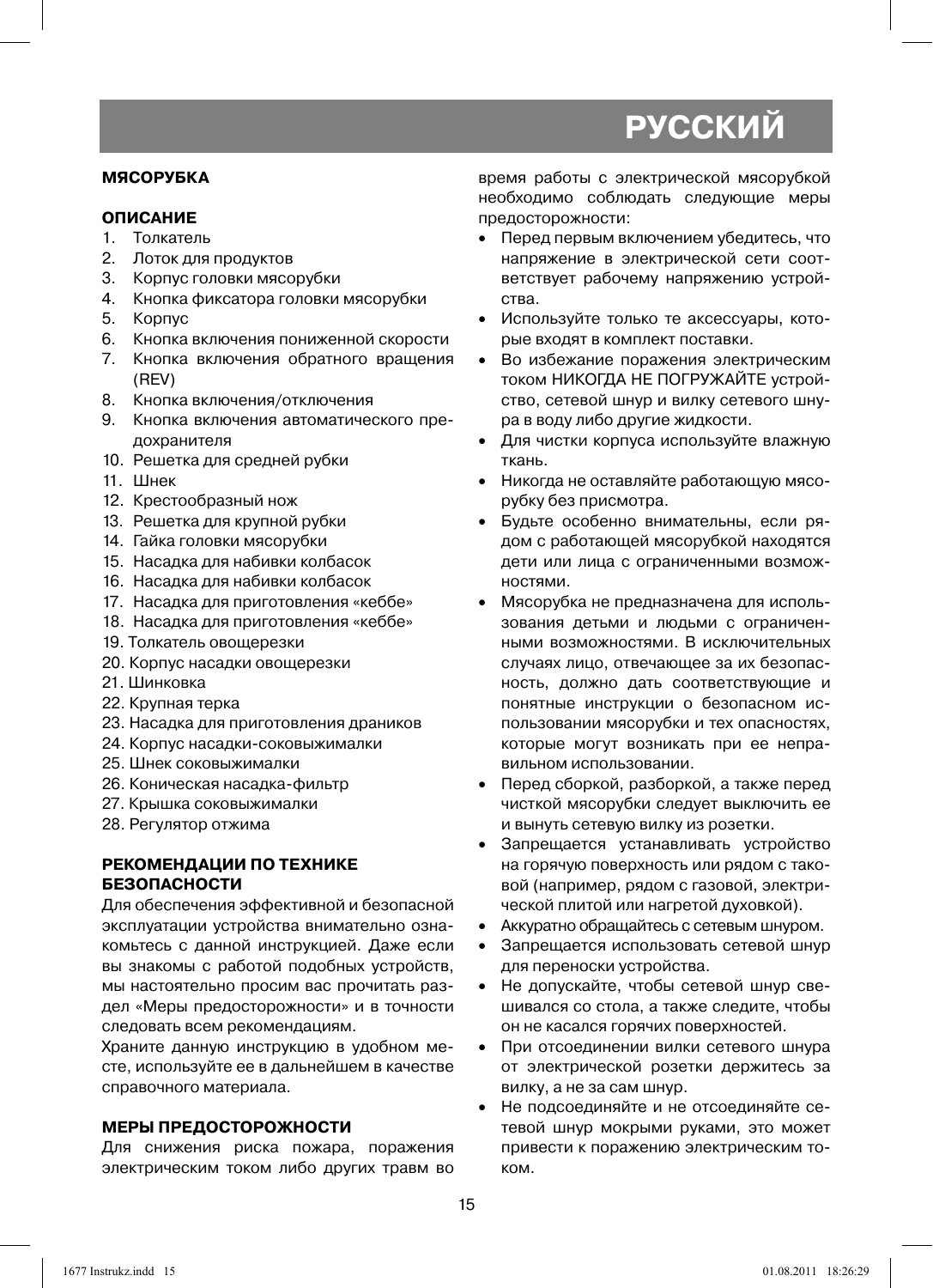- Запрещается пользоваться устройством с поврежденным сетевым шнуром или испорченной сетевой вилкой, а также в тех случаях, когда устройство функционирует со сбоями, упало с высоты или повреждено иным образом.
- Для ремонта устройства или замены сетевого шнура обратитесь в авторизованный (уполномоченный) сервисный центр.
- Мясорубка предназначена для использования только в домашних условиях.

#### **ОСОБЕННОСТИ МЯСОРУБКИ**

#### **Основная и дополнительная рабочие ско-**

**рости** – основная рабочая скорость используется для всех способов измельчения мяса, дополнительная скорость предназначена для переработки мягких овощей и косточковых ягод, например, томатов, красной смородины, ежевики, черники и т.д. Для визуального контроля скорости каждый режим имеет различную подсветку кнопок управления: основная рабочая скорость сопровождается синей подсветкой, дополнительная скорость сопровождается красной подсветкой.

**Функция обратного вращения (REVERSE)**  предназначена для удаления заторов, образовавшихся в ходе переработки продуктов.

**Лоток для продуктов** обеспечивает удобное расположение продуктов во время их переработки и облегчает загрузку продуктов в горловину головки.

**Две решетки с отверстиями разного размера** предназначены для разных степеней измельчения продуктов.

**Специальные принадлежности** предназначены для набивки колбасок и приготовления «кеббе».

**Насадка для приготовления сока из томатов и ягод** позволит вам приготовить соки из томатов и косточковых ягод.

**Система защиты от перегрева** предназначена для защиты электромотора от перегрева и позволяет продлить срок его службы.

#### **ВНИМАНИЕ!**

- Перед подключением к электросети убедитесь, что устройство выключено.
- Перед началом рубки мяса обязательно убедитесь в том, что все кости и излишки жира удалены.
- Пользуйтесь толкателем, который входит в комплект поставки. Не проталкивайте продукты другими предметами или пальцами.
- Ни в коем случае не погружайте корпус мясорубки в воду или другие жидкости.
- Во время использования насадок «кеббе» (17, 18) и для набивки колбасок (15, 16) нельзя устанавливать решетки (10, 13) и нож (12).
- Не пытайтесь перерабатывать мясорубкой пищевые продукты с твердыми волокнами (например, имбирь или хрен).
- Во избежание образования заторов не прикладывайте чрезмерных усилий, проталкивая мясо.
- Если какой-либо застрявший твердый кусок приводит к остановке вращения шнека и ножа, немедленно выключите устройство, и прежде чем продолжить работу, удалите его.
- Для переключения на обратное вращение (REVERSE) выключите мясорубку, нажав на кнопку (8), и после паузы в 5-6 секунд нажмите на кнопку (7) (REV).

#### **ПОДГОТОВКА МЯСОРУБКИ**

- Освободите мясорубку от всех упаковочных материалов, протрите корпус влажной тканью.
- Все съемные детали промойте теплой водой с нейтральным моющим средством, ополосните и перед сборкой тщательно просушите.

#### **РАБОТА С МЯСОРУБКОЙ**

(общие положения)

- Мясорубка предназначена для переработки мяса без костей только в домашних условиях.
- Перед первым включением убедитесь, что напряжение в электрической сети соответствует рабочему напряжению устройства.
- Соберите мясорубку и установите ее на ровную сухую поверхность.
- Убедитесь в том, что вентиляционные отверстия на корпусе не заблокированы.
- Вставьте вилку сетевого шнура в розетку.
- Поставьте под головку мясорубки (3) подходящую посуду.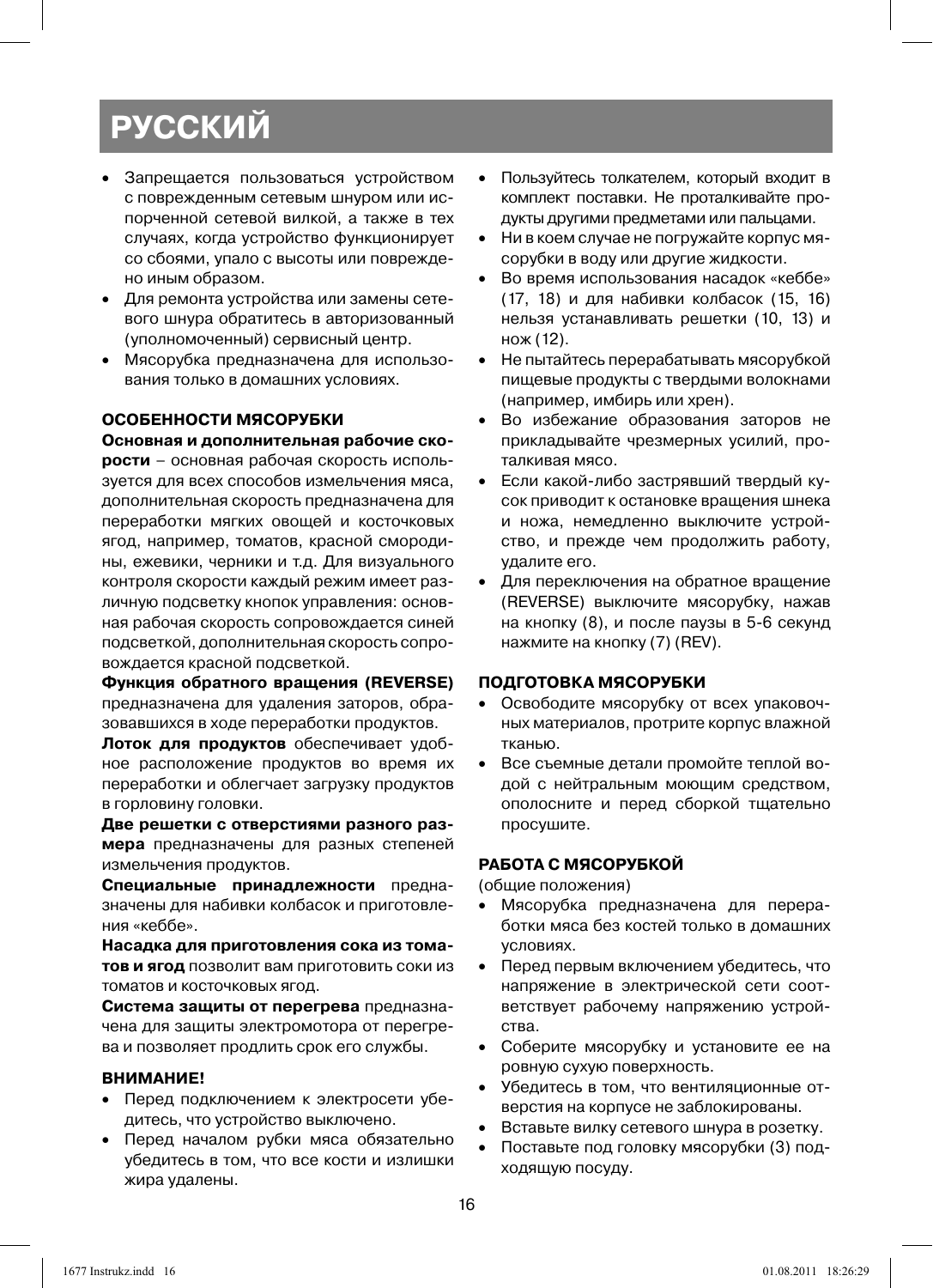- Убедитесь в том, что мясо полностью оттаяло, удалите излишки жира и кости, порежьте мясо на кубики или полоски такого размера, чтобы они свободно проходили в отверстие лотка (2).
- Включите устройство, нажав на кнопку (8).
- Не торопясь, проталкивайте мясо в раструб головки мясорубки (3) при помощи толкателя (1).
- Во время работы используйте толкатель (1), который входит в комплект.
- Запрещается использовать для проталкивания мяса другие предметы, ни в коем случае не проталкивайте мясо руками.
- Не прилагайте чрезмерных усилий для проталкивания мяса или других продуктов.
- В ходе рубки мяса может образоваться затор. Для устранения образовавшегося затора следует воспользоваться функцией обратного вращения (REV). Для этого выключите мясорубку, нажав на кнопку (8), дождитесь полной остановки электромотора, затем нажмите на кнопку (REV) (7), а через 5-6 секунд снова вернитесь к нормальному режиму работы.
- Время непрерывной работы устройства не должно превышать 5 минут.
- После 5 минут непрерывной работы следует выключить устройство и дать ему охладиться, после чего можно продолжить работу.
- Как только вы закончите работу, выключите мясорубку, нажав на кнопку (8), отключите ее от сети, и только после этого приступайте к ее разборке.

#### **ИЗМЕЛЬЧЕНИЕ МЯСА**

• Вставьте шнек (11) в корпус головки мясорубки (3), установите крестообразный нож (12), выберите одну необходимую решетку (10 или 13) и установите ее поверх ножа, совместив паз на решетке с выступом в корпусе головки мясорубки (3), затяните без усилия гайку (14).

#### *Внимание!*

*- Если нож будет установлен неправильно (режущей стороной по направлению к шнеку), он не будет выполнять функцию рубки.*

- *Во время сборки головки мясорубки не затягивайте туго гайку (14), окончательную затяжку гайки (14) производите после установки собранной головки на мясорубку.*
- *Решетки с крупными (13) и средними отверстиями (10) подходят для переработки не только сырого мяса и рыбы, но и уже приготовленных продуктов, а также для овощей, сухофруктов, сыра и т.д.*
- 1. Установите собранную головку мясорубки (3) в гнездо корпуса (5) и поверните её против часовой стрелки до фиксации (см. рисунок общего вида мясорубки).
- 2. Окончательно затяните гайку (14).
- 3. На горловину головки мясорубки (3) установите лоток для продуктов (2).
- 4. Вставьте сетевую вилку в розетку.
- 5. Включите мясорубку, нажав на кнопку (8).
- 6. Во время работы для проталкивания мяса или других продуктов пользуйтесь только толкателем (1).

#### *Примечание*

- *Для улучшения процесса переработки мяса нарезайте его полосками или кубиками. Замороженное мясо необходимо полностью разморозить.*
- *Используйте во время работы толкатель, который входит в комплект; запрещается использовать для проталкивания мяса какие-либо предметы, ни в коем случае не проталкивайте мясо руками.*
- 7. Как только вы закончите работу, выключите мясорубку, нажав на кнопку (8), отключите ее от сети, и только после этого приступайте к ее разборке.
- 8. Для снятия головки мясорубки нажмите на кнопку фиксатора (4), расположенную на корпусе (5), поверните головку мясорубки (3) по часовой стрелке и снимите ее (см. рисунок общего вида мясорубки).
- 9. Для разборки головки мясорубки открутите гайку (14) и извлеките из корпуса головки мясорубки установленную решетку (10 или 13), нож (12) и шнек (11).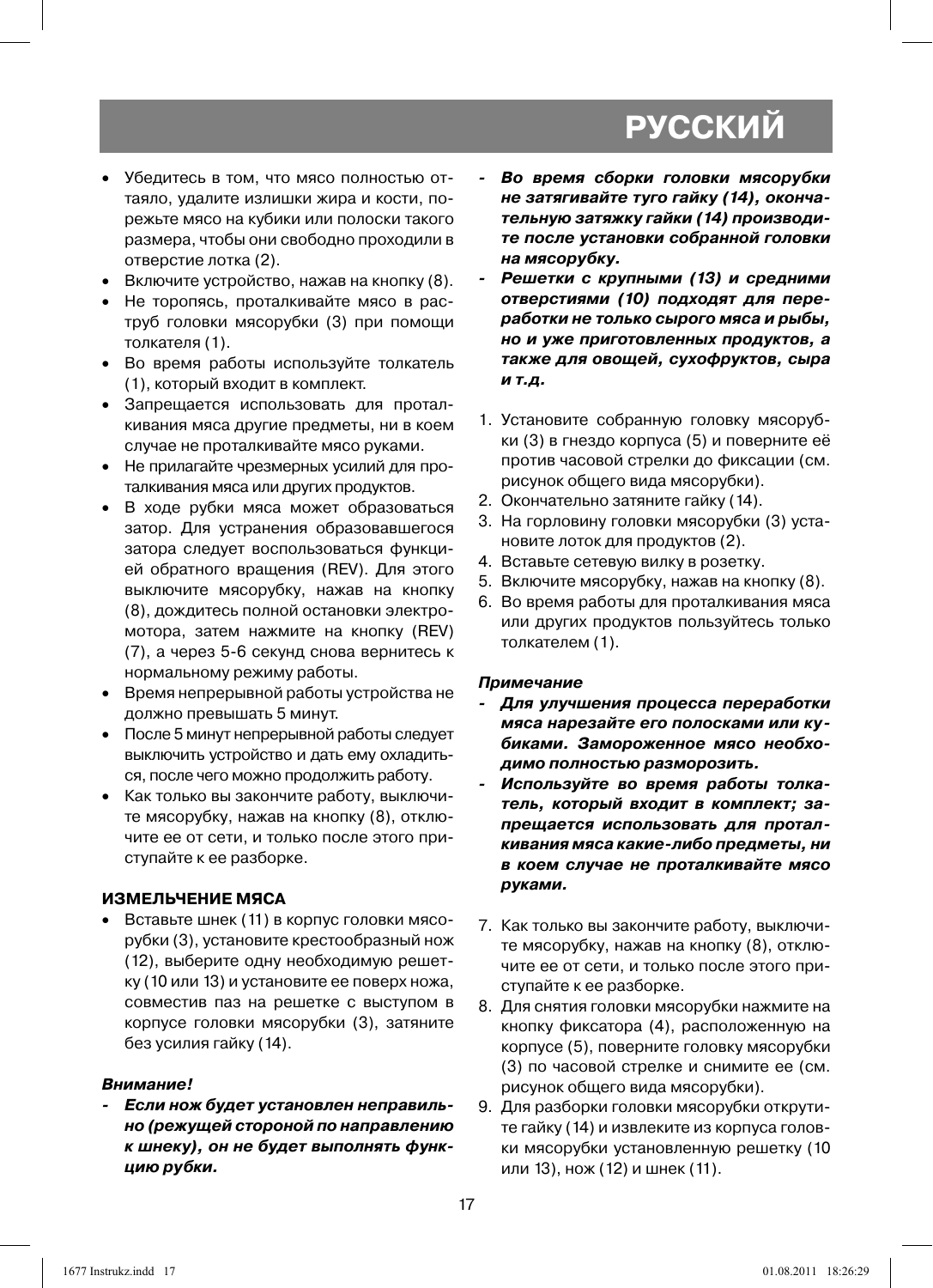#### *Внимание!*

- *Если в процессе рубки мяса образовался затор продуктов, воспользуйтесь функцией обратного вращения; для этого выключите мясорубку, нажав на кнопку (8), дождитесь остановки вращения электромотора и нажмите на кнопку (REV) (7), а через 5-6 секунд снова вернитесь к нормальному режиму работы.*
- *Если во время работы вращение шнека (11) и ножа (12) внезапно прекратилось:*
- *отключите мясорубку, нажав на кнопку (8), и извлеките сетевую вилку из розетки;*
- *дайте остыть электромотору в течение приблизительно 20-30 минут;*
- *проверьте состояние автоматического предохранителя, нажав на кнопку включения (9);*
- *повторно включите мясорубку.*

#### **НАБИВКА КОЛБАСОК**

- 1. Приготовьте фарш.
- 2. Установите шнек (11) в корпус головки мясорубки (3), установите на шнек насадки для набивки колбасок (15, 16); следите за тем, чтобы паз на насадке (15, 16) совпал с выступом в корпусе головки мясорубки (3), и слегка затяните гайку (14).
- 3. Установите собранную головку мясорубки в гнездо корпуса (5), повернув ее против часовой стрелки до полной фиксации (см. рисунок общего вида мясорубки), окончательно затяните гайку (14).
- 4. Установите лоток для продуктов (2).
- 5. Выложите готовый фарш на лоток для продуктов (2).
- 6. Используйте для приготовления колбасок натуральную оболочку, предварительно поместив ее в сосуд с теплой водой на 10 минут.
- 7. Натяните размягченную оболочку на насадку (16), на конце оболочки завяжите узел.
- 8. Вставьте сетевую вилку в розетку.
- 9. Включите мясорубку кнопкой (8).
- 10. Для подачи готового фарша используйте толкатель (1), по мере заполнения оболочки сдвигайте ее с насадки (16), по мере высыхания оболочки смачивайте ее водой.
- 11. Как только вы закончите работу, выключите мясорубку, нажав на кнопку (8), и отключите ее от сети, и только после этого приступайте к ее разборке.
- 12. Для снятия головки мясорубки нажмите на кнопку фиксатора (4), расположенную на корпусе (5), поверните головку по часовой стрелке (см. рисунок общего вида мясорубки) и снимите ее.
- 13. Отверните гайку (14) и разберите головку мясорубки.

#### **ИСПОЛЬЗОВАНИЕ НАСАДКИ «КЕББЕ»**

Кеббе - традиционное ближневосточное блюдо, которое готовится из мяса ягненка, пшеничной муки и специй, которые рубятся вместе, чтобы получилась основа для изготовления полых трубочек. Трубочки наполняются начинкой и обжариваются во фритюре. Экспериментируя с начинкой для трубочек, можно готовить различные деликатесы.

- 1. Приготовьте основу для оболочки.
- 2. Установите шнек (11) в корпус головки мясорубки (3), установите на шнек (11) насадки «кеббе» (17, 18); следите за тем, чтобы паз на насадке (17, 18) совпал с выступом в корпусе головки мясорубки (3), и слегка заверните гайку (14).
- 3. Установите собранную головку мясорубки в гнездо корпуса (5), повернув ее против часовой стрелки до полной фиксации (см. рисунок общего вида мясорубки), окончательно затяните гайку (14).
- 4. Установите лоток для продуктов (2).
- 5. Выложите готовую основу для оболочки на лоток для продуктов (2).
- 6. Вставьте сетевую вилку в розетку.
- 7. Включите мясорубку кнопкой (8).
- 8. Для подачи основы для оболочки используйте толкатель (1).
- 9. Отрезайте готовые трубочки необходимой длины.
- 10. Как только вы закончите работу, выключите мясорубку, нажав на кнопку (8), и от-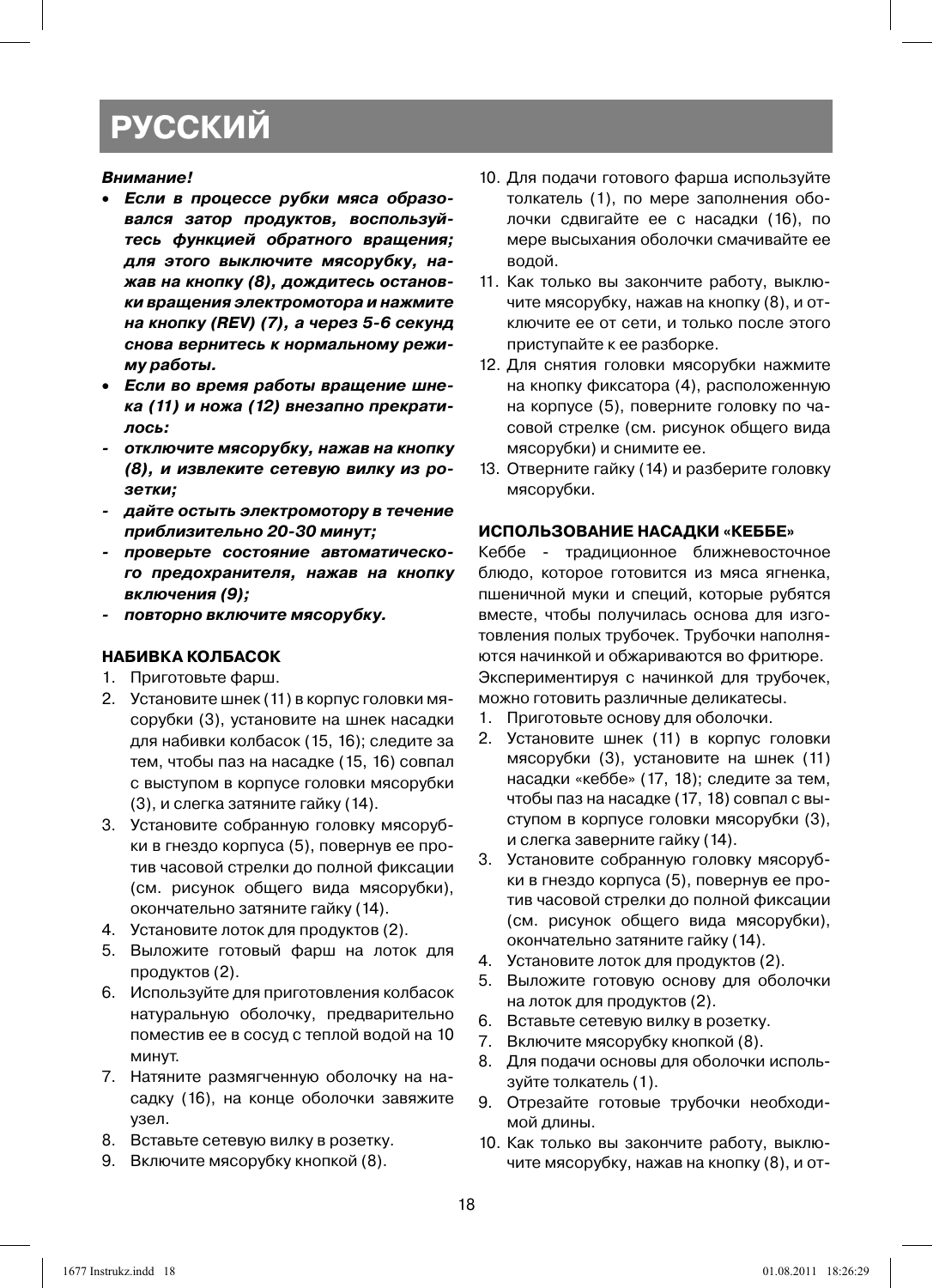ключите ее от сети, и только после этого приступайте к ее разборке.

- 11. Для снятия головки мясорубки нажмите на кнопку фиксатора (4), расположенную на корпусе (5), поверните головку (3) по часовой стрелке (см. рисунок общего вида мясорубки) и снимите ее.
- 12. Отверните гайку (14) и разберите головку мясорубки.

#### **РЕЦЕПТ**

#### **(Начинка)**

| Баранина              | 100 г                    |
|-----------------------|--------------------------|
| Оливковое масло       | 1, 1/2 столовой<br>ложки |
| Репчатый лук          | 1, 1/2 столовой          |
| (мелко нашинкованный) | ложки                    |
| Пряности              | ПО ВКУСУ                 |
| Соль                  | 1/4 чайной<br>ложки      |
| Мука                  | 1, 1/2 столовой<br>ложки |

- Баранину необходимо измельчить в мясорубке один или два раза.
- Репчатый лук обжаривают в масле до золотистого цвета, затем добавляют рубленую баранину, все пряности, соль и муку.

#### **(Оболочка)**

| Постное мясо             | 450 г           |
|--------------------------|-----------------|
| Мука                     | 150-200 г       |
| Пряности                 | <b>ПО ВКУСУ</b> |
| Мускатный орех           | 1 шт.           |
| Красный молотый<br>перец | по вкусу        |
| Перец                    | <b>ПО ВКУСУ</b> |

- Мясо измельчают в мясорубке три раза, измельчается также мускатный орех, затем смешивают все компоненты.
- Большее количество мяса и меньшее количество муки в наружной оболочке обеспечивают лучшую консистенцию и вкус готового изделия.
- Готовые трубочки наполняются начинкой, зажимаются по краям, им придается желаемая форма.
- Готовятся трубочки во фритюре.

#### *Примечание:*

*Насадки для приготовления колбасок (15, 16) и насадки для «кеббе» (17, 18) после использования можно хранить в толкателе (1) (рис. А)*

#### **ОВОЩЕРЕЗКА**

- Установите терку (22), шинковку (21) или насадку для драников (23) в корпус овощерезки (20).
- Установите корпус овощерезки (20), повернув его против часовой стрелки до полной фиксации (см. рисунок общего вида мясорубки).
- Вставьте сетевую вилку в розетку.
- Включите мясорубку, нажав на кнопку (8).
- Во время работы с овощерезкой пользуйтесь только специальным толкателем (19), входящим в комплект; запрещается использовать для проталкивания овощей посторонние предметы, ни в коем случае не проталкивайте овощи руками.
- Для снятия насадки овощерезки (20) нажмите на кнопку фиксатора (4), расположенную на корпусе (5), поверните ее по часовой стрелке (см. рисунок общего вида мясорубки) и снимите.
- Для переработки мягких овощей, например, томатов, используйте пониженную скорость вращения шнека, для этого нажмите на кнопку включения пониженной скорости (6), подсветка кнопок сменится с синей на красную.
- После окончания работы отключите пониженную скорость вращения шнека, повторно нажав на кнопку (6), после этого выключите мясорубку, нажав на кнопку (8), и извлеките вилку сетевого шнура из розетки.

#### **НАСАДКА ДЛЯ ПРИГОТОВЛЕНИЯ СОКА ИЗ ТОМАТОВ И ЯГОД**

- Установите коническую насадку-фильтр (26) на пластиковый шнек (25), затем установите их в корпус насадкисоковыжималки (24).
- Закройте корпус крышкой (27), совместив выступы с углублениями на корпусе (24), и поверните его против часовой стрелки в положение «CLOSE» для фиксации.
- Установите регулятор отжима (28) на крышку соковыжималки (27), совместив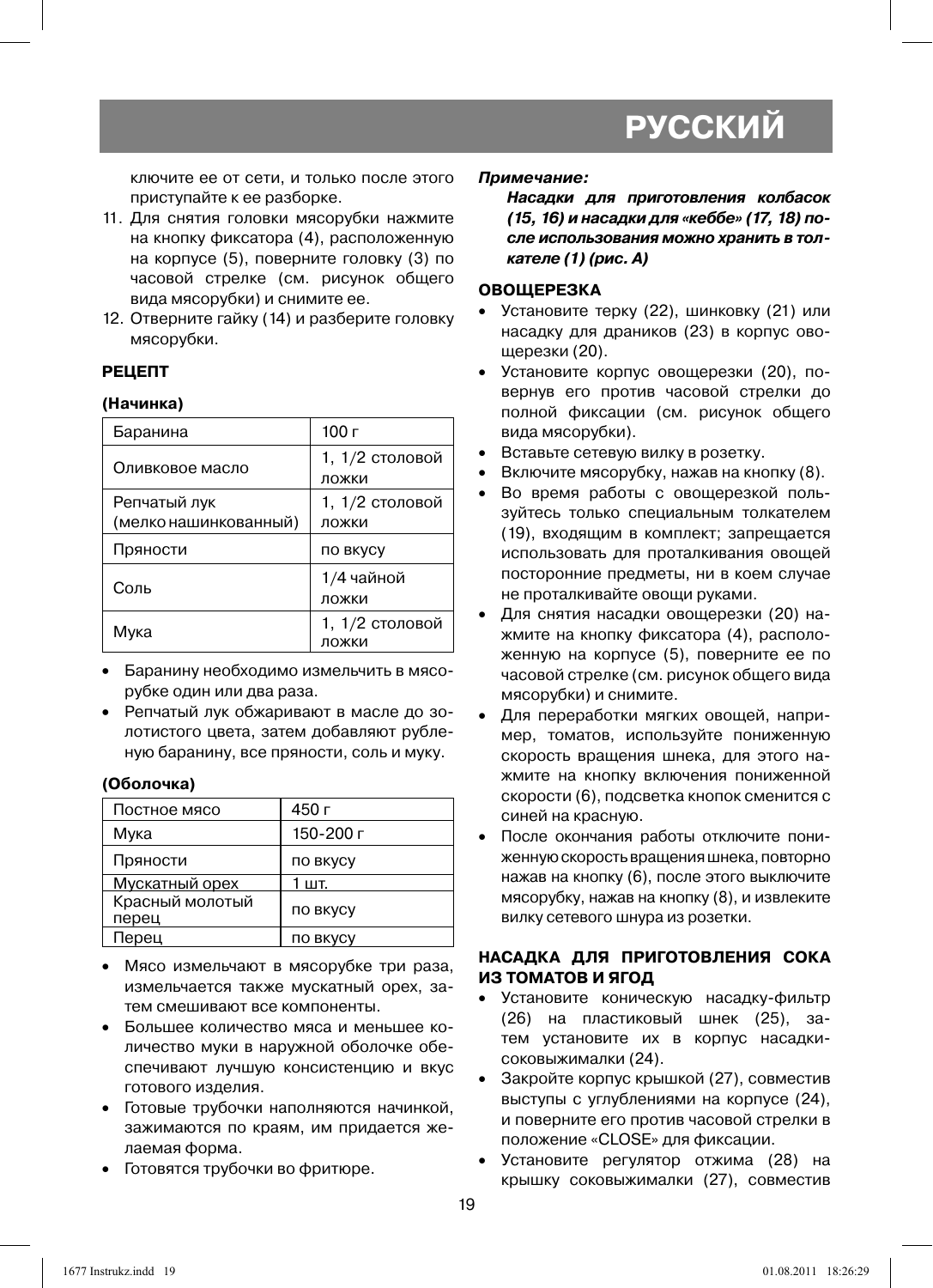указатель на регуляторе с символом «0», и, слегка нажав, поверните его против часовой стрелки.

- Установите корпус насадки (24) в гнездо корпуса (5), и поверните его против часовой стрелки до полной фиксации (см. рисунок общего вида мясорубки).
- Установите лоток для продуктов (2).
- Вставьте сетевую вилку в розетку.
- Включите мясорубку, нажав на кнопку (8).
- Включите пониженную скорость, нажав на кнопку (6), при этом подсветка кнопок изменится с синей на красную, указывая на то, что включен режим пониженной скорости вращения.
- Во время работы пользуйтесь только толкателем (1), входящим в комплект; для проталкивания продуктов запрещается использовать посторонние предметы, ни в коем случае не проталкивайте продукты руками.
- Регулятор отжима (28) имеет 3 рабочих положения. На крышке (27) нанесены соответствующие символы. Для регулировки степени отжима, в зависимости от типа овощей или фруктов, регулятор изменяет положение конической насадки в соответствии с символами («1», «2», «3»), прижимая её к шнеку.

#### **УХОД ЗА МЯСОРУБКОЙ**

- После окончания работы следует выключить мясорубку, нажав на кнопку (8), и извлечь вилку сетевого шнура из розетки.
- Нажмите на кнопку фиксатора (4), поверните головку мясорубки по часовой стрелке и снимите ее (см. рисунок общего вида мясорубки).
- Отверните гайку (14) и снимите установленные насадки (15, 16 или 17, 18), сетки (10 или 13), нож (12) со шнека (11).
- Извлеките шнек (11) из головки мясорубки (3).
- Удалите со шнека остатки продуктов.
- Принадлежности (1, 2, 15, 16, 17, 18, 19, 25, 26, 27, 28) можно мыть в посудомоечной машине.
- Для удобства и компактности хранения насадки (15, 16, 17, 18) можно хранить внутри толкателя (1). (рис. А)
- Протрите корпус мясорубки (5) влажной тканью.
- Для промывки насадки для приговления сока нажмите на кнопку фиксатора (4), расположенную на корпусе (5), поверните её по часовой стрелке и снимите (см. рисунок общего вида мясорубки).
- Поверните крышку (27) по часовой стрелке, установив её в положение «OPEN», извлеките коническую насадку-фильтр (26) и пластиковый шнек (25).
- Поверните регулятор отжима (28) по часовой стрелке, установив его в положение «0» и снимите.
- Удалите со шнека остатки продуктов.
- Промойте все принадлежности мясорубки в теплой мыльной воде с нейтральным моющим средством, ополосните и перед сборкой тщательно просушите.
- Запрещается использовать для чистки корпуса мясорубки (5) растворители или абразивные чистящие средства.
- Не допускайте попадания жидкости внутрь корпуса мясорубки.
- Перед тем как убрать просохшие принадлежности на хранение, смажьте решетки (10, 13) и нож (12) растительным маслом так они будут защищены от окисления.

#### **ТЕХНИЧЕСКИЕ ДАННЫЕ**

Электропитание: 220-240 В ~50/60 Гц Максимальная мощность: 1500 Вт

Производитель сохраняет за собой право изменять дизайн и технические характеристики устройства без предварительного уведомления.

#### **Срок службы мясорубки – 5 лет**



Данное изделие соответствует всем требуемым европейским и российским стандартам безопасности и гигиены.

#### **АН-ДЕР ПРОДАКТС ГмбХ, Австрия**

Нойбаугюртель 38/7А, 1070 Вена, Австрия Сделано в Китае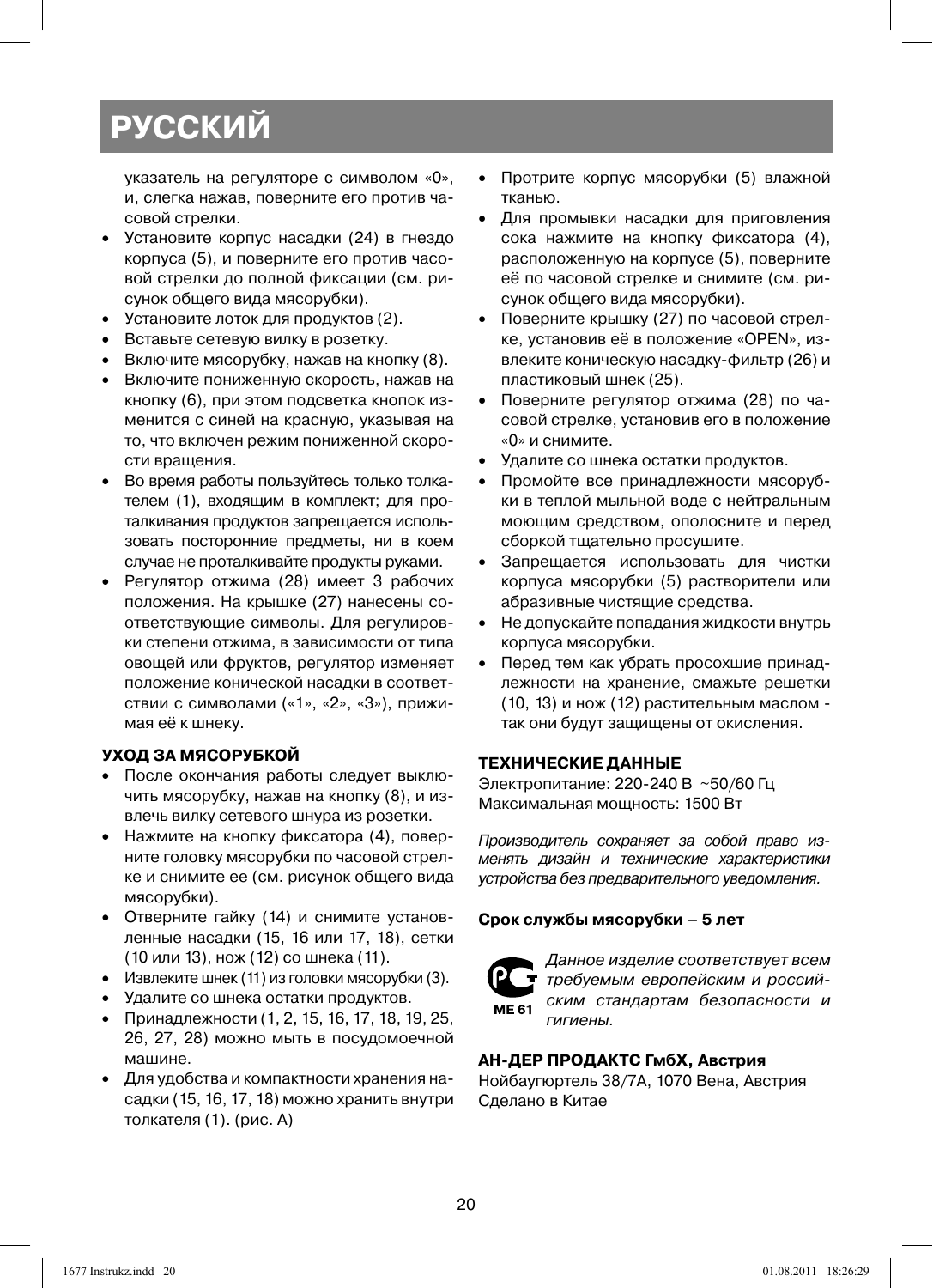## **ҚАЗАҚ**

#### **ЕТТАРТҚЫШ**

#### **СИПАТТАМА**

- 1. Итергіш
- 2. Азық-түлікке арналған астауша
- 3. Еттартқыш бастиегінің корпусы<br>4. Еттарқыш бастиегі бекіткішінің
- 4. Еттарқыш бастиегі бекіткішінің батырмасы
- 5. Корпус
- 6. Төмен жылдамдықты іске қосу батырмасы
- 7. Кері айналуды іске қосу батырмасы (REV)
- 8. Іске қосу/ажырату батырмасы
- 9. Автоматты сақтандырғышты іске қосу батырмасы
- 10. Орташа тартуға арналған торша
- 11. Шнек
- 12. Крест тəрізді пышақ
- 13. Ірі тартуға арналған торша
- 14. Еттарқыш бастиегінің бұрандасы
- 15. 16. Шұжықтарды толтыруға арналған қондырма
- 17. 18. «Кеббе» əзірлеуге арналған қондырмалар»
- 19. Көкөніс турағыш
- 20. Көкөніс турағыш қондырмасының корпусы
- 21. Ұсатқыш
- 22. Ірі үккіш
- 23. Драниктерді жасауға арналған қондырма
- 24. Корпус насадки-соковыжималки
- 25. Шырынсыққыш шнегі
- 26. Конус тəрізді қондырма-сүзгіш
- 27. Шырынсыққыш қақпағы
- 28. Сығу рететегіші

#### **ҚАУІПСІЗДІК ТЕХНИКАСЫ БОЙЫНША ҰСЫНЫСТАР**

Құрылғыны нəтижелі жəне қауіпсіз пайдалануды қамтамасыз ету үшін берілген нұсқаулықты зейін қойып оқып шығыңыз. Егер сіз ұқсас құрылғылардың жұмысымен таныс болсаңыз да біз сізді «Қауіпсіздік шаралары» тарауын оқуды, сонымен қатар барлық нұсқаулықтарды тура қолдануды өтінеміз. Берілген басшылықты ыңғайлы жерде сақтаңыз, оны келешекте анықтамалық материал ретінде пайдаланыңыз.

#### **ҚАУІПСІЗДІК ШАРАЛАРЫ**

Электр еттартқышымен жұмыс істеу уақытында өрттің, электр тоғымен зақымданудың немесе басқа жарақаттардың тəуекелін азайту үшін келесі сақтандыру шараларын сақтау керек:

- Алғашқы іске қосу алдында, электр желісіндегі кернеу құрылғының жұмыс істеу кернеуіне сəйкес келетініне көз жеткізіңіз.
- Жеткізілім жинағына кіретін қосымша бөлшектерді ғана пайдаланыңыз.
- Электр тоғымен зақымдануға жол бермеу үшін құрылғыны, желілік бауды жəне желілік баудың айыртетігін суға немесе басқа сұйықтықтарға ЕШҚАШАН БАТЫРМАҢЫЗ.
- Корпусты тазалау үшін дымқыл матаны пайдаланыңыз.
- Ешқашан жұмыс істеп тұрған еттартқышты қараусыз қалдырмаңыз.
- Жұмыс істеп тұрған еттартқыштың қасында балалар немесе мүмкіндіктері шектеулі адамдар болса, аса назар болыңыз.
- Еттартқышты балалар немесе мүмкіндіктері шектеулі адамдардың пайдалануына, егер олардың қауіпсіздігі үшін жауап беретін тұлғамен оларға аспапты қауіпсіз пайдалану жəне оны дұрыс пайдаланбаған кезде пайда болатын қауіптер туралы сəйкес жəне түсінікті нұсқаулықтар берілген болмаса рұқсат етілмейді
- Еттартқышты құрастырғанға, бөлшектегенге дейін, сонымен қатар тазалағанға дейін оны сөндіру жəне желілік айыртетікті ашалықтан ажырату керек.
- Құрылғыны ыстық бетке немесе сондайдың (газ, электр плитасы немесе қыздырылған тандыр) қасына орналастыруға тыйым салынады.
- Желілік бауды ұқыпты пайдаланыңыз.
- Желілік бауды құрылғыны тасымалдау үшін пайдалануға тыйым салынады.
- Желілік баудың үстелдің шетінен салбырауына жол бермеңіз, сонымен қатар оның ыстық беттерге тимеуін қадағалаңыз.
- Желілік баудың айыртетігін электр ашалығынан ажыратқанда, баудың өзінен емес, айыртетіктен ұстаңыз.
- Желілік бауды сулы қолмен қоспаңыз жəне ажыратпаңыз, бұл электр тоғымен зақымдануға əкелуі мүмкін.
- Құрылғыны зақымданған желілік баумен немесе желілік айыртетікпен, сонымен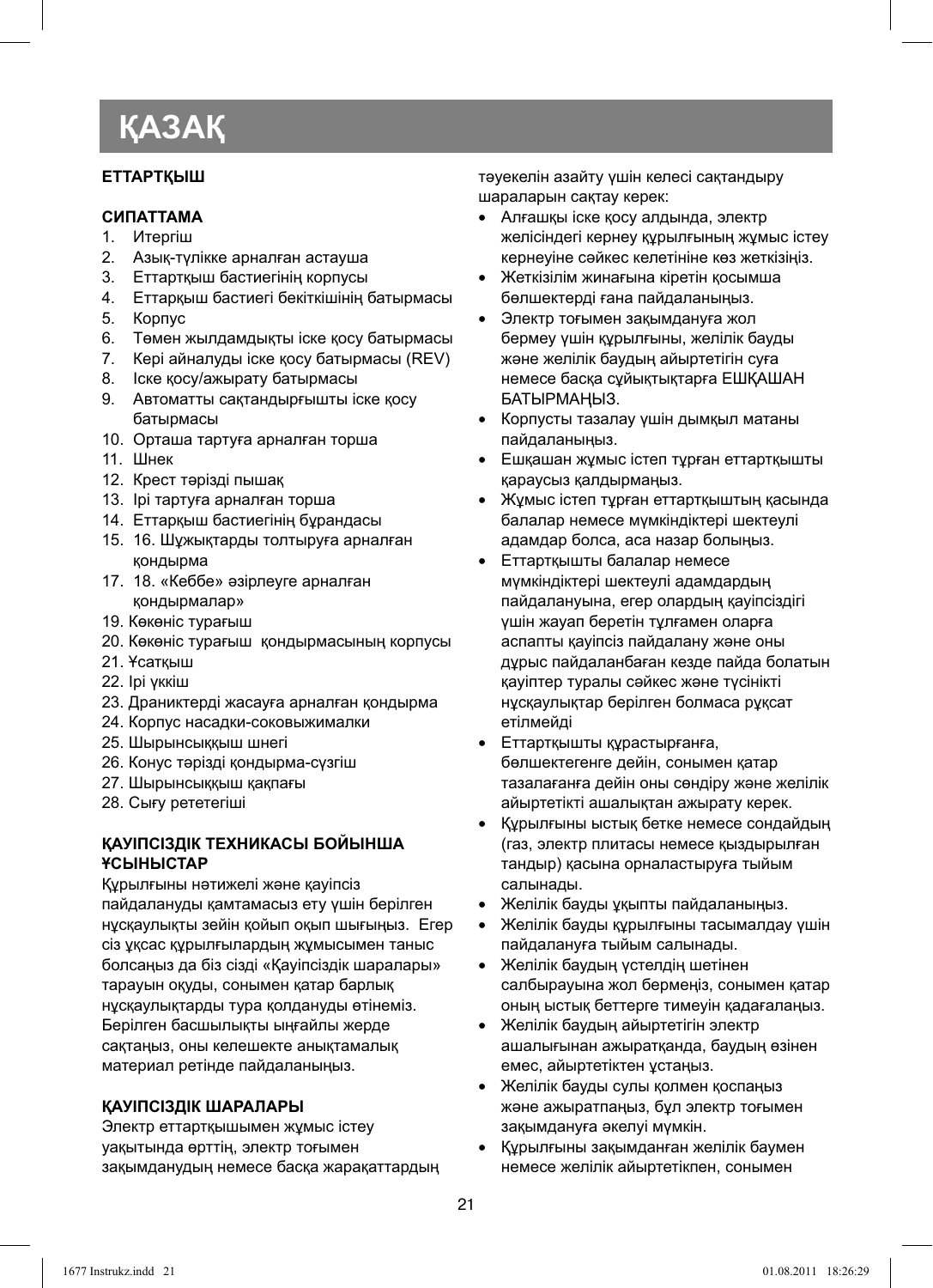## **ҚАЗАҚ**

қатар құрылғы іркілістермен жұмыс істесе, немесе ол жоғарыдан түсіп кетсе, немесе басқаша жолмен зақымданса пайдалануға тыйым салынады.

- Құрылғыны жөндеу үшін немесе желілік бауды айырбастау үшін туындыгерлес қызмет көрсету орталығына хабарласыңыз.
- Еттарқыш үй жағдайында ғана пайдалануға арналған.

**ЕТТАРТҚЫШТЫҢ ЕРЕКШЕЛІКТЕРІ Негізгі жəне қосымша жұмыс істеу жылдамдықтары** – негізгі жұмыс істеу жылдамдығы етті майдалаудың барлық тəсілдеріне пайдаланылады, қосымша жылдамдық жұмсақ көкөністер мен сүйекті жидектерді, мысалы, қызандарды, қызыл қарақатты, қара таңқурайды, жəне т.с.сларды өңдеу үшін арналған. Жылдамдықты көзбен бақылау үшін əрбір режимнің басқару батырмаларының əртүрлі көмескілеуі болады: негізгі жұмыс істеу жылдамдығы көк түспен, қосымша жылдамдық қызыл түспен сүйемелденеді.

**Кері айналу қызметі (REVERSE)** – берілген азық-түлікті өңдеу барысында пайда болған кептелістерді жою үшін арналған.

**Азық-түлікке арналған астауша** – азықтүлікті өңдеу уақытында олардың ыңғайлы орналасуын қамтамасыз етеді жəне азықтүлікті бастиек аузына жүктеуді жеңілдетеді.

**Үлкендігі əртүрлі саңылаулары бар екі торша** – азық-түлікті ұсақтаудың əртүрлі дəрежесіне арналған.

**Арнайы жабдықтар** – шұжықтарды толтыруға жəне «кеббе» əзірлеуге арналған.

#### **Көкөністер мен жидектерден шырынды сығуға арналған қондырма**

Жұмсақ көкөністер мен сүйекті жидектерден шырын дайындауға сізге мүмкіндік береді.

#### **Қызып кетуден қорғаныс жүйесі** –

еттартқыш электр моторының өып кетуден қорғанысын қамтамасыз етеді.

#### **НАЗАР АУДАРЫҢЫЗ!**

- Желіге қосу алдында, құрылғының сөндірілгеніне көз жеткізіңіз.
- Етті тартудың алдында барлық сүйектер мен артық майлар алынғанына міндетті түрде көз жеткізіңіз.
- Жеткізілім жинағына кіретін итергішті пайдаланыңыз. Азық-түлікті қандай да бір заттармен немесе саусақпен итермеңіз.
- Ешбір жағдайда еттартқыштың корпусын суға немесе басқа сұйықтықтарға батырмаңыз.
- «Кеббе» (17, 18) жəне шұжықтарды толтыруға (15, 16) арналған қондырмаларды пайдаланған кезде торшаларды (10, 13) жəне пышақты (13) орнатуға болмайды.
- Еттарқышпен қатты талшықтары бар тағамдық азық-түлікті (мысалы зімбір немесе желкек) өңдеуге тырыспаңыз.
- Кептелістердің пайда болуына жол бермеу үшін етті итергенде аса күш салмаңыз.
- Егер қандай да бір кептеліп қалған қатты бөлшек шнектің жəне пышақтың айналуының тоқтауына əкелсе, дереу Құрылғыны сөндіріңіз жəне жұмысты жалғастыру алдында оны алып тастаңыз.
- Кері айналуға (REVERSE) көшкен кезде батырмасын (8) басып еттартқышты сөндіріңіз, жəне 5-6 секундтық үзілістен кейін батырманы (7) (REV) басыңыз.

#### **ЕТТАРТҚЫШТЫ ƏЗІРЛЕУ**

- Еттартқышты шығарыңыз жəне барлық қаптайтын материалдарды алып тастаңыз, корпусты дымқыл матамен сүртіңіз.
- Барлық алынбалы бөлшектерді бейтарап жуғыш заты бар жылы сумен жуыңыз, шайыңыз жəне құрастыру алдында жақсылап кептіріңіз.

#### **ЕТТАРТҚЫШПЕН ЖҰМЫС ІСТЕУ**

(жалпы ережелер)

- Еттартқыш сүйегі жоқ етті өңдеуге тек үй жағдайында арналған.
- Алғашқы іске қосу алдында электр желісіндегі кернеу құрылғының жұмыс істеу кернеуіне сəйкес келетініне көз жеткізіңіз.
- Құрылғыны құрастырыңыз жəне жазық құрғақ бетке орнатыңыз.
- Корпустағы желдетілетін саңылаулар бітеліп қалмағанына көз жеткізіңіз.
- Желілік баудың айыртетігін ашалыққа қосыңыз.
- Еттартқыш бастиегінің (3) астына сəйкес ыдысты қойыңыз.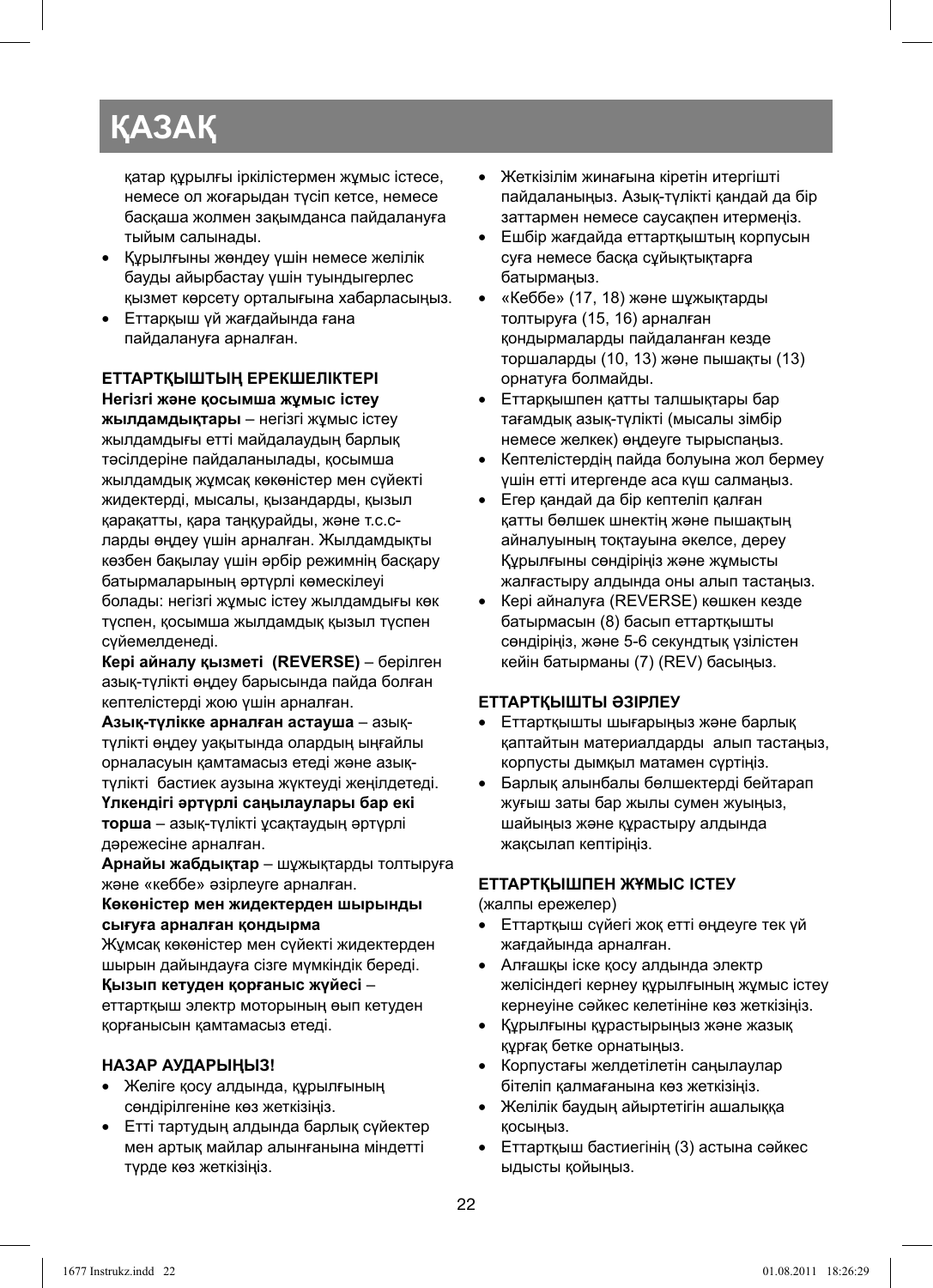## **КАЗАК**

- Еттің толық ерігеніне көз жеткізіңіз, артық майларды жəне сүйектерді алып тастаңыз, етті астаушаның (2) саңылауына еркін өтетіндей кубтар немесе жолақша етіп тураңыз.
- Батырманы (8) басып құрылғыны іске қосыңыз.
- Асықпай, еттартқыш бастиегінің (3) қонышына итергіштің (1) көмегімен етті итеріңіз.
- Жұмыс істеу уақытында жеткізілім жинағына кіретін итергішті (1) пайдаланыңыз. Етті итеруге қандай да бір заттарды пайдалануға тыйым салынады, ешбір жағдайда етті қолмен итермеңіз.
- Етті немесе басқа азық-түлікті итеру үшін аса көп күш жұмсамаңыз.
- Етті тарту барысында кептеліс пайда болуы мүмкін, пайда болған кептелісті жою үшін кері айналу қызметін (REV) пайдалану керек. Бұл үшін (ON/OFF) батырмасын (6) басып еттартқышты сөндіріңіз, электр моторының толық тоқтауын күтіңіз, содан кейін (REV) (7) батырмасын басыңыз, ал 5-6 секундтан кейін қалыпты жұмыс істеу режиміне оралыңыз.
- Құрылғының үздіксіз жұмыс істеу уақыты 5 минуттан аспауы керек.
- 5 минут үздіксіз жұмыс істеуден кейін құрылғыны сөндіру керек жəне оған салқындауға уақыт беру керек, содан кейін жұмысты жалғастыруға болады.
- Жұмыс істеп біткеннен кейін, батырманы (7) басып, еттартқышты сөндіріңіз жəне оны желіден ажыратыңыз, жəне содан кейін ғана оны бөлшектеуге кірісіңіз.

#### **ЕТТІ ҰСАҚТАУ**

1. Шнекті (11) еттартқыш бастиегінің (3) корпусына салыңыз, крест тəрізді пышақты (11) орнатыңыз, бір қажетті торшаны (10, 13) таңдаңыз жəне торшадағы ойықтарды еттартқыш бастиегінің корпусындағы (3) дөңестермен келістіре оны пышақтың үстіне орнатыңыз, бұранданы (14) күш салмай бұраңыз.

#### *НАЗАР АУДАРЫҢЫЗ!*

*- Егер пышақ дұрыс емес (шнекке кесетін жағымен) орнатылса, ол турау қызметін орындамайды.* 

- *Еттартқыш бастиегін құрастыру уақытында бұранданы (14) қатты тартпаңыз, бұранданың (14) соңғы бұралуын құрастырылған бастиек еттартқышқа орнатылғаннан кейін жүзеге асырыңыз.*
- *Ірі (13) саңылаулары бар торша жəне ұсақ саңылаулары бар торша (10) шикі, сонымен қатар дайын етті, балықты, көкөністерді, кептірілген жемісжидектерді, ірімшікті, жəне т.с.с.–ны өңдеуге жарамды.*
- 2. Еттартқыштың құрастырылған бастиегін (3) корпустағы ұяға салып орнатыңыз жəне оны сағат тіліне қарсы шыртылға дейін бұраңыз (еттартқыштың жалпы түрінің суретін қар.).
- 3. Бұранданы соңына дейін тартыңыз (14).
- 4. Еттартқыш бастиегінің (3) аузына азық-түлікке арналған астаушаны (2) орнатыңыз.
- 5. Желілік айыртетікті ашалыққа қосыңыз.
- 6. Батырманы (7) басып құрылғыны іске қосыңыз.
- 7. Жұмыс істеу кезінде тек итергішті (1) пайдаланыңыз.

#### *Ескерту*

- *Етті өңдеу процесін жақсарту үшін оны жолақша немесе куб тəрізді етіп тураңыз. Мұздатылған етті толық еріту қажет.*
- *Жинаққа кіретін итергішті жұмыс істеу уақытында пайдаланыңыз; етті итеруге қандай да бір заттарды пайдалануға тыйым салынады, ешбір жағдайда етті қолмен итермеңіз.*
- 8. Жұмыс істеп біткеннен кейін, батырманы (8) басып, еттартқышты сөндіріңіз жəне оны желіден ажыратыңыз, жəне содан кейін ғана оны бөлшектеуге кірісіңіз.
- 9. Еттартқыш бастиегін шешу үшін корпуста (5) орналасқан бекіткіш (4) батырмасын басыңыз, еттартқыш бастиегін (3) сағат тілі бойынша бұраңыз жəне оны шешіңіз (еттартқыштың жалпы түрінің суретін қар.).
- 10. Еттартқыш бастиегін бөлшектеу үшін бұранданы (14) бұрап алыңыз жəне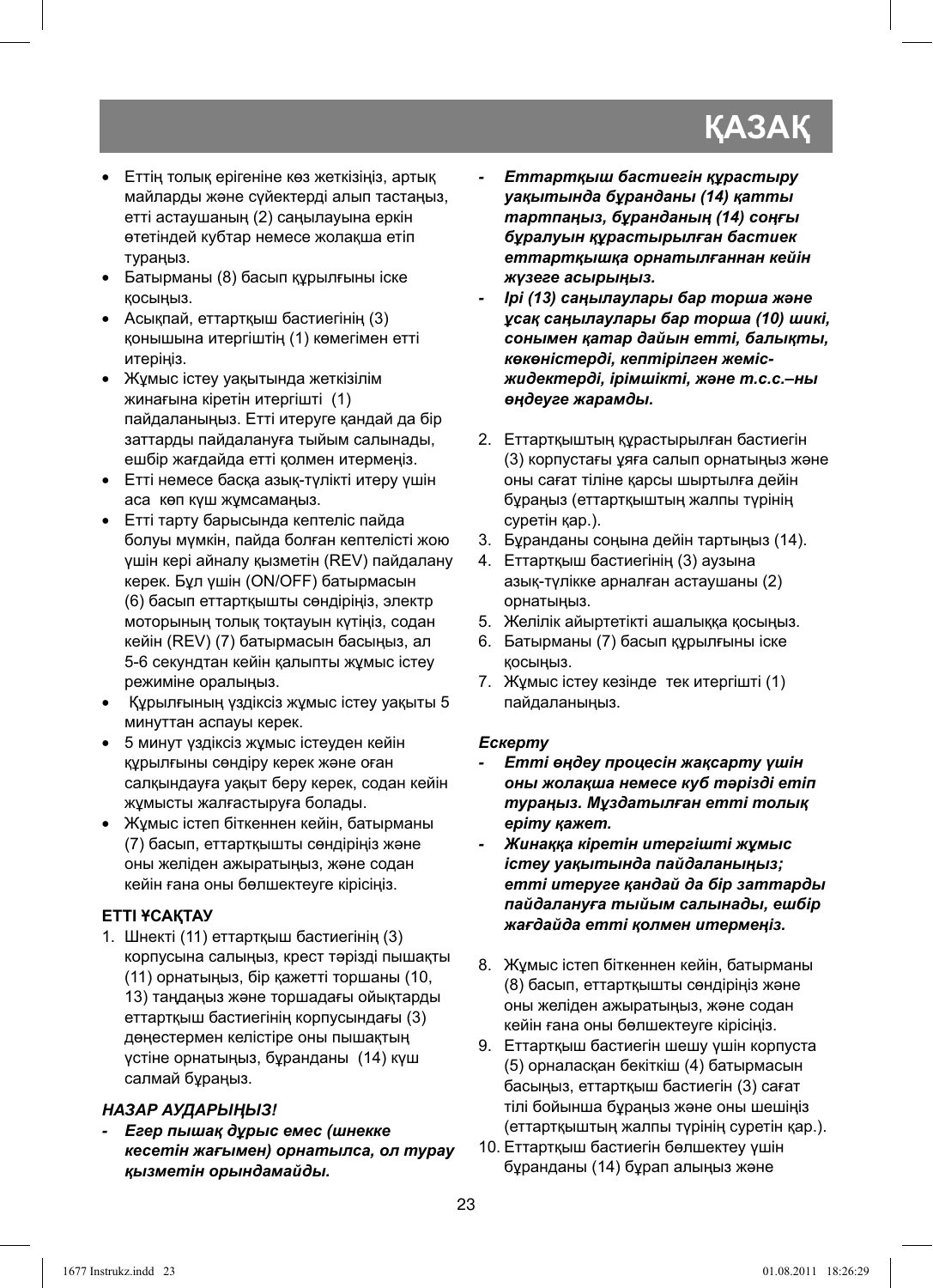## **ҚАЗАҚ**

еттартқыш бастиегінің корпусынан орнатылған торшаны (10, 13), пышақты (12) жəне шнекті (11) алып шығыңыз.

#### *Назар аударыңыз!*

- *Егер етті тарту процесінде азықтүліктің кептелуі пайда болса, кері айналу қызметін пайдаланыңыз; ол үшін батырманы (8) басып еттартқышты сөндіріңіз, электр моторының тоқтауын күтіңіз жəне (REV) (7) батырмасын басыңыз, ал 5-6 секундтан кейін қайтадан қалыпты жұмыс істеу режиміне оралыңыз.*
- *Егер жұмыс істеу уақытында шнек (11) жəне пышақтың (12) айналуы кенет тоқтап қалса:*
- *батырманы (8) басып еттартқышты сөндіріңіз, жəне желілік айыртетікті ашалықтан ажыратыңыз;*
- *электр мотордың сууына 20-30 минуттай уақыт беріңіз;*
- *іске қосу батырмасына (9) басып, автоматты сақтандырғыш күйін тексеріңіз;*
- *еттартқышты қайтадан іске қосыңыз.*

#### **ШҰЖЫҚТАРДЫ ТОЛТЫРУ**

- 1. Фаршты дайындаңыз.
- 2. Шнекті (11) еттартқыш бастиегінің (3) корпусына орнатыңыз, шнекке шұжықтарды толтыруға арналған қондырмаларды (15, 16) орнатыңыз; қондырмадағы (15) дөңестерді еттартқыш бастиегіндегі (3) ойықтарға келістіре орнатыңыз, бұранданы (14) сəл тартып бұраңыз.
- 3. Құрастырылған еттартқыш бастиегін корпусиағы (5) ұяға сағат тіліне қарсы толық бекітілгенге дейін бұрап орнатыңыз, бұранданы (14) соңына дейін бұраңыз (еттартқыштың жалпы түрінің суретін қар.).
- 4. Азық-түлікке арналған астаушаны (2) орнатыңыз.
- 5. Азық-түлікке арналған астаушаға(2) дайын фаршты салыңыз.
- 6. Шұжықтарды əзірлеуге, алдын-ала жылы суы бар ыдысқа 10 минутқа салынған, табиғи қабықты пайдаланыңыз.
- 7. Жұмсартылған қабықты қондырмаға (16) тартып кигізіңіз жəне қабықтың шетін байлаңыз.
- 8. Желілік айыртетікті ашалыққа қосыңыз.
- 9. Батырманы (8) басып құрылғыны іске қосыңыз.
- 10. Дайын фаршты итеру үшін итергішті (1) пайдаланыңыз, қабық толған сайын оны қондырмадан (16) жылжытыңыз, қабық кепкен сайын оны сумен жібітіңіз.
- 11. Жұмыс істеп біткеннен кейін, батырманы (8) басып, еттартқышты сөндіріңіз жəне оны желіден ажыратыңыз, жəне содан кейін ғана оны бөлшектеуге кірісіңіз.
- 12. Еттартқыш бастиегін шешу үшін корпуста (5) орналасқан бекіткіш (4) батырмасын басыңыз, бастиекті сағат тілі бойынша бұраңыз жəне оны шешіңіз.
- 13. Бұранданы (14) бұрап алыңыз жəне ерттартқыш бастиегін бөлшектеңіз.

#### **«КЕББЕ» ҚОНДЫРМАСЫН ПАЙДАЛАНУ**

Кеббе – қозы етінен, астық ұнынан жəне дəмдеуіштерден дайынадалатын дəстүрлі жақын шығыстағы тағам, олар қуыс түтіктердің негізін жасау үшін бірге туралады. Қуыс түтіктер салындымен толтырылады жəне фритюрде қуырылады.

Түтіктерге арналған салындыларды байқап көріп, əртүрлі дəмді тамақтарды пайдалануға болады.

- 1. Қабыққа арналған негізді дайындаңыз.
- 2. Шнекті (11) еттартқыш бастиегінің (3) корпусына орнатыңыз, шнекке (11) «кеббе» қондырмаларын (17, 18) орнатыңыз; қондырмадағы (17) дөңестер еттартқыш бастиегіндегі (3) ойықтарға сəйкес келуін қадағалаңыз, жəне бұранданы (11) сəл бұрап тартыңыз.
- 3. Құрастырылған еттартқыш бастиегін корпустағы (5) ұяға сағат тіліне қарсы толық бекітілгенге дейін бұрап орнатыңыз, бұранданы (14) соңына дейін тартып бұраңыз (еттартқыштың жалпы түрінің суретін қар.).
- 4. Азық-түлікке арналған астаушаны (2) орнатыңыз.
- 5. Қабыққа арналған дайын негізді азықтүлікке арналған астаушаға (2) салыңыз.
- 6. Желілік айыртетікті ашалыққа қосыңыз.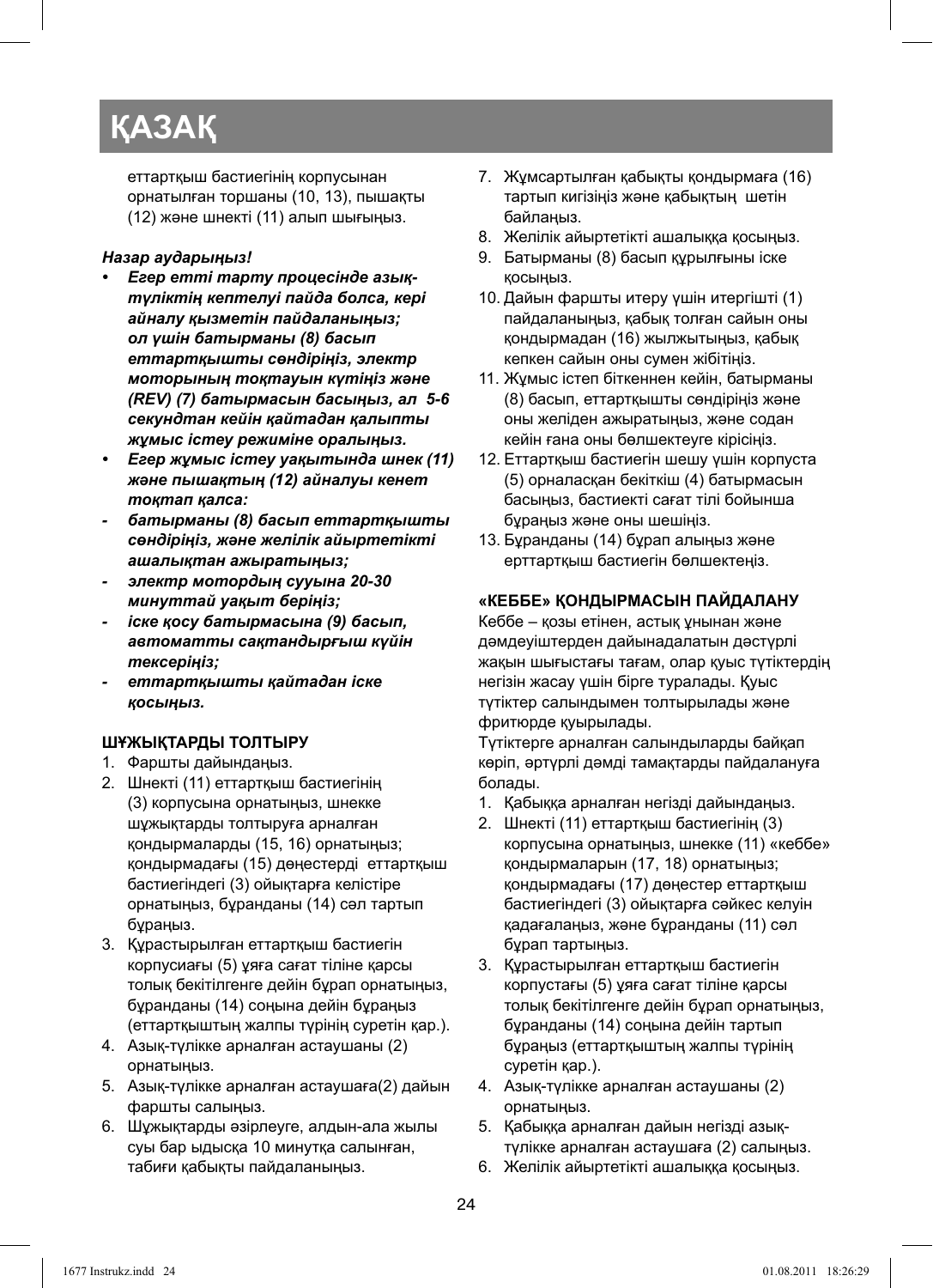## **КАЗАК**

- 14. Батырманы (8) басып құрылғыны іске қосыңыз.
- 15. Дайын қамырды итеру үшін итергішті (1) пайдаланыңыз.
- 16. Дайын түтіктерді қажетті ұзындықпен кесіңіз.
- 17. Жұмыс істеп біткеннен кейін, батырманы (8) басып, еттартқышты сөндіріңіз жəне оны желіден ажыратыңыз, жəне содан кейін ғана оны бөлшектеуге кірісіңіз.
- 18. Ерттартқыш бастиегін шешу үшін корпуста (5) орналасқан бекіткіш (4) батырмасын басыңыз, бастиекті (3) сағат тілі бойынша бұраңыз жəне оны шешіңіз.
- 19. Бұранданы (14) бұрап алыңыз жəне еттарқыш бастиегін бөлшектеңіз.

#### **РЕЦЕПТ**

#### **(салынды)**

| Кой еті                             | 100 г           |
|-------------------------------------|-----------------|
| Зәйтүн майы                         | 1, 1/2 ас касык |
| Домалақ бас пияз<br>(ұсақ туралған) | 1, 1/2 ас қасық |
| Дәмдеуіш                            | Керегінше       |
| ∣Т⊻з                                | 1/4 шай касык   |
| ¥н                                  | 1, 1/2 ас касык |

- Қой етін еттартқышта бір немесе екі рет ұсақтау қажет.
- Домалақ бас пиязды зəйтүн майында қоңыр түске дейін қуырады жəне оны фаршқа қосады, содан кейін барлық дəмдеуіштерді, тұзды жəне ұнды қосады.

#### **(Қабығы)**

| ∣Майсыз ет       | 450 г       |
|------------------|-------------|
| lҰн              | 150-200 г   |
| Дәмдеуіштер      | 1 шай қасық |
| Мускат жаңғағы   | 1 дана.     |
| Қызыл ұнтақ бұры | Керегінше   |
| Бұрыш            | керегінше   |

• Еттартқышта етті үш рет ұсақтайды, сонымен қатар мускат жаңғағы да ұсақталады, содан кейін барлық компонентттер аралыстырылады.

- 20. Сыртқы қабықтағы еттің көп мөлшері жəне ұнның аз мөлшері жақсы консистенция мен дайын тағамның дəмін қамтамасыз етеді.
- 21. Дайын түтіктер салындымен толтырылады, шеттері қысылып шымшылады, оларға қажетті пішін беріледі.
- 22. Түтіктер фритюрде əзірленеді.

#### *Ескерту:*

*Шұжықтарды жасауға арналған қондырмаларды (15,16) жəне «кеббеге» арналған қондырмаларды (17,18) пайдаланғаннан кейін итергіште (1) сақтауға болады (сур. A).*

#### **КӨКӨНІС ТУРАҒЫШ**

- Үккішті (22) Установите терку (22) ұсатқышқа (21) немесе драниктерге арналған қондырманы (23) көкөніс турағыштың (20) корпусына орнатыңыз.
- Көкөніс турағыштың (20) корпусын, оны сағат тіліне қарсы толық бекітілгенге дейін бұраңыз (еттертқыштың жалпы түрінің суретін қар.).
- Желілік айыртетікті ашалыққа қосыңыз.
- Батырманы (8) басып құрылғыны іске қосыңыз.
- Жұмыс істегенде тек жеткізілім жинағына енетін итергішті (1) пайдаланыңыз; көкөністерді итеру үшін бөтен заттарды пайдалануға тыйым салынады, ешбір жағдайда көкөністерді қолмен итермеңіз.
- Көкөніс турағыш қондырмасын (20) шешу үшін корпуста (5) орналасқан бекіткіш батырмасын (4) басыңыз, оны сағат тілі бойынша бұраңыз жəне шешіңіз (еттертқыштың жалпы түрінің суретін қар.) и снимите.
- Жұмсақ көкөністерді, мысалы, қызандарды өңдеу үшін шнектің төмен айналу жылдамдығын таңдаңыз, ол үшін төмен жылдамдықты іске қосу батырмасын (6) басыңыз, батырмалардың көмескілеуі көктен қызылға ауысады.
- Жұмыс істеп болғаннан кейін батырманы (6) қайталап басып, шнектің айналуының төмен жылдамдығын сөндіріңіз, содан кейін батырманы (8) басып еттартқышты сөндіріңіз, жəне желілік баудың айыртетігін ашалықтан ажыратыңыз.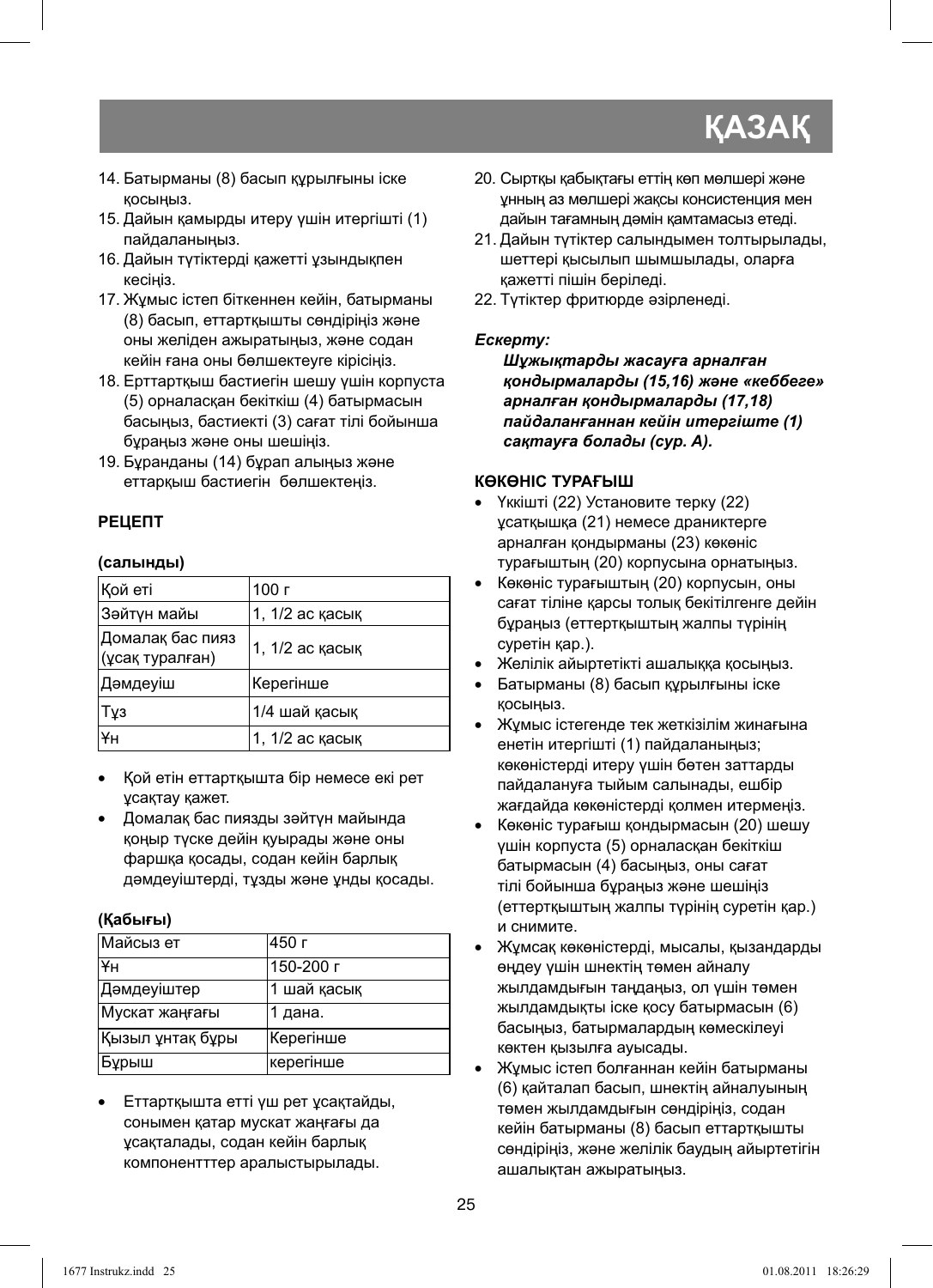## **ҚАЗАҚ**

#### **ШЫРЫНСЫҚҚЫШ**

- Конус тəрізді қондырма-сүзгішті (26) пластик шнекке (25) орнатыңыз, содан кейін оларды шырынсыққыш-қондырманың (24) корпусына орнатыңыз.
- Шығыңқыларды корпустағы ойықтармен сəйкестендіріп, корпусты қақпақпен (27) жабыңыз жəне оны сағат тіліне қарсы «CLOSE» күйіне бекіту үшін бұраңыз.
- Реттегіштегі көрсеткішті «0» таңбасымен сəйкестендіріп жəне сəл басып сығу реттегішін (28) шырынсыққыш қақпағына (27) орнатыңыз, оны сағат тіліне қарсы бұраңыз.
- Қондырма корпусын (24) корпустағы (5) ұяға сағат тіліне қарсы толық бекітілгенге дейін бұрап орнатыңыз, бұранданы (14) соңына дейін бұраңыз (еттартқыштың жалпы түрінің суретін қар.).
- Азық-түлікке арналған астаушаны (2) орнатыңыз.
- Желілік айыртетікті ашалыққа қосыңыз.
- Батырманы (8) басып құрылғыны іске қосыңыз.
- Төмен жылдамдықты іске қосу үшін батырмасын (6) басыңыз, батырмалардың көмескілеуі көктен қызылға ауысады, бұл айналудың төмен жылдамдық режимі іске қосылғанын білдіреді.
- Жұмыс істегенде тек жеткізілім жинағына енетін итергішті (1) пайдаланыңыз; көкөністерді итеру үшін бөтен заттарды пайдалануға тыйым салынады, ешбір жағдайда көкөністерді қолмен итермеңіз.
- Сығу реттегішінің (28) 3 күйі бар. Қақпақта (27) сəйкес таңбалар салынған. Көкөністер немесе жемістердің түріне байланысты сығу дəрежесін реттеу үшін, реттегіш конус тəрізді қондырманың күйін, оны шнекке қысып «1» «2» «3» таңбаларына сəйкес өзгертеді.

#### **ЕТТАРТҚЫШТЫҢ КҮТІМІ**

- Жұмыс істеп біткеннен кейін батырманы (8) басып еттартқышты сөндіру қажет, жəне желілік баудың айыртетігін ашалықтан ажырату қажет.
- Бекіткіш (4) батырмасын басыңыз, еттартқыш бастиегін сағат тілі бойынша бұраңыз жəне оны шешіңіз (еттартқыштың жалпы түрінің суретін қар.).
- Бұранданы (14) бұрап алыңыз, орнатылған жабдықтарды шнектен (14) шешіңіз.
- Шнекті (11) еттартқыш бастиегінен (3) шығарыңыз.
- Шнектен тамақ қалдықтарын тазалаңыз.
- Еттартқыштың барлық жабдықтарын бейтарап жуғыш заты бар жылы сабынды суда жуыңыз, шайыңыз жəне құрастыру алдында жақсылап кептіріңіз.
- Жабдықтарды (1, 2, 15, 16, 17, 18, 19, 25, 26, 27, 28) ыдыс жуатын машинада жууға болады.
- Қондырмаларды (15, 16, 17, 18) итергіш (1) корпусында сақтауға болады (сур. A).
- Еттартқыш корпусын (5) дымқыл матамен сүртіңіз.
- Шырындарды сығуға арналған қондырмаларды жуу үшін корпуста (5) орналасқан бекіткіш (4) батырмасын басыңыз, еттартқыш бастиегін (3) сағат тілі бойынша бұраңыз жəне оны шешіңіз (еттартқыштың жалпы түрінің суретін қар.).
- Қақпақты (27) сағат тілі бойынша бұрап «OPEN» күйіне белгілеңіз, конус тəрізді қондырма-сүзгішті (26) жəне пластик шнекті (25) шығарыңыз.
- Сығу реттегішін (28) сағат тілі бойынша бұрап, оны «0» күйіне белгілеңіз жəне шешіңіз.
- Шнектен тамақ қалдықтарын тазалаңыз.
- Барлық жабдықтарды бейтарап жуғыш заты бар жылы сабынды суда жуыңыз, шайыңыз жəне құрастыру алдында жақсылап құрғатыңыз.
- Корпусты тазалау үшін еріткіштерді немесе қажайтын тазалағыш заттарды пайдалануға тыйым салынады.
- Еттартқыш корпусының ішіне сұйықтықтың тиюіне жол бермеңіз.
- Кепкен жабдықтарды сақтауға алып қойғанға дейін, торшаларды (10, 12) жəне пышақты (13) өсімдік майымен жағыңыз – осылайша олар тотығудан қорғалатын болады.

#### **ТЕХНИКАЛЫҚ СИПАТТАМАЛАР**

Қоректендіру кернеуі: 220-240 В ~ 50/60 Гц Қуаты: 1500 Вт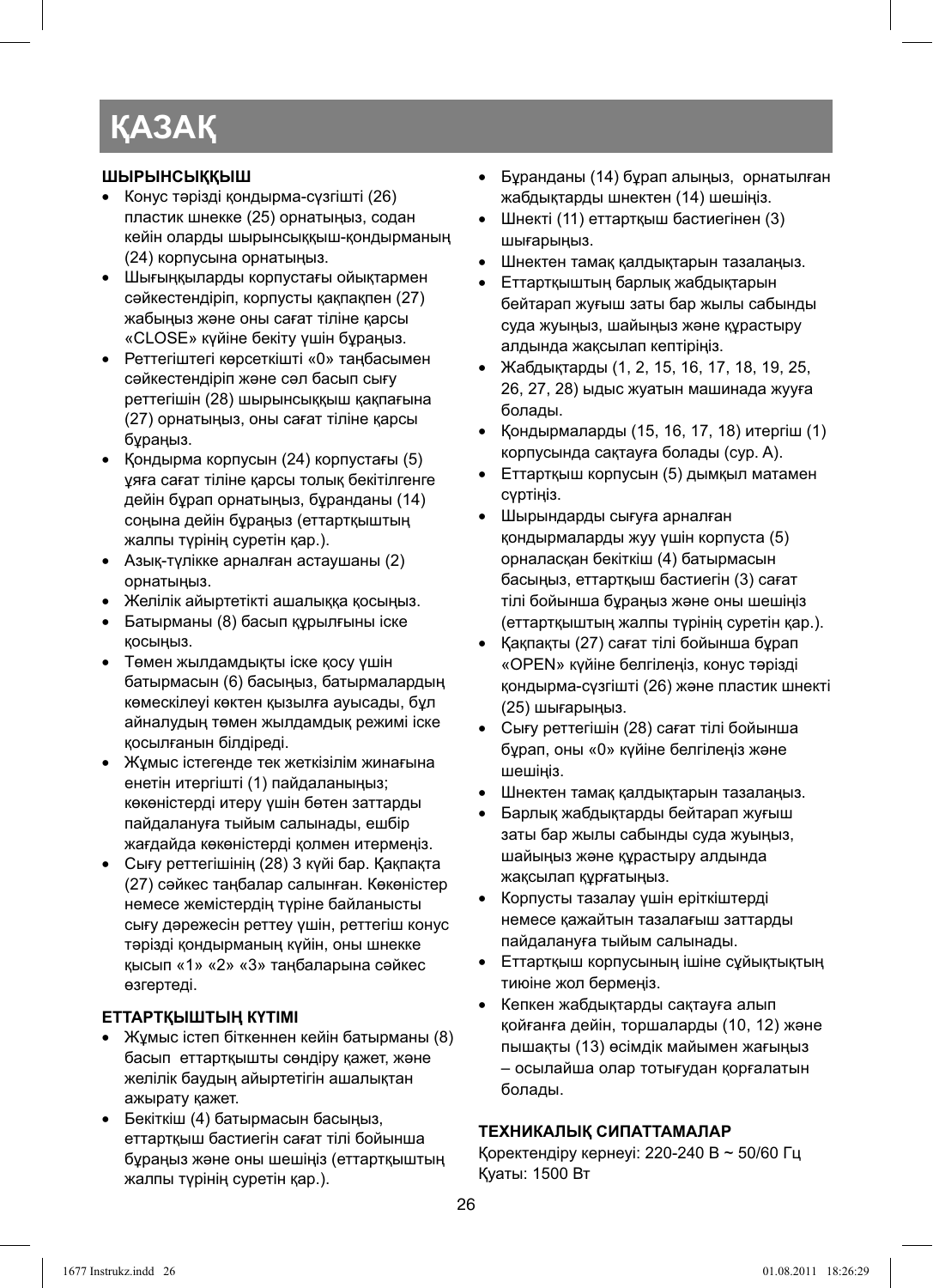## **ҚАЗАҚ**

*Өндіруші аспаптың дизайны мен техникалық сипаттамалрын алдын-ала хабарлаусыз өзгерту құқығын сақтайды.*

#### *Қызмет ету мерзімі - 5 жыл*

#### **Гарантиялық мiндеттiлiгi**

Гарантиялық жағдайдағы қаралып жатқан бөлшектер дилерден тек сатып алынған адамға ғана берiледi. Осы гарантиялық мiндеттiлiгiндегi шағымдалған жағдайда төлеген чек немесе квитанциясын көрсетуi қажет.

 $\epsilon$ 

*Бұл тауар ЕМС – жағдайларға сəйкес келедi негiзгi Мiндеттемелер 89/336/EEC Дерективаның ережелерiне енгiзiлген Төменгi Ережелердiң Реттелуi (73/23 EEC)*

27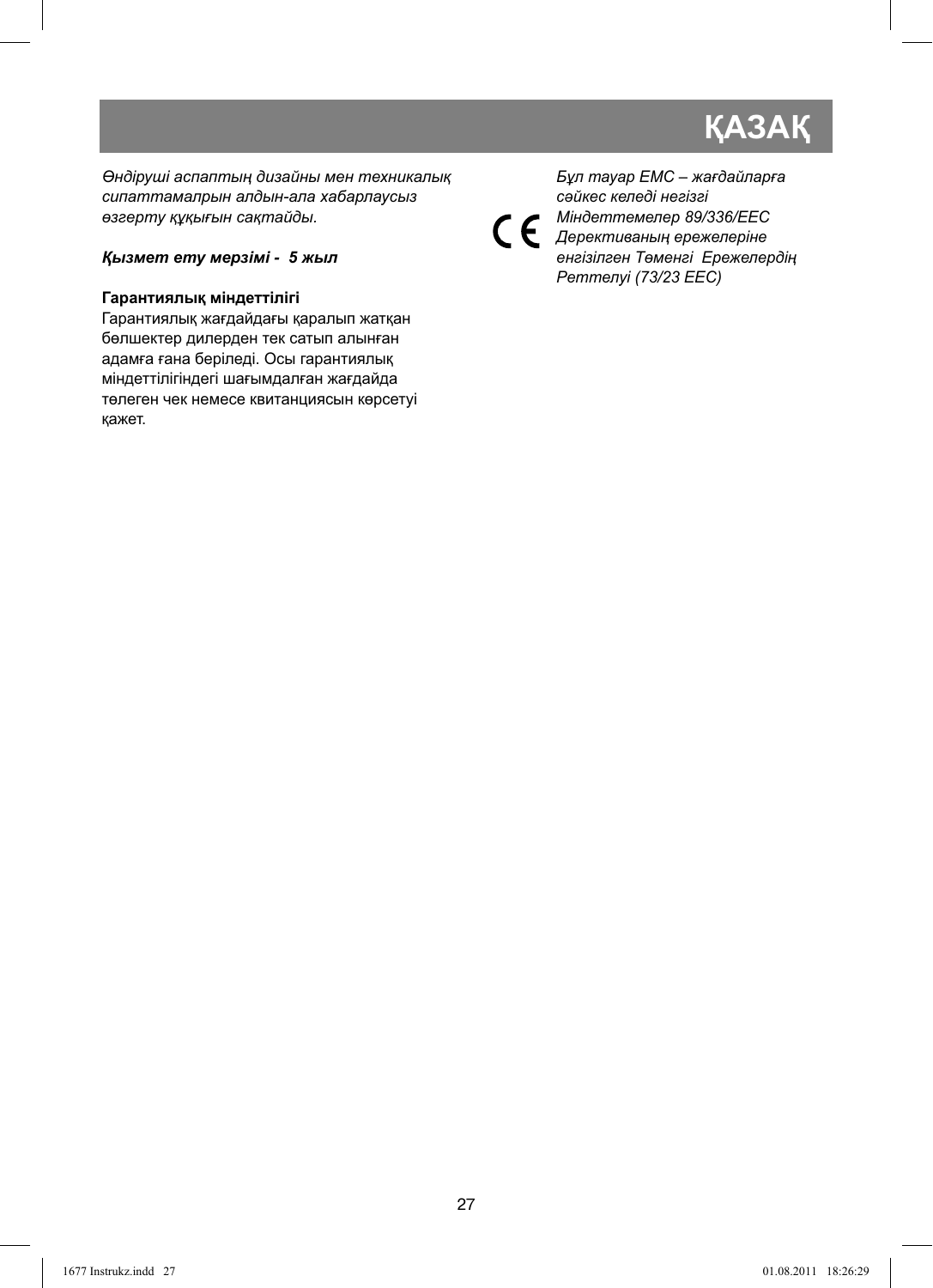#### **MAŞINĂ DE TOCAT CARNE**

#### **DESCRIERE**

- 1. Împingător
- 2. Tavă pentru alimente
- 3. Corpul capului maşinii de tocat
- 4. Butonul fixatorului capului masinii de tocat
- 5. Corp
- 6. Buton pornire viteză redusă
- 7. Buton pentru rotatia în sens invers (REV)
- 8. Buton pornire/oprire
- 9. Buton pornire siguranță automată
- 10. Grilaj pentru tăiere medie
- 11. Şnec
- 12. Cuţit cruciform
- 13. Grilaj pentru tăiere măşcată
- 14. Piuliţa capului maşinii de tocat
- 15. 16. Accesorii pentru umplerea cârnatilor
- 17. 18. Accesorii pentru prepararea "kebbe"
- 19. Împingătorul dispozitivului de tăiere a legumelor
- 20. Corpul accesoriului de tăiere a legumelor
- 21. Accesoriu tocător
- 22. Răzătoare mare
- 23. Accesoriu pentru prepararea cartofilor "rosti"
- 24. Corpul accesoriului storcător de fructe
- 25. Şnecul storcătorului de fructe
- 26. Accesoriu-filtru conic
- 27. Capac storcător de fructe
- 28. Reglor stoarcere

#### **RECOMANDĂRI PRIVIND TEHNICA SECURITĂŢII**

Pentru asigurarea unei exploatări sigure și eficiente a aparatului citiți cu atenție această instructiune. Chiar dacă știți cum funcționează aparatele de acest fel, vă rugăm cu insistență să cititi capitolul "Măsuri importante de siguranță", precum și să respectaţi cu exactitate toate instrucţiunile.

Păstrati această instructiune pentru consultări ulterioare.

#### **MĂSURI DE SIGURANŢĂ**

Pentru a evita riscul incendiului, electrocutării sau altor traumatisme, atunci când folosiți mașina electrică de tocat carne respectaţi următoarele măsuri de siguranţă:

• Înainte de prima folosire asiguraţi-vă că tensiunea sursei de alimentare corespunde cu tensiunea de funcționare a aparatului.

- Folositi doar accesoriile prevăzute de producător.
- Pentru a nu vă electrocuta NU INTRODUCEŢI aparatul, cordonul de alimentare și fișa în apă sau alte lichide.
- Curățați corpul aparatului cu o cârpă umezită.
- Nu lăsati mașina de tocat fără supraveghere în timpul functionării.
- Este necesară o atentă supraveghere dacă în preajma aparatului conectat se află copii sau persoane cu abilităţi reduse.
- Acest aparat nu este destinat pentru folosire de către copii sau persoane cu dezabilități decât în cazul în care li se dau instrucţiuni corespunzătoare şi clare cu privire la folosirea sigură a aparatului şi despre riscurile care pot apărea în caz de folosire inadecvată de către persoana responsabilă de siguranta lor.
- Aparatul trebuie oprit, iar fișa scoasă din priză înainte de montare, demontare sau curătire.
- Nu aşezați aparatul pe suprafețe fierbinți sau în apropierea acestora (aragaz, plită electrică sau cuptor încălzit).
- Mânuiţi cu grijă cordonul de alimentare.
- Nu transportati aparatul folosind în acest scop cordonul de alimentare.
- Nu lăsați cordonul de alimentare să atârne de pe masă, sau să atingă suprafete fierbinti.
- Nu scoateți fișa din priza de rețea trăgând de conductor.
- Nu cuplati și nu decuplati cordonul de alimentare cu mâinile ude pentru a nu vă electrocuta.
- Nu utilizați aparatul dacă este deteriorată fișa, cablul de alimentare, dacă există nereguli în funcționare, sau acesta a căzut de la înălțime, sau în caz de orice defectiuni.
- Pentru reparatia aparatului sau înlocuirea cordonului de alimentare apelaţi la un service autorizat.
- Maşina de tocat carne este destinată numai pentru utilizare casnică.

#### **FUNCŢII SPECIALE**

**Viteză de lucru de bază şi suplimentară** – viteza de lucru de bază este folosită pentru toate modurile de tocare a cărnii, viteza suplimentară este destinată pentru procesarea legumelor moi şi boabelor cu sâmburi, de exemplu, roşiilor, coacăzei roșii, murelor, afinelor etc. Pentru controlul vizual al vitezei fiecare regim are o iluminare dife-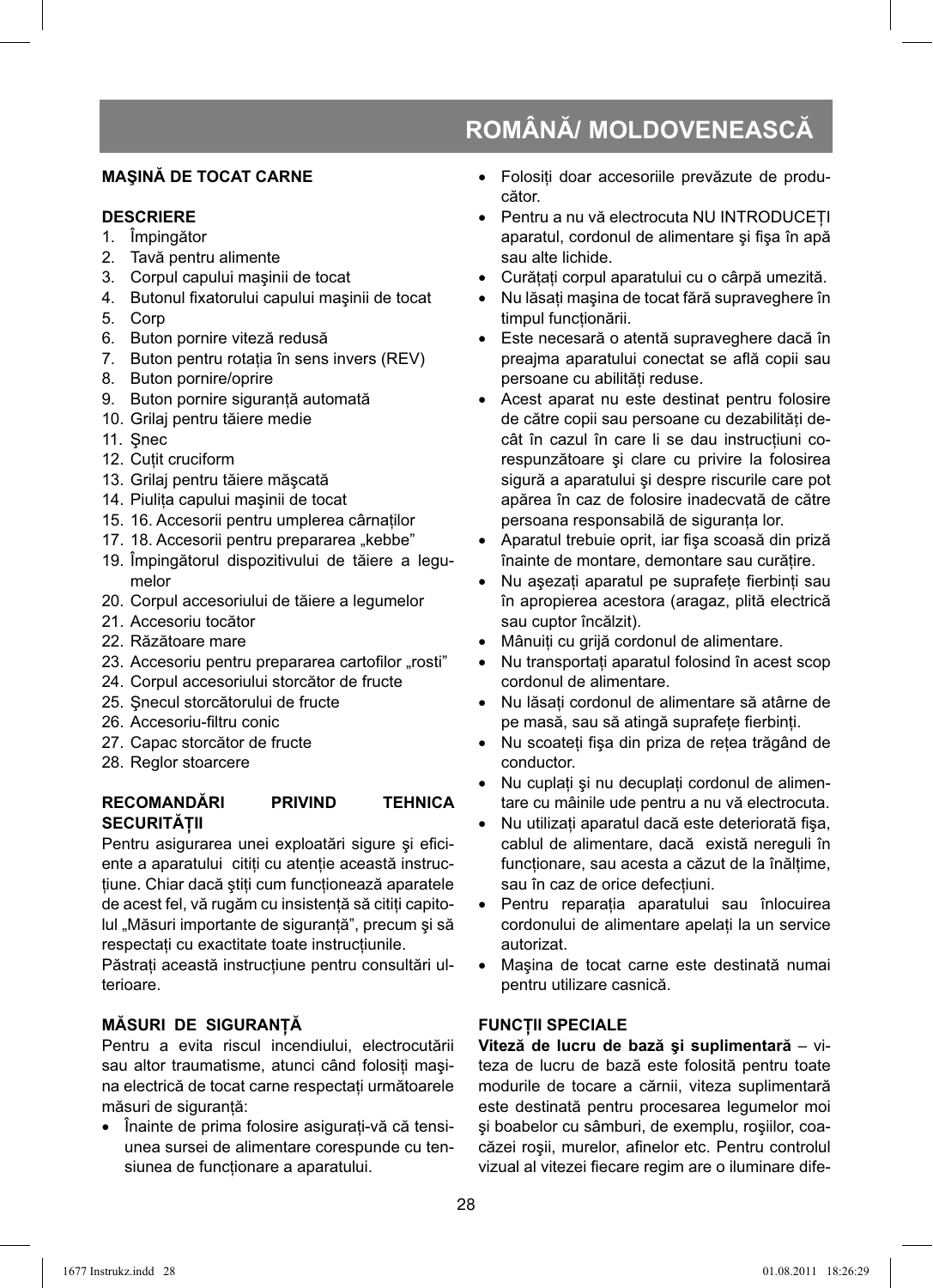rită a butoanelor de comandă: viteza de bază este însotită de iluminare albastră, viteza suplimentară este însoţită de iluminare roşie.

**Funcţia de rotaţie în sens invers (REVERSE)** – această funcție este destinată pentru îndepărtarea dopurilor formate în timpul prelucrării alimentelor.

**Tava pentru alimente** – asigură aşezarea comodă a alimentelor în timpul prelucrării acestora şi uşurează încărcarea alimentelor în pâlnia capului.

Două grilaje cu orificii de dimensiuni diferite sunt destinate pentru grade diferite de mărunțire a alimentelor.

Accesorii speciale - pentru umplerea cârnatilor şi prepararea "kebbe".

**Accesoriul pentru stoarcerea sucului din legume şi boabe**

Vă permite să preparați sucuri din legume moi și boabe cu sâmburi.

Sistemul de protectie împotriva supraîncălzirii – este destinat pentru protecția motorului electric de supraîncălzire şi permite prelungirea duratei de functionare a acestuia.

#### **ATENŢIE!**

- $\bullet$   $\hat{ }$  inainte de a conecta aparatul la retea, asigurativă că acesta este oprit.
- Înainte de a tăia carnea asiguraţi-vă că aţi înlăturat oasele şi surplusurile de grăsime.
- Folosiţi împingătorul care este livrat împreună cu produsul. Nu împingeţi alimentele utilizând obiecte străine sau cu degetele.
- Nu introduceţi corpul maşinii de tocat carne în apă sau alte lichide.
- Nu instalati grilajele (10, 13) și cutitul (12) în timpul utilizării accesoriilor "kebbe" (17, 18) și accesoriilor pentru umplerea cârnaţilor (15, 16).
- Nu încercaţi să prelucraţi în maşina de tocat carne produse alimentare cu fibre dure (ca de exemplu ghimberul sau hreanul).
- Nu forţaţi împingătorul atunci când împingeţi carnea pentru a evita formarea dopurilor.
- În cazul în care o bucată rigidă a format un dop în interior şi a dus la oprirea mişcării şnecului şi a cuţitului, opriţi imediat aparatul şi înainte de a continua utilizarea, îndepărtati-o.
- La comutarea rotaţiei în sens invers (REVERSE) opriţi maşina de tocat carne apăsând butonul (8) şi după o pauză de 5-6 secunde apăsați butonul (7) (REV).

#### **PREGĂTIREA PENTRU UTILIZARE**

- Scoateti masina de tocat carne și îndepărtati ambalajele, ştergeţi corpul cu o cârpă umedă.
- Spălați piesele detasabile în apă caldă cu agent de curățare neutru, clătiți și uscați-le bine înainte de asamblare.

#### **UTILIZAREA MAŞINII DE TOCAT CARNE**

(generalități)

- Maşina de tocat carne este destinată pentru prelucrarea cărnii fără oase numai în condiţii casnice.
- Înainte de prima conectare asiguraţi-vă că tensiunea sursei de alimentare corespunde cu tensiunea de functionare a aparatului.
- Asamblaţi aparatul şi aşezaţi-l pe o suprafaţă plană şi uscată.
- Asigurati-vă că orificiile de ventilare de pe corp nu sunt blocate.
- Introduceți fișa de alimentare în priză.
- Asezati sub capul masinii de tocat carne (3) un vas potrivit.
- Asiguraţi-vă că carnea este complet dezgheţată, îndepărtati surplusul de grăsime și oasele, tăiati carnea în cuburi sau felii de aşa mărime încât acestea să treacă liber în deschizătura tăvii (2).
- Porniti aparatul apăsând butonul (8).
- Fără a vă grăbi împingeţi carnea în pâlnia capului maşinii de tocat carne (3) cu ajutorul împingătorului (1).
- Utilizaţi în timpul funcţionării împingătorul (1) care este livrat împreună cu produsul.
- Nu utilizati careva obiecte pentru împingerea cărnii, nu împingeţi carnea cu mâinile.
- Nu faceti eforturi excesive pentru a împinge carnea sau alte alimentele.
- În timpul tăierii cărnii alimentele se pot bloca in interior, pentru a înlătura blocajul folosiţi functia de rotatie în sens invers (REV). Pentru aceasta opriţi maşina de tocat carne apăsând butonul (8), aşteptaţi până se va opri ansamblul motor, după care apăsați butonul (REV) (7), iar peste 5-6 secunde reveniti la regimul normal de functionare.
- Timpul de funcţionare continuă al aparatului nu trebuie să depăşească 5 minute.
- După 5 minute de funcţionare continuă opriţi aparatul şi permiteţi-i să se răcească, după care puteţi continua utilizarea acestuia.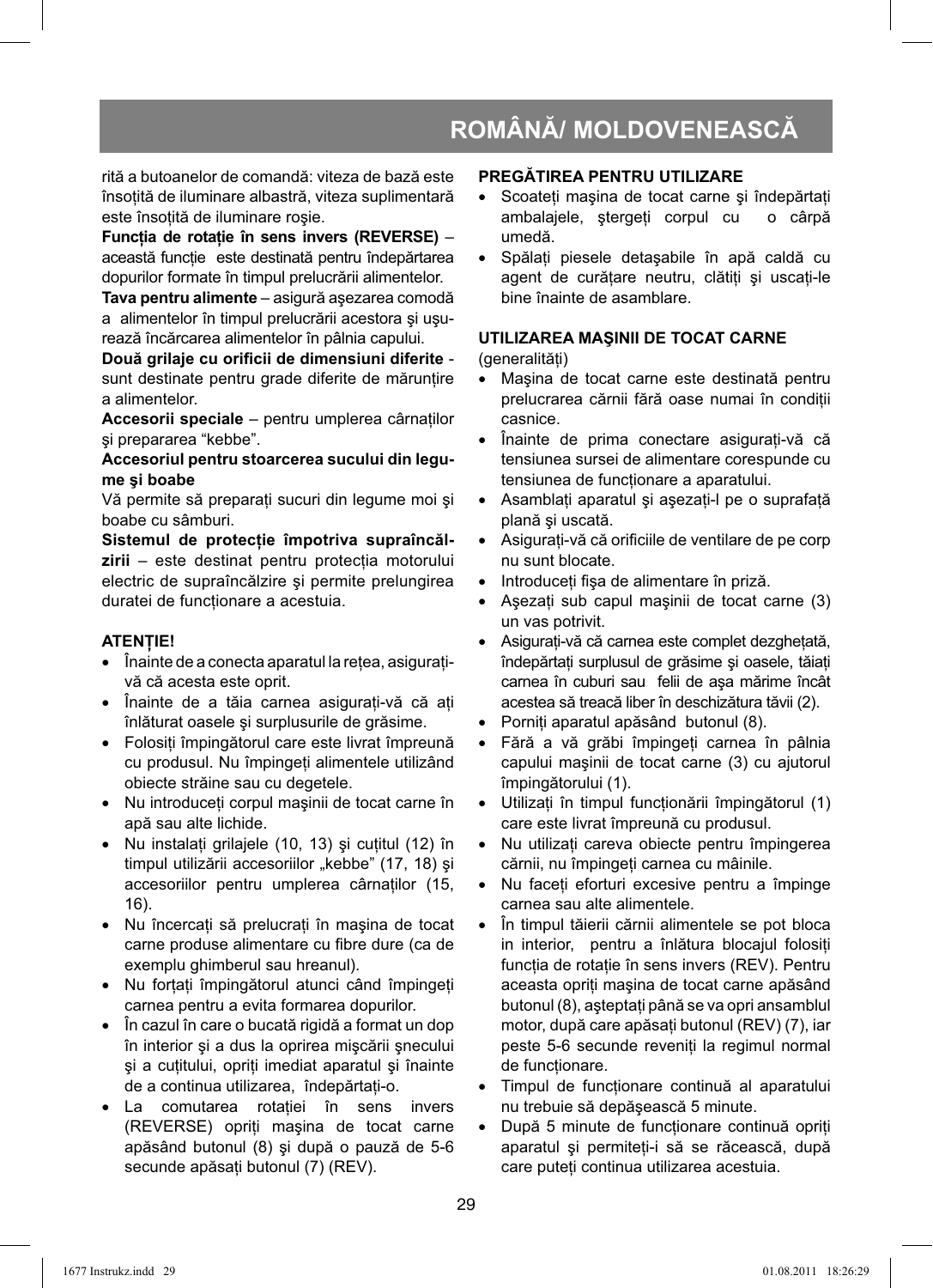După utilizare opriti mașina de tocat carne apăsând butonul (8) deconectaţi-o de la reţea şi numai după aceasta începeţi demontarea acesteia.

#### **MĂRUNŢIREA CĂRNII**

1. Introduceti snecul (11) în corpul capului maşinii de tocat carne (3), instalaţi cuţitul cruciform (11), selectati grilajul necesar (10, 13) și instalati-l de asupra cutitului aliniind canelura de pe grilaj cu ieşitura din corpul capului maşinii de tocat carne (3), strângeţi piuliţa fără efort (14).

#### *Atenţie!*

- *În cazul în care cuţitul nu este instalat corect (cu partea tăioasă spre şnec), acesta nu va efectua funcţia de tăiere.*
- *În timpul asamblării capului maşinii de tocat carne nu strângeţi prea tare piuliţa*  (14), efectuați strângerea definitivă a piu*liţei (14) după montarea capului asamblat pe maşina de tocat carne.*
- *Grilajele cu orificii mari (13) și medii (10) se potrivesc atât pentru prelucrarea cărnii crude, peştelui, câr şi pentru alimentele preparate, legumelor, fructelor uscate, caşcavalului etc.*
- 2. Aşezaţi capul asamblat al maşinii de tocat carne (3) în locașul corpului (5) și rotiți-l în sens contrar acelor de ceasornic până la fixare (vedeţi desenul aspect general al maşinii de tocat carne).
- 3. Strângeţi bine piuliţa (14).
- 4. Instalati pe pâlnia capului mașinii de tocat carne (3) tava pentru alimente (2).
- 5. Introduceți fișa de alimentare în priză.
- 6. Porniţi maşina de tocat carne cu butonul (8).
- 7. În timpul utilizării folositi numai împingătorul (1).

#### *Remarcă*

- Pentru eficientizarea procesului de pre*lucrare tăiaţi carnea în fâşii sau cuburi. Dezgheţaţi carnea în prealabil.*
- *În timpul funcţionării utilizaţi împingătorul din setul de livrare; nu utilizaţi alte obiecte pentru împingerea cărnii, nu împingeţi carnea cu mâinile.*
- 8. De îndată ce ati terminat folosirea deconectati aparatul apăsând butonul (8), deconectaţi-l de la sursa de alimentare şi numai după aceasta începeti demontarea acestuia.
- 9. Pentru a scoate capul maşinii de tocat carne apăsați butonul fixatorului (4), amplasat pe corp (5), rotiti capul masinii de tocat carne (3) în sensul acelor de ceasornic şi demontaţi-l (vedeţi desenul aspect general al maşinii de tocat carne).
- 10. Pentru a desface capul maşinii de tocat carne deşurubaţi piuliţa (14) şi scoateţi din corpul capului maşinii de tocat carne grilajul (10 sau 13), cuţitul (12) şi şnecul (11).

#### *Atenţie!*

- În cazul în care în timpul tăierii cărnii alimentele s-au blocat in interior, utilizati functia de rotatie în sens invers; pentru aceasta opriti masina de tocat carne, apăsând butonul (8), aşteptaţi până se opresc rotaţiile ansamblului motor și apăsați butonul (REV) (7), iar peste 5-6 secunde reveniti la regimul normal de functionare.
- Dacă în timpul funcţionării rotaţiile şnecului (11) și a cutitului (12) s-au întrerupt brusc:
- *opriţi maşina de tocat carne apăsând butonul (8) şi scoateţi fi şa de alimentare din priză;*
- *permiteţi ansamblului motor să se răcească aproximativ 20-30 minute;*
- verificati starea sigurantei automate apă*sând butonul pornire (9);*
- *porniţi din nou maşina de tocat carne.*

#### **UMPLEREA CÂRNAŢILOR**

- 1. Preparati tocătura.
- 2. Aşezaţi şnecul (11) în corpul capului maşinii de tocat carne (3), asezati pe snec accesoriile pentru umplerea cârnaţilor (15, 16); aliniind ieşiturile de pe accesoriu (15) cu canelurile de pe capul maşinii de tocat carne (3) şi strângeţi uşor piuliţa (14).
- 3. Aşezaţi capul asamblat al maşinii de tocat carne în locaşul de pe corp (5), rotind-o în sens contrar acelor de ceasornic până la fixare (vedeţi desenul aspect general al maşinii de tocat carne), strângeţi bine piuliţa (14).
- 4. Așezați tava pentru alimente (2).
- 5. Puneţi umplutura preparată pe tava pentru alimente (2).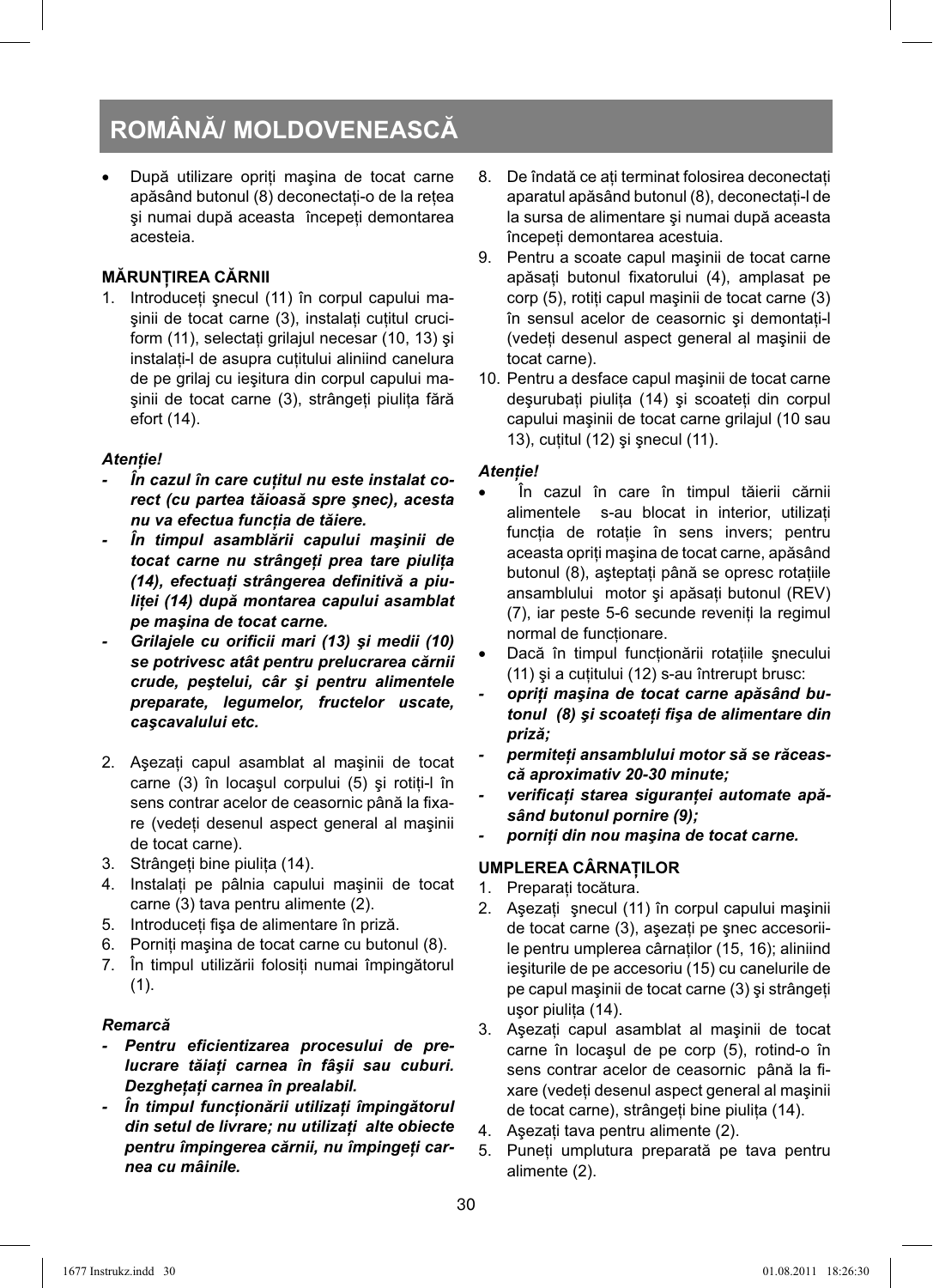- 6. Pentru prepararea cârnatilor utilizati intestine naturale, lăsati-le în prealabil într-un vas cu apă caldă pentru 10 minute.
- 7. Trageti intestinul înmuiat peste accesoriul (16) și legați la capăt cu un nod.
- 8. Introduceți fișa de alimentare în priză.
- 9. Porniti mașina de tocat apăsând butonul (8).
- 10. Pentru introducerea tocăturii utilizati împingătorul (1), pe măsura umplerii intestinului mişcati-l de pe accesoriul (16), dacă intestinele se usucă udați-le cu apă.
- 11. După utilizare opriti masina de tocat carne apăsând butonul (8), deconectati-o de la rețea, și numai după aceasta începeți dezasamblarea acesteia.
- 12. Pentru a scoate capul maşinii de tocat apăsați butonul fixatorului (4), amplasată pe corp (5), rotiti capul în sensul acelor de ceasornic (vedeţi desenul aspect general al maşinii de tocat carne) şi demontaţi-l.
- 13. Deşurubați piulița (14) și desfaceți capul maşinii de tocat carne.

#### **UTILIZAREA ACCESORIULUI "KEBBE"**

Kebbe este o mâncare traditională în Orientul Apropiat preparată din carne de miel, făină de grâu şi condimente care sunt tocate împreună pentru a se obtine baza pentru prepararea tubuşoarelor. Tubuşoarele sunt umplute cu umplutură şi se prăjesc în friteuză.

Preparând diverse umpluturi pentru tubuşoare puteţi găti bucate din cele mai delicioase.

- 1. Preparaţi baza pentru înveliş.
- 2. Asezati snecul (11) în corpul capului masinii de tocat (3), montați pe șnec (11) accesoriile "kebbe" (17, 18); aliniați ieșiturile de pe accesoriu (17) cu canelurile de pe capul maşinii de tocat (3), şi strângeţi uşor piuliţa (14).
- 3. Instalaţi capul asamblat al maşinii de tocat în locaşul de pe corp (5), rotindu-l în sens invers acelor de ceasornic până la fixarea completă (vedeţi desenul aspect general al maşinii de tocat carne), strângeti bine piulita (14).
- 4. Asezati tava pentru alimente (2).
- 5. Aşezaţi baza pregătită pentru înveliş pe tava de alimente (2).
- 6. Introduceți fișa de alimentare în priză.
- 7. Porniţi maşina de tocat carne cu butonul (8).
- 8. Pentru introducerea bazei pentru înveliş folosiți împingătorul (1).
- 9. Tăiati tubușoarele în bucăti de mărimea necesară.
- 10. Imediat după utilizare opriţi maşina de tocat carne apăsând butonul (8), deconectaţi-o de la retea și numai după aceasta începeti dezasamblarea acesteia.
- 11. Pentru a scoate capul maşinii de tocat carne apăsați butonul fixatorului (4), amplasat pe corp (5), întoarceti capul (3) în sensul acelor de ceasornic (vedeti desenul aspect general al maşinii de tocat carne) şi scoateţi-l.
- 12. Deşurubaţi piuliţa (14) şi dezasamblaţi capul maşinii de tocat carne.

#### **REŢETĂ**

#### **(Umplutura)**

| Carne de ovine        | 100 g                  |
|-----------------------|------------------------|
| Ulei de măsline       | 1, 1/2 lingură de masă |
| Ceapă (tocată mărunt) | 1, 1/2 lingură de masă |
| Condimente            | după gust              |
| Sare                  | 1/4 de lingurită       |
| Făină                 | 1, 1/2 lingură de masă |

- Treceti carnea de ovine prin masina de tocat carne o dată sau de două ori.
- Prăjiţi ceapa în ulei de măsline până la culoarea aurie şi adăugaţi-o în carnea tocată, după care adăugaţi condimentele, sarea şi făina.

#### **(Înveliş)**

| Carne macră        | 450 g     |
|--------------------|-----------|
| Făină              | 150-200 g |
| Condimente         | după gust |
| Nucșoară           | 1 buc.    |
| Piper rosu măcinat | după gust |
| Piper              | după gust |

- Carnea se trece prin maşina de tocat de trei ori, se mărunțește nucșoara, după care se amestecă toate componentele.
- O cantitate mai mare de carne şi o cantitate mai mică de făină în învelişul exterior asigură un gust şi o consistenţă mai bună a produsului preparat.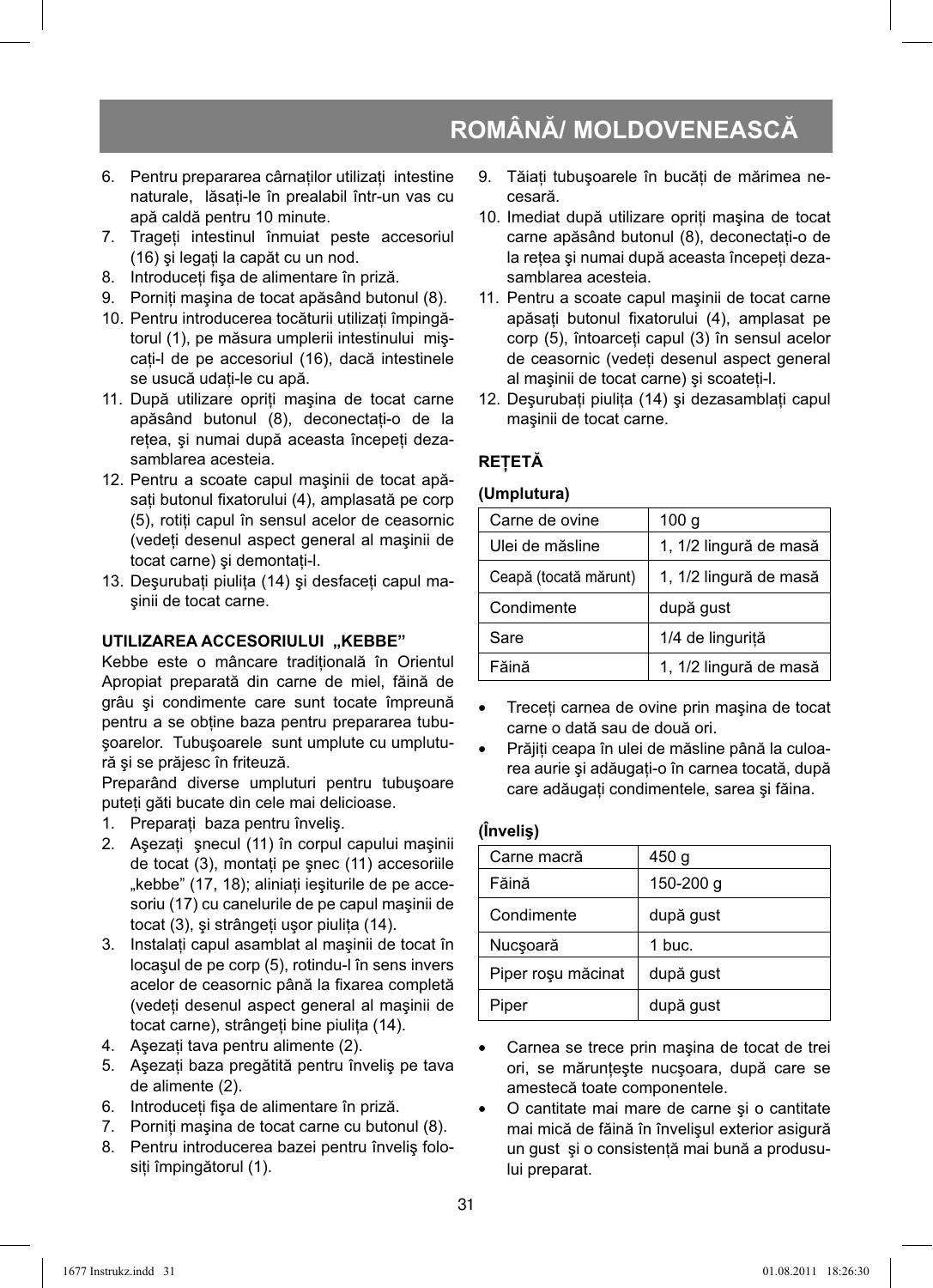- Tubuşoarele preparate sunt umplute cu umplutură, se strâng la capete şi se modelează după dorintă.
- Tubuşoarele se prăjesc în friteuză.

#### *Remarcă:*

*Accesoriile pentru prepararea cârnaţilor (15,16) şi accesoriile "kebbe" (17,18) pot fi păstrate după utilizare în împingător (1) (fig. A).* 

#### **ACCESORIU PENTRU TĂIEREA LEGUMELOR**

- Instalati răzătoarea (22) accesoriul tocător  $(21)$  sau accesoriul pentru cartofi "rosti"  $(23)$ în corpul accesoriului de tăiat legume (20).
- Instalati corpul accesoriului de tăiere a legumelor (20), rotindu-l în sens invers acelor de ceasornic până la fixarea completă (vedeți desenul aspect general al maşinii de tocat carne).
- Introduceti fișa de alimentare în priză.
- Porniţi maşina de tocat carne apăsând butonul (8).
- Utilizaţi în timpul funcţionării împingătorul (19) care este livrat împreună cu aparatul; nu folositi obiecte străine pentru împingerea legumelor, nu împingeţi legumele cu mâinile.
- Pentru a scoate accesoriul de tăiere a legumelor (20) apăsați butonul fixatorului (4) amplasat pe corp (5), rotiţi-l în sensul acelor de ceasornic (vedeti desenul aspect general al maşinii de tocat carne) şi scoateţi-l.
- Pentru a procesa legumele moi, de exemplu roşiile, folosiţi viteza redusă de rotaţie a şnecului, pentru aceasta apăsați butonul pornire viteză redusă (6), iluminarea butoanelor se va schimba din albastră în roşie.
- După utilizare opriti viteza redusă de rotatie a şnecului apăsând din nou butonul (6), după care opriţi maşina de tocat carne apăsând butonul (8) și scoateti fișa de alimentare din priză.

#### **STORCĂTORUL**

- Instalați accesoriul-filtru în formă de con (26) pe şnecul din plastic (25), după care instalaţile în corpul accesoriului-storcător (24).
- Închideţi corpul cu capacul (27) aliniind ieşiturile cu adâncituri de pe corp (24) și rotiti-l

în sens contrar acelor de ceasornic în pozitia "CLOSE" până la fixare.

- Instalaţi reglorul storcătorului (28) pe capacul storcătorului (27), aliniind indicatorul de pe reglor cu simbolul "0" si apăsând usor, rotiti-l în sens contrar acelor de ceasornic.
- Instalati corpul accesoriului (24) în locașul corpului (5) și rotiți-l în sens contrar acelor de ceasornic până la fixare (vedeti desenul aspect general al maşinii de tocat carne).
- Asezati tava pentru alimente (2).
- Introduceți fișa de alimentare în priză.
- Porniti mașina de tocat carne apăsând butonul (8).
- Porniţi viteza redusă apăsând butonul (6), iluminarea butoanelor se va schimba din albastră în roşie indicând că este pornit regimul de rotatie redusă.
- În timpul utilizării folositi doar împingătorul (1), care este parte componentă a setului; nu folosiţi obiecte străine pentru a împinge legumele, nici într-un caz nu împingeti legumele cu mâna.
- Reglorul de stoarcere (28) dispune de 3 pozitii de lucru. Pe capac (27) sunt indicate simbolurile respective. Pentru a regla gradul de stoarcere, în funcție de tipul legumelor sau fructelor, reglorul schimbă pozitia accesoriului conic în corespundere cu simbolurile "1" "2" "3", lipindu-l de şnec.

#### **ÎNTREŢINEREA MAŞINII DE TOCAT CARNE**

- După utilizare opriţi maşina de tocat apăsând butonul (8) și scoateti fișa de alimentare din priză.
- Apăsați butonul fixatorului (4), rotiți capul maşinii de tocat carne în sensul acelor de ceasornic și scoateți-l (vezi desenul aspect general al maşinii de tocat carne).
- Desurubati piulita (14) și demontati accesoriile instalate(15, 16 sau 17, 18), sitele (10 sau 13), cuţitul (12) de pe şnec (11).
- Scoateti şnecul (11) din capul maşinii de tocat carne (3).
- Îndepărtaţi resturile de alimente de pe şnec.
- Accesoriile (1, 2, 15, 16, 17, 18, 19, 25, 26, 27, 28) pot fi spălate în maşina de spălat vase.
- Pentru o păstrare mai comodă şi compactă puteți păstra accesoriile (15,16, 17, 18) în interiorul împingătorului (1) (fig. A).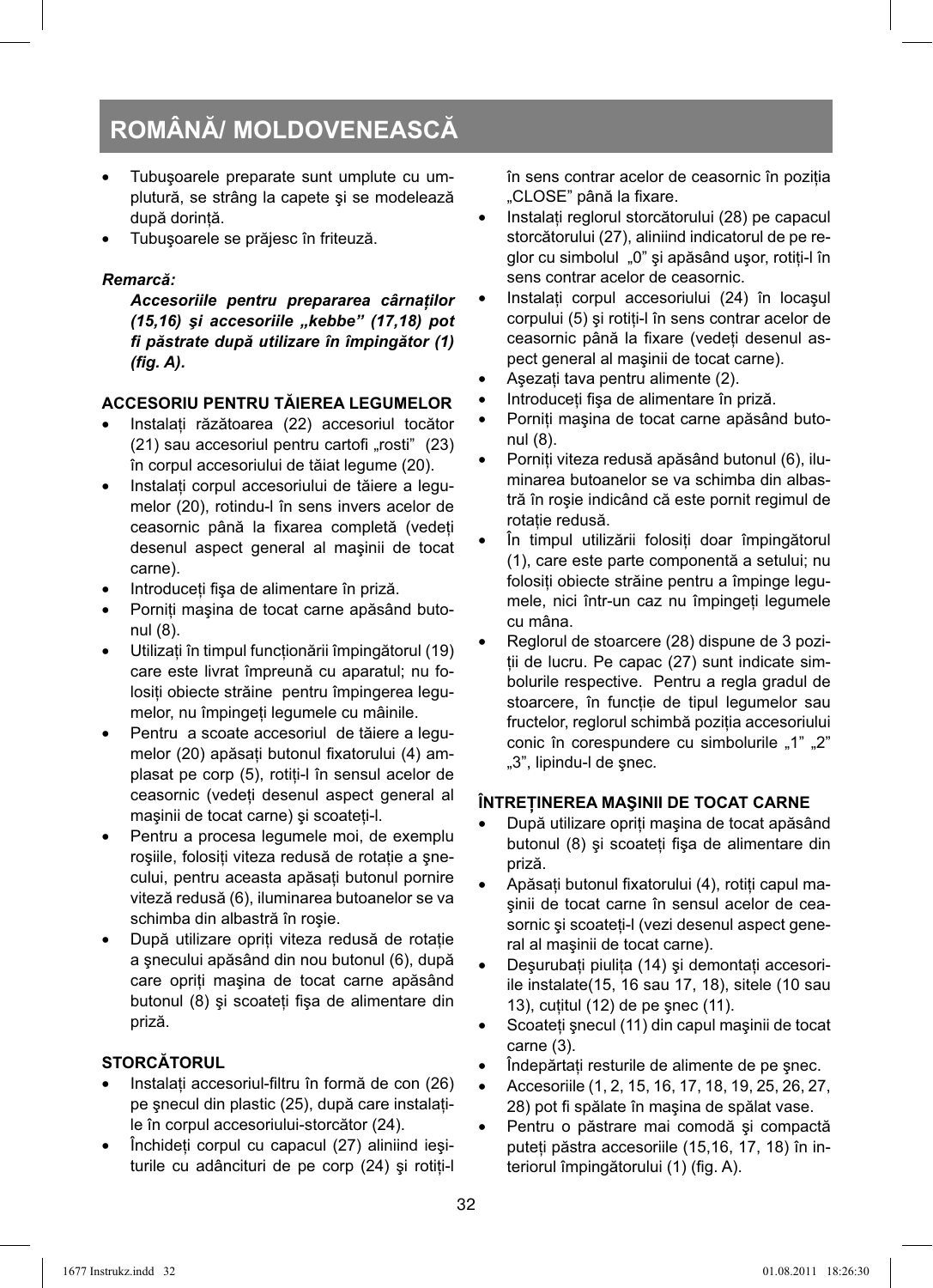- Stergeti corpul maşinii de tocat carne (5) cu o cârpă umedă.
- Pentru a spăla accesoriile pentru stoarcerea sucurilor apăsati butonul fixatorului (4), amplasat pe corp (5), rotiti-l în sensul acelor de ceasornic şi scoateţi-l (vezi desenul aspect general al maşinii de tocat carne).
- Rotiți capacul (27) în sensul acelor de ceasornic fixându-l în pozitia "OPEN", extrageti accesoriul-filtru conic (26) și șnecul din plastic (25).
- Rotiți reglorul stoarcerii (28) în sensul acelor de ceasornic, fixându-l în pozitia "0" și scoateti-l.
- Îndepărtaţi resturile de alimente de pe şnec.
- Spălati toate accesoriile mașinii de tocat carne în apă călduţă cu agent de curăţare neutru, clătiti și înainte de asamblare uscati-le bine.
- Nu utilizati pentru curătarea corpului mașinii de tocat carne (5) solvenţi sau agenţi de curăţare abrazivi.
- Nu permiteti pătrunderea lichidelor în interiorul corpului maşinii de tocat carne.
- Înainte de a depozita accesoriile uscate ungeți grilajele (10, 13) și cuțitul (12) cu ulei vegetal pentru a le proteja de oxidare.

#### **SPECIFICATII TEHNICE**

Tensiune de alimentare: 220-240 V ~50/60 Hz Putere maximă: 1500 W

Producătorul își rezervă dreptul să modifice de*signul şi caracteristicile produsului fără preaviz.*

*Durată de funcţionare – 5 ani*

#### **Gwarancji**

Szczegółowe warunki gwarancji, można otrzymać w punkcie sprzedaży, w którym nabyliście Państwo dane urządzenie. W przypadku zgłaszania roszczeń z tytułu zobowiązań gwarancyjnych, należy okazać rachunek lub fakturę poświadczające zakup.

Dany wyrób jest zgodny z wymaganiami odnośnie elektromagnetycznej kompatybilności, przewidzianej dyrektywą 89/336/EEC Rady Euro- $\epsilon$ py oraz przepisem 73/23 EEC o nizkowoltowych urządzeniach.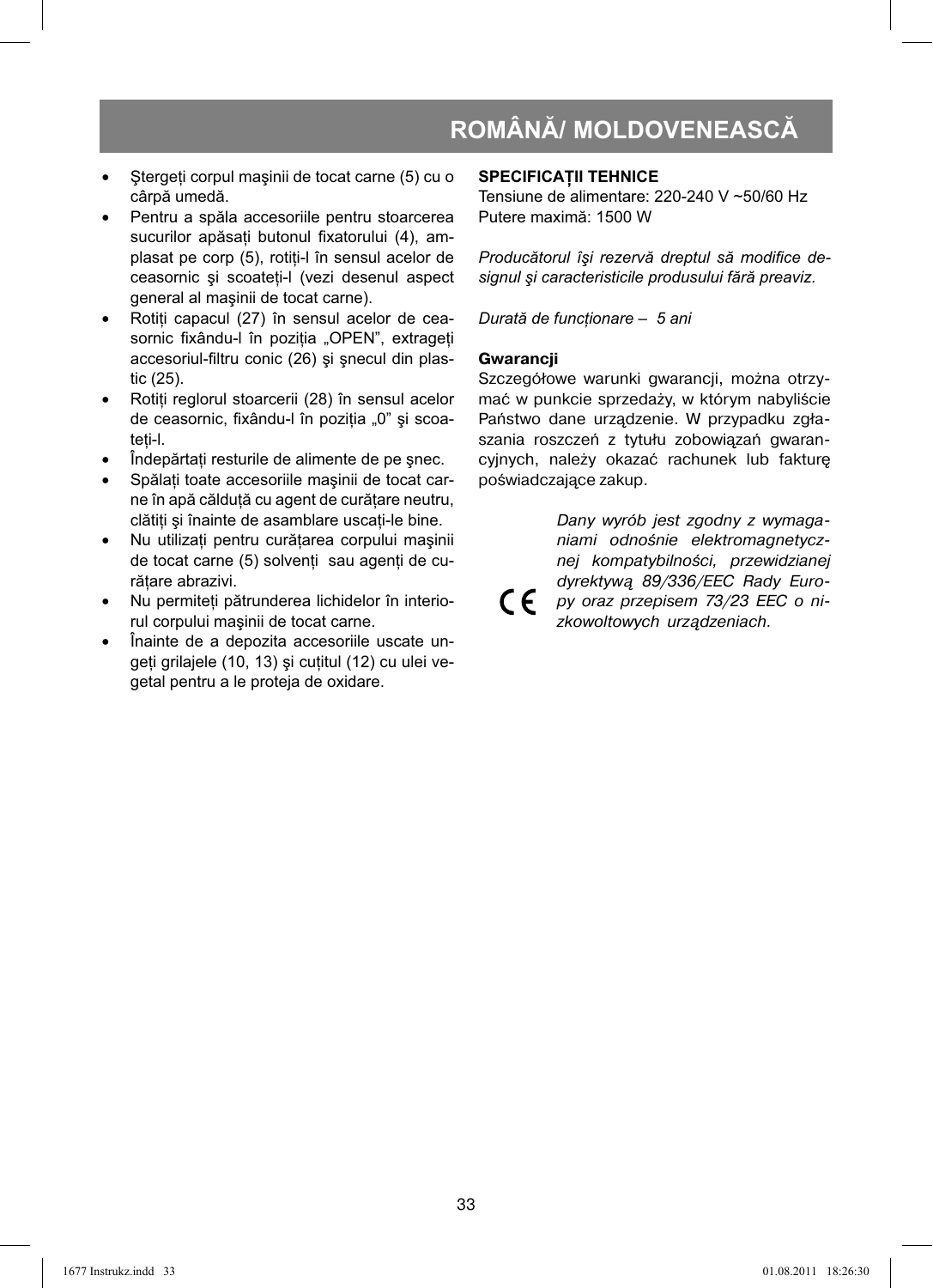#### **MLÝNEK NA MASO POPIS**

- 1. Zdvihátko
- 2. Koryto pro výrobky
- 3. Korpus hlavy mlýnku na maso
- 4. Připínáček bočního držáku hlavy mlýnku na maso
- 5. Korpus
- 6. Zapínací tlačítko nižší rychlosti
- 7. Zapínací tlačítko zpětného otáčení (REV)
- 8. Připínáček zapnutí/vypnutí
- 9. Zapínací tlačítko automatické pojistky
- 10. Rošt pro střední sekání
- 11. Šnek
- 12. Křížový nůž
- 13. Rošt pro hrubě sekání
- 14. Matice hlavice mlýnku
- 15. 16. Nástavce pro nacpávání špekáčků
- 17. 18. Nástavce pro připravování «kubbe»
- 19. Zdvihátko řezačky zeleniny
- 20. Korpus nástavce řezačky zeleniny
- 21. Struhadlo
- 22. Velké struhadlo
- 23. Nástavec pro připravování bramboráků
- 24. Korpus nástavce odšťavňovače
- 25. Šnek odšťavňovače
- 26. Konický nástavec filtr
- 27. Víko odšťavňovače
- 28. Regulátor lisování

#### **REFERENCE PO BEZPEČNOSTNI TECHNICE**

Pro zajištění efektivního i bezpečného provozování přístroje, pozorně pročtete tuto instrukci. Dokonce, i když vy znalé s prací podobného příboru, my důrazně jsme prosím vás přečíst část "Důležitější bezpečnostní opatření", a také v přesnosti následovat vším směrnicím.

Chraňte dané vedení na vhodném místě, použijte dále jako referenční materiál.

#### **BEZPEČNOSTNÍ OPATŘENÍ**

Pro snížení rizika požáru, úrazu elektrického proudu nebo jiných trauma, během práci s příborem vy musíte držet následujících bezpečnostních opatření:

- Před prvním zapnutím se přesvědčte, že napětí v elektrické síti odpovídá pracovnímu napětí přístroje.
- Použijte jen příslušenství, patřící do kompletu dodávky.
- V zamezení úhozu elektrickým proudem, NIKDY NE PONOŘUJTE přístroj, síťovou šňůru i vidlici síťové šňůry ve vodu nebo další kapaliny.
- Do čištění pouzdra použijte vlhkou látku.
- Nikdy ne nenechávejte pracující přístroj bez dozoru.
- Buďte zejména pozorný, pokud vedle s pracujícím mlýnkem na maso jsou děti nebo osoby s omezenými možnostmi.
- Mlýnek na maso ne slouží pro použití dětí i lidí s omezenými možnostmi, pokud jen jim ne dány vyhovující i jasný jim předpisy o bezpečném používání vybavení i těch nebezpečí, které mohou vznikat při jeho nesprávném používání tváří, odpovídající za jejich bezpečnost.
- Před montáží, demontáží, a také před čištěným mlýnku na maso třeba vypnout její a vytáhnout sítovou zástrčku ze zásuvky.
- Nelze stavit přístroj na hořký povrch nebo vedle s takovým (plynový, elektrický sporák nebo hřející trouba na pečení).
- Pečlivě se obracejte se šňůrou napájení.
- Nesmí se využívat síťovou šňůru pro přenošeni přístroje.
- Ne přistoupejte, aby síťová šňůra skláněla se ze stolu, a také pozorujte, aby ona ne týkala se teplých povrchů.
- Při odpojení vidlice síťové šňůry od elektrické zástrčky držíte za zástrčku, ale ne za samu šňůru.
- Ne připojujte i ne odpojujte síťovou šňůru mokrým rukama, to je může přivést k úrazu elektrickým proudem.
- Nelze využívat příborů s poškozenou sítovou šňůrou nebo síťovou zástrčkou, a také v tom případě, pokud přístroj vynechává, nebo pokud on upadnul s výšky, nebo byl poškozený jiným způsobem.
- Pro opravu přístroje nebo výměnu síťové šňůry obraťte se v autorizované servisní středisko.
- Mlýnek na maso určeny pro použití jenom v domácnostních podmínkách.

#### **ODLIŠNOSTI MLYNKU DO MASA**

#### **Hlavní a dodatková pracovní rychlosti** – hlav-

ní pracovní rychlost pro všecky způsoby rozmělňování masa, dodatková rychlost určena pro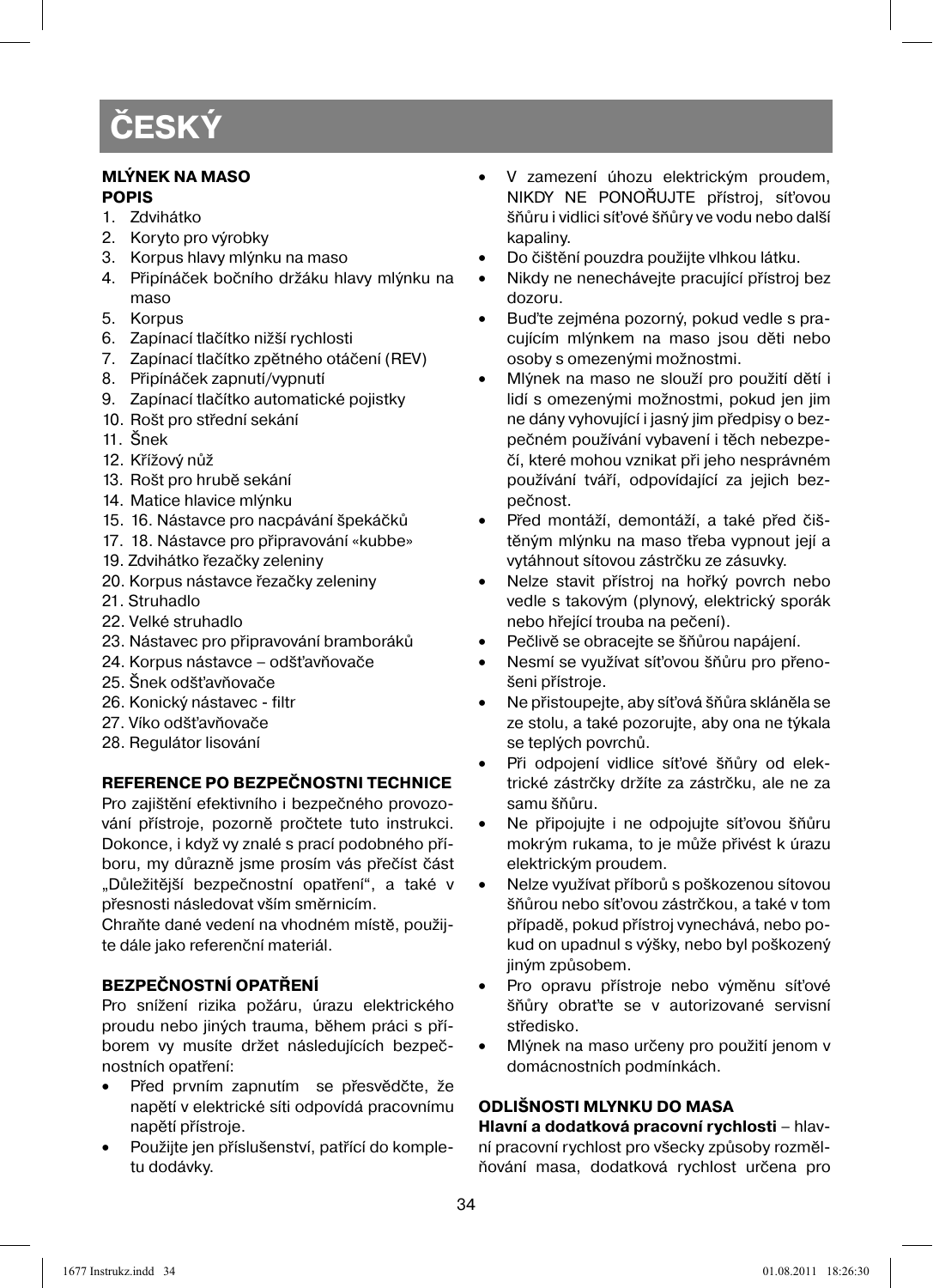přetvařování měkkých zelenin i bobule, například tomatů, rybízu, ostružiny, borůvky atd. Do vizuální kontrole rychlosti každý režim má různé nasvícení ovladačích tlačítek: hlavní pracovní rychlost doprovázená modrým nasvícením, dodatková rychlost má červené nasvícení.

#### **Funkce zpětní rotace**

**(REVERSE)** – daná funkce je určena pro likvidace ucpání, vzniklého během přetvarovaní výrobků.

**Koryto pro výrobky** – zabezpečuje výhodné rozmístění výrobků během jich přetvarovaní a usnadňuje nakládání produktů v hrdle hlavice.

**Dvě mříže s otvory různě velkosti** - jsou určeny pro různě stupně mletí výrobků.

**Speciální příslušenství** – jsou určeny pro různě stupně mletí výrobků «kubbe ».

**Nástavec do lisování šťávy z ovoce a zeleniny** 

Umožní Vám připravit šťávu z měkkých zelenin i bobule.

**Systém zajištění od přehřáni** - určený pro ochranu elektromotoru od přehrání a dovoluje prodloužit čas její práce.

#### **POZOR!**

- Před připojením do sítě přesvědčte se, že vybavení je vypnuté .
- Před nesečením masa určitě se přesvědčte v tom, že všichni kosti i přebytky tuku odstranění.
- Uživujte zdvihátka, které patří do kompletu dodávky. Ne protlačujte potraviny jakýminebo předmětu nebo prsty.
- V žádném případě ne ponořujte těleso mlýnku na maso ve vodu nebo další kapaliny.
- Během použití hubice « kubbe» (17, 18) nástavce pro naplnění špekáček (15, 16) nelze montovat mříže (10, 13) i nůž (12).
- Ne pokoušejte přepracovávat mlýnkem na maso potraviny s tvrdými vlákny (například, zázvor nebo křen).
- V zamezení vytvoření zacpání ne přikládejte přehnaných úsilí k zdvihátku (1), protlačujíc maso.
- Pokud kterýkoliv zpříčený houževnatý kus přivádí k zastavení otáčení šneku i noži, bez meškání vypnete přístroj i předtím jak nastavit práci, odklidíte jeho.
- Při přepnutí na zpětné otáčení (REVERSE)

vypnete mlýnek, stisknuv tlačítko (8) i, po pauze 5-6 vteřin, stiskněte tlačítko (7) (REV).

#### **PŘÍPRAVA MLYNKU NA MASO**

- Vytáhnete mlýnek na maso i odkliďte všichni balicí materiály, propasírujte těleso vlhkou látkou.
- Všichni snímatelní častí vyslaďte teplou vodou s neutrálním pracím prostředkem, opláchnete i před montáží pečlivě usušíte.

#### **PRÁCE S MLYNKEM NA MASO**

(všeobecné stanovení)

- Mlýnek na maso určený pro přetvarování masa bez kosti jenom v domácnosti.
- Před prvním spouštěním se přesvědčte, že napětí v elektrické síti odpovídá pracovnímu napětí přístroje.
- Smontujte přístroj i vložte na rovný suchý povrch.
- Přesvědčte se v tom, že ventilační otvory na pouzdru nejsou blokované.
- Vložte zástrčku síťové šňůry v zásuvku.
- Umístěte pod hlavice mlýnku na maso (3) vyhovující nádobí.
- Přesvědčte se v tom, že maso plně rozmrznuté, odkliďte přebytky tuku i kosti, pokrájíte maso na kostky nebo pruhy takové velkostí, aby oni svobodně plynuli v otvor koryta (2).
- Zapnete vybavení stisknutím tlačítka (8).
- Pozvolna protlačujte maso v hrdlo hlavici mlýnku na maso (3) pomocí zdvihátka (1).
- Použijte během práce zdvihátko (1), který patří do kompletu.
- Nesmí se použit na protlačovaná masa veškeré předměty, v žádném případě ne protlačujte maso rukama.
- Ne přikládejte přehnaných úsilí, protlačujíc maso nebo jiné výrobky.
- Během sekání masa může utvářet se zácpa výrobků. Aby odstranit povstalou zácpu třeba využít funkcí reversu (REV). Proto vypnete mlýnek tlačítkem (8), dočkejte úplného zastavení elektromotoru, pote stisknete tlačítko (REV) (7), přes 5-6 sekund znovu odveďte k normálnímu provoznímu režimu.
- Čas nepřerušované práce přístroje nesmějí je převyšovat 5 minut.
- Za 5 minuty nepřerušované práce třeba vy-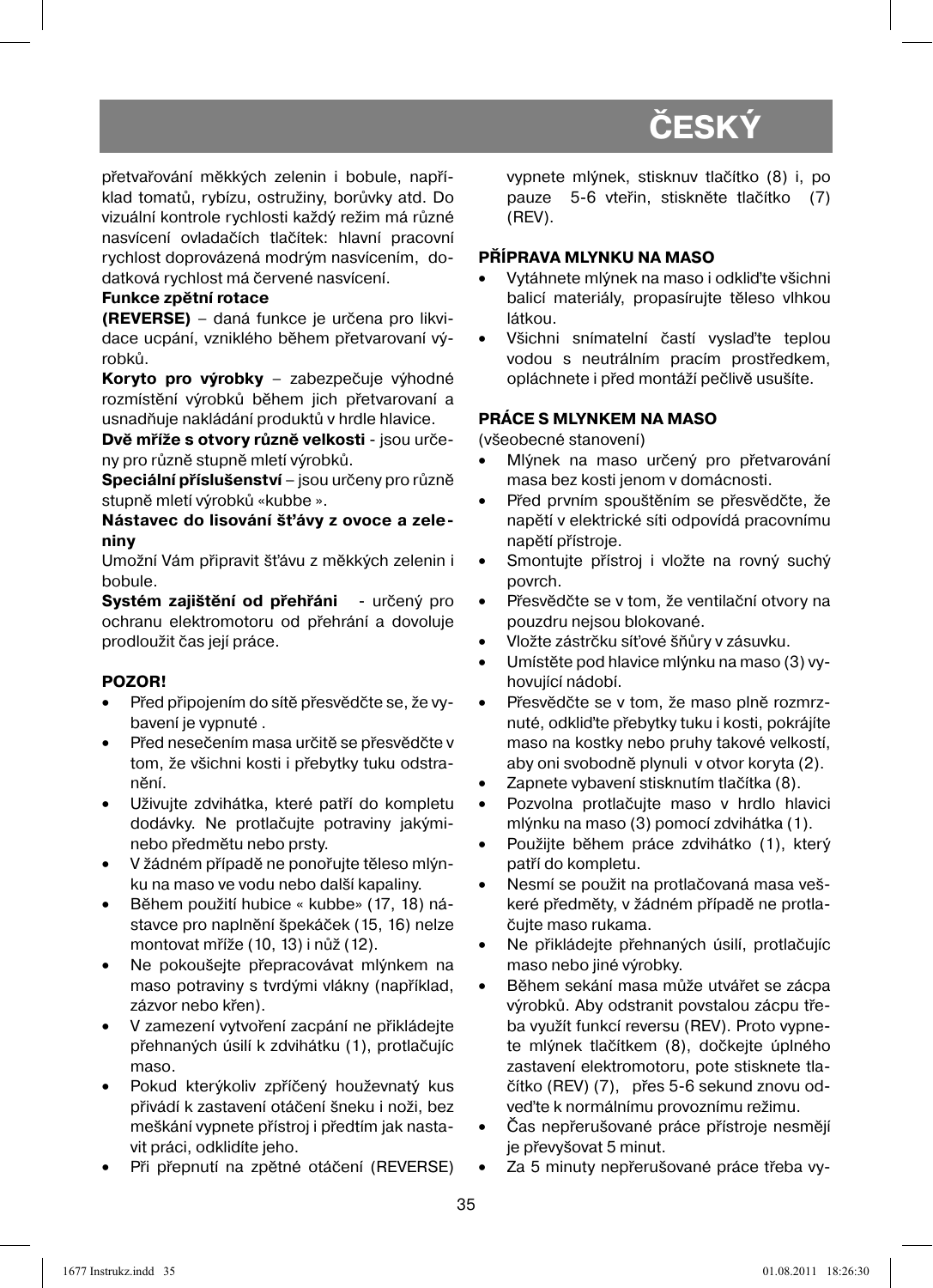pnout přístroj i dát mu ochladit se, a poté lze navázat práci.

• Jakmile vy dokončete práci, vypnete mlýnek na maso, ustavením tlačítka (7) odpojíte její od síti, i jen nato přistoupejte k její demontáži.

#### **ROZMĚLNĚNÍ MASA**

1. Vložte šnek (11) v těleso hlavice mlýnku na maso (3), vložte křížový nůž (11), požadovanou mříže (10, 13) i vložte její přes nůž, sloučiv drážku na mříže s výběžkem na hlavici mlýnku na maso (3), stahujte bez snažení matici (14).

#### *Pozor!*

- *Pokud nůž bude namontovaný nesprávně (řeznou stranou směrem k šnekovému dopravníku), on nebude plnit funkcí sekání.*
- *V době montáží hlavici mlýnku na maso ne stahujte pevně matici (14), konečné přitažení matice (14) provádíte za postoje smontované hlavy na mlýnek na maso.*
- *Rošt s velkými otvory (13) i středními otvory (10) chodí se pro přetvarovaní surového masa, zelenin, sušené ovoce, sýru, ryby, tak jak připraveného masa, ryby atd.*
- 2. Vložte smontovanou hlavice mlýnku na maso (3) i obraťte její proti směru hodinových ručiček do fixace (viz. obrázek celkového pohledu mlýnku na maso).
- 3. Konečné zatáhněte matice (14).
- 4. Na hrdlo hlavici mlýnku na maso (3) vložte koryto pro výrobky (2).
- 5. Vložte sítovou vidlici v zásuvku.
- 6. Zapněte mlýnek na maso tlačítkem (8).
- 7. Uprostřed práce používejte jen zdvihátko (1).

#### *Poznámka*

- *Pro zlepšení procesu přetvarovaní masa krojíte jeho do proužků nebo kostek. Mražený maso nutno plně odmrazit.*
- *Použijte během práce zdvihátko, které patří do kompletu; nesmí se použit na protlačovaní masa veškeré předměty, v žádném případě ne protlačujte maso rukama.*
- 8. Jakmile vy skončíte práce, vypnete mlýnek, stisknuv tlačítko (8) a odpojíte její od sítě, jen pote přistoupejte do její demontování.
- 9. Pro zrušení hlavice mlýnku na maso klepněte tlačítko bočního držáku (4), obraťte hlavice mlýnku na maso (3) ve směru hodinových ručiček i svlečte její (viz. obrázek celkového pohledu mlýnku na maso).
- 10. Pro demontáž hlavici mlýnku na maso odšroubujte matice (14) i vyndejte z pouzdra hlavici mlýnku na maso namontovaný rošt (10 nebo 13), nůž (12) a šnek (11).

#### *Pozor!*

- *Jestli během sekání masa vznikla zácpa výrobků, použijte funkcí reversu; proto vypnete mlýnek stisknutím tlačítka (8), dočkejte zastavení rotace motoru a stisknete tlačítko (REV) (7), a přes 5-6 sekund znovu odveďte k normálnímu provoznímu režimu.*
- *Pokud během provozu rotace šneku (11) a nože (12) naráz zastavila se:*
- *odpojíte mlýnek, stisknuv tlačítko (8), i vytáhnete sítovou zástrčku ze zásuvky;*
- *dejte elektromotoru ochladnout přes cca 20-30 minut;*
- *zkontrolujte stav automatické pojistky, klepnuv do tlačítka zapojení (9);*
- *opětovné zapojíte mlýnek.*

#### **NACPÁVKA ŠPEKAČEK**

- 1. Připravte nádivku.
- 2. Vložte šnek (11) v těleso hlavice mlýnku na maso (3), vložte na šnek nástavce pro ucpávku špekáčků (15, 16); pozorujte aby drážka na nástavci (15) sloučila se s výběžkem na pouzdru hlavici mlýnku (3), i lehce stahujte matici (14).
- 3. Vložte smontovanou hlavici mlýnku na maso, otočiv její proti směru hodinových ručiček do celkového upevnění (viz. obrázek celkového pohledu mlýnku na maso), definitivně zašroubujte matici (14).
- 4. Vložte koryto pro výrobky (2).
- 5. Vyklaďte připravenou nádivku na koryto pro výrobky (2).
- 6. Použijte pro připravení špekáček přirozený obal, předběžně uložte její do nádoby s teplou vodou na 10 minut.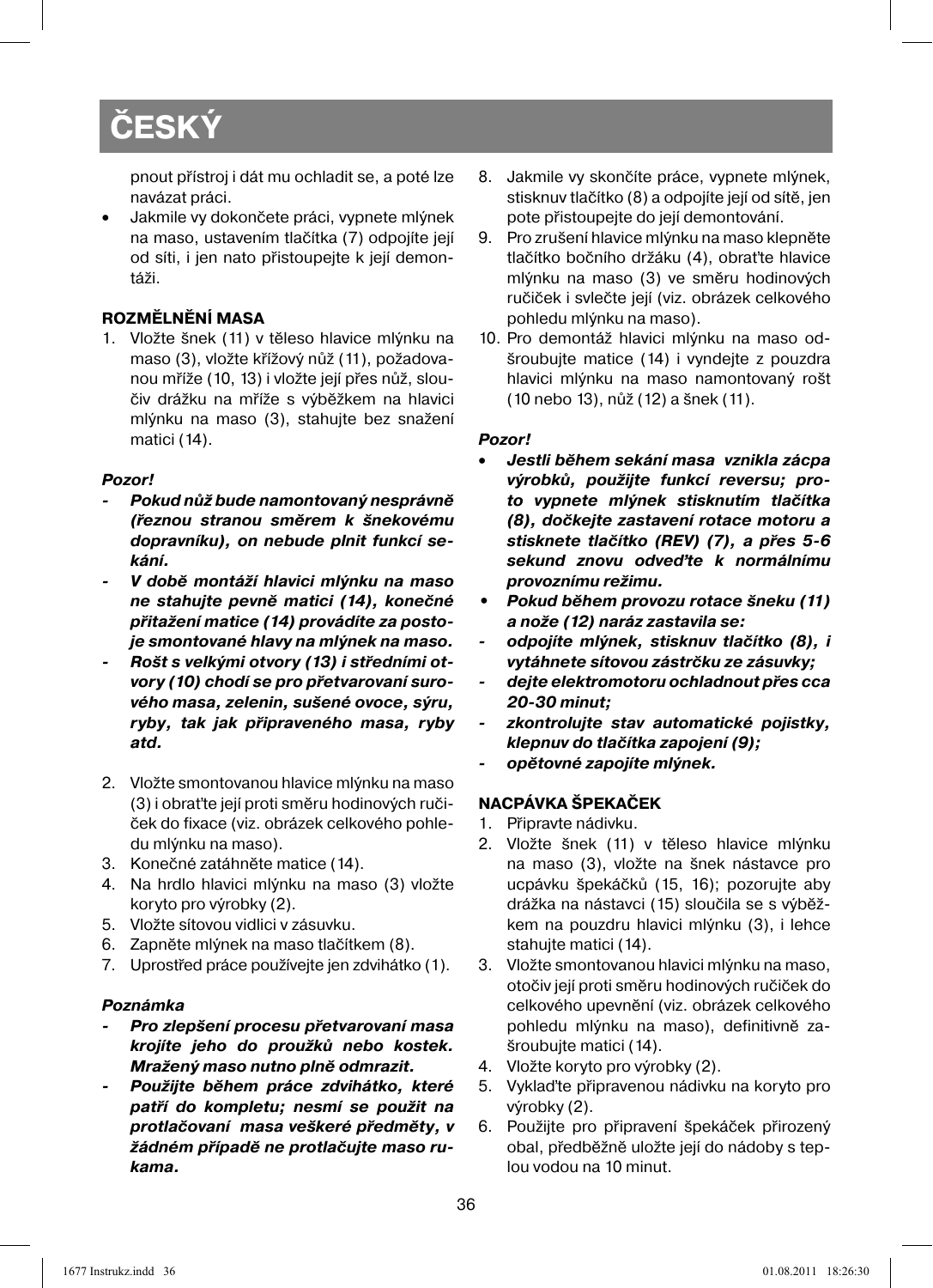- 7. Napněte rozměknutý obal na nástavec (16) i ovažte na konci obalu uzel.
- 8. Vložte sítovou vidlici v zásuvku.
- 9. Zapněte mlýnek na maso tlačítkem (8).
- 10. Pro dodávku hotové nádivky použijte zdvihátko (1), podle naplnění obalu hýbejte její s nástavce (16), podle vysychání obalu smáčívajíc její vodou.
- 11. Jakmile vy skončíte práce, vypnete mlýnek, stisknuv tlačítko (8) a odpojíte její od sítě, jen pote přistoupejte do její demontování.
- 12. Pro zrušení hlavice mlýnku na maso klepněte tlačítko bočního držáku (4), obraťte hlavici ve směru hodinových ručiček i svlečte její (viz. obrázek celkového pohledu mlýnku na maso) i svlečte její.
- 13. Odšroubujte matici (14) i demontujte hlavici mlýnku na maso.

#### **VYUŽITÍ NÁSTAVCE « KUBBE»**

Kubbe – tradiční arabská potravina, kterou připravuju z masa jehně, pšeničné mouky a koření, které sekané spolu, aby zhotovit základ pro zhotovení dutých trubiček. Trubičky plní nádivkou a fritují. Experimentujíc se nadívanou pro trubičky, lze chystat různé pochutiny.

- 1. Připravte základ pro obal.
- 2. Vložte šnek (11) v těleso hlavice mlýnku na maso (3), vložte na šnek nástavce kubbe (17, 18); pozorujte aby drážka na nástavci (15) sloučila se s výběžkem na pouzdru hlavici mlýnku (3), i lehce stahujte matici (14).
- 3. Vložte smontovanou hlavici mlýnku na maso, otočiv její proti směru hodinových ručiček do celkového upevnění (viz. obrázek celkového pohledu mlýnku na maso), definitivně zašroubujte matici (14).
- 4. Vložte koryto pro výrobky (2).
- 5. Vyklaďte hotový základ pro obal na koryto pro výrobky (2).
- 6. Vložte sítovou vidlici do zásuvky.
- 7. Zapněte mlýnek na maso tlačítkem (8).
- 8. Pro podávaní hotových test použijte zdvihátko (1).
- 9. Řežte připravena trubička na požadovanou délku.
- 10. Jakmile vy skončíte práce, vypnete mlýnek, stisknuv tlačítko (8) a odpojíte její od sítě, jen pote přistoupejte do její demontování.
- 11. Pro zrušení hlavice mlýnku na maso klepně-

te tlačítko bočního držáku (4), obraťte hlavici ve směru hodinových ručiček i svlečte její (viz. obrázek celkového pohledu mlýnku na maso) i svlečte její.

12. Odšroubujte matici (14) i demontujte hlavici mlýnku na maso.

#### **NAVOD**

#### **(Nádivka)**

| Skopové                               | 100 a                |
|---------------------------------------|----------------------|
| Olivový olej                          | 1, 1/2 jídelní lžíce |
| Kuchyňská cibule<br>(mělce nakrouhat) | 1, 1/2 jídelní lžíce |
| Koření                                | Dle chutí            |
| Sůl                                   | 1/4 lžíčky           |
| Mouka                                 | 1, 1/2 jídelní lžíce |

- Skopové nutno rozemlít v mlýnku na maso jeden nebo dvakrát.
- Kuchyňská cibule opéká v oleji do hnědé barvy, potom dodávám sékané skopové maso, všichni koření, sůl i mouku.

#### **(Obal)**

| Libové maso        | 450 g     |
|--------------------|-----------|
| Mouka              | 150-200 g |
| Koření             | dle chuti |
| Muškátový ořech    | 1 kus     |
| Červený mletý pepř | dle chuti |
| Pepř               | dle chuti |

- Maso drobím v mlýnku na maso třikrát, stejně tak muškátový ořech, potom mísí všichni prvky v číši.
- Větší množství masa i méně množství mouky ve venkovní membráně zabezpečuju lepší konsistenci i vkus hotového výrobku.
- Připravené trubička naplňuje nádivkou, svírám po stranách, jim přidávám požadovaný tvar.
- Připravuje trubička ve fritě.

#### *Poznámka:*

*Nástavce do připravování špekáčků (15,16) i nástavce pro «kubbe» (17,18) za vykořisťování je možné uschovávat v zdvihátku (1) (obr. A).*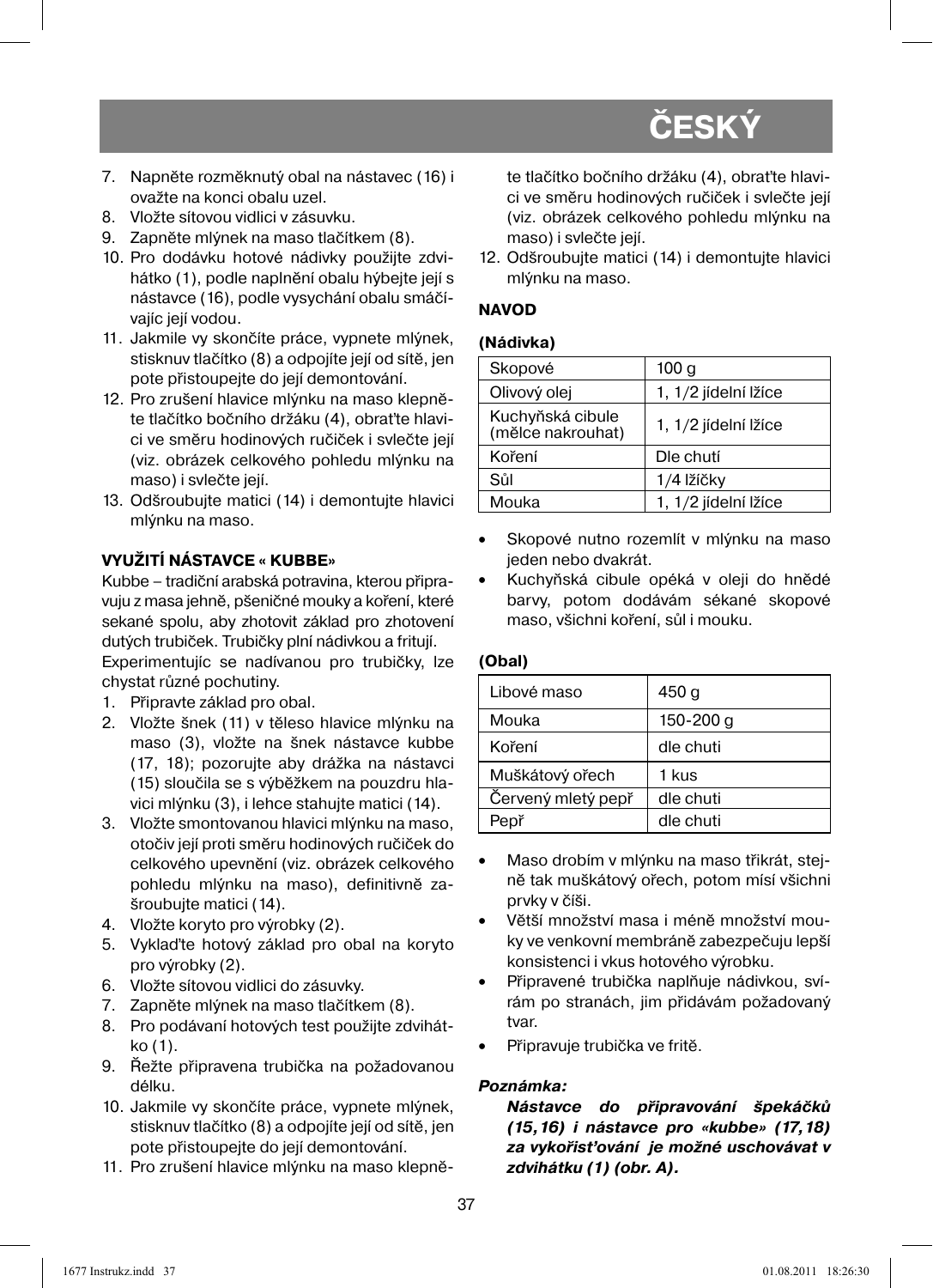#### **ŘEZAČKA ZELENINY**

- Vložte struhadlo (22) kruhadlo (21) nebo nástavec pro bramboráky (23) do tělesa řezačky (20).
- Vložte těleso řezačky (20), otočiv jeho proti směru hodinových ručiček do celkového upevnění (viz. obrázek celkového pohledu mlýnku na maso).
- Vložte sítovou zástrčku v zásuvku.
- Zapněte mlýnek na maso tlačítkem (8).
- Při práce používejte jen zdvihátko (19), z kompletu, nesmí se použít na protlačovaní zelenin nepovolané předměty, v žádném případě ne protlačujte zeleniny rukama.
- Pro zrušení nástavce řezačky (20) klepněte tlačítko bočního držáku (4) usázené na pouzdru (5), obraťte její ve směru hodinových ručiček (viz. obrázek celkového pohledu mlýnku na maso) i svlečte.
- Pro zpracovávání měkkých zelenin, například tomatů, užívejte sníženu rychlost rotace šneku, proto stisknete tlačítko zapojení snížené rychlosti (6), nasvícení změní se s modrého do červeného.
- Za skončení provozu odpojíte sníženou rychlost rotace šneku opětným stisknutím tlačítka (6), pote vypnete mlýnek tlačítkem (8), a vytáhnete zástrčku kabela ze zásuvky.

#### **ODŠTAVNOVAČ**

- Vložte konický nástavec-filtr (26) na plastový šnek (25), pote vložte jejích do pouzdra nástavce - odšťavňovače (24).
- Zakryjte korpus víkem (27), sloučiv výběžky s drážky (24) i obraťte proti směru hodinových ručiček v polohu «CLOSE» pro upevnění.
- Ustanovte regulátor lisováni (28) na víko odšťavňovače (27), sloučiv šipku na regulátoru s znakem «0» i lehce stisknuv obraťte proti směru hodinových ručiček.
- Vložte pouzdro nástavce (24) do hnízda korpusu (5), i obraťte proti směru hodinových ručiček do úplného upevnění (viz. obrázek celkového pohledu mlýnku na maso).
- Vložte koryto pro přísady (2).
- Vložte sítovou zástrčku do zásuvky.
- Zapnete mlýnek tlačítkem (8).
- Spouštíte sníženou rychlost, stisknuv tlačítko (6), přitom nasvícení změní se z modrého do červeného, ukazujíc, že je zapojený režim snížené rychlosti rotace.
- Během práce používejte jen zdvihátko (19), z kompletu, nesmí se použít na protlačovaní zelenin nepovolané předměty, v žádném případě ne protlačujte zeleniny rukama.
- Regulátor lisováni (28) má 3 provozních pozice. Na víku (27) zaznačené odpovídající znaky. Pro regulaci úrovně lisování, ve vztahu s druhém ovoce nebo zelenin, regulátor mění polohu konického nástavce v souhlasu ze znaky «1» «2» «3», přitlačujíc je do šneku.

#### **OBSLUHA MLÝNKU NA MASO**

- Za skončení práce třeba vypnout mlýnek na maso, klepnuv do tlačítka (8), i vytáhnut zástrčku síťové šňůry ze zásuvky.
- Klepněte tlačítko bočního držáku (4), obraťte hlavice mlýnku na maso ve směru hodinových ručiček i svlečte její (viz. obrázek celkového pohledu mlýnku na maso).
- Odšroubujte matice (14) a svlečte nástavce (15, 16 nebo 17, 18), rošty (10 nebo 13), nůž (12) z šneku (11).
- Vytáhnete šnek (11) z hlavice mlýnku (3).
- Odstraníte se šneku pozůstatky výrobků.
- Příslušenství (1, 2, 15, 16, 17, 18, 19, 25, 26, 27, 28) lze myt v myčce.
- Pro pohodlí a kompaktnosti uschování nástavce (15,16, 17, 18) lze chovat uvnitř zdvihátka (1) (obr. A).
- Prošlapejte těleso mlýnku na maso (5) vlhkou látkou.
- Pro mytí nástavce do lisováni klepnete tlačítko držáku (4), na pouzdru (5), obraťte její ve směru hodinových ručiček a sundejte (víz. obrázek celkového pohledu mlýnku).
- Obraťte víko (27) ve směru hodinových ručiček ustaviv její v pozice «OPEN», vytáhnete konický nástavec - filtr (26) i plastový šnek (25).
- Obraťte regulátor lisování (28) ve směru hodinových ručiček, ustaviv její v poloze «0» i odstraníte.
- Odstraníte se šneku pozůstatky výrobků.
- Promyjte všichni příslušenství mlýnku na maso v teple mydlinové vodě s neutrálním mycím prostředkem i dejte jim vyschnout před montováním.
- Nesmí se využít pro mytí pouzdra (5) rozpouštědla nebo brousicí čisticí prostředky.
- Ne přistupujte zásahu kapaliny dovnitř pouzdra mlýnku na maso.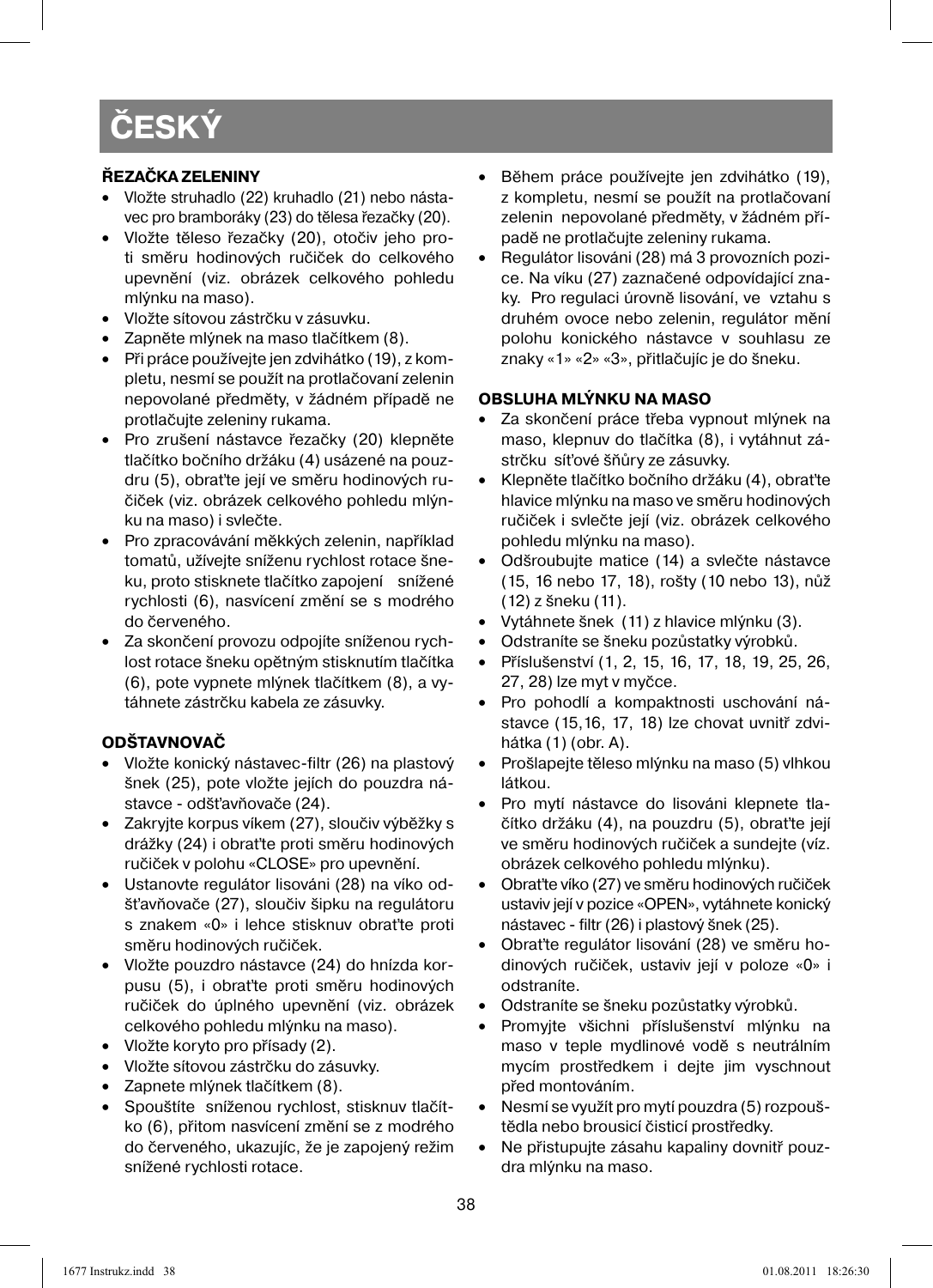• Předtím jak uklidit proschlé příslušenství na uschování, smažte rošty (10, 13) i nůž (12) rostlinným oleji - tak oni budou chráněny od oxidací.

#### **TECHNICKÁ DATA**

Napětí napájení: 220-240 V ~50/60 Hz Nejvyšší výkon: 1500 W

Výrobce zachovává za sebou prává měnit dizajn i technické charakteristiky přístroje bez předběžného uvědomení.

Životnost – 5 let

#### **Záruka**

Podrobné záruční podmínky poskytne prodejce přístroje. Při uplatňování nároků během záruční lhůty je třeba předložit doklad o zakoupení výrobku.

Tento výrobek odpovídá požadavkům na elektromagnetickou kom- $\epsilon$ patibilitu, stanoveným direktivou 89/336/EEC a předpisem 73/23/ EEC Evropské komise o nízkonapěťových přístrojích.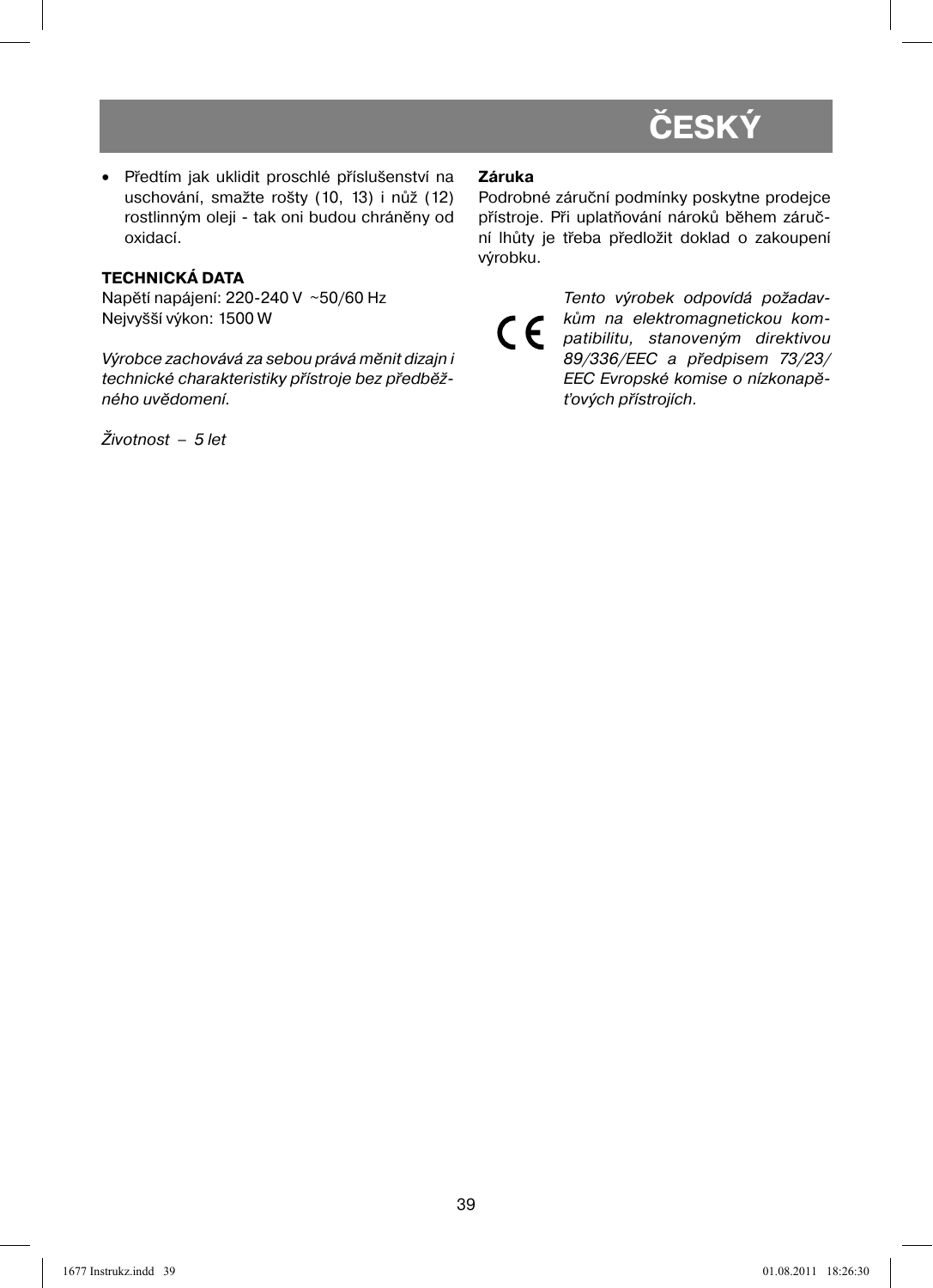#### **М'ЯСОРУБКА**

#### **ОПИС**

- 1. Штовхач
- 2. Лоток для продуктів
- 3. Корпус голівки м'ясорубки
- 4. Фіксатор голівки м'ясорубки
- 5. Корпус
- 6. Кнопка включення зниженій швидкості
- 7. Кнопка включення зворотного обертання (REV)
- 8. Кнопка включення / відключення
- 9. Кнопка включення автоматичного запобіжника
- 10. Решітка для середньої рубки
- 11. Шнек
- 12. Хрестоподібний ніж
- 13. Решітка для великої рубки
- 14. Гайка голівки м'ясорубки
- 15. 16. Насадки для набивання ковбасок
- 17. 18. Насадки для приготування «кеббе»
- 19. Штовхач овочерізки
- 20. Корпус насадки овочерізки
- 21. Шинковка
- 22. Велика терка
- 23. Насадка для приготування дерунів
- 24. Корпус насадки-соковижималки
- 25. Шнек соковижималки
- 26. Конічна насадка-фільтр
- 27. Кришка соковижималки
- 28. Регулятор віджиму

#### **РЕКОМЕНДАЦІЇ ЩОДО ТЕХНІКИ БЕЗПЕКИ**

Для забезпечення ефективної та безпечної експлуатації пристрою уважно прочитайте дану інструкцію. Навіть якщо ви знайомі з роботою подібних пристроїв, ми наполегливо просимо вас прочитати розділ «Заходи безпеки», а також в точності дотримуватися всіх інструкцій.

Зберігайте цей посібник у зручному місці, використовуйте його в подальшому в якості довідкового матеріалу.

#### **ЗАХОДИ БЕЗПЕКИ**

Для зниження ризику пожежі, ураження електричним струмом або інших травм під час роботи з електричною м'ясорубкою необхідно дотримуватися таких заходів безпеки:

- Перед першим включенням переконайтеся, що напруга в електричній мережі відповідає робочій напрузі пристрою.
- Використовуйте тільки ті аксесуари, які входять в комплект постачання.
- Щоб уникнути ураження електричним струмом НІКОЛИ НЕ ЗАНУРЮЙТЕ пристрій, мережевий шнур і вилку мережного шнура в воду або інші рідини.
- Для чищення корпусу використовуйте вологу тканину.
- Ніколи не залишайте працюючу м'ясорубку без нагляду.
- Будьте особливо уважні, якщо поруч з працюючою м'ясорубкою перебувають діти або особи з обмеженими можливостями.
- М'ясорубка не призначена для використання дітьми та людьми з обмеженими можливостями, якщо тільки особою, яка відповідає за їх безпеку, їм не дано відповідні і зрозумілі інструкції про безпечне користування м'ясорубки і тієї небезпеки, яка може виникати при її неправильному використовуванні.
- Перед складанням, розбиранням, а також перед чищенням м'ясорубки слід вимкнути її і вийняти мережеву вилку з розетки.
- Забороняється встановлювати пристрій на гарячу поверхню або поруч з такою (газова, електрична плита або нагріта духовка).
- Обережно поводьтеся з мережевим шнуром.
- Забороняється використовувати мережевий шнур для перенесення пристрою.
- Не допускайте, щоб мережевий шнур звисав зі столу, а також стежте, щоб він не торкався гарячих поверхонь.
- При від'єднанні вилки мережного шнура від електричної розетки тримайтеся за вилку, а не за сам шнур.
- Не підключайте і не відключайте мережевий шнур мокрими руками, це може призвести до ураження електричним струмом.
- Забороняється користуватися пристроєм з пошкодженим мережевим шнуром або мережевий вилкою, а також у тому випадку, якщо пристрій функціонує зі збоями,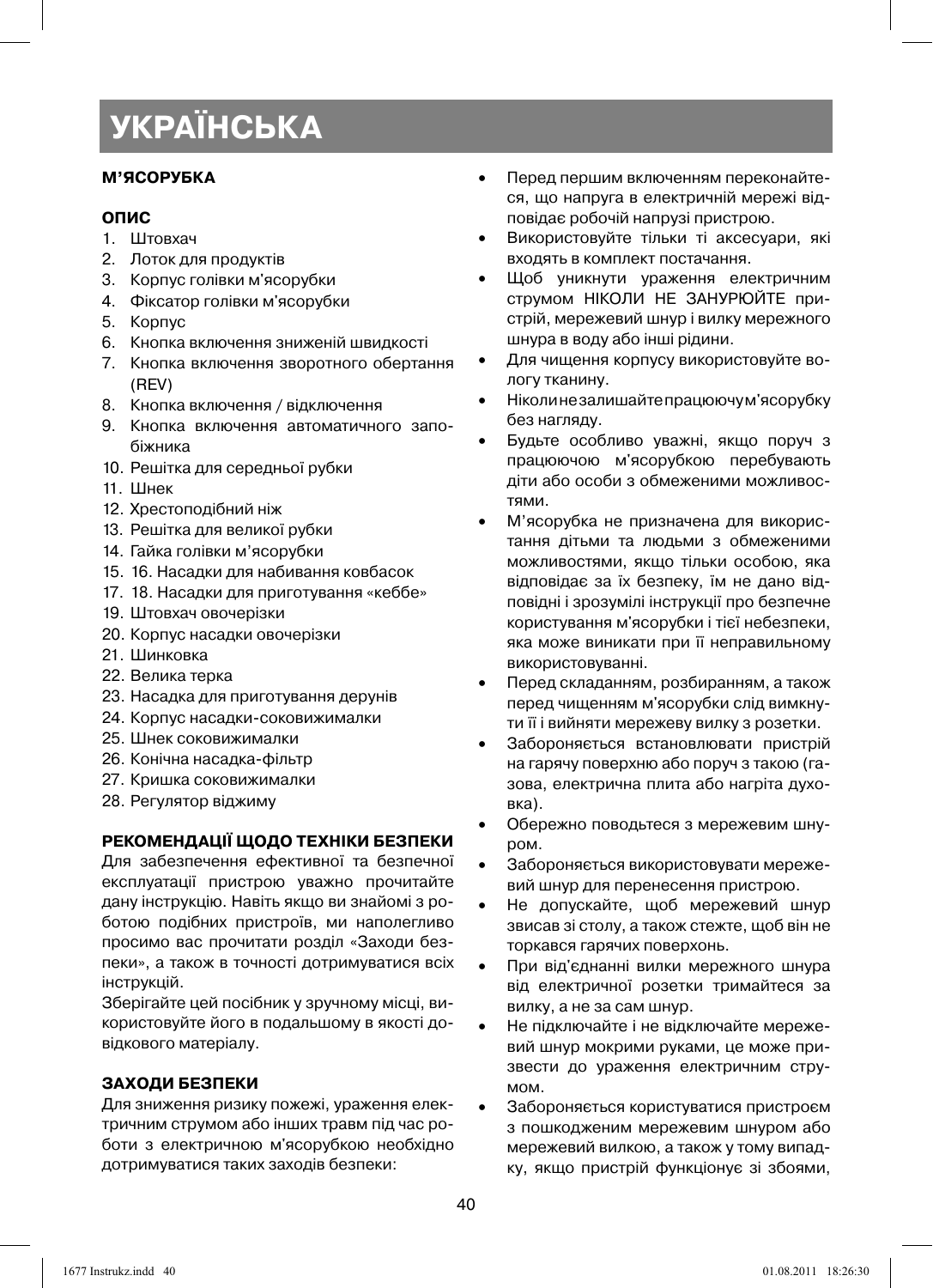або якщо він впав з висоти, або пошкоджений іншим чином.

- Для ремонту пристрою або заміни мережевого шнура зверніться до авторизованого сервісного центру.
- М'ясорубка призначена для використання тільки в домашніх умовах.

#### **ОСОБЛИВОСТІ М'ЯСОРУБКИ**

**Основна і додаткова робочі швидкості**  основна робоча швидкість використовується для всіх способів подрібнення м'яса, додаткова швидкість призначена для переробки м'яких овочів і кісточкових ягід, наприклад, томатів, червоної смородини, ожини, чорниці тощо. Для візуального контролю швидкості кожен режим має різне підсвічування кнопок управління: основна робоча швидкість супроводжується синім підсвічуванням, додаткова швидкість супроводжується червоним підсвічуванням.

#### **Функція зворотного обертання**

**(REVERSE) -** дана функція призначена для видалення заторів, що утворилися під час переробки продуктів.

**Лоток для продуктів -** забезпечує зручне розташування продуктів під час їх переробки та полегшує завантаження продуктів в горловину голівки.

**Дві решітки з отворами різного розміру**  призначені для різних ступенів подрібнення продуктів.

**Спеціальні приналежності -** для набивання ковбасок і приготування «кеббе».

**Насадка для віджиму соку з овочів та ягід**  Дозволить вам приготувати соки з м'яких овочів і кісточкових ягід.

**Система захисту від перегріву -** призначена для захисту електромотора від перегріву і дозволяє продовжити термін його служби.

#### **УВАГА!**

- Перед підключенням до мережі переконайтеся, що пристрій вимкнений.
- Перед початком рубки м'яса обов'язково переконайтеся в тому, що всі кістки і надлишки жиру вилучені.
- Користуйтеся штовхачем, який входить в комплект постачання. Не проштовхуйте продукти будь-якими предметами або пальцями.
- Ні в якому разі не занурюйте корпус м'ясорубки у воду або інші рідини.
- Під час використання насадок «кеббе» (17, 18) і для набивання ковбасок (15, 16) не можна встановлювати решітки (10, 13) і ніж (12).
- Ненамагайтеся перероблятим'ясорубкою харчові продукти з твердими волокнами (наприклад, імбир або хрін).
- Щоб уникнути утворення заторів не прикладайте надмірних зусиль, проштовхуючи м'ясо.
- Якщо будь-який твердий шматок застряв та призводить до зупинки обертання шнека і ножа, негайно вимкніть пристрій і перед тим як продовжити роботу, видаліть його.
- При перемиканні на зворотне обертання (REVERSE) вимкніть м'ясорубку, натиснувши кнопку (8) і після паузи в 5-6 секунд, натисніть кнопку (7) (REV).

#### **ПІДГОТОВКА М'ЯСОРУБКИ**

- Вийміть м'ясорубку і видаліть всі пакувальні матеріали, протріть корпус вологою тканиною.
- Усі знімні деталі промийте теплою водою з нейтральним миючим засобом, обполосніть і перед складанням ретельно просушіть.

#### **РОБОТА З М'ЯСОРУБКОЮ**

(загальні положення)

- М'ясорубка призначена для переробки м'яса без кісток, тільки в домашніх умовах.
- Перед першим включенням переконайтеся, що напруга в електричній мережі відповідає робочій напрузі пристрою.
- Зберіть пристрій та встановіть на рівну суху поверхню.
- Переконайтеся в тому, що вентиляційні отвори на корпусі не заблоковані.
- Вставте вилку мережного шнура в розетку.
- Поставте під головку м'ясорубки (3) відповідний посуд.
- Переконайтеся в тому, що м'ясо повністю відтануло, видаліть надлишки жиру і кістки, поріжте м'ясо на кубики або смужки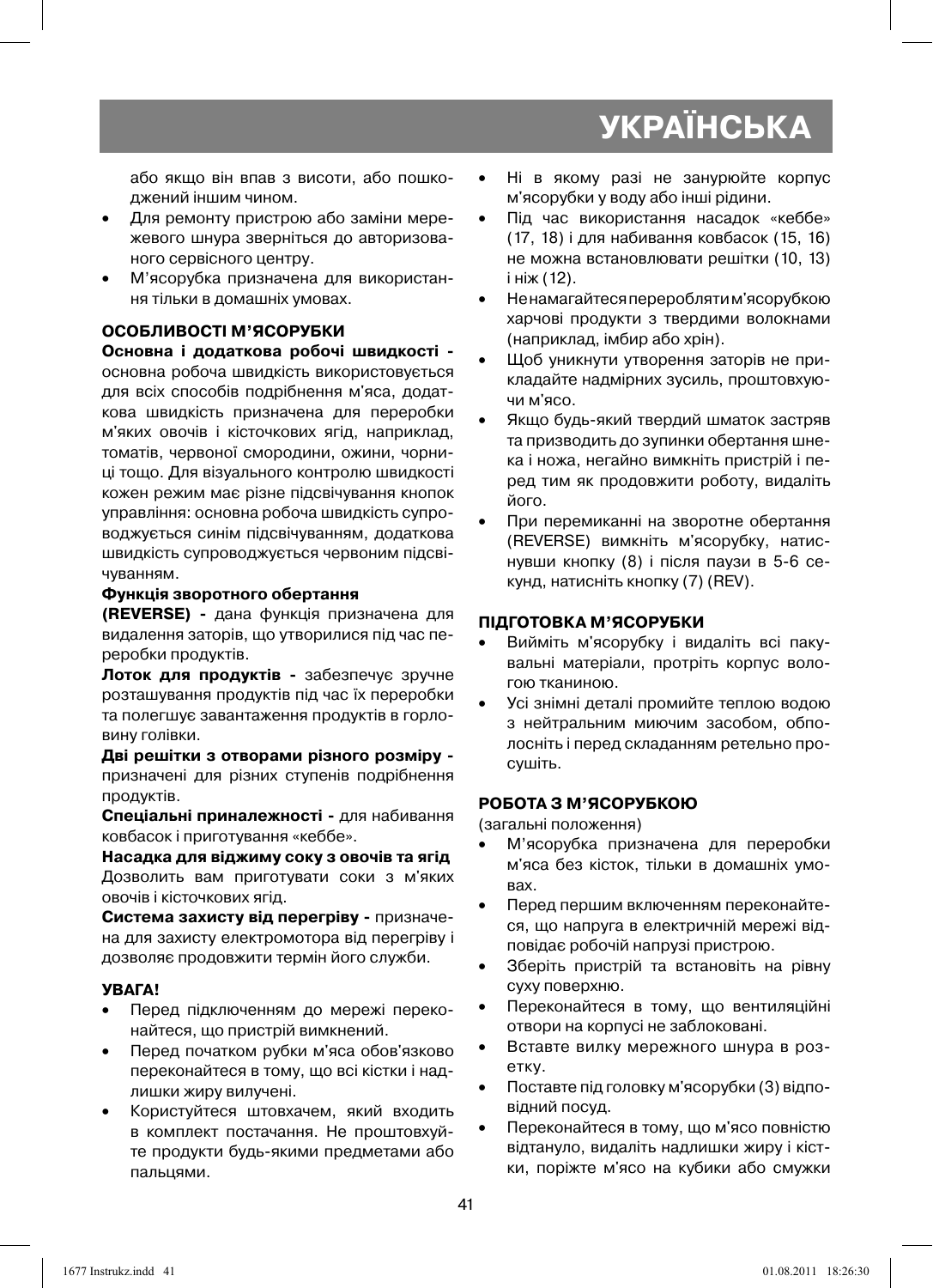такого розміру, щоб вони вільно проходили в отвір лотка (2).

- Увімкніть пристрій, натиснувши на кнопку  $(8)$ .
- Не кваплячись, проштовхуйте м'ясо в розтруб голівки м'ясорубки (3) за допомогою штовхача (1).
- Використовуйте під час роботи штовхач (1), який входить в комплект.
- Забороняється використовувати для проштовхування м'яса будь-які предмети, ні в якому разі не проштовхуйте м'ясо руками.
- Не прикладайте надмірних зусиль для проштовхування м'яса або інших продуктів.
- У ході рубання м'яса може утворитися затор, щоб усунути затор, що утворився, слід скористатися функцією зворотного обертання (REV). Для цього вимкніть м'ясорубку, натиснувши кнопку (8), дочекайтеся повної зупинки електромотора, потім натисніть кнопку (REV) (7), а через 5-6 секунд знову поверніться до нормального режиму роботи.
- Час безперервної роботи пристрою не повинен перевищувати 5 хвилин.
- Після 5 хвилин безперервної роботи слід вимкнути пристрій і дати йому охолонути, після чого можна продовжити роботу.
- Як тільки ви закінчите роботу, вимкніть м'ясорубку, натиснувши кнопку (7) і відключіть її від мережі, і тільки після цього приступайте до її розбирання.

#### **ПОДРІБНЮВАННЯ М'ЯСА**

1. Вставте шнек (11) в корпус головки м'ясорубки (3), встановіть хрестоподібний ніж (11), виберіть одну необхідну решітку (10, 13) і встановіть її поверх ножа, поєднавши паз на решітці з виступом в корпусі головки м'ясорубки (3), затягніть без зусилля гайку (14).

#### *Увага!*

- *Якщо ніж буде встановлено неправильно (ріжучої стороною у напрямку до шнека), він не буде виконувати функцію рубки.*
- *Під час складання голівки м'ясорубки не затягуйте туго гайку (14), остаточне затягування гайки (14) проводите*

*після установки зібраної головки на м'ясорубку.* 

- *Решітки з великими (13) і середніми отворами (10) підходять для переробки як сирого м'яса, риби, так і вже приготованих продуктів, а так само для овочів, сухофруктів, сиру тощо.*
- 2. Встановіть зібрану головку м'ясорубки (3) в гніздо корпуса (5) і поверніть її проти годинникової стрілки до фіксації (див. малюнок загального вигляду м'ясорубки).
- 3. Остаточно затягніть гайку (14).
- 4. На горловину голівки м'ясорубки (3) встановіть лоток для продуктів (2).
- 5. Вставте мережеву вилку в розетку.
- 6. Увімкніть м'ясорубку кнопкою (8).
- 7. Під час роботи користуйтеся тільки штовхачем (1).

#### *Примітка*

- *Для поліпшення процесу переробки м'яса нарізайте його смужками або кубиками. Заморожене м'ясо необхідно повністю розморозити.*
- *Використовуйте під час роботи штовхач, який входить в комплект; забороняється використовувати для проштовхування м'яса будь-які предмети, ні в якому разі не проштовхуйте м'ясо руками.*
- 8. Як тільки ви закінчите роботу, вимкніть м'ясорубку, натиснувши кнопку (8) і відключіть її від мережі, і тільки після цього приступайте до її розбирання.
- 9. Для зняття голівки м'ясорубки натисніть кнопку фіксатора (4), розташовану на корпусі (5), поверніть головку м'ясорубки (3) за годинниковою стрілкою і зніміть її (див. малюнок загального вигляду м'ясорубки).
- 10. Для розбирання головки м'ясорубки відкрутите гайку (14) та зніміть з корпусу головки м'ясорубки встановлену решітку (10 або 13), ніж (12) і шнек (11).

#### *Увага!*

• *Якщо в процесі рубання м'яса утворився затор продуктів, скористайтесь функцією зворотного обертання; для*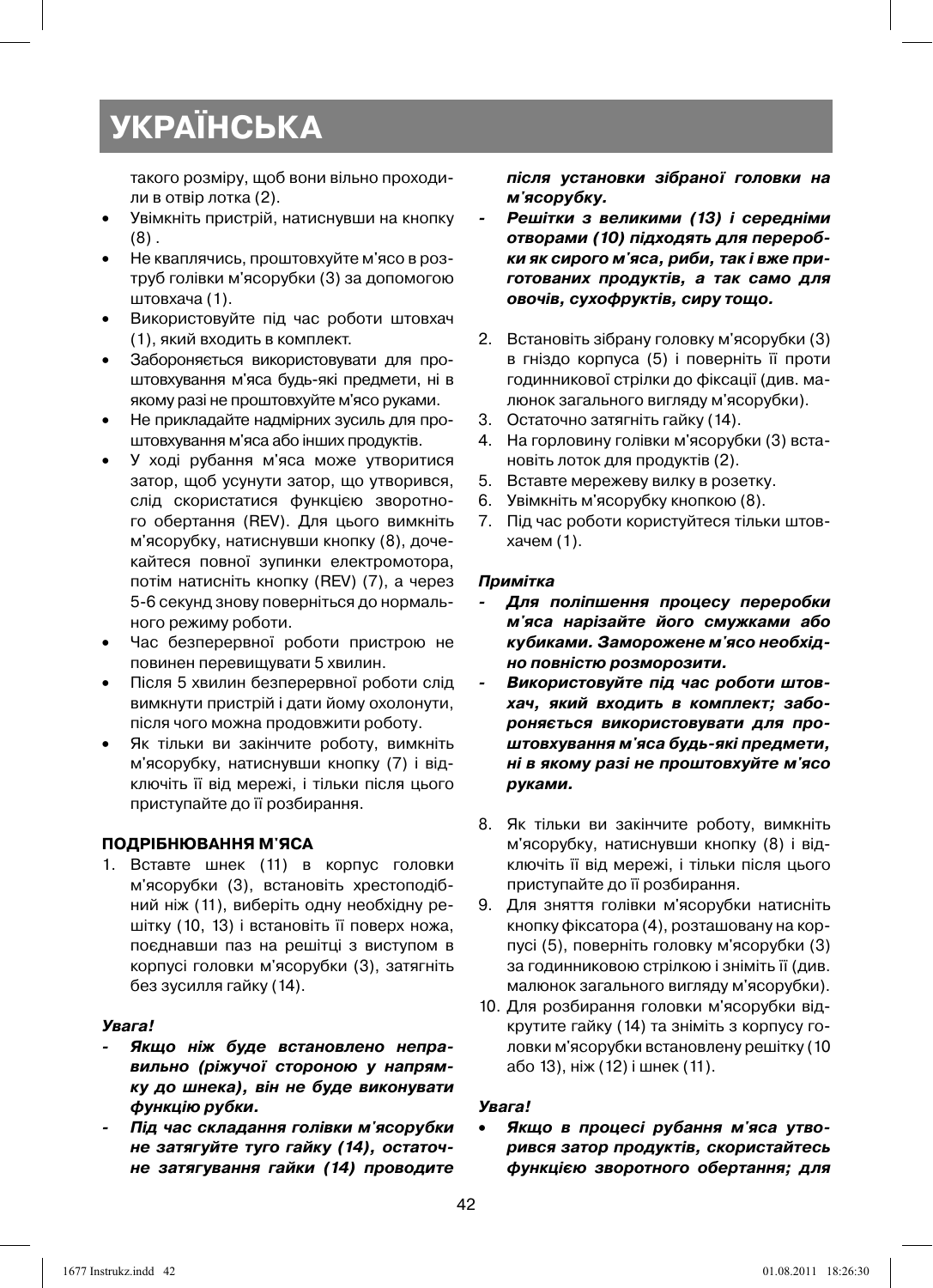*цього вимкніть м'ясорубку, натиснувши кнопку (8), дочекайтеся зупинки обертання електромотора і натисніть кнопку (REV) (7), а через 5-6 секунд знову поверніться до нормального режиму роботи.* 

- *Якщо під час роботи обертання шнека (11) і ножа (12) раптово припинилося:*
- *відключіть м'ясорубку, натиснувши кнопку (8), і вийміть вилку з розетки;*
- *дайте охолонути електромотору протягом приблизно 20-30 хвилин;*
- *перевірте стан автоматичного запобіжника, натиснувши на кнопку включення (9);*
- *повторно включить м'ясорубку.*

#### **НАБИВАННЯ КОВБАСОК**

- 1. Приготуйте фарш.
- 2. Встановіть шнек (11) в корпус головки м'ясорубки (3), встановіть на шнек насадки для набивання ковбасок (15, 16); стежте за тим, щоб паз на насадці (15) співпав з виступом в корпусі головки м'ясорубки (3), і злегка затягніть гайку (14).
- 3. Встановіть зібрану головку м'ясорубки в гніздо корпуса (5), повернувши її проти годинникової стрілки до повної фіксації (див. малюнок загального вигляду м'ясорубки), остаточно затягніть гайку (14).
- 4. Встановіть лоток для продуктів (2).
- 5. Викладіть готовий фарш на лоток для продуктів (2).
- 6. Використовуйте для приготування ковбасок натуральну оболонку, попередньо помістивши її в посудину з теплою водою на 10 хвилин.
- 7. Натягніть розм'якшену оболонку на насадку (16) і зав'яжіть на кінці оболонки вузол.
- 8. Вставте мережеву вилку в розетку
- 9. Увімкніть м'ясорубку кнопкою (8).
- 10. Для подачі готового фаршу використовуйте штовхач (1), у міру заповнення оболонки зрушуйте її з насадки (16), по мірі висихання оболонки змочуйте її водою.
- 11. Як тільки ви закінчите роботу, вимкніть м'ясорубку, натиснувши кнопку (8) і відключіть її від мережі, і тільки після цього приступайте до її розбирання.
- 12. Для зняття голівки м'ясорубки натисніть кнопку фіксатора (4), розташовану на корпусі (5), поверніть головку за годинниковою стрілкою (див. малюнок загального вигляду м'ясорубки) і зніміть її.
- 13. Відверніть гайку (14) і розберіть голівку м'ясорубки.

#### **ВИКОРИСТАННЯ НАСАДКИ «КЕББЕ»**

Кеббе – традиційне близькосхідне блюдо, що готується з м'яса ягняти, пшеничного борошна і спецій, які рубаються разом, щоб отримати основу для виготовлення порожнистих трубочок. Трубочки наповнюються начинкою і обсмажуються у фритюрі.

Експериментуючи з начинкою для трубочок, можна готувати різні делікатеси.

- 1. Приготуйте основу для оболонки.
- 2. Встановіть шнек (11) в корпус головки м'ясорубки (3), встановіть на шнек (11) насадки «кеббе» (17, 18); стежте за тим, щоб паз на насадці (17) співпав з виступом в корпусі головки м'ясорубки (3) , і злегка загорніть гайку (14).
- 3. Встановіть зібрану головку м'ясорубки в гніздо корпуса (5), повернувши її проти годинникової стрілки до повної фіксації (див. малюнок загального вигляду м'ясорубки), остаточно затягніть гайку (14).
- 4. Встановіть лоток для продуктів (2).
- 5. Викладіть готову основу для оболонки на лоток для продуктів (2).
- 6. Вставте мережеву вилку в розетку.
- 7. Увімкніть м'ясорубку кнопкою (8).
- 8. Для подачі основи для оболонки використовуйте штовхач (1).
- 9. Відрізуйте готові трубочки необхідної довжини.
- 10. Як тільки ви закінчите роботу, вимкніть м'ясорубку, натиснувши кнопку (8) і відключіть її від мережі, і тільки після цього приступайте до її розбирання.
- 11. Для зняття голівки м'ясорубки натисніть кнопку фіксатора (4), розташовану на корпусі (5), поверніть головку (3) за годинниковою стрілкою (див. малюнок загального вигляду м'ясорубки) і зніміть її.
- 12. Відверніть гайку (14) і розберіть голівку м'ясорубки.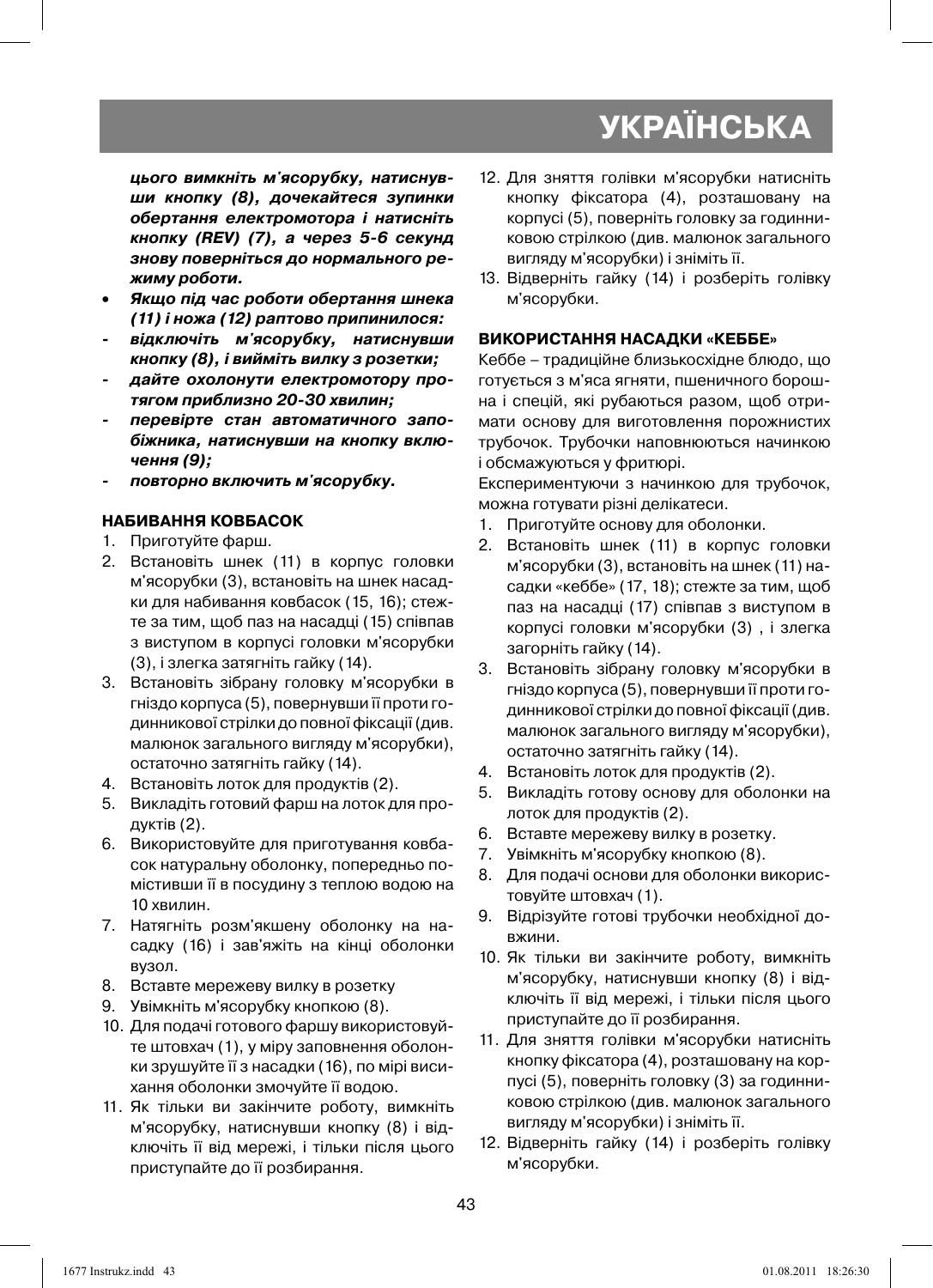#### **РЕЦЕПТ**

#### **(Начинка)**

| Баранина                                | 100r                     |
|-----------------------------------------|--------------------------|
| Оливкова олія                           | 1, 1/2 столової<br>ложки |
| Ріпчаста цибуля<br>(дрібно нашаткована) | 1, 1/2 столової<br>ложки |
| Прянощі                                 | за смаком                |
| Сіль                                    | 1/4 чайної ложки         |
| Борошно                                 | 1, 1/2 столової<br>ложки |

- Баранину необхідно подрібнити в м'ясорубці один або два рази.
- Ріпчасту цибулю обсмажують в олії до золотистого кольору, потім додають рубану баранину, всі прянощі, сіль і борошно.

#### **(Оболонка)**

| Пісне м'ясо                | 450 г     |
|----------------------------|-----------|
| Борошно                    | 150-200 г |
| Прянощі                    | за смаком |
| Мускатний горіх            | 1 шт.     |
| Червоний мелений<br>Перець | за смаком |
| Перець                     | за смаком |

- М'ясо подрібнюють у м'ясорубці три рази, подрібнюється також мускатний горіх, потім змішують всі компоненти.
- Більша кількість м'яса і менша кількість борошна в зовнішній оболонці забезпечують кращу консистенцію і смак готового виробу.
- Готові трубочки наповнюються начинкою, затискаються по краях, їм надається бажана форма.
- Готуються трубочки у фритюрі.

#### *Примітка:*

*Насадки для приготування ковбасок (15,16) і насадки для «кеббе» (17,18) після використання можна зберігати в штовхальнику (1) (мал. A).* 

#### **ОВОЧЕРІЗКА**

- Встановіть терку (22) шатківницю (21) або насадку для дерунів (23) в корпус овочерізки (20).
- Встановіть корпус овочерізки (20), повернувши його проти годинникової стрілки до повної фіксації (див. малюнок загального вигляду м'ясорубки).
- Вставте мережеву вилку в розетку.
- Увімкніть м'ясорубку, натиснувши кнопку (8).
- Під час роботи користуйтеся тільки штовхачем (19), що входить в комплект; забороняється використовувати для проштовхування овочів сторонні предмети, ні в якому разі не проштовхуйте овочі руками.
- Для зняття насадки овочерізки (20) натисніть кнопку фіксатора (4) розташовану на корпусі (5), поверніть її за годинниковою стрілкою (див. малюнок загального вигляду м'ясорубки) і зніміть.
- Для переробки м'яких овочів, наприклад, томатів, використовуйте знижену швидкість обертання шнека, для цього натисніть кнопку включення зниженій швидкості (6), підсвічування кнопок зміниться з синього на червоне.
- Після закінчення роботи відключіть знижену швидкість обертання шнека, повторним натисканням кнопки (6), після цього вимкніть м'ясорубку, натиснувши кнопку (8), і вийміть вилку мережного шнура з розетки.

#### **СОКОВИЖИМАЛКА**

- Встановіть конічну насадку-фільтр (26) на пластиковий шнек (25), потім встановіть їх в корпус насадки-соковижималки (24).
- Закрийте корпус кришкою (27), поєднавши виступи з поглибленнями на корпусі (24) і поверніть його проти годинникової стрілки в положення «CLOSE» для фіксації.
- Встановіть регулятор віджимання (28) на кришку соковижималки (27), поєднавши покажчик на регуляторі з символом «0» і злегка натиснувши, поверніть його проти годинникової стрілки.
- Встановіть корпус насадки (24) у гніздо корпуса (5), і поверніть його проти годинникової стрілки до повної фіксації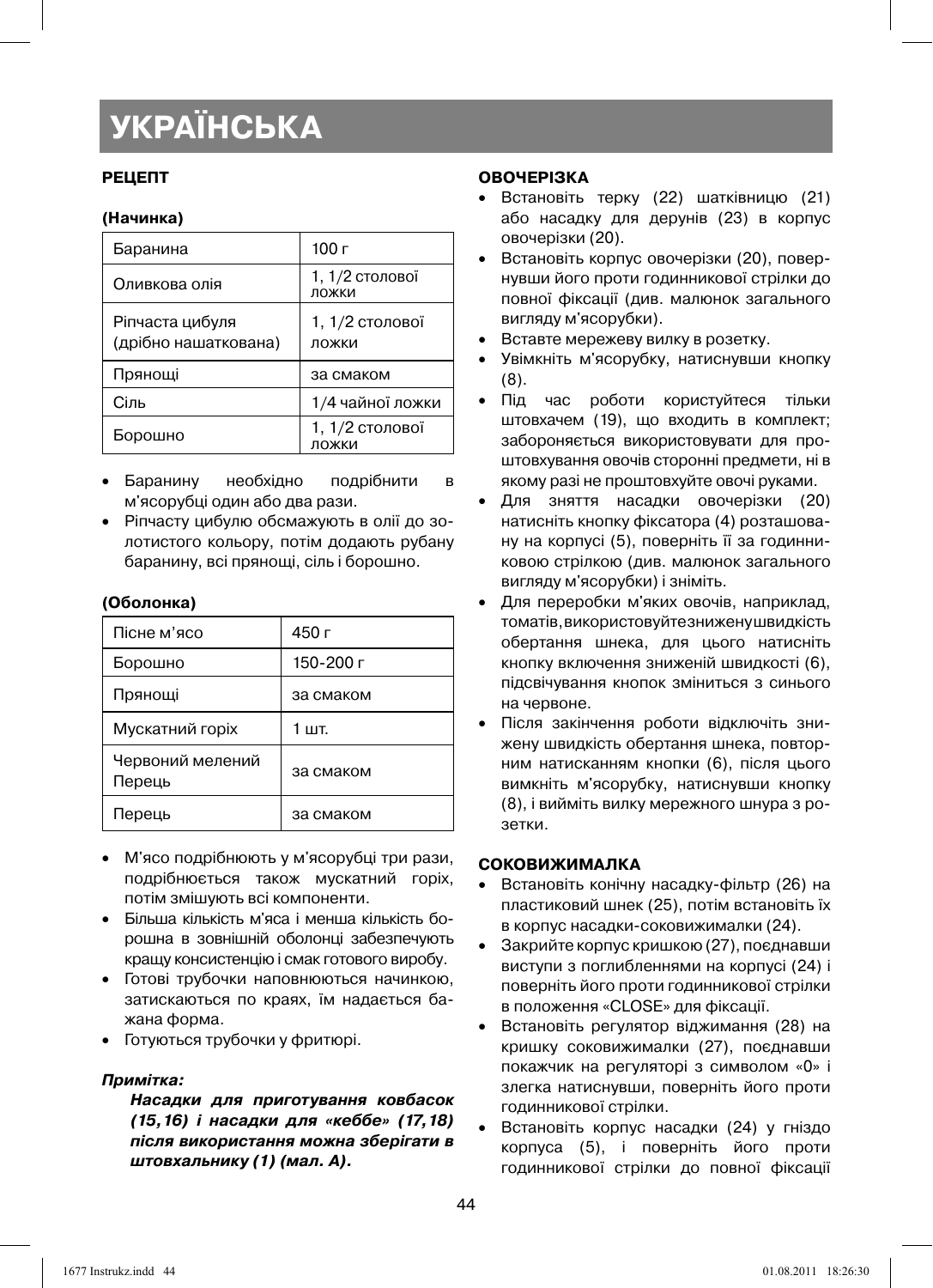(див. малюнок загального вигляду м'ясорубки).

- Встановіть лоток для продуктів (2).
- Вставте мережеву вилку в розетку.
- Увімкніть м'ясорубку, натиснувши кнопку (8).
- Увімкніть знижену швидкість, натиснувши на кнопку (6), при цьому підсвічування кнопок зміниться з синього на червоне, вказуючи, що включений режим зниженої швидкості обертання.
- Під час роботи користуйтеся тільки штовхачем (1), що входить в комплект; забороняється використовувати для проштовхування овочів сторонні предмети, ні в якому разі не проштовхуйте овочі руками.
- Регулятор віджимання (28) має 3 робочих положення. На кришці (27) нанесені відповідні символи. Для регулювання ступеня віджимання, залежно від типу овочів або фруктів, регулятор змінює положення конічної насадки відповідно до символів «1» «2» «3», притискуючи її до шнека.

#### **ДОГЛЯД ЗА М'ЯСОРУБКОЮ**

- Після закінчення роботи слід вимкнути м'ясорубку, натиснувши кнопку (8), і вийняти вилку мережного шнура з розетки.
- Натисніть кнопку фіксатора (4), поверніть головку м'ясорубки за годинниковою стрілкою і зніміть її (див. малюнок загального вигляду м'ясорубки).
- Відверніть гайку (14) і зніміть встановлені насадки (15, 16 або 17, 18), сітки (10 або 13), ніж (12) з шнека (11).
- Вийміть шнек (11) з голівки м'ясорубки (3).
- Видаліть зі шнека залишки продуктів.
- Приладдя (1, 2, 15, 16, 17, 18, 19, 25, 26, 27, 28) можна мити у посудомийній машині.
- Для зручності і компактності зберігання насадки (15,16, 17, 18) можна зберігати всередині штовхача (1) (мал. A).
- Протріть корпус м'ясорубки (5) вологою тканиною.
- Для промивання насадки для віджимання соків натисніть кнопку фіксатора (4), розташовану на корпусі (5), поверніть її за годинниковою стрілкою, щоб зняти (див.

малюнок загального вигляду м'ясорубки).

- Поверніть кришку (27) за годинниковою стрілкою встановивши її в положення «OPEN», витягніть конічну насадку-фільтр (26) і пластиковий шнек (25).
- Поверніть регулятор віджимання (28) за годинниковою стрілкою, встановивши його в положення «0» і зніміть.
- Видаліть зі шнека залишки продуктів.
- Промийте всі приналежності м'ясорубки в теплій мильній воді з нейтральним миючим засобом, обполосніть і перед складанням ретельно просушіть.
- Забороняється використовувати для чищення корпусу м'ясорубки (5) розчинники або абразивні чистячи засоби.
- Не допускайте потрапляння рідини всередину корпусу м'ясорубки.
- Перед тим як прибрати просохлі приналежності на зберігання, змастіть решітки (10, 13) і ніж (12) рослинним маслом - так вони будуть захищені від окислення.

#### **ТЕХНІЧНІ ДАНІ**

Напруга живлення: 220-240 В ~ 50/60 Гц Максимальна потужність: 1500 Вт

Виробник зберігає за собою право змінювати дизайн і технічні характеристики пристрою без попереднього повідомлення.

#### *Термін служби - 5 років*

#### **Гарантія**

Докладні умови гарантії можна отримати в дилера, що продав дану апаратуру. При пред'явленні будь-якої претензії протягом терміну дії даної гарантії варто пред'явити чек або квитанцію про покупку.

Даний виріб відповідає вимогам до електромагнітної сумісності, що пред'являються директивою  $\epsilon$ 89/336/ЄЕС Ради Європи й розпорядженням 73/23 ЄЕС по низьковольтних апаратурах.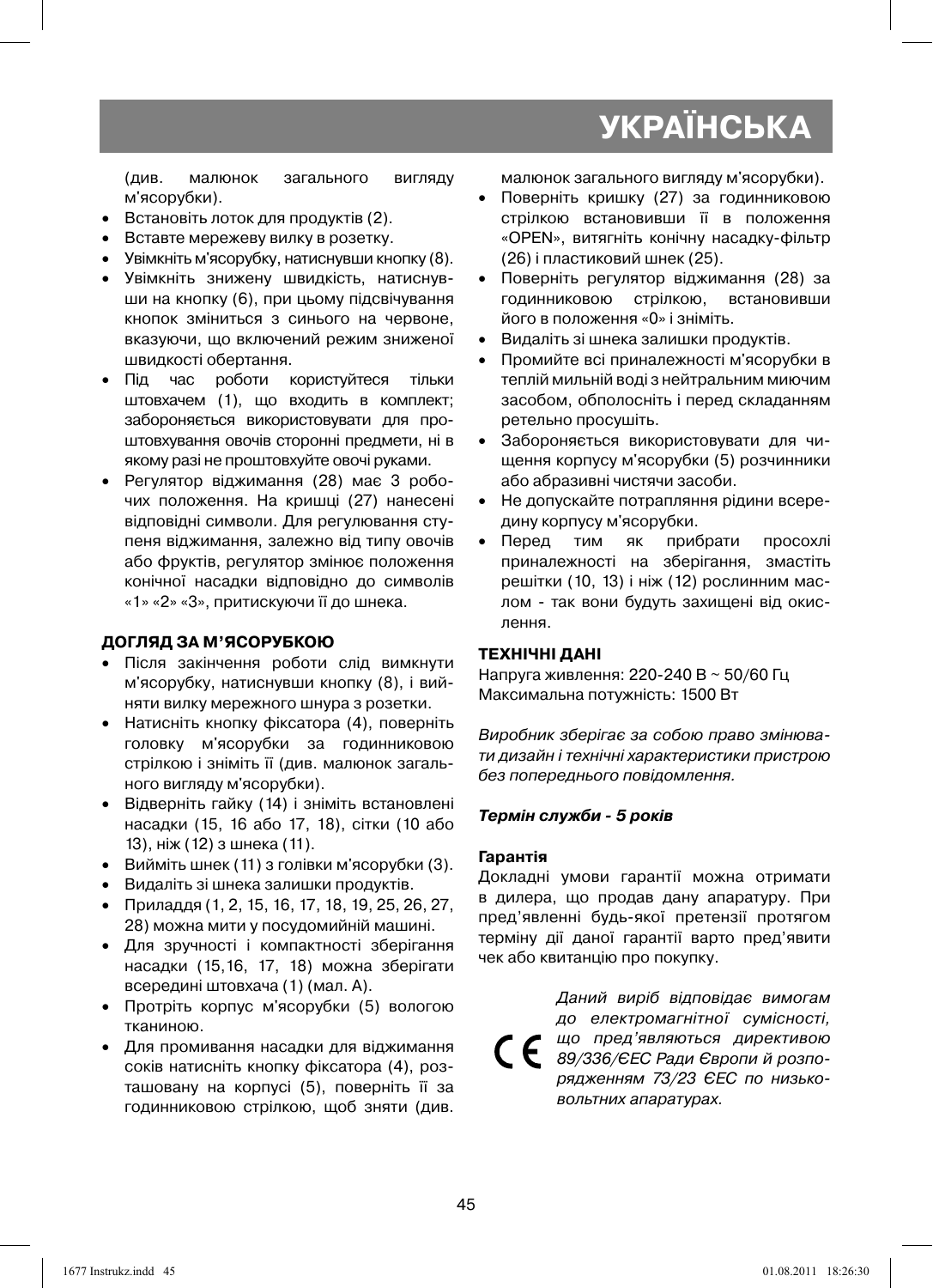#### **МЯСАСЕЧКА АПІСАННЕ**

- 1. Штурхач
- 2. Латок для прадуктаў
- 3. Корпус галоўкі мясасечкі
- 4. Кнопка фіксатара галоўкі мясасечкі
- 5. Корпус
- 6. Кнопка ўключэння паніжанай хуткасці
- 7. Кнопка ўключэння зваротнага кручэння (REV)
- 8. Кнопка ўключэння/адключэння
- 9. Кнопка ўключэння аўтаматычнага засцерагальніка
- 10. Рашотка для сярэдняй рубкі
- 11. Шнек
- 12. Крыжападобны нож
- 13. Рашотка для буйнай рубкі
- 14. Гайка галоўкі мясасечкі
- 15. 16. Насадкі для набівання каўбасак
- 17. 18. Насадкі для падрыхтоўкі «кеббе»
- 19. Штурхач агароднінарэзкі
- 20. Корпус насадкі агароднінарэзкі
- 21. Шаткаванне
- 22. Буйная тарка
- 23. Насадка для прыгатавання дранікаў
- 24. Корпус насадкі-сокавыціскалкі
- 25. Шнек сокавыціскалкі
- 26. Канічная насадка-фільтр
- 27. Вечка сокавыціскалкі
- 28. Рэгулятар адціску

#### **РЭКАМЕНДАЦЫІ ПА ТЭХНІЦЫ БЯСПЕКІ**

Для забеспячэння эфектыўнай і бяспечнай эксплуатацыі прылады ўважліва прачытайце дадзеную інструкцыю. Нават калі вы знаёмыя з працай падобных прылад, мы настойліва просім вас прачытаць частку «Меры засцярогі», а таксама ў дакладнасці прытрымлівацца ўсіх інструкцый.

Захоўвайце дадзенае кіраўніцтва ў зручным месцы, выкарыстоўвайце яго ў далейшым у якасці даведкавага матэрыялу.

#### **МЕРЫ ЗАСЦЯРОГІ**

Для зніжэння рызыкі пажару, паразы электрычным токам або іншых траўмаў падчас працы з электрычнай мясасечкай неабходна выконваць наступныя меры засцярогі:

• Перад першым уключэннем пераканайцеся, што напруга ў электрычнай сетцы адпавядае працоўнай напрузе прылады.

- Выкарыстоўвайце толькі тыя аксэсуары, якія ўваходзяць у камплект пастаўкі.
- У пазбяганне паразы электрычным токам НІКОЛІ НЕ АПУСКАЙЦЕ прыладу, сеткавы шнур і вілку сеткавага шнура ў ваду або іншыя вадкасці.
- Для чысткі корпуса выкарыстоўвайце вільготную тканіну.
- Ніколі не пакідайце працуючую мясасечку без нагляду.
- Будзьце асабліва ўважлівыя, калі побач з працуючай мясасечкай знаходзяцца дзеці ці асобы з абмежаванымі магчымасцямі.
- Мясасечка не прызначана для выкарыстання дзецьмі і людзьмі з абмежаванымі магчымасцямі, калі толькі асобай, якая адказвае за іх бяспеку, не дадзены адпаведныя і зразумелыя інструкцыі пра бяспечнае карыстанне мясасечкай і тых небяспеках, якія могуць узнікаць пры яе няправільным карыстанні.
- Перад зборкай, разборкай, а таксама перад чысткай мясасечкі варта выключыць яе і выняць сеткавую вілку з разеткі.
- Забараняецца ўсталёўваць прыладу на гарачую паверхню ці побач з такой (газавая, электрычная пліта ці нагрэтая духоўка).
- Акуратна звяртайцеся з сеткавым шнурам.
- Забараняецца выкарыстоўваць сеткавы шнур для пераноскі прылады.
- Не дапушчайце, каб сеткавы шнур звешваўся са стала, а таксама сачыце, каб ён не дакранаўся да гарачых паверхняў.
- Пры адлучэнні вілкі сеткавага шнура ад электрычнай разеткі трымайцеся за вілку, а не за сам шнур.
- Не падлучайце і не адлучайце сеткавы шнур мокрымі рукамі, гэта можа прывесці да паразы электрычным токам.
- Забараняецца карыстацца прыладай з пашкоджаным сеткавым шнурам ці сеткавай вілкай, а таксама ў тым выпадку, калі прылада функцыянуе са збоямі, ці калі яна звалілася з вышыні, ці пашкоджана іншым чынам.
- Для рамонту прылады ці замены сеткавага шнура звярніцеся ў аўтарызаваны сэрвісны цэнтр.
- Мясасечка прызначана для выкарыстання толькі ў хатніх умовах.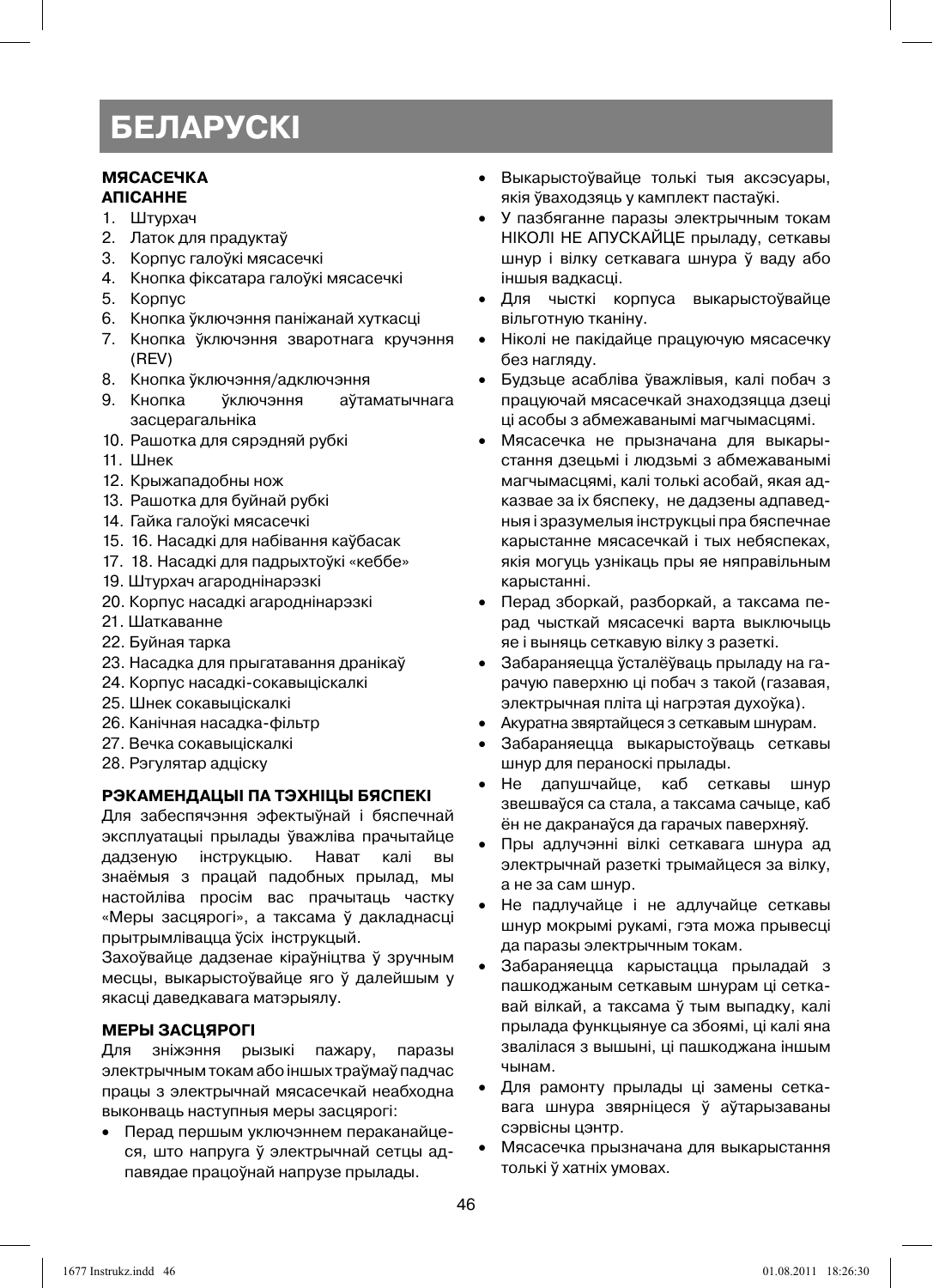#### **АСАБЛІВАСЦІ МЯСАСЕЧКІ**

**Асноўная і дадатковая працоўныя хуткасці -** асноўная працоўная хуткасць выкарыстоўваецца для ўсіх спосабаў драбнення мяса, дадатковая хуткасць прызначана для перапрацоўкі мяккай гародніны і костачкавых ягад, напрыклад, таматаў, чырвонай парэчкі, ажыны, чарніцы і г.д. Для візуальнага кантролю хуткасці кожны рэжым мае рознае падсвятленне кнопак кіравання: асноўная працоўная хуткасць суправаджаецца сінім падсвятленнем, дадатковая хуткасць суправаджаецца чырвоным падсвятленнем.

#### **Функцыя зваротнага кручэння**

**(REVERSE)** - дадзеная функцыя прызначана для выдалення затораў, якія ўтварыліся падчас перапрацоўкі прадуктаў**.**

**Латок для прадуктаў -** забяспечвае зручнае размяшчэнне прадуктаў падчас іх перапрацоўкі і палягчае загрузку прадуктаў у гарлавіну галоўкі.

#### **Дзве рашоткі з адтулінамі рознага памеру**

**-** прызначаны для розных ступеняў драбнення прадуктаў.

**Спецыяльныя прыналежнасці -** для набівання каўбасак і прыгатавання «кеббе».

**Насадка для адціску соку з гародніны і ягад**

Дазволіць вам прыгатаваць сокі з мяккай гародніны і костачкавых ягад.

**Сістэма абароны ад перагрэву** - прызначана для абароны электраматора ад перагрэву і дазваляе падоўжыць тэрмін яго службы.

#### **УВАГА!**

- Перад падлучэннем да сеткі пераканайцеся, што прылада выключана.
- Перад пачаткам рубкі мяса абавязкова пераканайцеся ў тым, што ўсе косткі і лішкі тлушчу выдалены.
- Карыстайцеся штурхачом, які ўваходзіць у камплект пастаўкі. Не прапіхвайце прадукты якімі-небудзь прадметамі ці пальцамі.
- Ні ў якім разе не апускайце корпус мясасечкі ў ваду ці іншыя вадкасці.
- Падчас выкарыстання насадак «кеббе» (17, 18) і для набівання каўбасак (15, 16) нельга ўсталёўваць рашоткі (10, 13) і нож (12).
- Не спрабуйце перапрацоўваць мясасечкай харчовыя прадукты з цвёрдымі валокнамі (напрыклад, імбір ці хрэн).
- У пазбяганне стварэння затораў не прыкладвайце празмерных намаганняў, прапіхваючы мяса.
- Калі які-небудзь захрасшы цвёрды кавалак прыводзіць да прыпынку кручэння шнека і нажа, неадкладна выключыце прыладу і перад тым як працягнуць працу, выдаліце яго.
- Пры пераключэнні на зваротнае кручэнне (REVERSE) выключыце мясасечку, націснуўшы кнопку (8) і пасля паўзы каля 5-6 секунд, націсніце кнопку (7) (REV).

#### **ПАДРЫХТОЎКА МЯСАСЕЧКІ**

- Выміце мясасечку і выдаліце ўсе пакавальныя матэрыялы, пратрыце корпус вільготнай тканінай.
- Усе здымныя дэталі прамыйце цёплай вадой з нейтральным мыйным сродкам, апаласніце і перад зборкай старанна прасушыце.

#### **ПРАЦА З МЯСАСЕЧКАЙ**

(агульныя палажэнні)

- Мясасечка прызначана для перапрацоўкі мяса без костак, толькі ў хатніх умовах.
- Перад першым уключэннем пераканайцеся, што напруга ў электрычнай сетцы адпавядае працоўнай напрузе прылады.
- Збярыце прыладу і ўсталюйце на роўную сухую паверхню.
- Пераканайцеся ў тым, што вентыляцыйныя адтуліны на корпусе не заблакаваны.
- Устаўце вілку сеткавага шнура ў разетку.
- Пастаўце пад галоўку мясасечкі (3) падыходны посуд.
- Пераканайцеся ў тым, што мяса цалкам адтала, выдаліце лішкі тлушчу і касці, парэжце мяса на кубікі ці палоскі такога памеру, каб яны вольна праходзілі ў адтуліну латка (2).
- Уключыце прыладу, націснуўшы на кнопку (8).
- Не спяшаючыся, прапіхвайце мяса ў раструб галоўкі мясасечкі (3) пры дапамозе штурхача (1).
- Выкарыстоўвайце падчас працы штурхач (1), які ўваходзіць у камплект.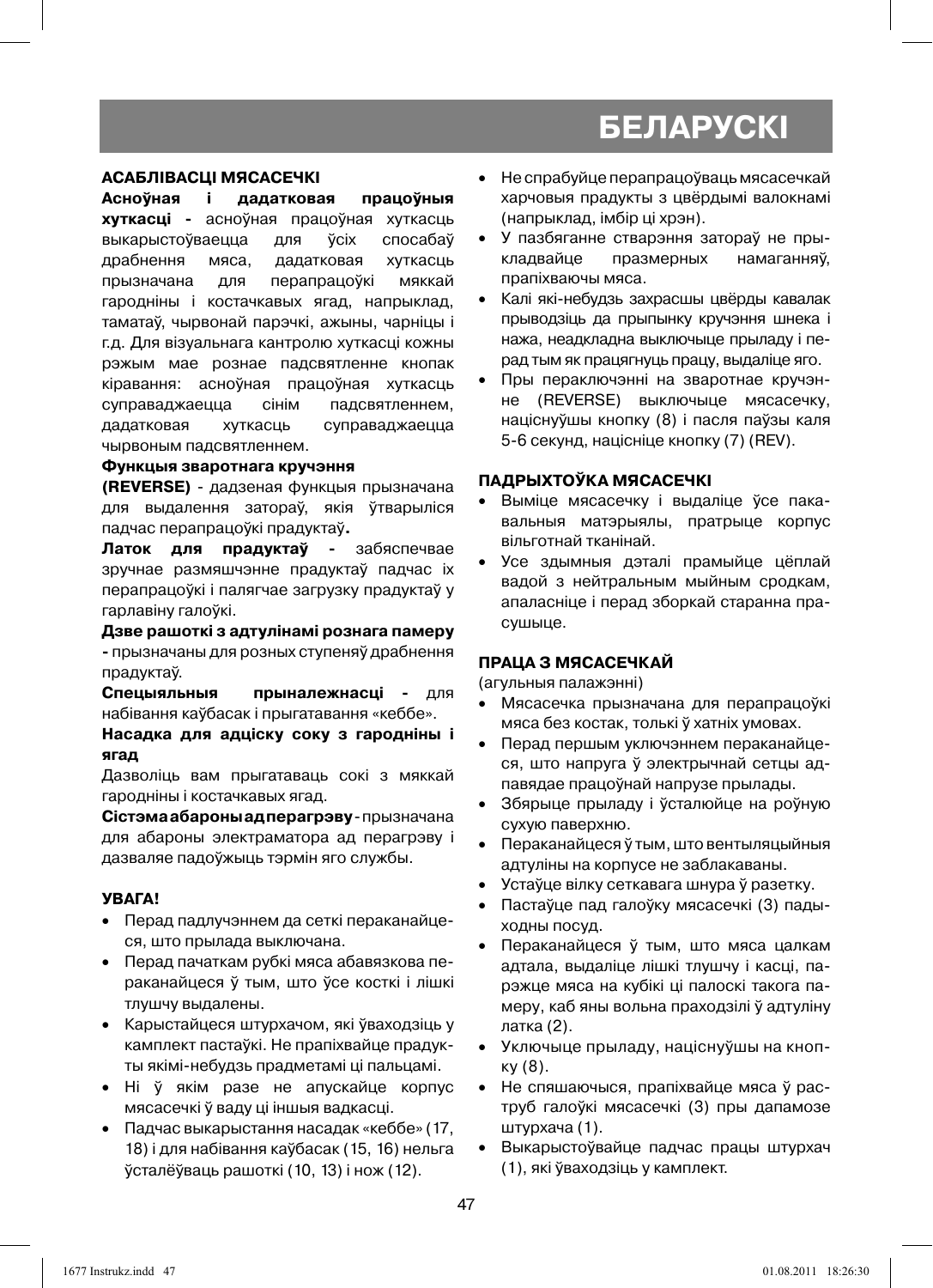- Забараняецца выкарыстоўваць для прапіхвання мяса якія-небудзь прадметы, ні ў якім разе не прапіхвайце мяса рукамі.
- Не прыкладайце празмерных намаганняў для прапіхвання мяса ці іншых прадуктаў.
- Падчас рубкі мяса можа ўтварыцца затор, каб ухіліць утварыўшыйся затор, варта скарыстацца функцыяй зваротнага кручэння (REV). Для гэтага выключыце мясасечку, націснуўшы кнопку (8), дачакайцеся поўнага прыпынку электраматора, затым націсніце кнопку (REV) (7), а праз 5-6 секунд ізноў вярніцеся да звычайнага рэжыму працы.
- Час бесперапыннай працы прылады не павінен перавышаць 5 мінут.
- Пасля 5 мінут бесперапыннай працы варта выключыць прыладу і даць ёй астудзіцца, пасля чаго можна працягнуць працу.
- Як толькі вы скончыце працу, выключыце мясасечку, націснуўшы кнопку (7) і адключыце яе ад сеткі, і толькі пасля гэтага прыступайце да яе разборкі.

#### **ДРАБНЕННЕ МЯСА**

1. Устаўце шнек (11) у корпус галоўкі мясасечкі (3), усталюйце крыжападобны нож (11), абярыце адну неабходную рашотку (10, 13) і ўсталюйце яе па-над нажом, сумясціўшы пазу на рашотцы з выступам у корпусе галоўкі мясасечкі (3), зацягніце без высілка гайку (14).

#### *Увага!*

- *Калі нож будзе ўсталяваны няправільна (рэжучым бокам у кірунку да шнеку), ён не будзе выконваць функцыю рубкі.*
- *Падчас зборкі галоўкі мясасечкі не зацягвайце туга гайку (14), канчатковую зацяжку гайкі (14) рабіце пасля ўсталёўкі сабранай галоўкі на мясасечку.*
- *Рашоткі з буйнымі (13) і сярэднімі адтулінамі (10) падыходзяць для перапрацоўкі як волкага мяса, рыбы, так і ўжо прыгатаваных прадуктаў, а гэтак жа для гародніны, сухафруктаў, сыра і г.д.*
- 1. Усталюйце сабраную галоўку мясасечкі (3) у гняздо корпуса (5) і павярніце яе супраць гадзіннікавай стрэлкі да фіксацыі (гл. малюнак агульнага выгляду мясасечкі).
- 2. Канчаткова зацягніце гайку (14).
- 3. На гарлавіну галоўкі мясасечкі (3) усталюйце латок для прадуктаў (2).
- 4. Устаўце сеткавую вілку ў разетку.
- 5. Уключыце мясасечку кнопкай (8).
- 6. Падчас працы карыстайцеся толькі штурхачом (1).

#### *Нататка*

- *Для паляпшэння працэсу перапрацоўкі мяса наразайце яго палоскамі ці кубікамі. Замарожанае мяса неабходна цалкам размарозіць.*
- *Выкарыстоўвайце падчас працы штурхач, які ўваходзіць у камплект; забараняецца выкарыстоўваць для прапіхвання мяса якія-небудзь прадметы, ні ў якім разе не прапіхвайце мяса рукамі.*
- 7. Як толькі вы скончыце працу, выключыце мясасечку, націснуўшы кнопку (8) і адключыце яе ад сеткі, і толькі пасля гэтага прыступайце да яе разборкі.
- 8. Для здымання галоўкі мясасечкі націсніце кнопку фіксатара (4), размешчаную на корпусе (5), павярніце галоўку мясасечкі (3) па гадзіннікавай стрэлцы і зніміце яе (гл. малюнак агульнага выгляду мясасечкі).
- 9. Для разборкі галоўкі мясасечкі адкруціце гайку (14) і выміце з корпуса галоўкі мясасечкі ўсталяваную рашотку (10 ці 13), нож (12) і шнек (11).

#### *Увага!*

• *Калі падчас рубкі мяса ўтварыўся затор прадуктаў, скарыстайцеся функцыяй зваротнага кручэння; для гэтага выключыце мясасечку, націснуўшы кнопку (8), дачакайцеся прыпынку кручэння электраматора і націсніце кнопку (REV) (7), а праз 5-6 секунд ізноў вярніцеся да звычайнага рэжыму працы.*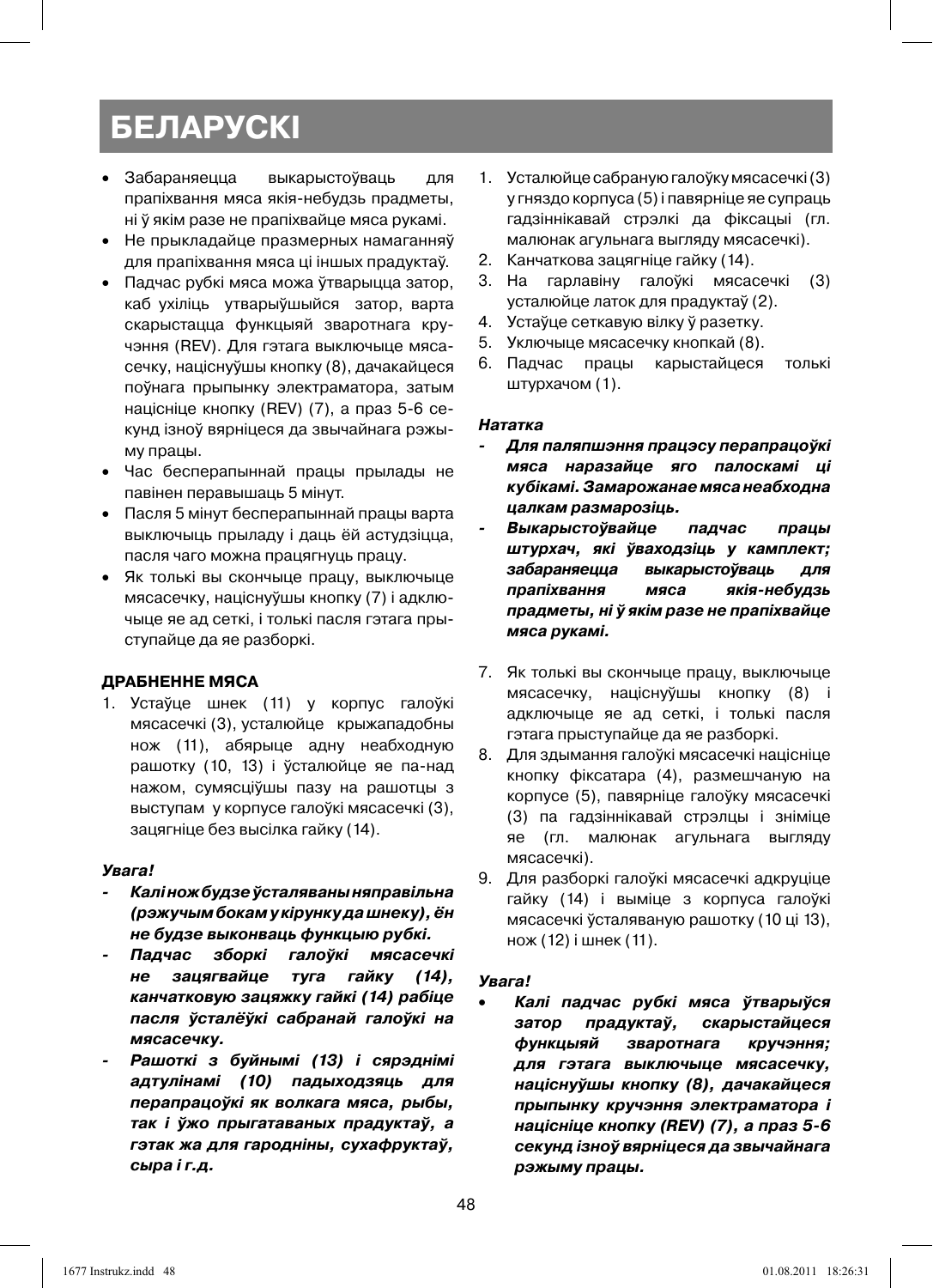- *Калі падчас працы кручэнне шнека (11) і нажа (12) раптам спынілася:*
- *адключыце мясасечку, націснуўшы кнопку (8), і выміце сеткавую вілку з разеткі;*
- *дайце астыць электраматору на працягу прыблізна 20-30 мінут;*
- *праверце стан аўтаматычнага засцерагальніка, націснуўшы на кнопку ўключэння (9);*
- *паўторна ўключыце мясасечку.*

#### **НАБІВАННЕ КАЎБАСАК**

- 1. Прыгатуйце фарш.
- 2. Усталюйце шнек (11) у корпус галоўкі мясасечкі (3), усталюйце на шнек насадкі для набівання каўбасак (15, 16); сачыце за тым, каб паза на насадцы (15) супала з выступам у корпусе галоўкі мясасечкі (3), і злёгку зацягніце гайку (14).
- 3. Усталюйце сабраную галоўку мясасечкі ў гняздо корпуса (5), павярнуўшы яе супраць гадзіннікавай стрэлкі да поўнай фіксацыі (гл. малюнак агульнага выгляду мясасечкі), канчаткова зацягніце гайку (14).
- 4. Усталюйце латок для прадуктаў (2).
- 5. Выкладзіце гатовы фарш на латок для прадуктаў (2).
- 6. Выкарыстоўвайце для прыгатавання каўбасак натуральную абалонку, папярэдне змясціўшы яе ў пасудзіну з цёплай вадой на 10 мінут.
- 7. Нацягніце размякчаную абалонку на насадку (16) і завяжыце на канцы абалонкі вузел.
- 8. Устаўце сеткавую вілку ў разетку.
- 9. Уключыце мясасечку кнопкай (8).
- 10. Для падачы гатовага фаршу выкарыстоўвайце штурхач (1), па меры запаўнення абалонкі зрушвайце яе з насадкі (16), па меры высыхання абалонкі змочвайце яе вадой.
- 11. Як толькі вы скончыце працу, выключыце мясасечку, націснуўшы кнопку (8) і адключыце яе ад сеткі, і толькі пасля гэтага прыступайце да яе разборкі.
- 12. Для здымання галоўкі мясасечкі націсніце кнопку фіксатара (4), размешчаную

на корпусе (5), павярніце галоўку па гадзіннікавай стрэлцы (гл. малюнак агульнага выгляду мясасечкі) і зніміце яе.

13. Адкруціце гайку (14) і разбярыце галоўку мясасечкі.

#### **ВЫКАРЫСТАННЕ НАСАДКІ «КЕББЕ»**

Кеббе - традыцыйная блізкаўсходняя страва, прыгатаваная з мяса ягня, пшанічнай мукі і спецый, якія сякуцца разам, каб атрымаць аснову для выраба полых трубачак. Трубачкі напаўняюцца начынкай і абсмажваюцца ў фрыцюры.

Эксперыментуючы з начыннем для трубачак, можна рыхтаваць розныя дэлікатэсы.

- 1. Прыгатуйце аснову для абалонкі.
- 2. Усталюйце шнек (11) у корпус галоўкі мясасечкі (3), усталюйце на шнек (11) насадкі «кеббе» (17, 18); сачыце за тым, каб паза на насадцы (17) супала з выступам у корпусе галоўкі мясасечкі (3), і злёгку загарніце гайку (14).
- 3. Усталюйце сабраную галоўку мясасечкі ў гняздо корпуса (5), павярнуўшы яе супраць гадзіннікавай стрэлкі да поўнай фіксацыі (гл. малюнак агульнага выгляду мясасечкі), канчаткова зацягніце гайку (14).
- 4. Усталюйце латок для прадуктаў (2).
- 5. Выкладзіце гатовую аснову для абалонкі на латок для прадуктаў (2).
- 6. Устаўце сеткавую вілку ў разетку.
- 7. Уключыце мясасечку кнопкай (8).
- 8. Для падачы асновы для абалонкі выкарыстоўвайце штурхач (1).
- 9. Адразайце гатовыя трубачкі неабходнай даўжыні.
- 10. Як толькі вы скончыце працу, выключыце мясасечку, націснуўшы кнопку (8) і адключыце яе ад сеткі, і толькі пасля гэтага прыступайце да яе разборкі.
- 11. Для здымання галоўкі мясасечкі націсніце кнопку фіксатара (4), размешчаную на корпусе (5), павярніце галоўку (3) па гадзіннікавай стрэлцы (гл. малюнак агульнага выгляду мясасечкі) і зніміце яе.
- 12. Адкруціце гайку (14) і разбярыце галоўку мясасечкі.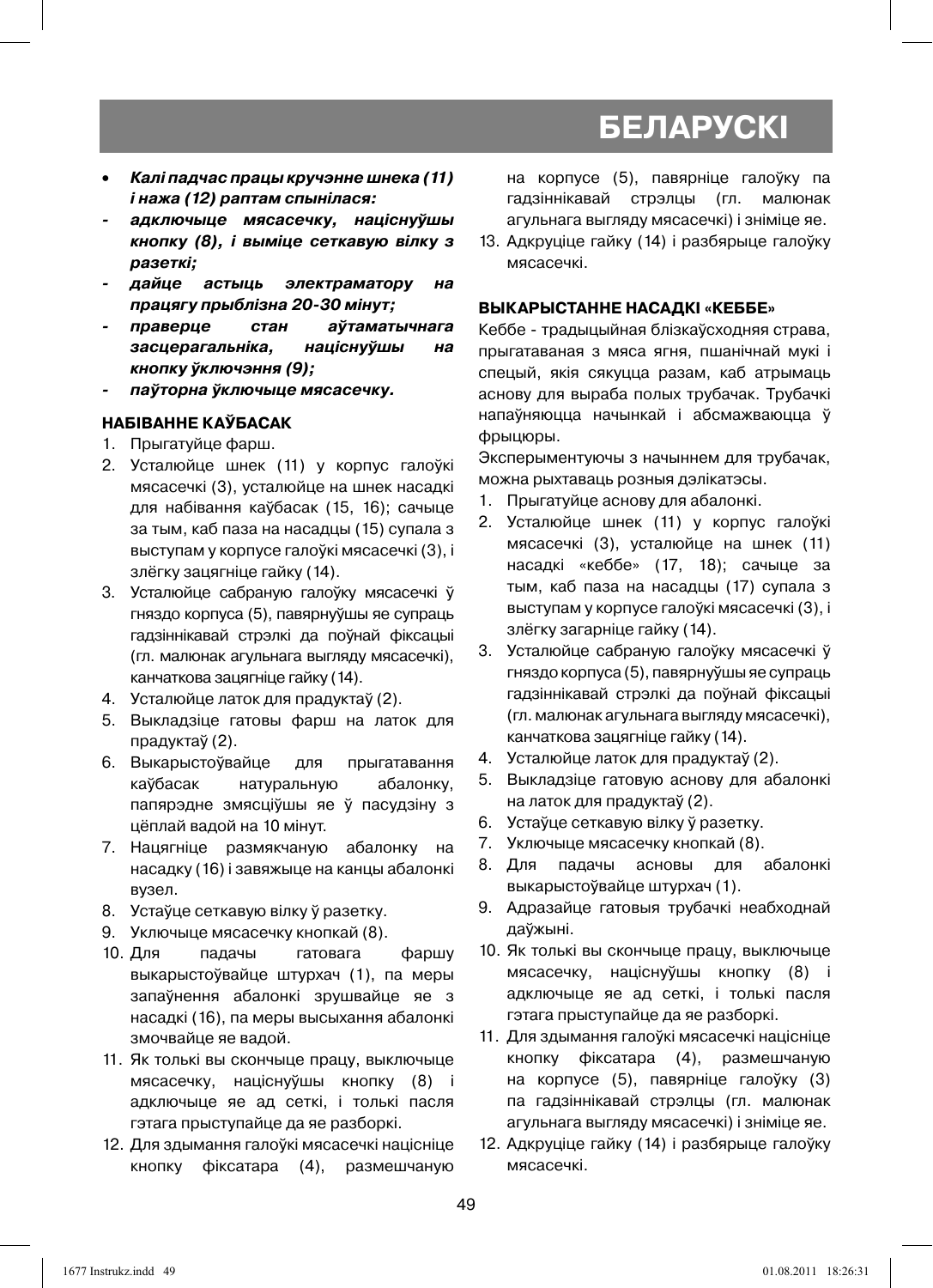#### **РЭЦЭПТ**

#### **(Начынка)**

| Бараніна                               | 100 г                    |
|----------------------------------------|--------------------------|
| Аліўкавае масла                        | 1/2 сталовай<br>лыжкі    |
| Рэпчаты лук<br>(дробна<br>нашаткаваны) | 1, 1/2 сталовай<br>лыжкі |
| Вострыя прыправы                       | па гусце                 |
| Соль                                   | 1/4 гарбатнай<br>лыжкі   |
| Мука                                   | 1, 1/2 сталовай<br>лыжкі |

- Бараніну неабходна здрабніць у мясасечцы адзін ці два разы.
- Рэпчаты лук абсмажваюць у масле да залацістага колеру, затым дадаюць сечаную бараніну, усе вострыя прыправы, соль і муку.

#### **(Абалонка)**

| Нішчымнае мяса          | 450 г             |
|-------------------------|-------------------|
| Мука                    | 150-200 г         |
| Вострыя прыправы        | 1 гарбатная лыжка |
| Вострыя прыправы        | па гусце          |
| Мушкатовы арэх          | 1 шт.             |
| Чырвоны молаты<br>Перац | па гусце          |
| Перац                   | па гусце          |

- Мяса здрабняюць у мясасечцы тры разы, здрабняецца таксама мушкатовы арэх, затым змешваюць усе кампаненты.
- Большая колькасць мяса і меншая колькасць мукі ў вонкавай абалонцы забяспечваюць лепшую кансістэнцыю і густ гатовага выраба.
- Гатовыя трубачкі напаўняюцца начынкай, заціскаюцца па краю, ім надаецца жаданая форма.
- Гатуюцца трубачкі ў фрыцюры.

#### *Нататка:*

*Насадкі для падрыхтоўкі каўбасак (15,16) і насадкі для «кеббе» (17,18) пасля выкарыстання можна захоўваць у штурхачу (1) (мал. A).*

#### **АГАРОДНІНАРЭЗКА**

- Ўсталюйце тарку (22) шаткоўку (21) ці насадку для дранікаў (23) у корпус агароднінарэзкі (20).
- Усталюйце корпус агароднінарэзкі (20), павярнуўшы яго супраць гадзіннікавай стрэлкі да поўнай фіксацыі (гл. малюнак агульнага выгляду мясасечкі).
- Устаўце сеткавую вілку ў разетку.
- Уключыце мясасечку, націснуўшы кнопку (8).
- Падчас працы карыстайцеся толькі штурхачом (19), які ўваходзіць камплект; забараняецца выкарыстоўваць для прапіхвання гародніны староннія прадметы, ні ў якім разе не прапіхвайце гародніну рукамі.
- Для здымання насадкі агароднінарэзкі (20) націсніце кнопку фіксатара (4) размешчаную на корпусе (5), павярніце яе па гадзіннікавай стрэлцы (гл. малюнак агульнага выгляду мясасечкі) і зніміце.
- Для перапрацоўкі мяккай гародніны, напрыклад, таматаў, выкарыстоўвайце паніжаную хуткасць кручэння шнека, для гэтага націсніце кнопку ўключэння паніжанай хуткасці (6), падсвятленне кнопак зменіцца з сіняга на чырвоны.
- Пасля канчатку працы адключыце паніжаную хуткасць кручэння шнека, паўторным націскам кнопкі (6), пасля гэтага выключыце мясасечку, націснуўшы кнопку (8), і выміце вілку сеткавага шнура з разеткі.

#### **СОКАВЫЦІСКАЛКА**

- Усталюйце канічную насадку-фільтр (26) на пластыкавы шнек (25), затым усталюйце іх у корпус насадкі-сокавыціскалкі (24).
- Зачыніце корпус вечкам (27), сумясціўшы выступы з паглыбленнямі на корпусе (24) і павярніце яго супраць гадзіннікавай стрэлкі ў становішча «CLOSE» для фіксацыі.
- Усталюйце рэгулятар адціску (28) на вечка сокавыціскалкі (27), сумясціўшы паказальнік на рэгулятары са знакам «0» і злёгку націснуўшы, павярніце яго супраць гадзіннікавай стрэлкі.
- Усталюйце корпус насадкі (24) у гняздо корпуса (5), і павярніце яго супраць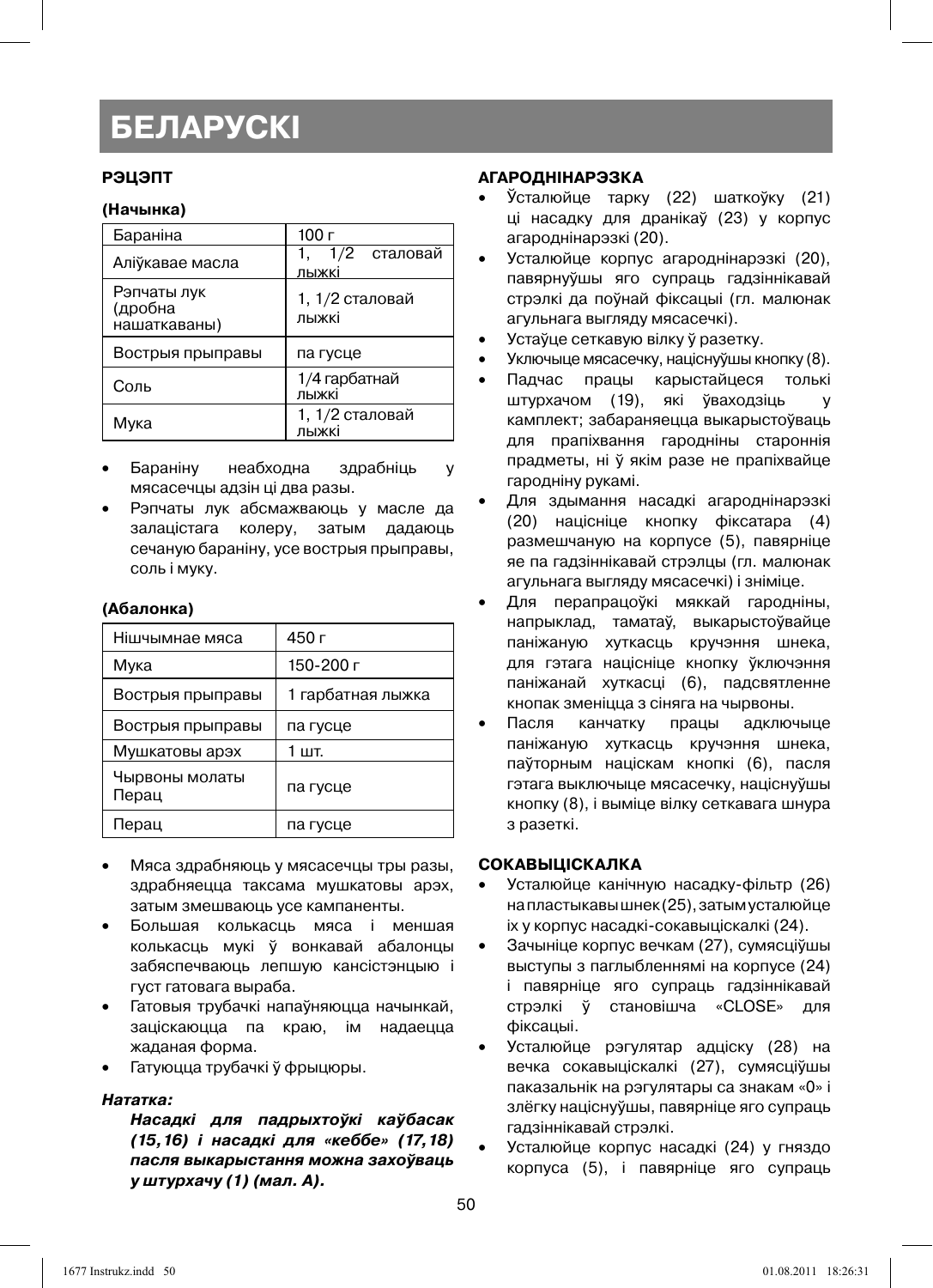гадзіннікавай стрэлкі да поўнай фіксацыі (гл. малюнак агульнага выгляду мясасечкі).

- Усталюйце латок для прадуктаў (2).
- Устаўце сеткавую вілку ў разетку.
- Уключыце мясасечку, націснуўшы кнопку (8).
- Уключыце паніжаную хуткасць, націснуўшы на кнопку (6), пры гэтым падсвятленне кнопак зменіцца з сіняга на чырвоны, паказваючы, што ўключаны рэжым паніжанай хуткасці кручэння.
- Падчас працы карыстайцеся толькі штурхачом (1), які ўваходзіць у камплект; забараняецца выкарыстоўваць для прапіхвання гародніны староннія прадметы, ні ў якім разе не прапіхвайце гародніну рукамі.
- Рэгулятар адціску (28) мае 3 працоўных становішчы. На вечку (27) нанесены адпаведныя знакі. Для рэгулёўкі ступені адціску, у залежнасці ад тыпу гародніны ці садавіны, рэгулятар змяняе становішча канічнай насадкі ў адпаведнасці са знакамі «1» «2» «3», прыціскаючы яе да шнеку.

#### **ДОГЛЯД ЗА МЯСАСЕЧКАЙ**

- Пасля канчатку працы варта выключыць мясасечку, націснуўшы кнопку (8), і выняць вілку сеткавага шнура з разеткі.
- Націсніце кнопку фіксатара (4), павярніце галоўку мясасечкі па гадзіннікавай стрэлцы і зніміце яе (гл. малюнак агульнага выгляду мясасечкі).
- Адкруціце гайку (14) і зніміце ўсталяваныя насадкі (15, 16 ці 17, 18), сеткі (10 ці 13), нож (12) са шнека (11).
- Выміце шнек (11) з галоўкі мясасечкі (3).
- Выдаліце са шнека рэшткі прадуктаў.
- Прыналежнасці (1, 2, 15, 16, 17, 18, 19, 25, 26, 27, 28) можна мыць у посудамыйнай машыне.
- Для выгоды і кампактнасці захоўвання насадкі (15,16, 17, 18) можна захоўваць усярэдзіне штурхача (1) (мал. A).
- Пратрыце корпус мясасечкі (5) вільготнай тканінай.
- Для прамывання насадкі для адціску сокаў націсніце кнопку фіксатара (4), размешчаную на корпусе (5), павярніце

яе па гадзіннікавай стрэлцы і зніміце (гл. малюнак агульнага выгляду мясасечкі).

- Павярніце вечка (27) па гадзіннікавай стрэлцы ўсталяваўшы яе ў становішча «OPEN», выміце канічную насадку-фільтр (26) і пластыкавы шнек (25).
- Павярніце рэгулятар адціску (28) па гадзіннікавай стрэлцы, усталяваўшы яго ў становішча «0» і зніміце.
- Выдаліце са шнека рэшткі прадуктаў.
- Прамыйце ўсё прыладдзе мясасечкі ў цёплай мыльнай вадзе з нейтральным мыйным сродкам, апаласніце і перад зборкай старанна прасушыце.
- Забараняецца выкарыстоўваць для чысткі корпуса мясасечкі (5) растваральнікі ці абразіўныя якія чысцяць сродкі.
- Не дапушчайце траплення вадкасці ўнутр карпусы мясасечкі.
- Перад тым як прыбраць прасохлае прыладдзе на захоўванне, вышмаруйце рашоткі (10, 13) і нож (12) алеем - так яны будуць абаронены ад акіслення.

#### **ТЭХНІЧНЫЯ ДАДЗЕНЫЯ**

Напруга сілкавання: 220-240 В ~50/60 Гц Максімальная магутнасць: 1500 Вт

Вытворца захоўвае за сабой права змяняць дызайн і тэхнічныя характарыстыкі прылады без папярэдняга апавяшчэння.

#### *Тэрмін службы - 5 гадоў*

#### **Гарантыя**

Падрабязнае апісанне умоў гарантыйнага абслугоўвання могут быць атрыманы у таго дылера, ў якога была набыта тэхніка. Пры звароце за гарантыйным абслугоўваннем абавязкова павінна быць прад'яўлена купчая альбо квітанцыя аб аплаце.

Дадзены выраб адпавядае патрабаванням ЕМС, якiя  $\epsilon$ выказаны ў дырэктыве ЕС 89/336/ ЕЕС, i палажэнням закона аб прытрымлiваннi напружання (73/23 EC)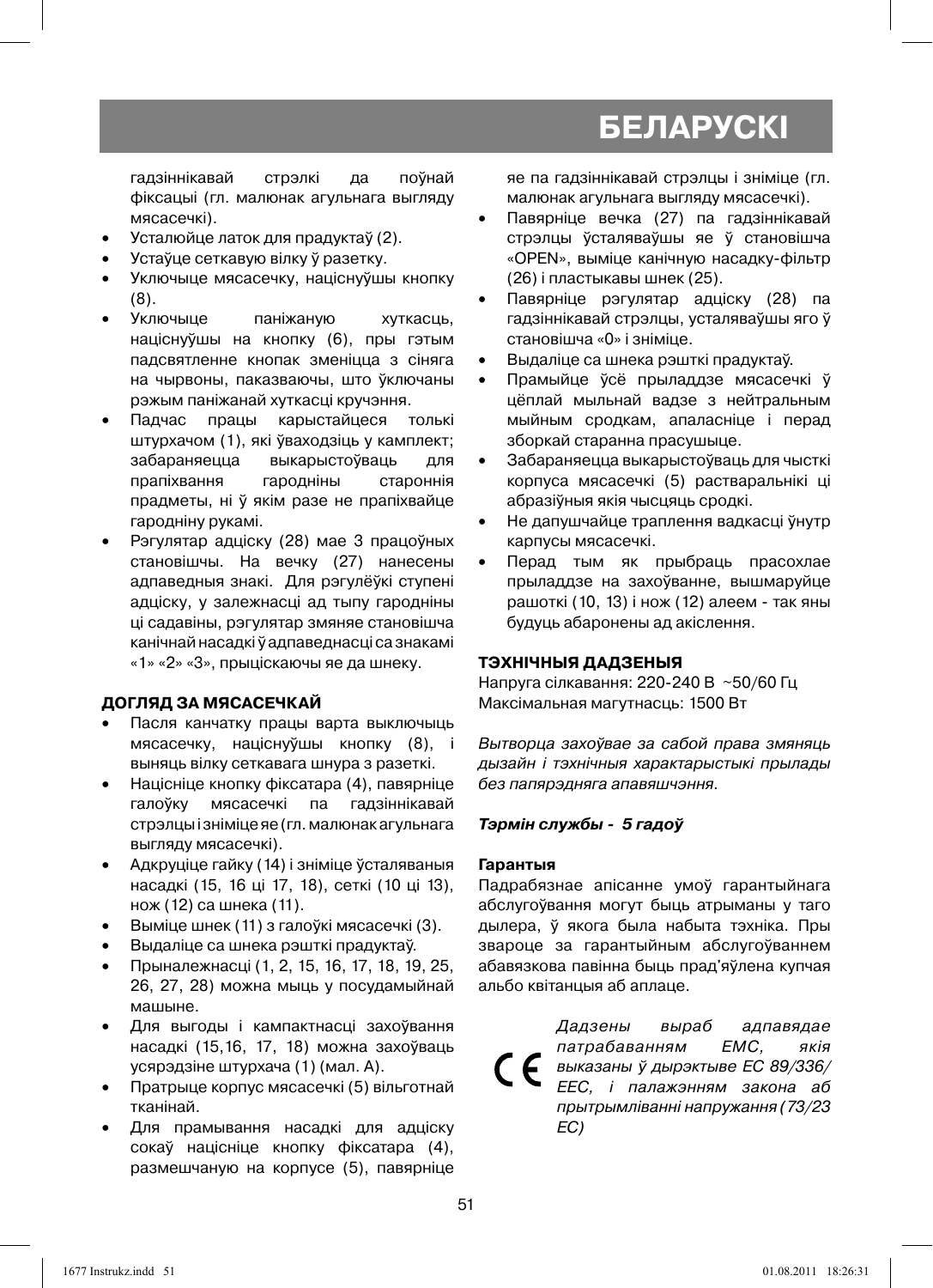#### **GO'SHT QIYMАLАGICH АSОSIY QISMLАRI**

- 1. Turtgich
- 2. Mаsаlliq sоlinаdigаn pаtnis
- 3. Go'sht qiymalaqich korpusi kallaqi
- 4. Go'sht qiymаlаgich kаllаgi mаhkаmlаgichi tugmаsi
- 5. Kоrpus
- 6. Sekin aylantirish tugmasi
- 7. Tеskаri аylаntirish tugmаsi (REV)
- 8. Ishlatish/o'chirish tugmаsi
- 9. Avtomatik saqlaqichni ishlatish tugmasi
- 10. O'rtаchа mаydаlаsh panjarasi
- 11. Shnеk
- 12. Хоchsimоn pichоq
- 13. Yirik maydalash panjarasi
- 14. Go'sht mаydаlаgich kаllаgi gаykаsi
- 15. 16. Kоlbаsа to'ldirish birikmasi
- 17. 18. «Kеbbе» tаyyorlаsh birikmasi
- 19. Sabzavot to'g'ragich turtgichi
- 20. Sabzavot to'g'ragich korpusi birikmasi
- 21. To'g'ragich
- 22. Yirik qirg'ich
- 23. Dranik tayyorlash o'rnatmasi
- 24. SHаrbаt chiqаrgich birikmа kоrpusi
- 25. SHarbat chigargich shneki
- 26. Kоnussimоn birikmа
- 27. SHаrbаt chiqаrgich qоpqоg'i
- 28. SHаrbаt siqilishini o'zgаrtirgich

#### **ХАVFSIZLIK QОIDАLАRI BОRАSIDАGI TАVSIYALАR**

Jihоzni sаmаrаli vа хаvfsiz ishlаtish uchun qo'llаnmаni diqqаt bilаn o'qib chiqing. Аgаr оldin shungа o'хshаsh vоsitаlаrni ishlаtgаn bo'lsаngiz ham «Xavfsizlik qoidalari»ni diqqat bilan o'qib qo'llаnmаdа аytilgаnlаrgа аniq аmаl qilishingizni so'rаymiz. Qo'llаnmаni оlishgа qulаy jоygа qo'yib kеyinchаlik mа'lumоt olish uchun ishlаting.

#### **ХАVFSIZLIK CHORALARI**

Elеktr go'sht qiymаlаgichni ishlаtgаndа yong'in chiqmаsligi, elеktr tоki urmаsligi yoki jаrоhаt оlmаslik uchun quyidаgi хаvfsizlik qоidаlаrigа аmаl qilish kеrаk bo'lаdi:

- Birinchi mаrtа ishlаtishdаn оldin elеktr tаrmоg'idаgi quvvаt jihоz ishlаydigаn quvvаtgа to'g'ri kеlishini tеkshirib ko'ring
- Fаqаt jihоz bilаn qo'shib bеrilаdigаn qismlаrni ishlаting.
- Elеktr tоki urmаsligi uchun HЕCH QАCHОN jihоzni, elеktr shnuri yoki elеktr shnur vilkаsini suvgа yoki bоshqа suyuqlikkа TUSHIRMАNG.
- Kоrpusini tоzаlаsh uchun nаm mаtо ishlаting.
- Hеch qаchоn ishlаb turgаn go'sht qiymаlаgichni qаrоvsiz qоldirmаng.
- Ishlаyotgаn go'sht qiymаlаgich yaqinidа bоlаlаr yoki imkоniyati chеklаngаn insоnlаr bo'lgаndа аyniqsа ehtiyot bo'ling.
- Go'sht qiymalagich bolalar va imkoniyati chеklаngаn insоnlаrning ishlаtishi uchun mo'ljallanmagan, ularning xavfsizligi uchun jаvоb bеrаdigаn shахs ulаrgа go'sht qiymаlаgichni хаvfsiz ishlаtishni vа nоto'g'ri ishlаtgаndа qаndаy хаvf bo'lishi mumkinligini to'g'ri vа sоddа qilib tushuntirgаndаginа ulаr go'sht qiymаlаgichni ishlаtishlаri mumkin.
- Yig'ish, qismlаrgа аjrаtish vа tоzаlаshdаn оldin go'sht qiymаlаgichni o'chirib elеktr vilkаsini rоzеtkаdаn chiqаrib qo'yish kеrаk.
- Jihоzni issiq yuzаlаrgа yoki shundаy jоylаr (gаz, elеktr plitа yoki qizib turgаn duхоvkа) yaqinigа qo'yish tа'qiqlаnаdi.
- Elektr shnurni ehtiyot qilib ishlating.
- Elеktr shnuridаn tоrtib jihоzni jоyidаn jildirish tа'qiqlаnаdi.
- Elеktr shnuri stоl chеtidаn оsilib turmаsligi vа issiq yuzаlаrgа tеgmаsligigа qаrаb turing.
- Elеktr vilkаsini rоzеtkаdаn shnurni emаs, vilkаsini ushlаb chiqаrib оling.
- Elеktr vilkаsini хo'l qo'l bilаn ulаmаng vа chiqаrib оlmаng, bundаy qilish elеktr tоki urishigа sаbаb bo'lishi mumkin.
- Elеktr shnuri yoki elеktr vilkаsi shikаstlаngаn, uzilib ishlayotgan, tushib ketgan yoki biror joyi shikаstlаngаn bo'lsa ishlаtish tа'qiqlаnаdi.
- Jihоzni tа'mirlаtish yoi elеktr shnurini o'zgаrtirish uchun vаkоlаtli хizmаt mаrkаzigа оlib bоring.
- Go'sht qiymаlаgich fаqаt uy shаrоitidа ishlatishga mo'liallangan.

#### **GO'SHT QIYMАLАGICH ХUSUSIYATLАRI**

**Asosiy va qo'shimcha ishlash tezligi** - asosiy ish tezligi go'shtni maydalash uchun, qo'shimcha tezligi esa yumshoq mеvа vа sаbzаvоtlаrni mаsаlаn, pоmidоr, qizil smоrоdinа, mаymunjоn, qоrаg'аt vа shungа o'хshаsh bоshqа mеvаlаrni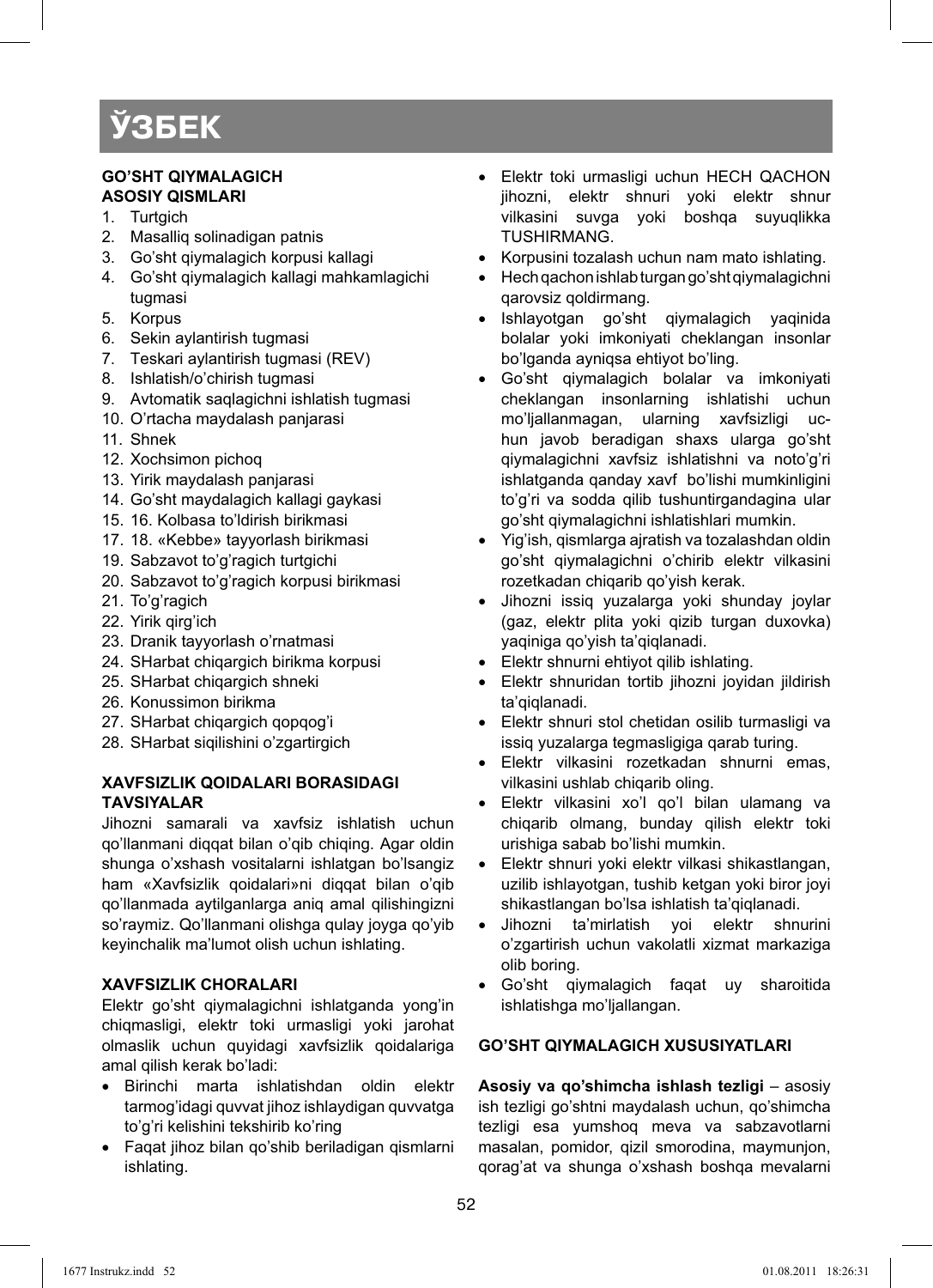ishlаsh uchun mo'ljаllаngаn. Tеzligini qаrаb bilish uchun hаr bittа ishlаsh hоlаtidа ishlаtish tugmаlаri bоshqа rаngdа yorishib turаdi: аsоsiy ishlаsh tеzligi ko'k rаngdа, qo'shimchа ishlаsh tеzligi esа qizil rаngdа yorishib mа'lum qilinаdi.

**Tеskаri аylаnish funksiyasi (REVERSE)** – bu funksiya mаsаlliq mаydаlаngаndа tiqilib qоlgаn bo'lаklаrni chiqаrib tаshlаsh uchun ishlаtilаdi.

**Mаsаlliq sоlinаdigаn pаtnis** – mаydаlаnаdigаn mаsаlliqni qulаy qilib qo'yish imkоnini bеrаdi.

**Tirqishlаri o'lchаmi turlichа bo'lgаn ikkitа pаnjаrа** – mаsаlliqni turli kаttаlikdа mаydаlаsh uchun ishlаtilаdi.

**Mахsus mоslаmаlаr** – kоlbаsа vа «kеbbе» tаyyorlаsh uchun ishlаtilаdi.

**Sаbzаvоt vа mеvаlаrdаn shаrbаt оlish birikmаsi**

Yumshоq sаbzаvоtlаr vа dаnаkli mеvаlаr shаrbаtini оlish imkоnini bеrаdi.

**Qizib ketishdan saqlash tizimi** – elektr motorni qizib ketishdan saqlaydi va ishlash muddatini uzaytiradi.

#### **DIQQАT!**

- Elеktrgа ulаshdаn оldin jihоz o'chirilgаnini tеkshirib ko'ring.
- Go'sht mаydаlаshdаn оldin go'shtdаgi suyak bilаn оrtiqchа yog' оlib tаshlаngаnligini tekshirib ko'ring.
- Jihоz bilаn qo'shib bеrilаdigаn turtgichni ishlаting. Mаsаlliqni birоr bоshqа buyum yoki bаrmоq bilаn turtib kirgizmаng.
- Hech qachon qo'sht qiymalaqichni suvqa yoki bоshqа suyuqlikkа sоlmаng.
- «Kеbbе» (17, 18) vа kоlbаsаni to'ldirish (15, 16) o'rnаtmаlаrini ishlаtgаndа to'r (10, 13) bilаn pichоqni (12) o'rnаtmаng.
- Go'sht qiymalagichda tоlаsi qаttiq mаhsulоtlаrni (misоl uchun, аnbаr yoki хrеn) mаydаlаmаng.
- Masalliq tiqilib qolmasligi uchun go'shtni qattiq turtmаng.
- Agar birorta gattig bo'lak shnek yoki pichog аylаnishini to'хtаtib qo'ysа tеz jihоzni o'chiring vа yanа ishlаtishdаn оldin qаttiq bo'lаkni оlib tаshlаng.
- Tеskаri аylаntirishdаn (REVERSE) оldin tugmаni (8) bоsib go'sht mаydаlаgichni o'chiring, 5-6 sеkund kutib turgаndаn kеyin (REV) tugmаsini (7) bоsing.

#### **GO'SHT MАYDАLАGICHNI TАYYORLАSH**

- Go'sht maydalagichni qutisidan chiqarib oling, o'rаlgаn qоg'оzlаrni оlib tаshlаng, kоrpusini nаm mаtо bilаn аrting.
- Yechilаdigаn qismlаrini mo'tаdil yuvish vоsitаsi bilаn iliq suvdа yuving, chаyib tаshlаng vа yig'ishdаn оldin yaхshilаb quritib оling.

#### **GO'SHT MАYDАLАGICHNI ISHLАTISH**

(umumiy qоidаlаr)

- Go'sht mаydаlаgich fаqаt uy shаrоitidа suyaksiz go'shtni qiymаlаshgа mo'ljаllаngаn.
- Birinchi mаrtа ishlаtishdаn оldin elеktr tаrmоg'idаgi quvvаt jihоz ishlаydigаn quvvаtgа to'g'ri kеlishini tеkshirib ko'ring.
- Jihozni yig'ib tekis va quruq joyga qo'ying
- Kоrpusidаgi hаvо kirаdigаn jоylаr bеrkilib qоlmаgаnini tеkshirib ko'ring.
- Elеktr vilkаsini rоzеtkаgа ulаng.
- Go'sht qiymаlаgich kаllаgi (3) оstigа birоrtа idish qo'ying.
- Go'sht to'liq muzdаn tushgаnini tеkshirib ko'ring, оrtiqchа yog' bilаn suyakni оlib tаshlаng, go'shtni pаtnisdаgi оchiq jоydаn (2) o'tаdigаn qilib to'rtburchаk yoki tаsmа ko'rinishidа to'g'rаng.
- Tugmani (8) bosib jihozni ishlating.
- Shоshilmаsdаn turtgich (1) bilаn go'shtni go'sht qiymаlаgich kаllаgi (3) оg'zigа kiriting.
- Ishlаgаndа jihоz bilаn qo'shib bеrilаdigаn turtgichni (1) ishlаting.
- Go'shtni turtib kiritish uchun bоshqа buyumlаrni ishlаtish tа'qiqlаnаdi, hеch qаchоn go'shtni bаrmоq bilаn turtib kiritmаng.
- Go'sht yoki bоshqа mаsаlliqni kuch bilаn turtib kiritmаng.
- Go'sht qiymаlаnаyotgаndа go'sht tiqilib qоlishi mumkin, tiqilib qоlgаn go'shtni оlib tаshlаsh uchun tеskаri аylаntirish funksiyasini (REV) ishlаtish kеrаk. Buning uchun tugmаni (8) bоsib go'sht qiymаlаgichni o'chiring, elеktr mоtоr to'liq to'хtаshini kutib turing, shundаn so'ng (REV) tugmаsini (7) bоsing, 5-6 sеkunddаn keyin yana odatdagi ishlash holatiga gayting.
- Jihоz uzluksiz ishlаydigаn vаqt 5 dаqiqаdаn оshib kеtmаsligi kеrаk.
- 5 dаqiqа uzluksiz ishlаgаnidаn kеyin jihоzni o'chirib sоvushini kutib turish kеrаk, shundаn so'ng uni yanа ishlаtish mumkin bo'lаdi.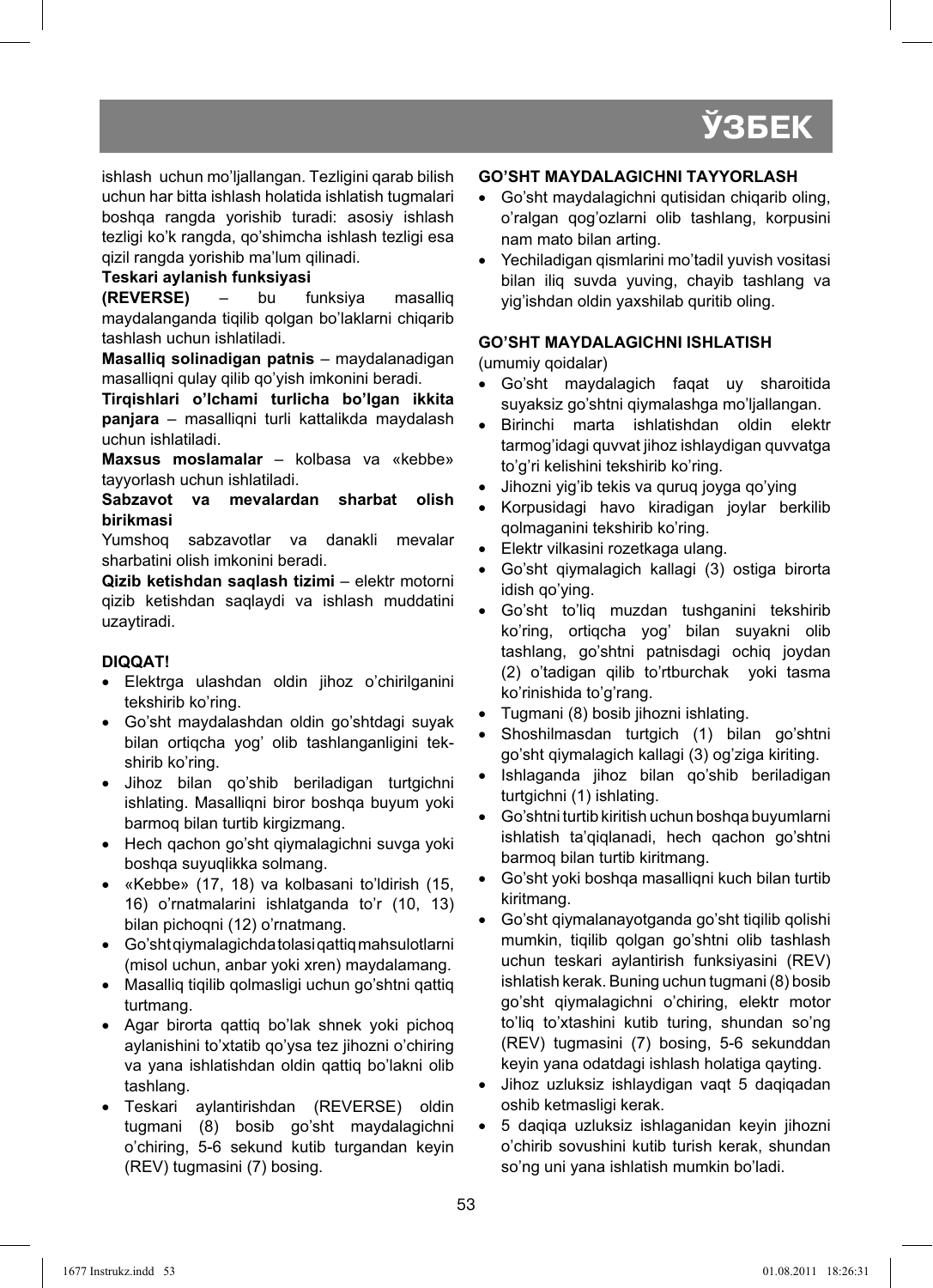• Ishlаtib bo'lgаningizdаn kеyin dаrhоl tugmаsini (7) bоsib go'sht mаydаlаgichni o'chiring, elеktrdаn uzib qo'ying vа shundаn so'ng uni qismlаrgа аjrаting.

#### **GO'SHT QIYMАLАSH**

1. Shnеkni (11) go'sht mаydаlаgich kаllаgi kоrpusigа (3) kiriting, хоchsimоn pichоqni (11) mahkamlang, panjaraning (10, 13) birini olib panjaradagi оchiq jоyni go'sht mаydаlаgich kаllаgi kоrpusidаgi (3) chiqqаn jоygа kiritib pichоqning ustigа qo'ying, kuch ishlаtmаsdаn gаykаni (14) qotiring.

#### *Diqqаt!*

- *Аgаr pichоq nоto'g'ri qo'yilsа (qirqаdigаn tоmоni shnеk tоmоndа bo'lib qоlsа) go'shtni qiymаlаmаydi.*
- *Go'sht mаydаlаgichni yig'gаndа gаykаni (14) qаttiq burаmаng, go'sht mаydаlаgich kаllаgi yig'ilib qo'yilgаndаn kеyin gаykаni (14) qаttiq tоrtish mumkin.*
- *Оchiq jоylаri yirik to'r (13) bilаn оchiq jоylаri o'rtаchа to'r (10) хоm go'sht, bаliqni qiymаlаsh uchun hаm, pishgаn mаsаlliq, mеvа, quruq mеvаlаr, pishlоq vа hk. mаydаlаsh uchun hаm to'g'ri kеlаdi.*
- 2. Yig'ilgаn go'sht qiymаlаgich kаllаgini (3) korpusdagi (5) o'rniga qo'yib, qоtgunchа sоаt miligа tеskаri аylаntiring (go'sht qiymаlаgich umumiy ko'rinishigа qаrаng).
- 3. Gаykаni (14) yaхshilаb tоrtib qоtiring.
- 4. Go'sht qiymаlаgich kаllаgi оg'zigа (3) mаsаlliq sоlinаdigаn pаtnisni (2) qo'ying.
- 5. Elеktr vilkаsini rоzеtkаgа ulаng.
- 6. Tugmаni (8) bоsib go'sht mаydаlаgichni ishlаting.
- 7. Ishlаtаyotgаndа fаqаt turtgichni (1) ishlаting.

#### *Eslаtmа*

- *Go'sht оsоn qiymаlаnishi uchun uni tаsmа ko'rinishidа yoki to'rtburchаk qilib to'g'rаb оling. Muzlаgаn go'shtni оldin muzidаn tushirish kеrаk.*
- *Ishlаyotgаndа fаqаt jihоz bilаn qo'shib bеrilаdigan turtgichni ishlаting; go'shtni turtib kiritish uchun birоr bоshqа buyumni ishlаtish tа'qiqlаnаdi, hеch qаchоn go'shtni qo'lingiz bilаn turtib kirgizmаng.*
- 8. Ishlаtib bo'lishingiz bilаn tugmаsini (8) bоsib go'sht mаydаlаgichni o'chiring, uni elеktrdаn uzib qo'ying, shundаn kеyin uni qismlаrgа аjrаtsаngiz bo'lаdi.
- 9. Go'sht maydalagich kallagini olish uchun mаhkаmlаgich (4) tugmаsini bоsing, go'sht mаydаlаgich kаllаgini (3) sоаt mili tоmоngа аylаntirib yеchib оling (go'sht qiymаlаgich umumiy ko'rinishigа qаrаng).
- 10. Go'sht mаydаlаgich kаllаgini qismlаrgа аjrаtish uchun gаykаni (14) bo'shаtib go'sht mаydаlаgich kаllаgi kоrpusidаn panjara (10 yoki 13), pichоq (12) vа shnеkni (11) chiqаrib оling.

#### *Diqqаt!*

- *Аgаr go'sht qiymаlаnаyotgаndа go'sht tiqilib qоlsа tеskаri аylаntirish funksiyasini ishlаting; buning uchun tugmаni (8) bоsib go'sht mаydаlаgichni o'chiring, elеktr mоtоr аylаnishi to'хtаshini kutib turing vа (REV) tugmаsini (7) bоsing, 5-6 sеkunddаn kеyin yanа оdаtdаgi ishlаsh hоlаtigа qаytаring.*
- *Аgаr ishlаyotgаn vаqtidа shnеk (11) bilаn pichоqning (12) аylаnishi to'хtаb qоlsа:*
- *tugmаni (8) bоsib go'sht mаydаlаgichni o'chiring, elеktr vilkаni rоzеtаdаn chiqаrib оling;*
- *tахminаn 20-30 dаqiqа elеktr mоtоr sоvushini kutib turing;*
- *ishlаtish tugmаsini (9) bоsib аvtоmаtik sаqlаgich hоlаtini tеkshirib ko'ring;*
- *go'sht mаydаlаgichni yanа ishlаting.*

#### **KОLBАSА TO'LDIRISH**

- 1. Qiymа tаyyorlаng.
- 2. Go'sht qiymаlаgich kаllаgi kоrpusigа (3) shnekni (11) o'rnating, shnekka kolbasa to'ldirаdigаn o'rnаtmаni (15, 16) mаhkаmlаng; o'rnаtmаdаgi (15) оchiq jоy go'sht mаydаlаgich kаllаgi kоrpusidаgi (3) chiqib turgаn jоygа to'g'ri kеlishi kеrаk, shundаn so'ng gаykаni (14) yеngil tоrting.
- 3. Go'sht qiymalaqich yiq'ilgan kallagini qo'yib sоаt miligа tеskаri аylаntirib qоtiring (go'sht mаydаlаgich umumiy ko'rinishigа qаrаng), gаykаni (14) mаhkаmlаb qоtiring.
- 4. Mаsаlliq sоlinаdigаn pаtnisni (2) qo'ying.
- 5. Tаyyor qiymаni mаsаlliq sоlinаdigаn pаtnisgа (2) sоling.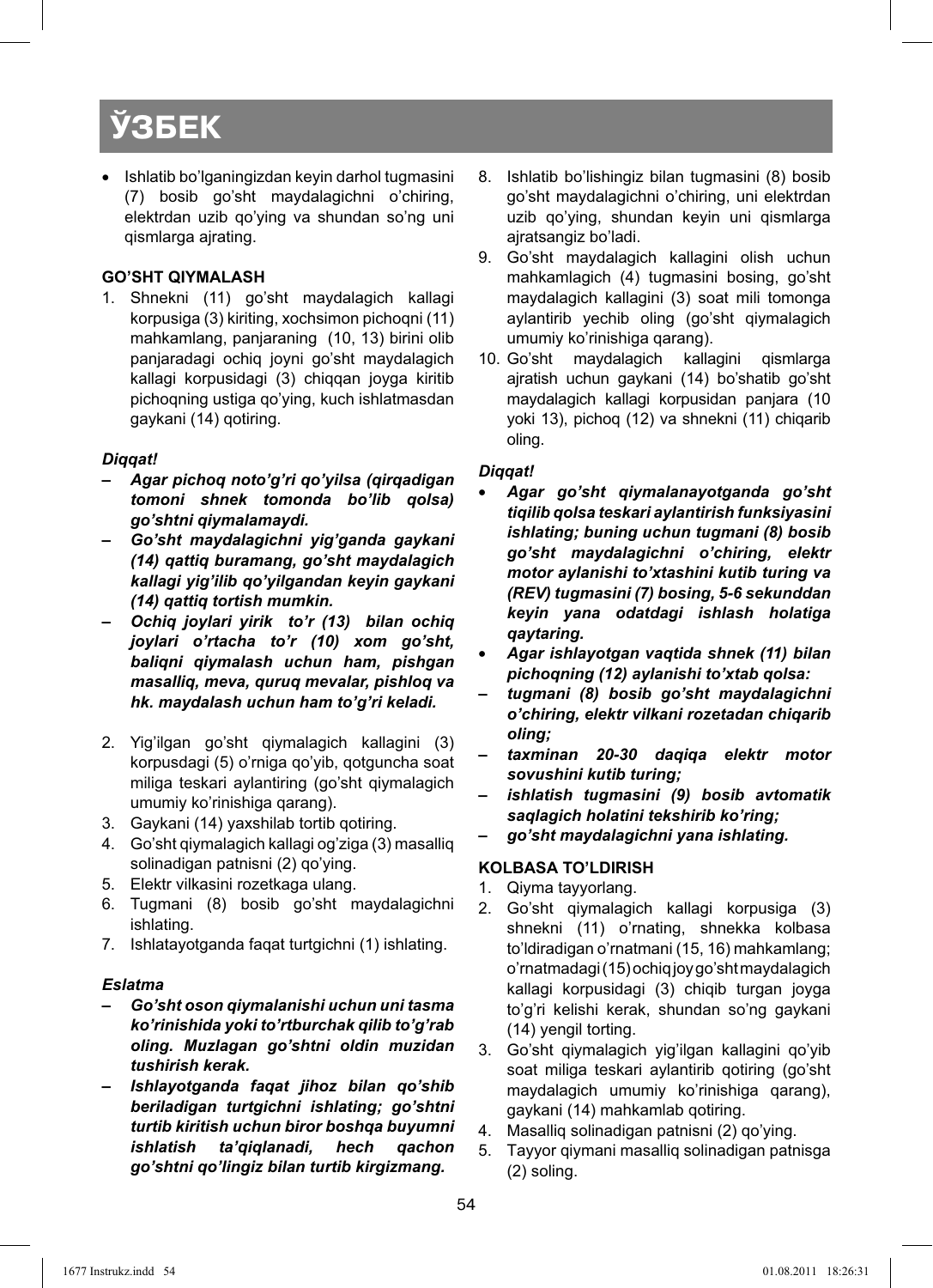- 6. Kоlbаsа tаyyorlаsh uchun tаbiiy qоbiq ishlаting, qоbiqni оldin 10 dаqiqа iliq suv quyilgаn idishgа sоlib qo'yish kеrаk.
- 7. Yumshаgаn qоbiqni o'rnаtmаgа (16) kiydiring, qоbiq оrqаsini ip bilаn bоg'lаng.
- 8. Elektr vilkasini rozetkaga ulang.
- 9. Tugmаni (8) bоsib go'sht mаydаlаgichni ishlаting.
- 10. Tаyyor qiymа qоbiqqа kirishi uchun turtgich (1) ishlаting, qоbiq to'lib bоrishi bilаn uni o'rnаtmаdаn (16) chiqаrib turing, qоbiq qurib qоlsа suv bilаn nаmlаb оling.
- 11. Ishlаtib bo'lishingiz bilаn tugmаsini (8) bоsib go'sht mаydаlаgichni o'chiring, uni elеktrdаn uzib qo'ying, shundаn kеyin uni qismlаrgа аjrаtsаngiz bo'lаdi.
- 12. Go'sht mаydаlаgich kаllаgini оlish uchun mаhkаmlаgich (4) tugmаsini bоsing, go'sht mаydаlаgich kаllаgini sоаt mili tоmоngа аylаntirib yеchib оling (go'sht qiymаlаgich umumiy ko'rinishigа qаrаng).
- 13. Gаykаni (14) bo'shаtib go'sht mаydаlаgich kаllаgini qismlаrgа аjrаting.

#### **«KЕBBЕ» O'RNАTMАSINI ISHLАTISH**

Kebbe yaqin sharq xalqlarining qo'zi qo'shti, un vа zirаvоr bilаn pishirilаdigаn аn'аnаviy tаоmi hisоblаnаdi. Tаоm pishirish uchun mаsаlliq аrаlаshtirilib nаychа qilish uchun аsоs tаyyorlаnаdi. Nаychаlаrgа mаsаlliq to'ldirilib yog'dа qоvurib оlinаdi.

Nаychаgа sоlinаdigаn mаsаlliqni o'zgаrtirib turli tаnsiq tаоmlаr pishirish mumkin.

- 1. Qоbiq аsоsini tаyyorlаng.
- 2. Go'sht qiymаlаgich kаllаgi kоrpusigа (3) shnekni (11) o'rnating, shnekka «kebbe» o'rnаtmаsini (17, 18) mаhkаmlаng; o'rnаtmаdаgi (17) оchiq jоy go'sht mаydаlаgich kаllаgi kоrpusidаgi (3) chiqib turgаn jоygа to'g'ri kеlishi kеrаk, shundаn so'ng gаykаni (14) yеngil tоrting.
- 3. Go'sht qiymаlаgich yig'ilgаn kаllаgini qo'yib sоаt miligа tеskаri аylаntirib qоtiring (go'sht maydalagich umumiy ko'rinishiga qarang). gаykаni (14) mаhkаmlаb qоtiring.
- 4. Mаsаlliq sоlinаdigаn pаtnisni (2) qo'ying.
- 5. Qоbiq аsоsini mаsаlliq sоlinаdigаn pаtnisgа (2) sоling.
- 6. Elеktr vilkаsini rоzеtkаgа ulаng.
- 7. Tugmаni (8) bоsib go'sht mаydаlаgichni ishlаting.
- 8. Tаyyor qiymа qоbiqqа kirishi uchun turtgich (1) ishlаting.
- 9. Kerakli uzunlikdagi quvurchalarni kesib oling.
- 10. Ishlаtib bo'lishingiz bilаn tugmаsini (8) bоsib go'sht mаydаlаgichni o'chiring, uni elеktrdаn uzib qo'ying, shundаn kеyin uni qismlаrgа аjrаtsаngiz bo'lаdi.
- 11. Go'sht mаydаlаgich kаllаgini оlish uchun mаhkаmlаgich (4) tugmаsini bоsing, go'sht mаydаlаgich kаllаgini (3) sоаt mili tоmоngа аylаntirib yеchib оling (go'sht qiymаlаgich umumiy ko'rinishiga qarang).
- 12. Gаykаni (14) bo'shаtib go'sht mаydаlаgich kаllаgini qismlаrgа аjrаting.

#### **RЕSЕPT**

#### **(to'ldirilаdigаn mаsаlliq)**

| Qo'y go'shti                 | 100 <sub>g</sub>  |
|------------------------------|-------------------|
| Zaytun yog'i                 | 1, 1/2 osh goshig |
| Piyoz<br>(mayda to'g'ralgan) | 1, 1/2 osh qoshiq |
| <b>Ziravor</b>               | ta'bga qarab      |
| Tuz                          | 1/4 choy goshig   |
| l In                         | 1, 1/2 osh goshig |

- Qo'y go'shti bir yoki ikki mаrtа go'sht qiymаlаgichdаn o'tkаzib оlinаdi.
- Piyoz sаrg'аygunchа yog'dа qоvurilаdi, shundаn so'ng qiymаlаngаn qo'y go'shti, zirаvоr, tuz vа un qo'shilаdi.

#### **(Qоbig'i)**

| Yog'siz go'sht       | 450 g        |
|----------------------|--------------|
| l In                 | 150-200 g    |
| Ziravor              | ta'bga garb  |
| Muskat<br>vong'og'i  | 1 dona       |
| Maydalangan garmdori | ta'bga qarab |
| Murch                | ta'bga garab |
|                      |              |

- Go'sht go'sht qiymаlаgichdа uch mаrtа qiymаlаb оlinаdi, muskаt yong'оg'i hаm mаydаlаnib mаsаlliq аrаlаshtirilаdi.
- Tаshqi qоbiqdа go'sht ko'prоq bo'lib un kаmrоq bo'lsа tаоm quyuq vа mаzаli bo'lаdi.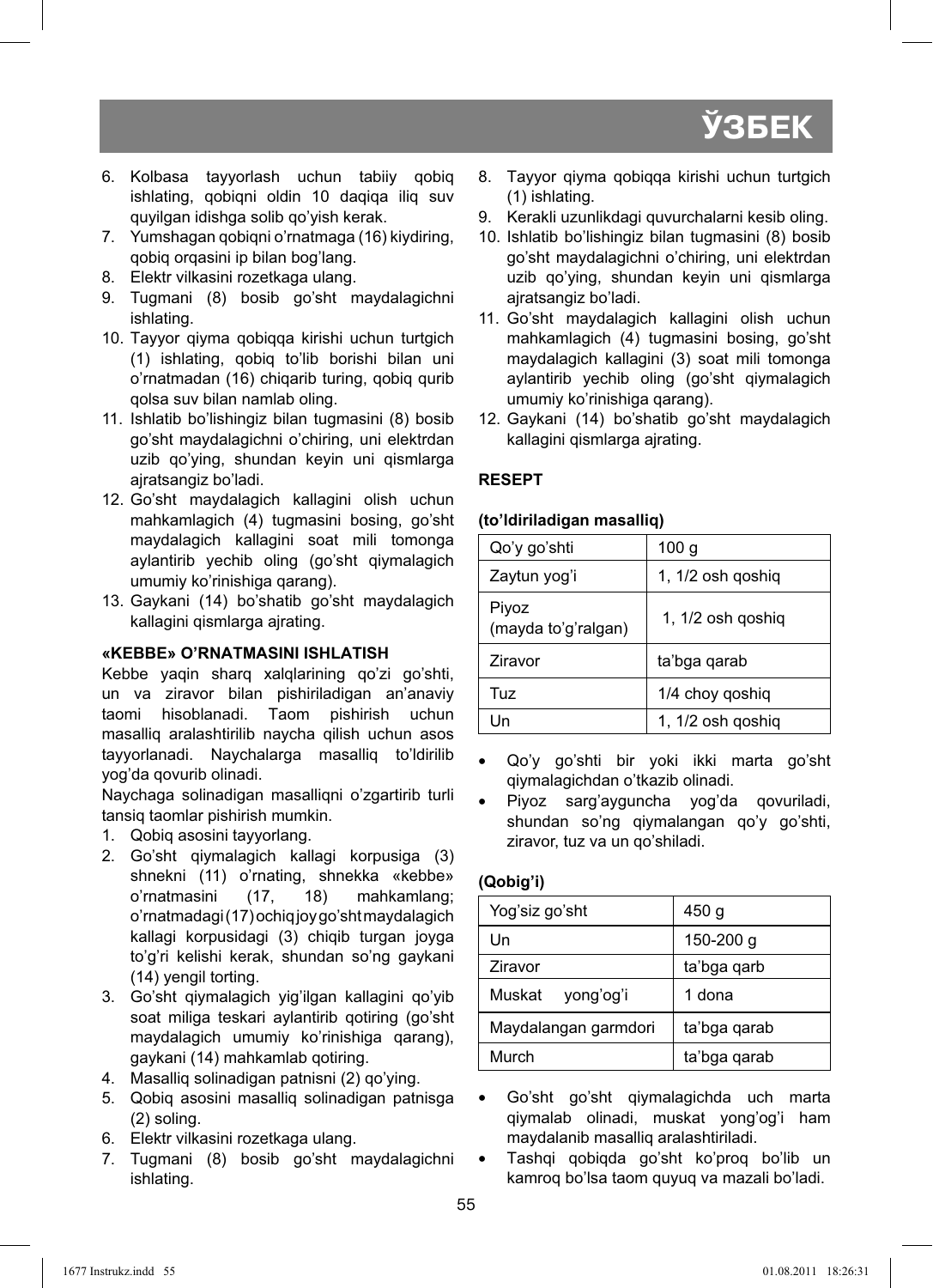- Tаyyor nаychаlаrgа mаsаlliq sоlinаdi, chеti biriktirilаdi vа kеrаkli shаklgа sоlinаdi.
- Nаychаlаr yog'dа qоvurib pishirilаdi.

#### *Eslаtmа:*

*Kоlbаsа tаyyorlаshdа ishlаtilаdigаn birikmalar tаyyorlаshdа ishlаtilаdigаn birikmаlаrni (17, 18) turtgichgа (1) sоlib sаqlаsh mumkin (rаsm A).* 

#### **SABZAVOT TO'G'RAGICH**

- Qirg'ichni (22), to'g'ragich (21) yoki draniklar uchun birikmаni (23) sabzavot to'g'ragich kоrpusigа (20) o'rnating.
- Sabzavot to'g'ragich korpusini (20) soat miliga teskari tomonga oxirigacha burab mаhkаmlаng (go'sht qiymаlаgich umumiy ko'rinishigа qаrаng).
- Elektr vilkasini rozetkaga ulang.
- Tugmani bosib (8) go'sht maydalagichni ishlating.
- Ishlаyotgаndа fаqаt jihоz bilаn qo'shib bеrilаdigan turtgichni (19) ishlаting; sаbzаvоtni turtib kiritish uchun biror boshqa buyumni ishlаtish tа'qiqlаnаdi, hеch qаchоn sаbzаvоtni qo'lingiz bilаn turtib kirgizmаng.
- Sabzavot to'g'ragich birikmasini (20) yechish uchun kоrpusdаgi (5) mahkamlagich tugmasini (4) bosib, soat mili tomonga burang (go'sht qiymаlаgich umumiy ko'rinishigа qаrаng).
- Pomidor kabi yumshoq sabzavotlarni to'g'rash uchun past tezlikni ishlating, buning uchun past tezlikda ishlash tugmasini bosing (6), shundа tugmаlаrning rаngi ko'kdаn qizilgа аylаnаdi.
- Ishlаtib bo'lishingiz bilаn qaytatdan tugmаni (6) bоsib shnekning past tezlikda ishlashini o'chiring, shundan so'ng tugmani bosib (8) go'sht mаydаlаgichni o'chiring, uni elеktrdаn uzib qo'ying.

#### **SHАRBАT CHIQАRGICH**

- Konus ko'rinishidagi filtrli birikmani (26) plastik shnеkkа (25) biriktiring, shundаn so'ng ulаrni shаrbаt chiqаrgich kоrpusigа (24) biriktiring.
- Kоrpusdаgi (24) оchiq jоygа chiqib turgаn jоyni to'g'rilаb kоrpusni qоpqоq (27) bilаn yoping, so'ng mаhkаmlаnishi uchun

«CLOSE» tоmоngа kеlgunchа sоаt miligа tеskаri аylаntiring.

- Murvаtdаgi ko'rsаtgichni «0» bеlgisigа to'g'rilаb, bir оz bоsib vа sоаt miligа tеskаri aylantirib sharbat siqishni o'zgartirish murvаtini (28) shаrbаt chiqаrgich qоpqоg'igа (27) o'rnаting.
- Birikmа (24) kоrpusini kоrpusdаgi (5) jоyigа kiriting vа qоtgunchа sоаt miligа tеskаri аylаntiring (go'sht mаydаlаgich umumiy ko'rinishigа qаrаng).
- Mаsаlliq sоlinаdigаn pаtnisni (2) biriktiring.
- Elektr vilkasini rozetkaga ulang.
- Tugmаni (8) bоsib go'sht qiymаlаgichni ishlаting.
- Tugmаsini (6) bоsib pаst tеzlikdа ishlаshgа o'tkаzing, shundа tugmаlаrning yorishishi ko'kdаn qizilgа аylаnib pаst tеzlikdа ishlаshgа o'tilgаnini ko'rsаtаdi.
- Ishlаyotgаndа fаqаt jihоz bilаn qo'shib bеrilаdigan turtgichni (1) ishlаting; sаbzаvоtni turtib kiritish uchun birоr bоshqа buyumni ishlаtish tа'qiqlаnаdi, hеch qаchоn sаbzаvоtni qo'lingiz bilаn turtib kirgizmаng.
- Shаrbаt siqilishini o'zgаrtirish murvаtini (28) 3 holatda ishlashi mumkin. Qopqoqda (27) tеgishli аlоmаtlаr ko'rsаtilgаn. Mеvа yoki sabzavot turiga qarab sharbat siqilishini o'zgаrtirish uchun o'zgаrtirgich kоnussimоn birikmаning hоlаtini «1» «2» «3» аlоmаtlаrigа muvofig, shnek tomonga o'tkazib, o'zgаrtirаdi.

#### **GO'SHT QIYMАLАGICHNI TОZАLАSH**

- Ishlаtib bo'lgаningizdаn kеyin tugmаsini (8) bosib go'sht qiymalagichni o'chiring, elektr vilkаsini rоzеtkаdаn chiqаrib оling.
- Mаhkаmlаgich (4) tugmаsini bоsing, go'sht mаydаlаgich kаllаgini sоаt mili tоmоngа аylаntirib yеchib оling (go'sht mаydаlаgich umumiy ko'rinishigа qаrаng).
- Gaykani (14) bo'shatib qo'yilgan o'rnatmalarni (15, 16 yoki 17, 18), pаnjаrаlаrni (10 yoki 13), pichоqni (12) shnеkdаn (11) chiqаrib оling.
- Go'sht mаydаlаgich kаllаgidаn (3) shnеkni (11) chiqаring.
- Shnеkdаgi mаsаlliq qоldig'ini оlib tаshlаng.
- Go'sht maydalagich qismlarini (1, 2, 15, 16, 17, 18, 19, 25, 26, 27, 28) idish yuvаdigаn mаshinаdа yuvish mumkin.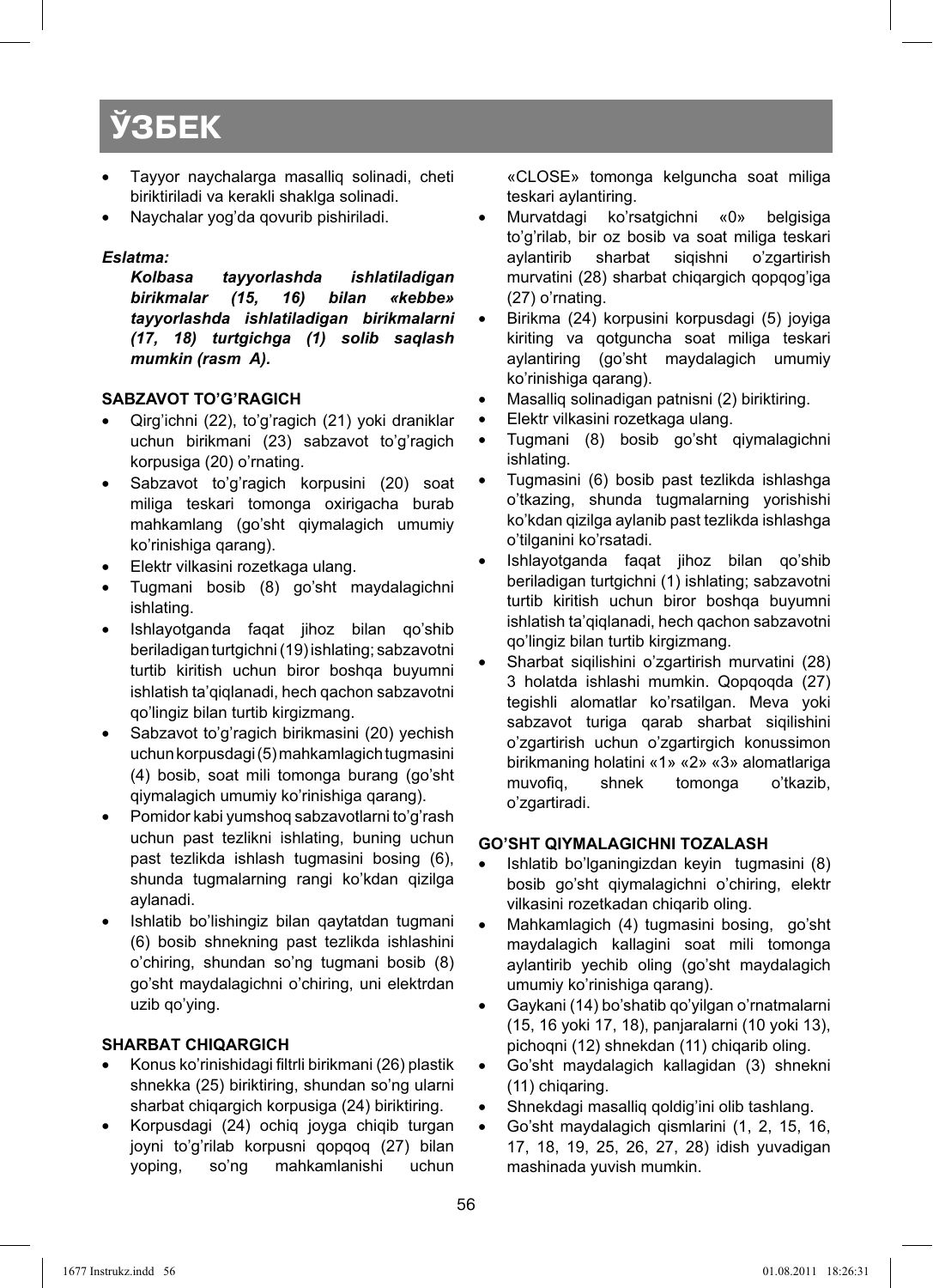- Birikmаlаrni (15,16, 17, 18) turtgich (1) ichidа saqlash mumkin (rasm A).
- Go'sht mаydаlаgich kоrpusini (5) nаm mаtо bilаn аrtib оling.
- Sharbat chiqaradigan birikmalarni yuvirish uchun kоrpusdаgi (5) mаhkаmlаgich (4) tugmаsini bоsing, sоаt mili tоmоngа аylаntirib chiqаrib оling (go'sht qiymаlаgich umumiy ko'rinishidа ko'rsаtilgаn).
- Qоpqоqni (27) sоаt mili tоmоngа burаb, «OPEN» tоmоngа o'tkаzib оching, konussimon filtrli birikma (26) bilan plastik shnekni (25) chiqarib oling.
- Shаrbаt siqilishini o'zgаrtirish murvаtini (27) sоаt mili tоmоngа burаb «0» tоmоngа kеltiring vа yеchib оling.
- Shnеkdаgi mаsаlliq qоldig'ini оlib tаshlаng.
- Go'sht mаydаlаgich qismlаrining hаmmаsini mo''tаdil yuvish vоsitаsi bilаn iliq suvdа yuving, chаyib tаshlаng vа yig'ishdаn оldin quritib оling.
- Go'sht mаydаlаgich kоrpusini (5) tоzаlаsh uchun eritgichlаr yoki qirib tоzаlаydigаn vоsitаlаrni ishlаtish tа'qiqlаnаdi.
- Go'sht mаydаlаgich kоrpusi ichigа suv tushirmаng.
- Qurigаn qismlаrini sаqlаb оlib qo'yishdаn оldin pаnjаrаlаri (10, 13) bilаn pichоg'ini (12)

o'simlik yog'i bilаn mоylаng – shundа ulаr zаnglаshdаn himоya qilingаn bo'lаdi.

#### **TЕХNIK ХUSUSIYATLАRI**

Ishlаydigаn elеktr quvvаti: 220-240 V ~ 50/60 Hz Eng ko'p quvvаti: 1500 W

*Ishlаb chiqаruvchi оldindаn хаbаr bеrmаy jihоzning ko'rinishi vа tехnik хususiyatlаrini o'zgаrtirish huquqini sаqlаb qоlаdi.* 

#### *Jihоzning ishlаsh muddаti 5 yil*

#### **Kafolat shartlari**

*Ushbu jihozga kafolat berish masalasida hududiy diler yoki ushbu jihoz xarid qiningan kompaniyaga murojaat qiling. Kassa cheki yoki xaridni tasdiqlaydigan boshqa bir moliyaviy hujjat kafolat xizmatini berish sharti hisoblanadi.*

*Ushbu jihoz 89/336 YAES Ko'rsatmasi asosida belgilangan va Quvvat kuchini belgilash Qonunida (73/23 YAES) aytilgan YAXS talablariga*  muvofig keladi.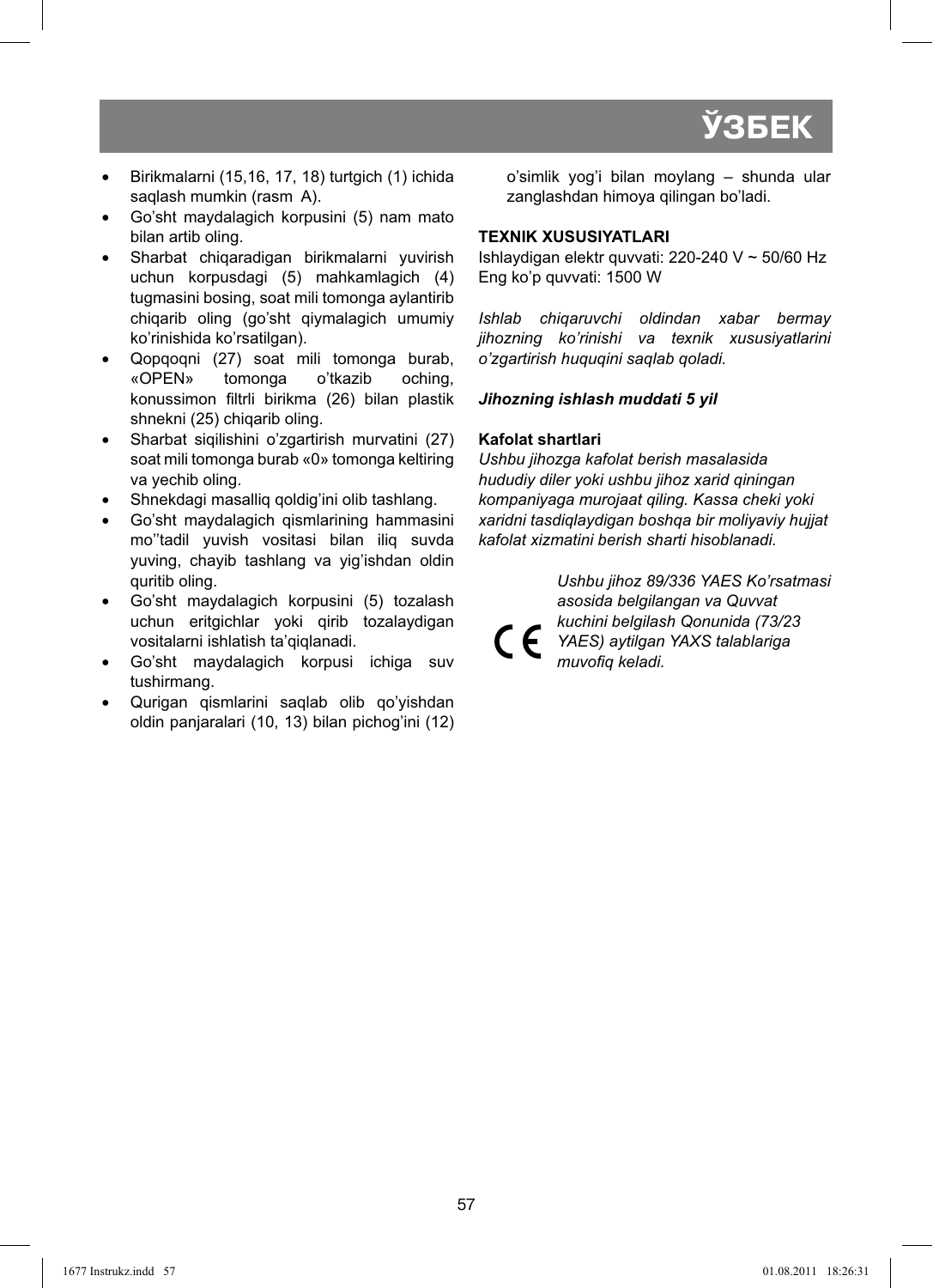#### **GB**

A production date of the item is indicated in the serial number on the technical data plate. A serial number is an eleven-unit number, with the first four figures indicating the production date. For example, serial number 0606xxxxxxx means that the item was manufactured in June (the sixth month) 2006.

#### **DE**

Das Produktionsdatum ist in der Seriennummer auf dem Schild mit technischen Eigenschaften dargestellt. Die Seriennummer stellt eine elfstellige Zahl dar, die ersten vier Zahlen bedeuten dabei das Produktionsdatum. Zum Beispiel bedeutet die Seriennummer 0606xxxxxxx, dass die Ware im Juni (der sechste Monat) 2006 hergestellt wurde.

#### **RUS**

Дата производства изделия указана в серийном номере на табличке с техническими данными. Серийный номер представляет собой одиннадцатизначное число, первые четыре цифры которого обозначают дату производства. Например, серийный номер 0606ххххххх означает, что изделие было произведено в июне (шестой месяц) 2006 года.

#### **KZ**

Бұйымның шығарылған мерзімі техникалық деректері бар кестедегі сериялық нөмірде көрсетілген. Сериялық нөмір он бір саннан тұрады, оның бірінші төрт саны шығару мерзімін білдіреді. Мысалы, сериялық нөмір 0606ххххххх болса, бұл бұйым 2006 жылдың маусым айында (алтыншы ай) жасалғанын білдіреді.

#### **RO/MD**

Data fabricării este indicată în numărul de serie pe tabelul cu datele tehnice. Numărul de serie reprezintă un număr din unsprezece cifre, primele patru cifre indicînd data fabricării. De exemplu, dacă numărul de serie este 0606xxxxxxx, înseamnă că produsul dat a fost fabricat în iunie (luna a asea) 2006.

#### **CZ**

Datum výroby spotřebiče je uveden v sériovém čísle na výrobním štítku s technickými údaji. Sériové číslo je jedenáctimístní číslo, z nichž první čtyři číslice znamenají datum výroby. Například sériové číslo 0606xxxxxxx znamená, že spotřebič byl vyroben v červnu (šestý měsíc) roku 2006.

#### **UA**

Дата виробництва виробу вказана в серійному номері на табличці з технічними даними. Серійний номер представляє собою одинадцятизначне число, перші чотири цифри якого означають дату виробництва. Наприклад, серійний номер 0606ххххххх означає, що виріб був виготовлений в червні (шостий місяць) 2006 року.

#### **BEL**

Дата вытворчасці вырабу паказана ў серыйным нумары на таблічке з тэхнічнымі дадзенымі. Серыйны нумар прадстаўляе сабою адзінаццатае чысло, першыя чатыры лічбы якога абазначаюць дату вытворчасці. Напрыклад, серыйны нумар 0606ххххххх азначае, што выраб быў зроблен ў чэрвені (шосты месяц) 2006 года.

#### **UZ**

Mаhsulоt ishlаb chiqаrilgаn muddаt tехnik хususiyatlаri yozilgаn yorliqdаgi sеriya rаqаmidа ko'rsаtilgаn. Sеriya rаqаmi o'n bittа rаqаmdаn ibоrаt bo'lаdi, birinchi to'rttа sоn ishlаb chiqаrilgаn sаnаni bildirаdi. Misоl uchun, sеriya rаqаmi 0606ххххххх bo'lsа, mаhsulоt iyun (оltinchi оy) 2006 yili ishlаb chiqаrilgаn bo'lаdi.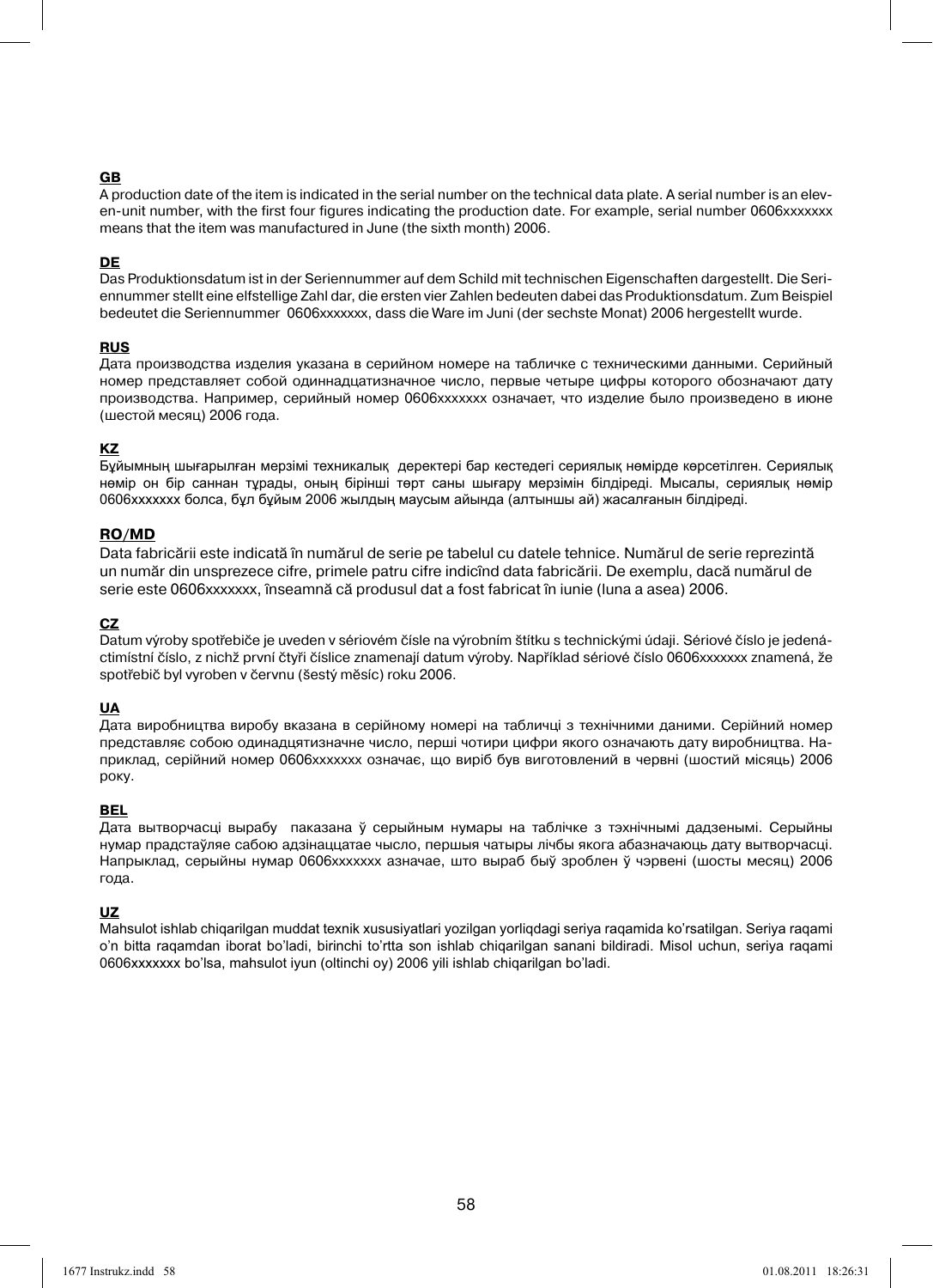

© ООО ГОЛДЕР-ЭЛЕКТРОНИКС, 2011 GOLDER-ELECTRONICS LLC, 2011